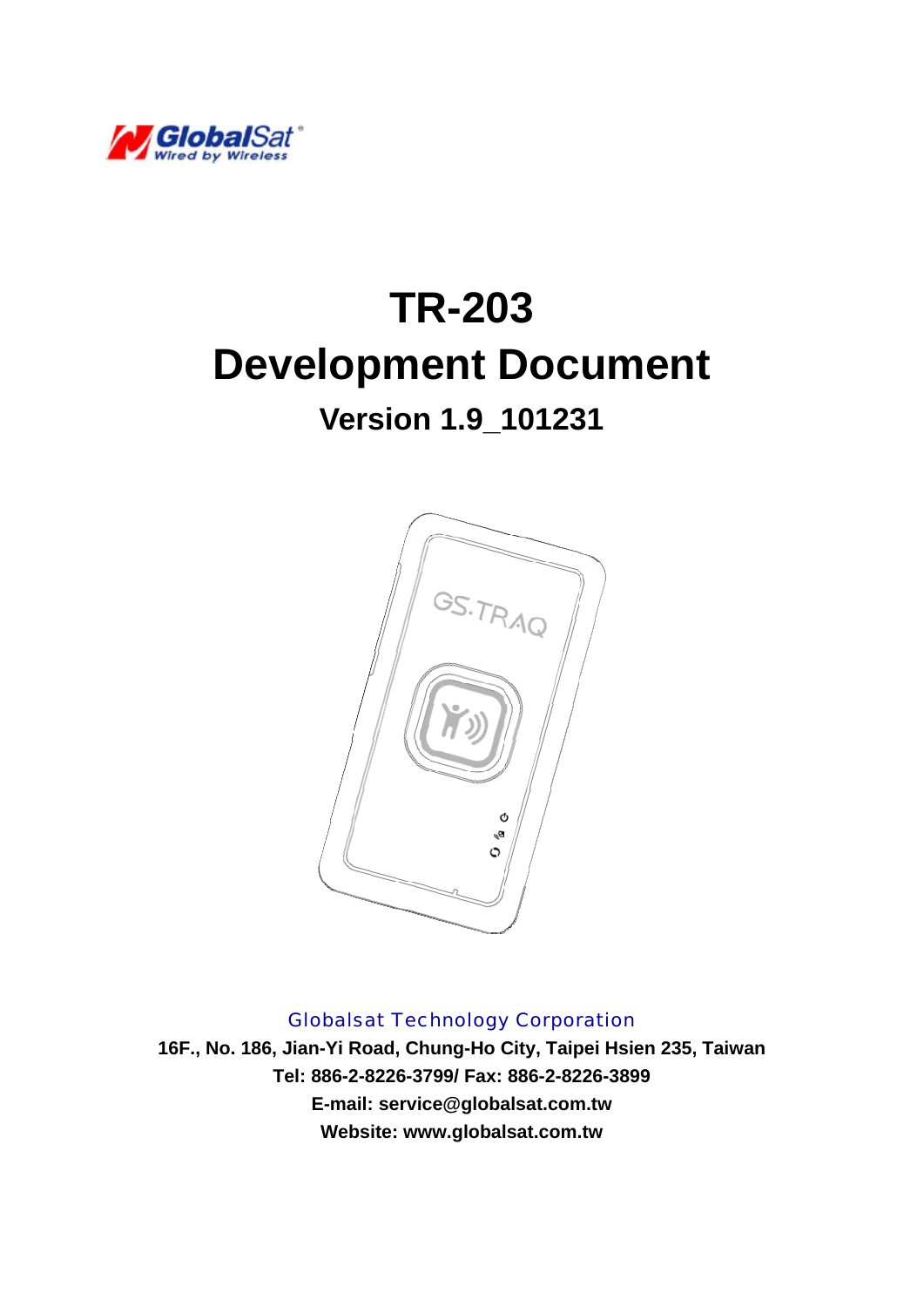### **CONTENT**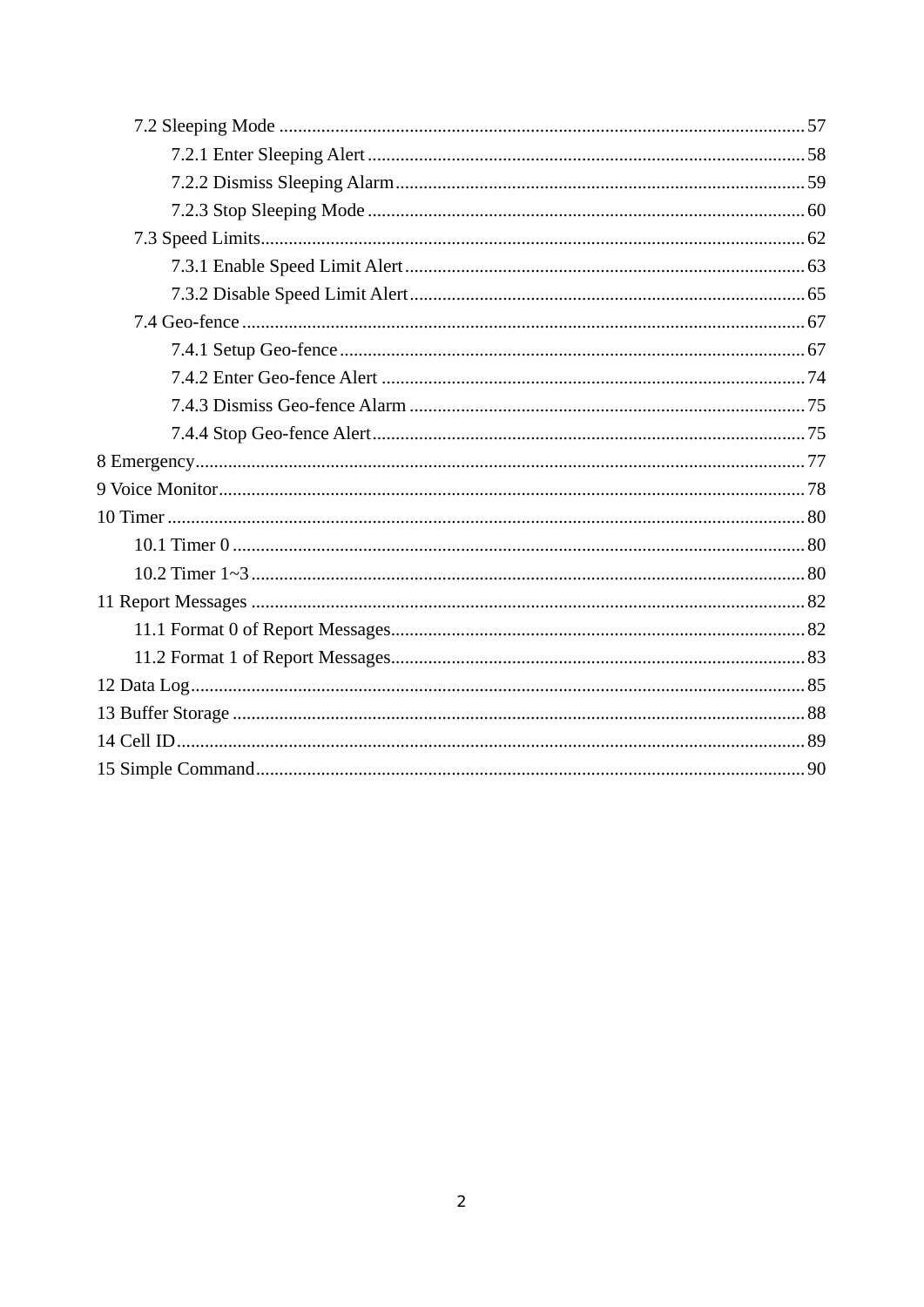# <span id="page-3-0"></span>**1 Introduction**

**TR-203 is a tracker that can track the location of the elderly, children, pets, and vehicles.** 

**It can apply for fleet management, looking for lost children, elderly care, and lost pets.** 

**This document describes the communication protocol between TR-203 tracker and server, the built-in behavior modes of TR-203, and the function of each parameter.** 

**It can help system integration developer to develop back-end system in the shortest time.**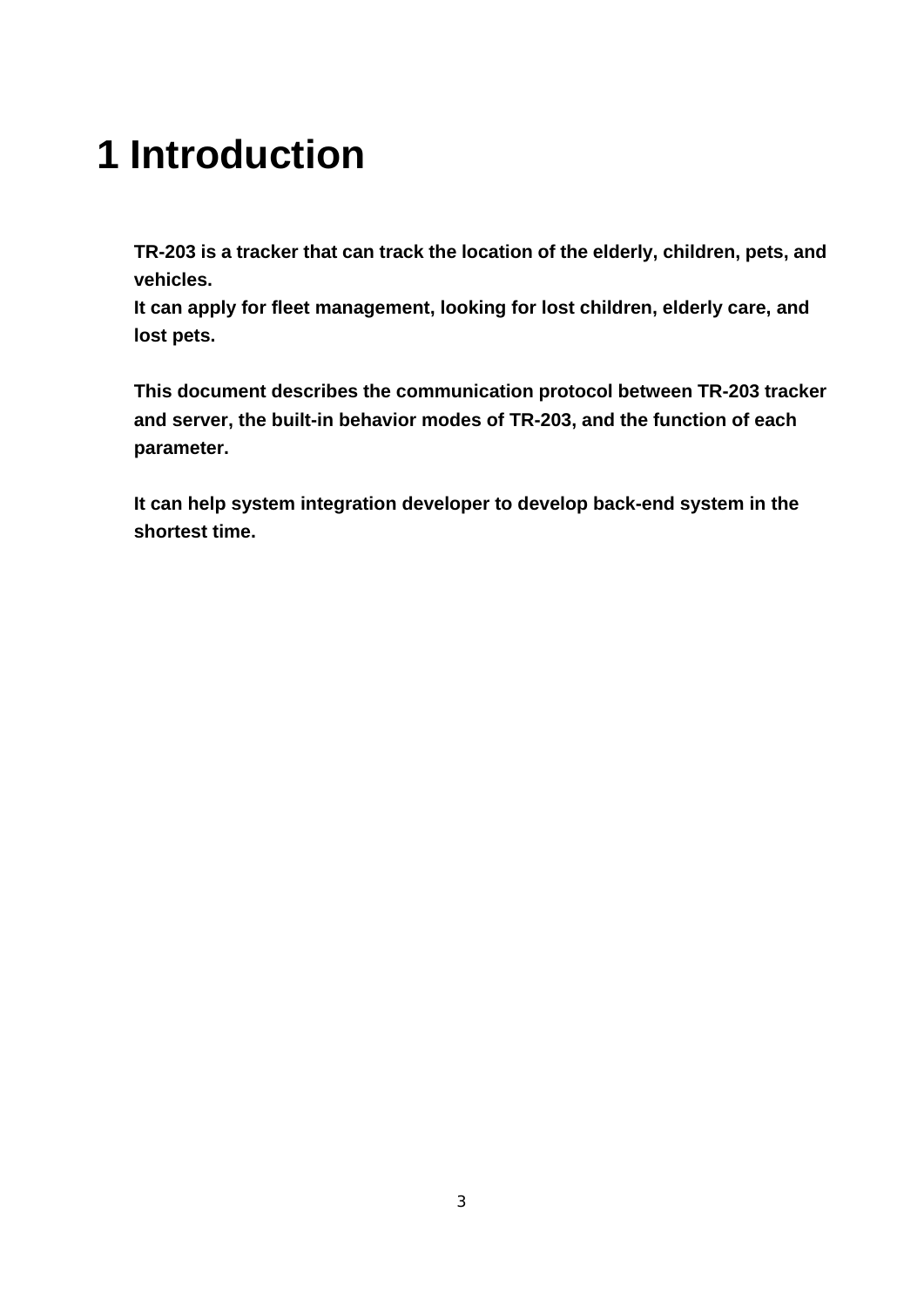# <span id="page-4-0"></span>**2 Protocol Summary**

## **2.1 General Format**

| GSx,IMEI,[T,S,]Field1,Field2,,FieldN*Checksum! |                                                  |                          |  |  |  |  |
|------------------------------------------------|--------------------------------------------------|--------------------------|--|--|--|--|
| <b>Format</b>                                  | <b>Description</b>                               | <b>Note</b>              |  |  |  |  |
| <b>GSx</b>                                     | "GSS": Write setting                             | <b>Command head</b>      |  |  |  |  |
|                                                | "GSs": Report setting                            |                          |  |  |  |  |
|                                                | "GSG" : Write Geo-fence parameter                |                          |  |  |  |  |
|                                                | "GSg" : Report Geo-fence parameter               |                          |  |  |  |  |
|                                                | "GSC": Action command                            |                          |  |  |  |  |
|                                                | "GSr": Position and status report (format 0)     |                          |  |  |  |  |
|                                                | "GSh" : Position and status report (format 1)    |                          |  |  |  |  |
| <b>IMEI</b>                                    | (The IMEI number)                                | <b>GSM device ID</b>     |  |  |  |  |
| т                                              | '0': Middle of message                           | <b>Message packet</b>    |  |  |  |  |
|                                                | '1': Start of message                            | control                  |  |  |  |  |
|                                                | '2': End of message                              |                          |  |  |  |  |
|                                                | '3': Start and End of message, i.e., only one    |                          |  |  |  |  |
|                                                | packet for message                               |                          |  |  |  |  |
| S                                              | $(0', '1', '2', '3', , '9', '10', '11', , '99')$ | <b>Sequence number</b>   |  |  |  |  |
| <b>Field</b>                                   | Field1 $\sim$ FieldN                             | Refer to "TR-203         |  |  |  |  |
|                                                |                                                  | configure                |  |  |  |  |
|                                                |                                                  | parameters" for          |  |  |  |  |
|                                                |                                                  | detail definition        |  |  |  |  |
| $\star$                                        | $\star$                                          | <b>End of field</b>      |  |  |  |  |
| <b>Checksum</b>                                | The checksum value is derived by the same        |                          |  |  |  |  |
|                                                | method of NMEA standard. It is calculated by     |                          |  |  |  |  |
|                                                | 'exclusive OR' the 8 data bits of each character |                          |  |  |  |  |
|                                                | before "*" in the sentence, but excluding "*".   |                          |  |  |  |  |
|                                                | The hexadecimal value of the most significant    |                          |  |  |  |  |
|                                                | and least significant 4 bits of the result are   |                          |  |  |  |  |
|                                                | converted to two ASCII characters (0-9, A-F) for |                          |  |  |  |  |
|                                                | transmission. The most significant character is  |                          |  |  |  |  |
|                                                | transmitted first.                               |                          |  |  |  |  |
|                                                | Ţ                                                | <b>Message delimiter</b> |  |  |  |  |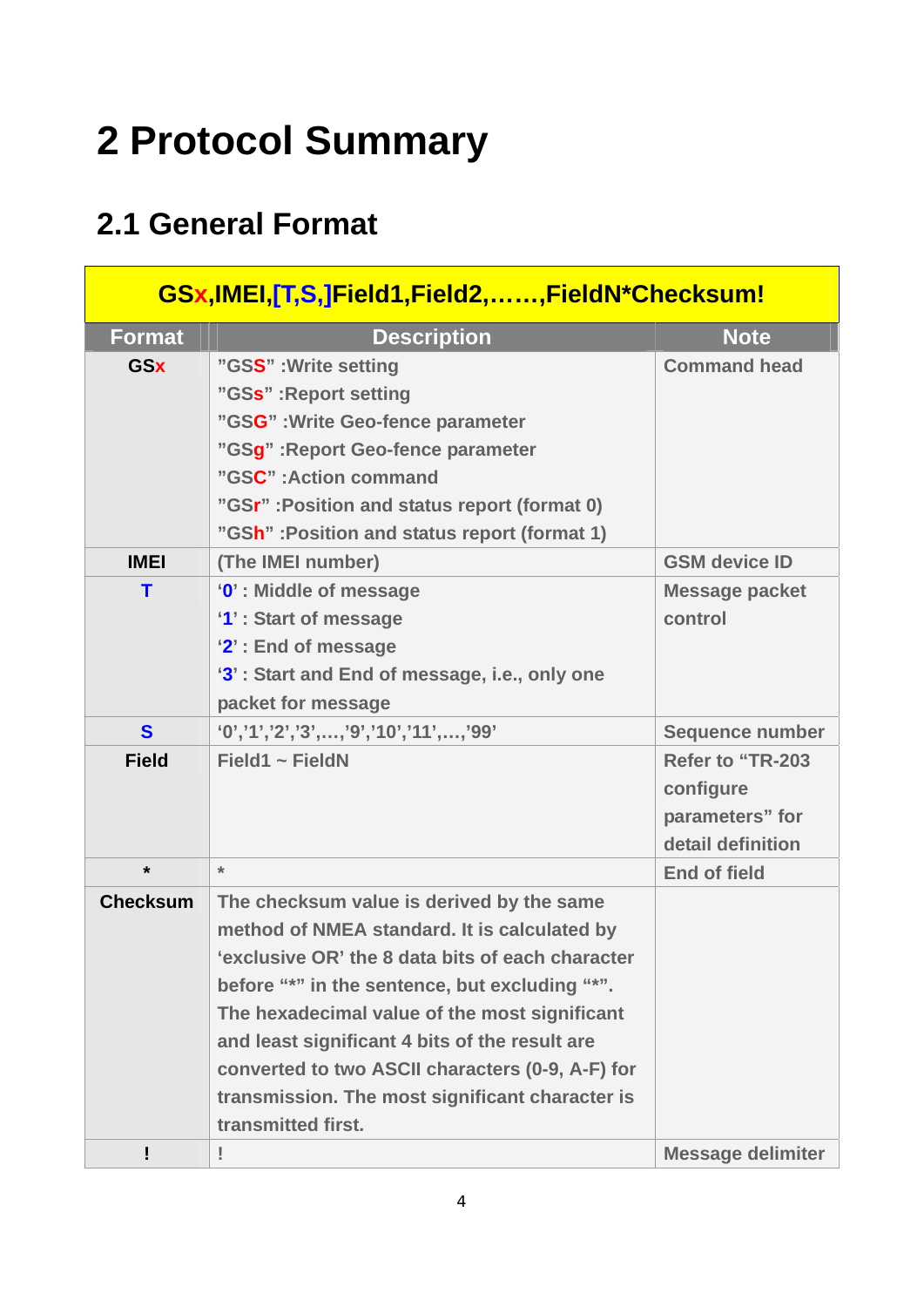### <span id="page-5-0"></span>**2.2 Setup Format**

#### **2.2.1 Server -> Device**

**GSS,IMEI,T,S,x1=y1,x2=y2,x3=y3,……………………\*Check Sum!** 

**x1,x2,x3… are code words for configuration parameters. y1,y2,y3… are their respective settings.**

#### **2.2.2 Device -> Server**

**GSs,IMEI,T,S,x1=y1,x2=y2,x3=y3,…………………….\*Check Sum!**

## **2.3 Geo-fence Format**

#### **2.3.1 Server -> Device**

**GSG,IMEI,T,S,1=(type,upper\_left\_Lon,upper\_left\_Lat,right\_bottom\_Lon,righ t\_bottom\_Lat[,gxxx][,startTime,endTime,weekday]),2=(…),3=(…),…\*Check sum!** 

#### **2.3.2 Device -> Server**

**GSg,IMEI,T,S,1=(type,upper\_left\_Lon,upper\_left\_Lat,right\_bottom\_Lon,righ t\_bottom\_Lat[,gxxx][,startTime,endTime,weekday]),2=(…),3=(…),…\*Check sum**!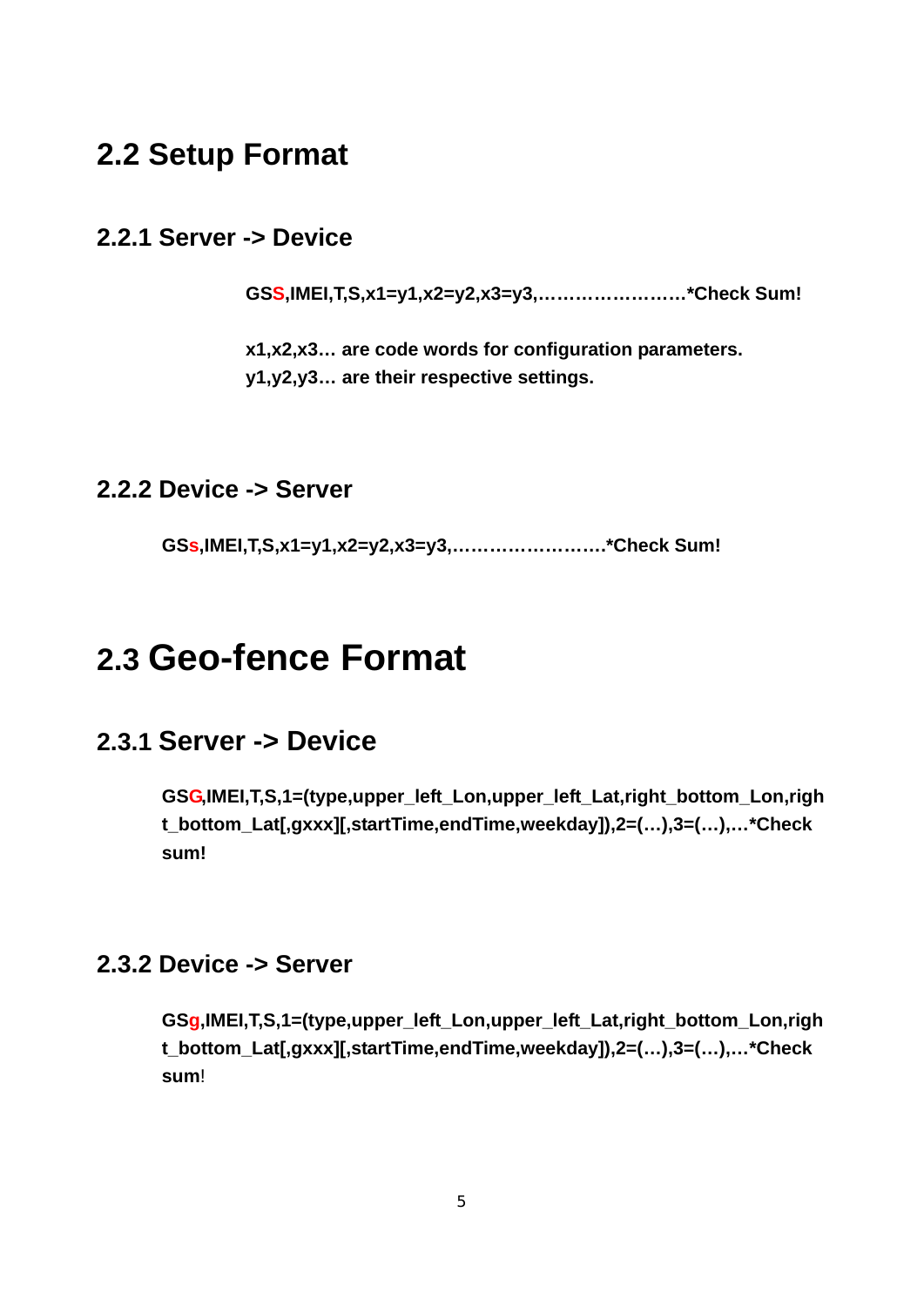#### <span id="page-6-0"></span>**2.3.3 Geo-fence area definition format**

*(type,upper\_left\_Lon,upper\_left\_Lat,right\_bottom\_Lon,right\_bott om\_Lat[,gxxx][,startTime,endTime,weekday])* 

| type                        | 1=get in area                             |
|-----------------------------|-------------------------------------------|
|                             | 2=get out of area                         |
|                             | 3=cross over the boundary                 |
|                             | 4=stay in area                            |
|                             | 5=stay out of area                        |
| upper_left_Lon,upper_left_L | Coordinate of specified area              |
| at,right_bottom_Lon,right_b |                                           |
| ottom_Lat                   |                                           |
| gxxx                        | <b>Optional field for describing this</b> |
|                             | area belong to area group xxx.            |
| startTime,endTime,weekday   | Optional field which specify the          |
|                             | effective time frame of this              |
|                             | geo-fence area. startTime and             |
|                             | endTime are in seconds. Weekday           |
|                             | is in hex-digit format which              |
|                             | specifies applicable day in a week,       |
|                             | where bit 0 represents Sunday,            |
|                             | bit1 represents Monday, etc.              |

## **2.4 Command Format**

**GSC,IMEI,c1(option1),c2(option2),……….\*checksum!** 

**c1,c2…are code words of commands.** 

**option1, option2… are their respective parameters. Please refer to 2.7.**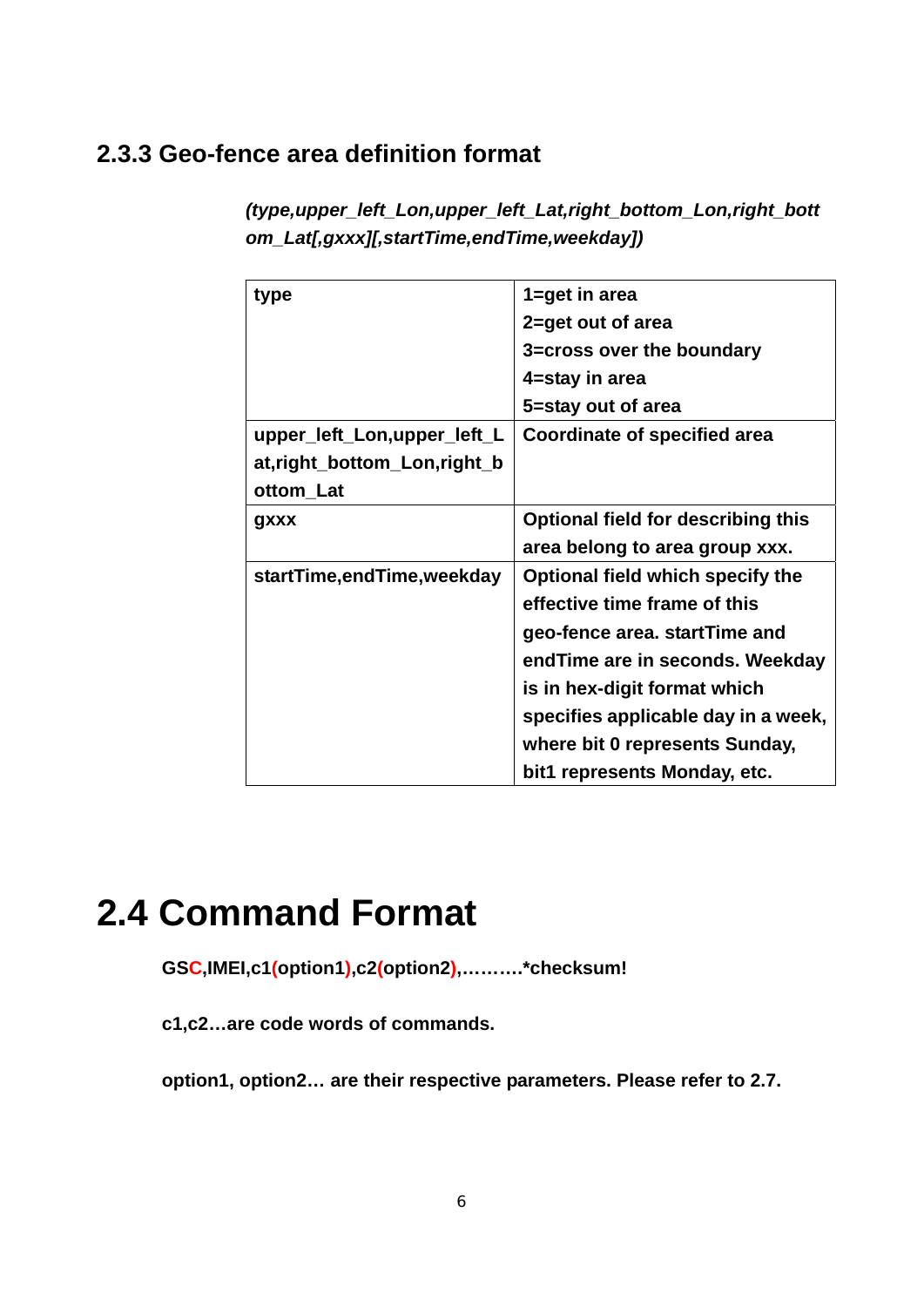## <span id="page-7-0"></span>**2.5 Report Messages Format**

**There are two types of report message format, "format 0" and "format 1". (Refer to "11. Report" for detail definition)** 

**Example:** 

**TR-203 -> Server (format 0)**

**GSr,IMEI,Device\_Mode,Report\_Type,Alarm\_Status,Geofence\_st atus,GPS\_Fix,UTC\_Date,UTC\_Time,Longitude,Latitude,Altitude ,Speed,Heading,Number\_of\_Satellites,HDOP,Battery\_capacity\* checksum!** 

**TR-203 -> Server (format 1) GSh, IMEI,Alarm\_Status,GPS\_Fix,Battery\_capacity\*checksum!**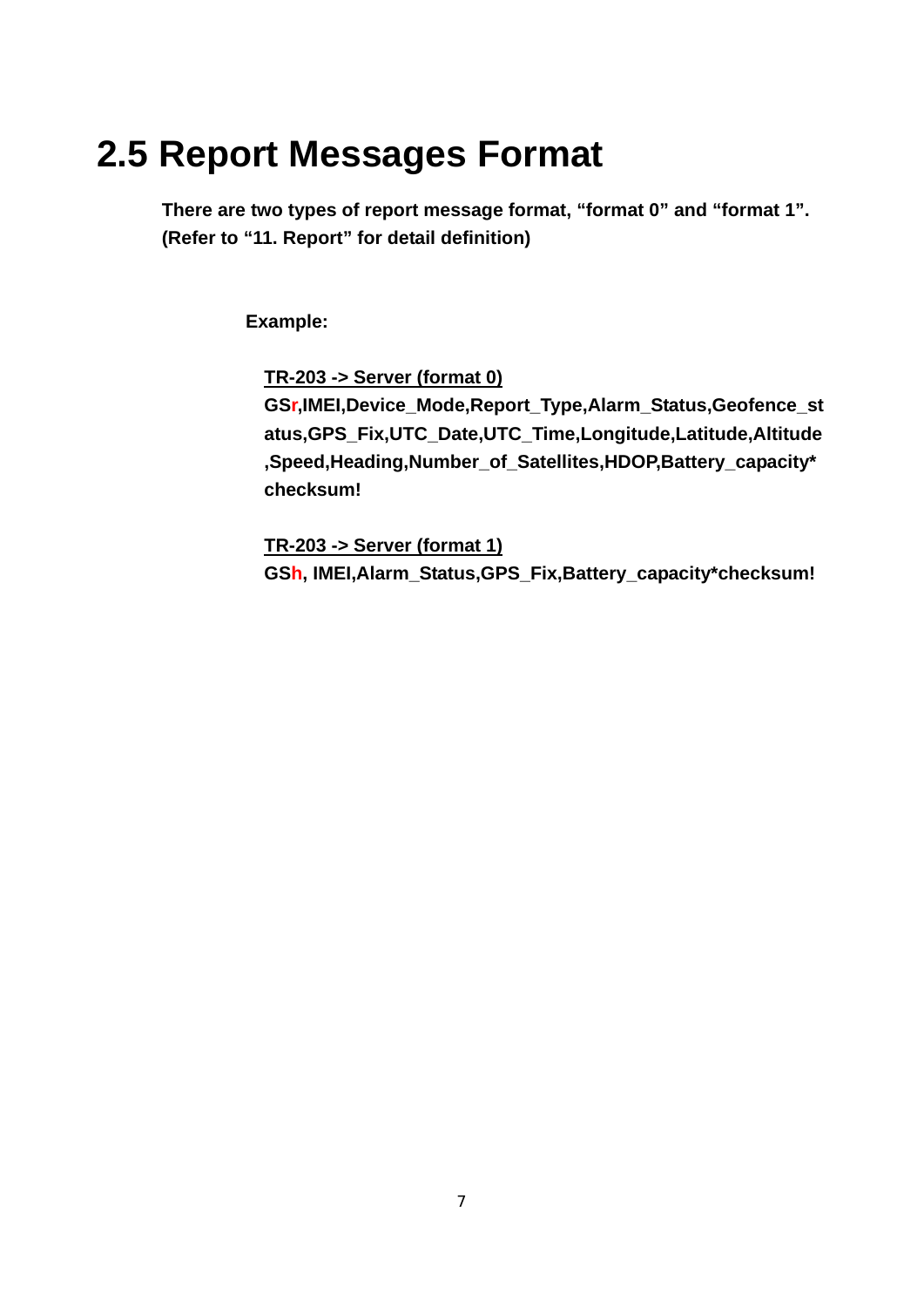## <span id="page-8-0"></span>**2.6 Parameters of Report Messages**

|                         |                            | <b>Parameters of Report Message</b> |  |  |
|-------------------------|----------------------------|-------------------------------------|--|--|
| <b>Codeword</b>         | <b>Parameters</b>          | <b>Description</b>                  |  |  |
| A                       | <b>GPS fixing mode</b>     | $1 = not fix$                       |  |  |
|                         |                            | $2=2D$ fix                          |  |  |
|                         |                            | $3=3D$ fix                          |  |  |
| B                       | <b>UTC Date, Time</b>      | ddmmyy,hhmmss                       |  |  |
| $\mathbf c$             | <b>Local Date, Time</b>    | ddmmyy,hhmmss                       |  |  |
| 1                       | Longitude                  | (E or W)ddd.dddddd                  |  |  |
| $\overline{2}$          | Longitude                  | (E or W)dddmm.mmmm                  |  |  |
| $\overline{\mathbf{3}}$ | Longitude                  | (+ or -)ddddddddd                   |  |  |
|                         |                            | unit: 0.000001 degree               |  |  |
| $6\phantom{1}$          | Latitude                   | (N or S)dd.dddddd                   |  |  |
| $\overline{7}$          | Latitude                   | (N or S)ddmm.mmmm                   |  |  |
| 8                       | Latitude                   | (+ or -)dddddddd                    |  |  |
|                         |                            | unit: 0.000001 degree               |  |  |
| G                       | <b>Altitude</b>            | <b>XXXXX.X</b>                      |  |  |
|                         |                            | <b>Unit: meter</b>                  |  |  |
| н                       | <b>Speed</b>               | <b>XXX.XX</b>                       |  |  |
|                         |                            | unit: knots (1.852km/hr)            |  |  |
| T                       | <b>Speed</b>               | <b>XXX</b>                          |  |  |
|                         |                            | unit: km/hr                         |  |  |
| J                       | <b>Speed</b>               | <b>XXX</b>                          |  |  |
|                         |                            | unit: mile/hr                       |  |  |
| Κ                       | <b>Heading</b>             | <b>XXX</b>                          |  |  |
|                         |                            | unit: degree                        |  |  |
| L                       | Number of satellite in use | <b>XX</b>                           |  |  |
| M                       | <b>HDOP</b>                | XX.X                                |  |  |
| N                       | <b>Battery capacity</b>    | XX                                  |  |  |
|                         |                            | unit: percent capacity              |  |  |
| $\mathbf O$             | <b>Operation mode</b>      | 1=Sleeping                          |  |  |
|                         |                            | 2=Periodic                          |  |  |
|                         |                            | 3=On-line                           |  |  |
|                         |                            | 4=Motion                            |  |  |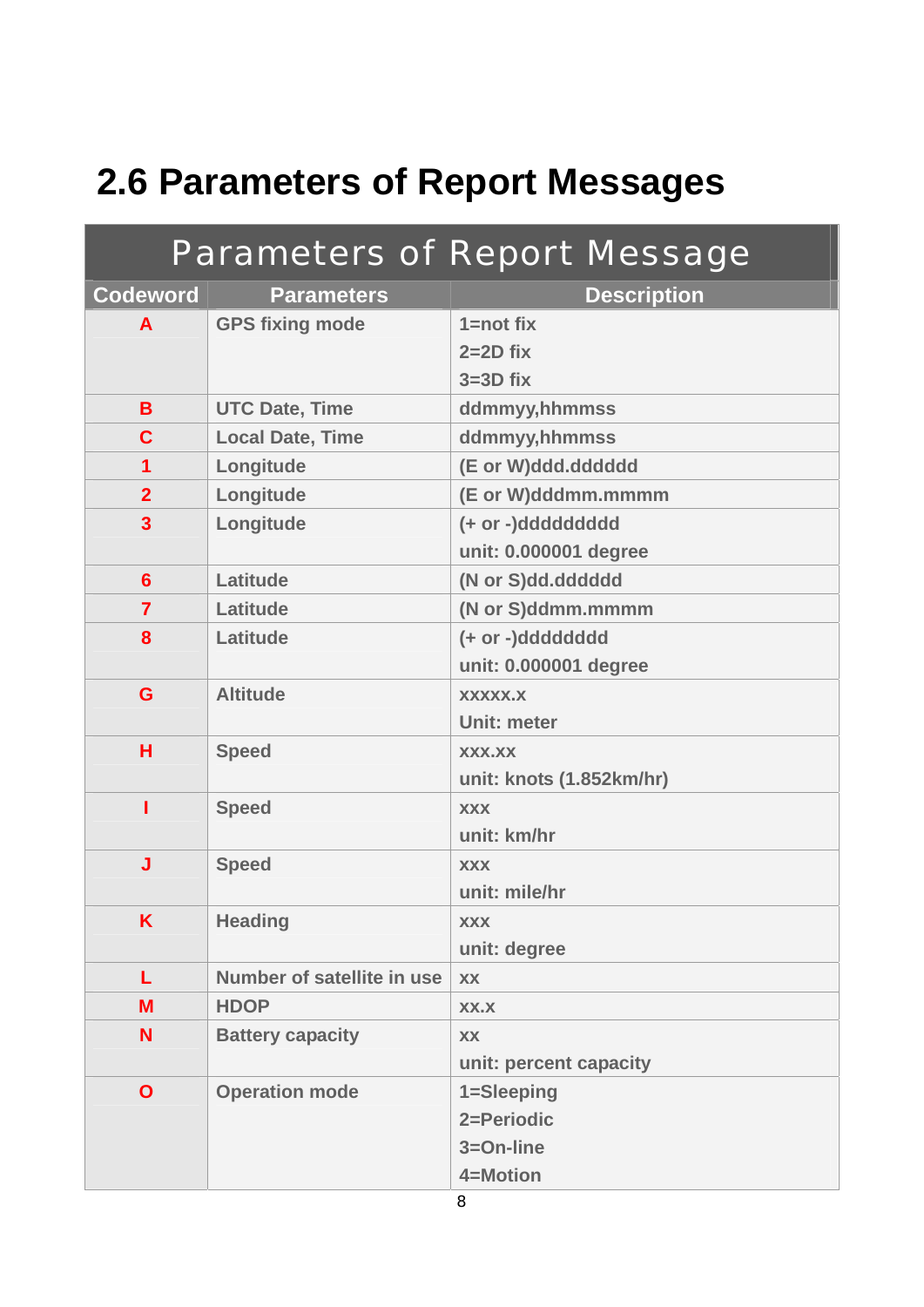|    |                         | 6=Parking                             |  |
|----|-------------------------|---------------------------------------|--|
|    |                         | 7=Standby                             |  |
|    |                         | $8 =$ Off                             |  |
| P  | <b>Alarm status</b>     | xx(hex digits)                        |  |
|    |                         | bit0=SOS alarm                        |  |
|    |                         | bit1=Parking alarm                    |  |
|    |                         | bit2=Sleeping alarm                   |  |
|    |                         | bit4=Geo-fence alarm                  |  |
|    |                         | bit5=Speed alarm                      |  |
|    |                         | bit7=Battery low alarm                |  |
| Z  | <b>Geo-fence status</b> | Empty field: no geo-fence alarm       |  |
|    |                         | Ixxx: get in area xxx                 |  |
|    |                         | <b>Oxxx: get out area xxx</b>         |  |
|    |                         | <b>IGXXX: get in group XXX</b>        |  |
|    |                         | <b>OGxxx: get out group xxx</b>       |  |
| Q  | <b>Report Media</b>     | xx(hex digits)                        |  |
|    |                         |                                       |  |
|    |                         | bit0=SMS                              |  |
|    |                         | bit1=TCP                              |  |
|    |                         | bit2=UDP                              |  |
|    |                         | bit6=Acton[0]                         |  |
|    |                         | bit7=Action[1]                        |  |
|    |                         | Action=00: report format 0            |  |
|    |                         | Action=01: report format 1            |  |
|    |                         | Action=10: GPS on                     |  |
|    |                         | Action=11:                            |  |
| R. | <b>Report type</b>      | 1=Ping report                         |  |
|    |                         | 2=Periodic mode report                |  |
|    |                         | 3=On-line mode report                 |  |
|    |                         | 4=Motion mode static report           |  |
|    |                         | 5=Motion mode moving report           |  |
|    |                         | 6=Motion mode static to moving report |  |
|    |                         | 7=Motion mode moving to static report |  |
|    |                         | <b>C=Parking mode report</b>          |  |
|    |                         | D=Parking mode alarm report           |  |
|    |                         | <b>E=Sleeping mode report</b>         |  |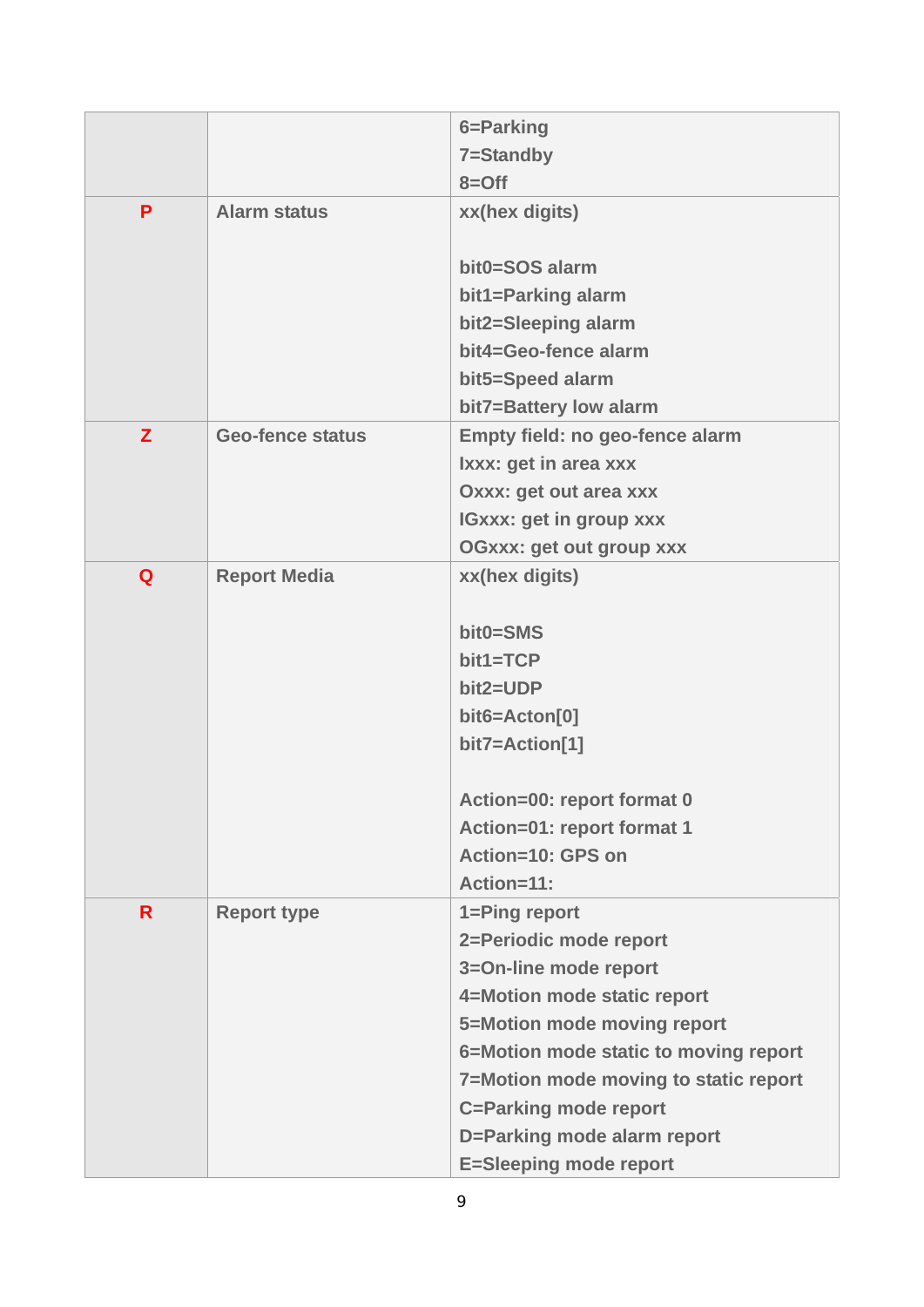|                         |                    | <b>F=Sleeping mode alarm report</b>                                                                                                                                                                                                                                                                                                                                                                                                |  |  |
|-------------------------|--------------------|------------------------------------------------------------------------------------------------------------------------------------------------------------------------------------------------------------------------------------------------------------------------------------------------------------------------------------------------------------------------------------------------------------------------------------|--|--|
|                         |                    | G=Geo-fence alarm report                                                                                                                                                                                                                                                                                                                                                                                                           |  |  |
|                         |                    | H=Autonomous Geo-fence alarm report                                                                                                                                                                                                                                                                                                                                                                                                |  |  |
|                         |                    | <b>I=SOS alarm report</b>                                                                                                                                                                                                                                                                                                                                                                                                          |  |  |
|                         |                    | J=Low battery alarm report                                                                                                                                                                                                                                                                                                                                                                                                         |  |  |
|                         |                    | <b>K=Speed alarm report</b>                                                                                                                                                                                                                                                                                                                                                                                                        |  |  |
|                         |                    | L=Timer 0 report                                                                                                                                                                                                                                                                                                                                                                                                                   |  |  |
|                         |                    | <b>M=Timer 1 report</b>                                                                                                                                                                                                                                                                                                                                                                                                            |  |  |
|                         |                    | N=Timer 2 report                                                                                                                                                                                                                                                                                                                                                                                                                   |  |  |
|                         |                    | O=Timer 3 report                                                                                                                                                                                                                                                                                                                                                                                                                   |  |  |
|                         |                    | P=L4 report                                                                                                                                                                                                                                                                                                                                                                                                                        |  |  |
| $\mathbf{s}$            | <b>IMEI</b>        |                                                                                                                                                                                                                                                                                                                                                                                                                                    |  |  |
| T                       | <b>Device ID</b>   |                                                                                                                                                                                                                                                                                                                                                                                                                                    |  |  |
| U                       | <b>Checksum</b>    | The checksum value is derived by the<br>same method of NMEA standard. It is<br>calculated by 'exclusive OR' the 8 data<br>bits of each character before "*" in the<br>sentence, but excluding "*". The<br>hexadecimal value of the most significant<br>and least significant 4 bits of the result<br>are converted to two ASCII characters<br>(0-9, A-F) for transmission. The most<br>significant character is transmitted first. |  |  |
| p                       | <b>Temperature</b> | degree Celsius                                                                                                                                                                                                                                                                                                                                                                                                                     |  |  |
| #                       |                    |                                                                                                                                                                                                                                                                                                                                                                                                                                    |  |  |
| $\star$                 |                    |                                                                                                                                                                                                                                                                                                                                                                                                                                    |  |  |
| $\overline{\mathbf{?}}$ |                    |                                                                                                                                                                                                                                                                                                                                                                                                                                    |  |  |
| Ţ                       | Ţ                  | <b>Message delimiter</b>                                                                                                                                                                                                                                                                                                                                                                                                           |  |  |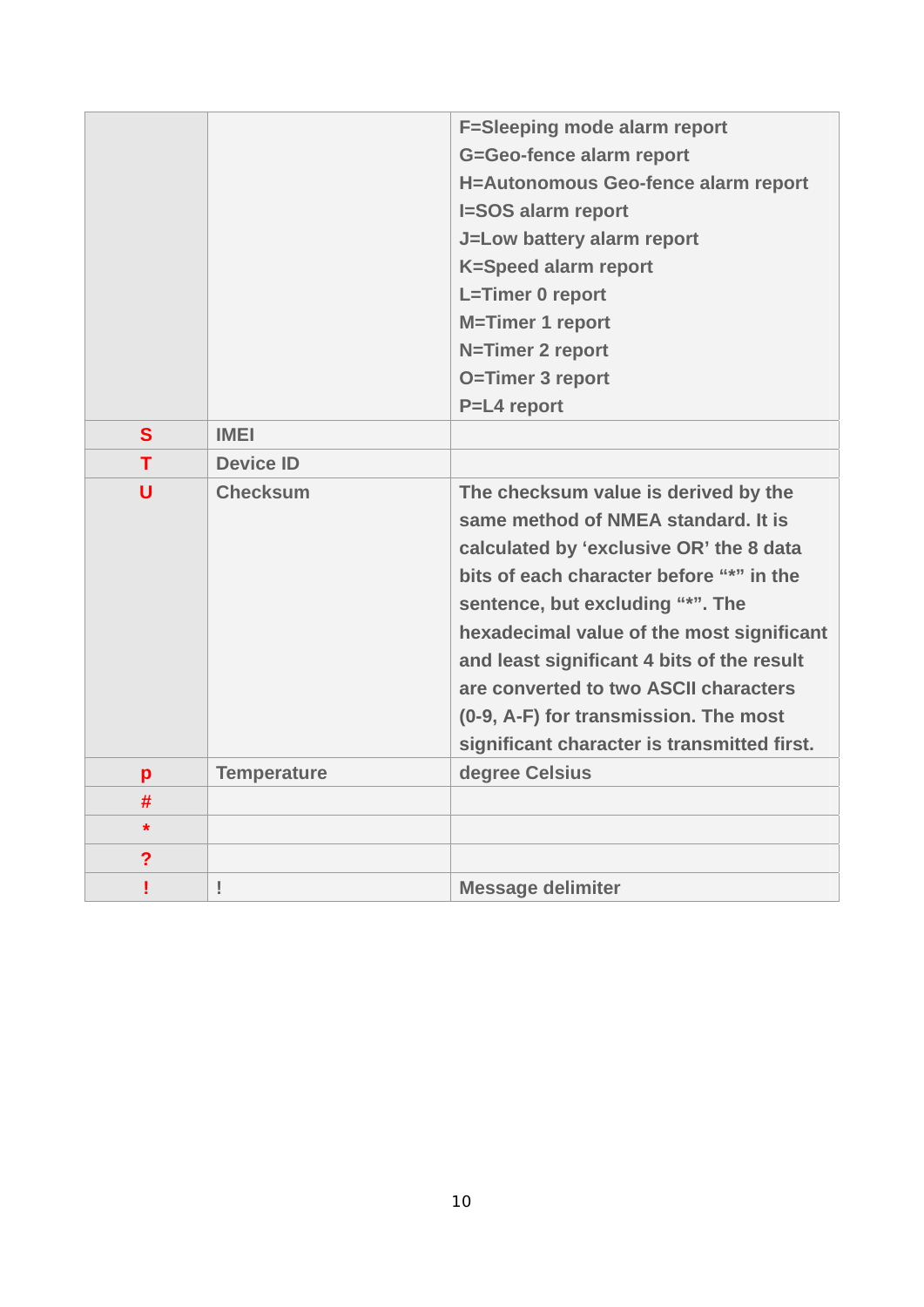# <span id="page-11-0"></span>**2.7 Configuration Parameters**

**Most behaviors of TR-203 could be changed by Configuration Parameters. You could change the setting of configuration parameters by the following methods.** 

- **1. Connect TR-203 to personal computer via USB cable and then set the configuration parameters by "TR203 Config Tool."**
- **2. Send the "GSS,….!" setting with the configuration parameters to TR-203**
- **3. Send the "GSC,….!" command with the configuration parameters to TR-203**

**All the settings or commands could be sent by SMS or TCP or UDP. You could also send L1 command to read the present setting of TR-203.** 

| <b>Configure Parameters</b> |                 |               |                                                                |                    |                           |  |
|-----------------------------|-----------------|---------------|----------------------------------------------------------------|--------------------|---------------------------|--|
|                             |                 | Code<br>words | <b>Parameters</b>                                              | <b>Type</b>        | <b>Description</b>        |  |
|                             |                 | <b>O5</b>     | <b>Device ID</b>                                               | char(16)           |                           |  |
|                             |                 | 07            | <b>Firmware Version</b>                                        | char(28)           | <b>Read only</b>          |  |
|                             |                 | <b>O6</b>     | <b>Time Zone Offset</b>                                        | s32, in<br>seconds | $-43200 - 46800$          |  |
|                             | Device          |               |                                                                |                    | 1=Sleeping                |  |
|                             |                 |               | <b>Power on operating</b><br>mode                              | $\mathsf{u}8$      | 2=Periodic                |  |
|                             |                 | <b>O4</b>     |                                                                |                    | $3 = On$ -line            |  |
|                             |                 |               |                                                                |                    | 4=Motion                  |  |
|                             |                 |               |                                                                |                    | 6=Parking                 |  |
|                             |                 |               |                                                                |                    | 7=Standby                 |  |
| Main                        |                 |               |                                                                |                    |                           |  |
|                             |                 | <b>B0</b>     | <b>PIN code</b>                                                | char(4)            |                           |  |
|                             | SIM             | <b>B1</b>     | <b>Phone number of SIM</b><br>card                             | char(20)           |                           |  |
|                             |                 | <b>B2</b>     | <b>IMEI</b> number                                             | char(16)           | <b>Read only</b>          |  |
|                             |                 |               |                                                                |                    |                           |  |
|                             | <b>Vibrator</b> | 12            | Enable/ disable TR-203<br>to vibrate after<br>pressing SOS key | 1/0                | 0=disable<br>$1 =$ enable |  |
|                             |                 |               |                                                                |                    |                           |  |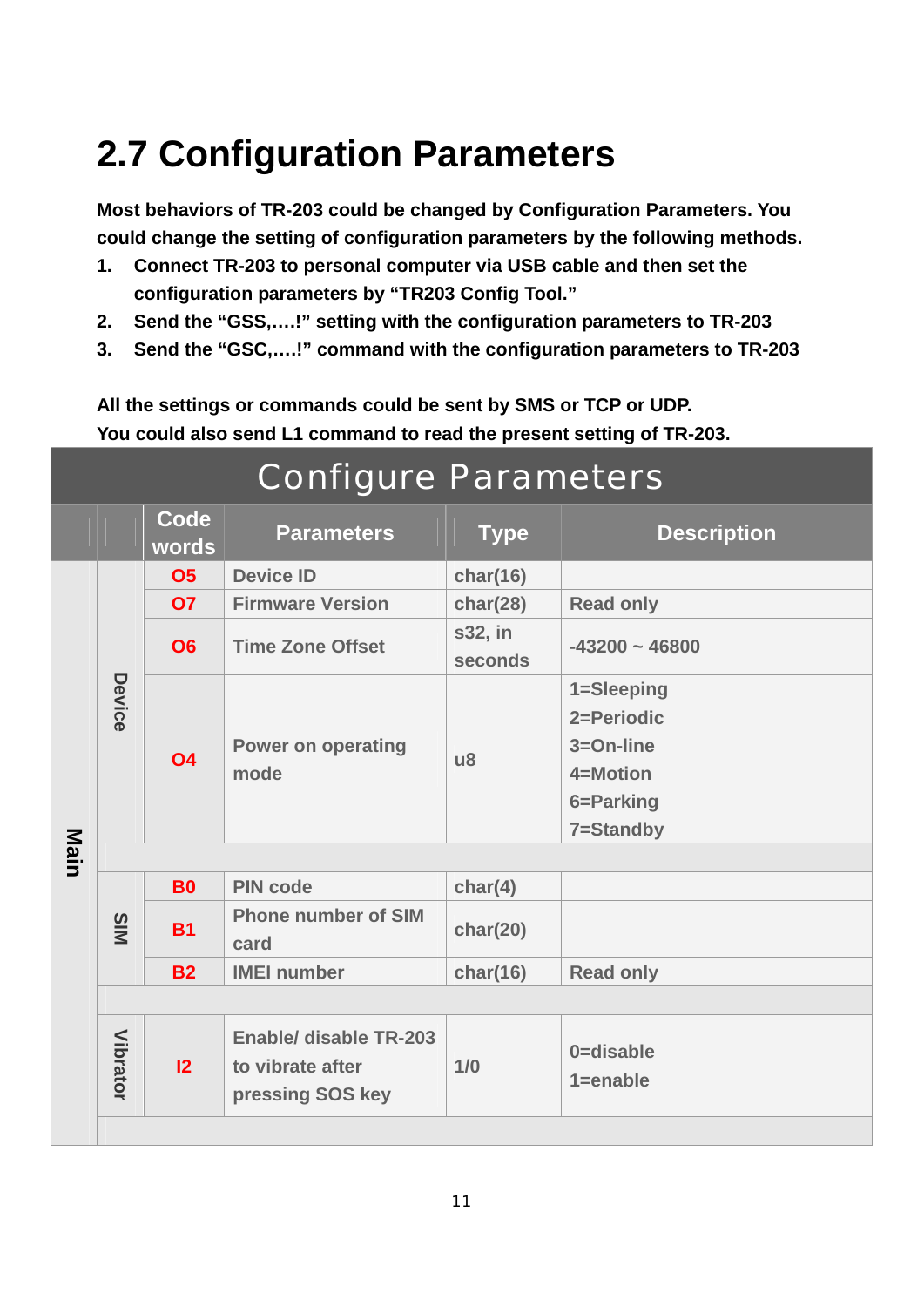|  |                      | J <sub>0</sub> | The power capacity for<br>sending out battery<br>low alarm report                                                       | u8,<br>percent    | $15 - 100$                 |
|--|----------------------|----------------|-------------------------------------------------------------------------------------------------------------------------|-------------------|----------------------------|
|  |                      | J <sub>1</sub> | The power capacity for<br>power off TR-203                                                                              | u8,<br>percent    | $10 - 100$                 |
|  |                      |                |                                                                                                                         |                   | bit0=SMS                   |
|  |                      |                |                                                                                                                         |                   | $bit1 = TCP$               |
|  |                      |                |                                                                                                                         |                   | bit2=UDP                   |
|  |                      |                |                                                                                                                         |                   | bit6=Action[0]             |
|  |                      | J6             | <b>Battery low alarm</b><br>report Media                                                                                | <b>Media type</b> | bit7=Action[1]             |
|  | <b>Battery</b>       |                |                                                                                                                         |                   | Action=00: report format 0 |
|  |                      |                |                                                                                                                         |                   | Action=01: report format 1 |
|  |                      |                |                                                                                                                         |                   | Action=10: GPS on          |
|  |                      |                |                                                                                                                         |                   | Action=11:                 |
|  |                      | J <sub>7</sub> | The power capacity for<br>clear battery low alarm<br>flag                                                               | u8,<br>percent    | $10 - 100$                 |
|  |                      | J8             | <b>Enable/disable TR-203</b><br>to automatically power<br>on when power<br>capacity is charged to<br>the capacity of J1 | 1/0               | 0=disable<br>$1 =$ enable  |
|  |                      |                |                                                                                                                         |                   |                            |
|  |                      | <b>O2</b>      | Data logger interval                                                                                                    | u16, in           | $0 - 65535$                |
|  | Data logger          |                |                                                                                                                         | seconds           | 0=disable                  |
|  |                      | <b>OH</b>      | Data logger distance                                                                                                    | u32, in<br>meters | $0 - 4$ Giga<br>0=disable  |
|  |                      |                |                                                                                                                         |                   |                            |
|  |                      | <b>O1</b>      | <b>Motion sensor</b><br>sensitivity                                                                                     | u16               | $0 - 100$                  |
|  |                      | <b>O3</b>      | <b>Report format 0</b>                                                                                                  | char(32)          | Default=SORPZAB27GHKLMN*U! |
|  |                      | ON             | <b>Report format 1</b>                                                                                                  | char(32)          | Default=SARN*U!            |
|  | <b>Other setting</b> | <b>OG</b>      | Enable/ disable data<br>buffer function                                                                                 | 1/0               | Default=1                  |
|  |                      | O6             | Enable/ disable TR-203 4/0                                                                                              |                   | Default=0.                 |
|  |                      |                |                                                                                                                         |                   |                            |

12 **O8 Enable/ disable TR-203 1/0 Default=0.**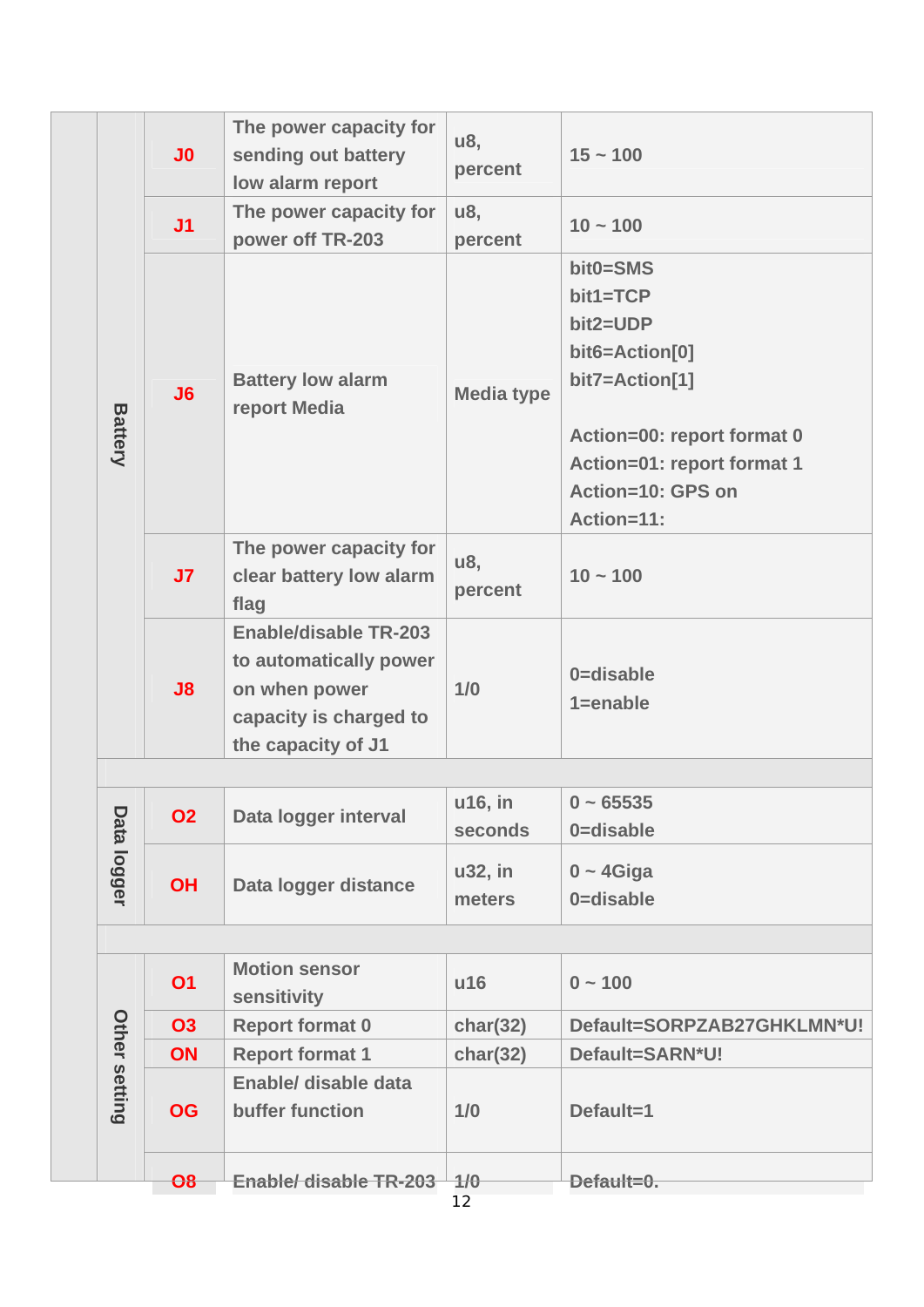|            |            |                | to report "cell ID" if it<br>does not get GPS fix                                                                                                               |                    | The report format will<br>automatically switch from format<br>0 to format 2 when TR-203 does<br>not get GPS fix.                                            |
|------------|------------|----------------|-----------------------------------------------------------------------------------------------------------------------------------------------------------------|--------------------|-------------------------------------------------------------------------------------------------------------------------------------------------------------|
|            |            | OO             | <b>Report media for</b><br>reading configuration                                                                                                                | <b>Media type</b>  | $bit1 = TCP$<br>bit2=UDP<br>bit6=Action[0]<br>bit7=Action[1]<br>Action=00: report format 0<br>Action=01: report format 1<br>Action=10: GPS on<br>Action=11: |
|            |            |                |                                                                                                                                                                 |                    |                                                                                                                                                             |
|            | <b>GPS</b> | C <sub>0</sub> | <b>GPS always on</b>                                                                                                                                            | 1/0                | 0=disable<br>$1 =$ enable<br>Applicable to all modes except<br><b>Sleeping and Off mode</b>                                                                 |
| <b>GPS</b> |            | C <sub>1</sub> | The time for starting to<br>get GPS fix before the<br>next report time if<br>TR-203 does not get<br>GPS fix in last report,<br>or got GPS fix for 1<br>hour ago | u16, in<br>seconds | $60 - 600$<br>Note: TR-203 will send out the<br>report whether it gets GPS fix or<br>not when C1 time ends.                                                 |
|            |            | C <sub>2</sub> | The time for starting to<br>get GPS fix before the<br>next report time if<br>TR-203 got GPS fix<br>within 1 hour                                                | u16, in<br>seconds | $10 - 120$<br>Note: TR-203 will send out the<br>report whether it gets GPS fix or<br>not when C2 time ends.                                                 |
|            |            | C <sub>3</sub> | <b>GPS fix time before</b><br>sending out the first<br>report                                                                                                   | u16, in<br>seconds | $0 - 600$<br>If "C3"=0, disable first report<br>message.                                                                                                    |
|            |            | C <sub>7</sub> | <b>Choose to use C8 or</b><br>$C9 + CA$                                                                                                                         | 1/0                | $0 = use C8$<br>$1 = use C9 + CA$<br>Applicable for standby, periodic<br>and on-line mode                                                                   |
|            |            | C8             | Interval for starting to<br>get GPS fix                                                                                                                         | u16, in<br>seconds | $0 - 65535$<br>Applicable if C7=0                                                                                                                           |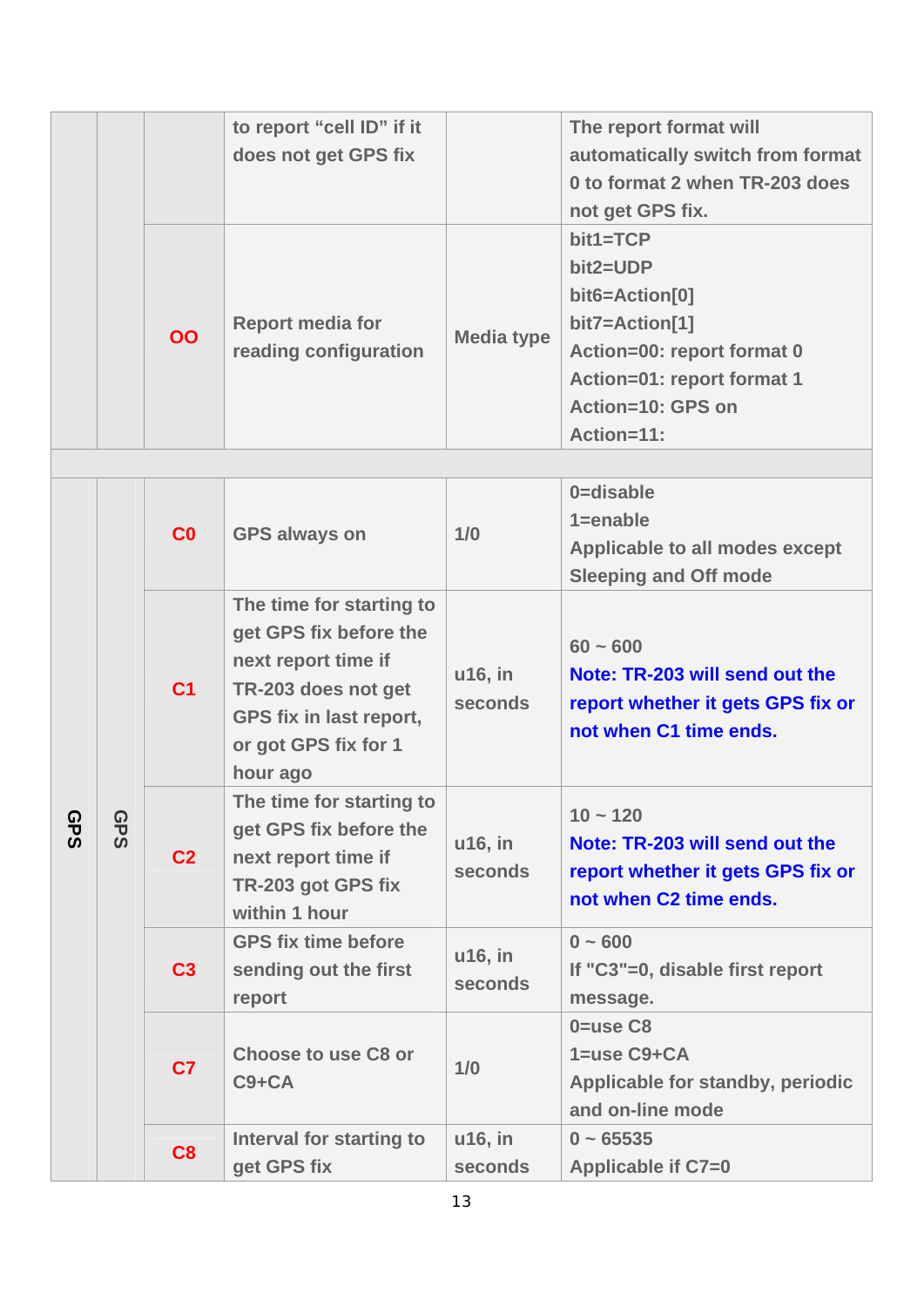|           |             | C <sub>9</sub> | Interval for starting to<br>get GPS fix when<br>speed is lower than 10<br><b>KM/H</b>  | u16, in<br>seconds     | $0 - 65535$<br>Applicable if C7=1 and speed<10<br>Km/H                                                                                                                                                                                                        |
|-----------|-------------|----------------|----------------------------------------------------------------------------------------|------------------------|---------------------------------------------------------------------------------------------------------------------------------------------------------------------------------------------------------------------------------------------------------------|
|           |             | <b>CA</b>      | Interval for starting to<br>get GPS fix when<br>speed is higher than<br><b>10 KM/H</b> | <b>u32</b>             | $0 - 4$ Giga<br>Applicable if C7=1 and<br>speed>=10 Km/H<br>You have to take the value to<br>divide the speed to get the<br>interval. For example, if you set<br>the value as 54000 and the speed<br>is 60 KM/H. The interval will be<br>54000/60=900 seconds |
|           |             |                |                                                                                        |                        |                                                                                                                                                                                                                                                               |
|           |             | D <sub>1</sub> | <b>APN</b>                                                                             | char(32)               |                                                                                                                                                                                                                                                               |
|           |             | D <sub>2</sub> | <b>User Name</b>                                                                       | char(32)               |                                                                                                                                                                                                                                                               |
|           |             | D <sub>3</sub> | <b>Password</b>                                                                        | char(32)               |                                                                                                                                                                                                                                                               |
|           |             | D <sub>4</sub> | <b>DNS1</b>                                                                            | char(32)               |                                                                                                                                                                                                                                                               |
|           | <b>GPRS</b> | D <sub>5</sub> | <b>DNS2</b>                                                                            | char(32)               |                                                                                                                                                                                                                                                               |
|           |             | D <sub>8</sub> | <b>GPRS mode for L4</b><br>command                                                     | <b>Media type</b>      | $02 = TCP$<br>$04 = UDP$                                                                                                                                                                                                                                      |
| Comm      |             | <b>OR</b>      | <b>Shortly click SOS key</b><br>to make TR-203<br>connect to server                    | 1/0                    | 0=disable<br>$1 =$ enable                                                                                                                                                                                                                                     |
| unication |             | E <sub>0</sub> | <b>Host IP or domain</b><br>name 1                                                     | char(32)               |                                                                                                                                                                                                                                                               |
|           |             | E1             | <b>Host Port number 1</b>                                                              | u16                    |                                                                                                                                                                                                                                                               |
|           |             | <b>E2</b>      | <b>Host IP or domain</b><br>name 2                                                     | char(32)               |                                                                                                                                                                                                                                                               |
|           |             | <b>E3</b>      | <b>Host Port number 2</b>                                                              | u16                    |                                                                                                                                                                                                                                                               |
|           |             | E <sub>9</sub> | <b>GSM operating band</b>                                                              | $\mathsf{u}\mathsf{8}$ | 0=auto, 1=900/1800, 2=850/1900,<br>$3=1800, 4=1900$                                                                                                                                                                                                           |
|           |             |                |                                                                                        |                        |                                                                                                                                                                                                                                                               |
|           | SMS         | F <sub>0</sub> | <b>SMS return phone</b><br>number                                                      | char(20)               |                                                                                                                                                                                                                                                               |
|           |             |                |                                                                                        |                        |                                                                                                                                                                                                                                                               |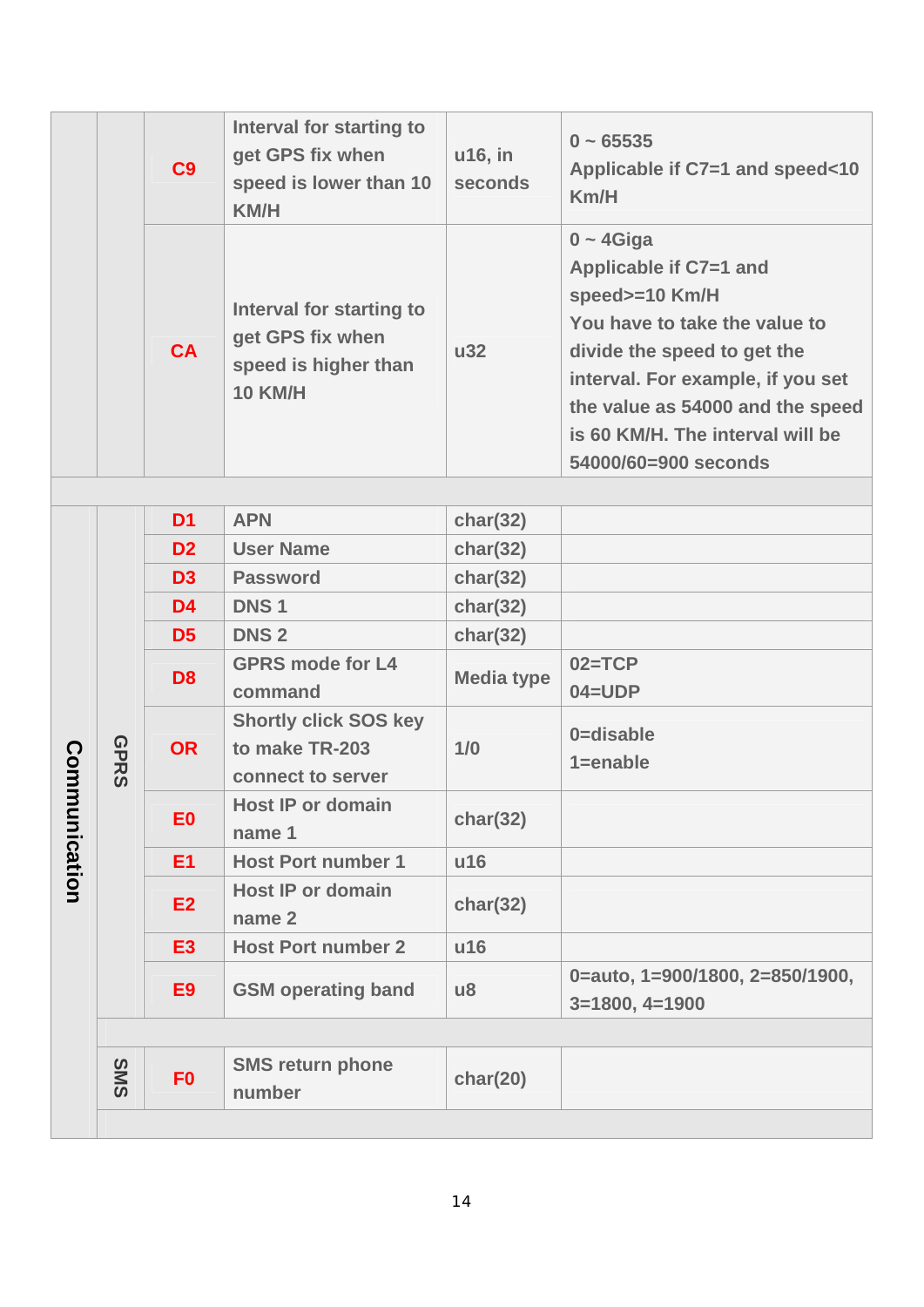|          |     |                |                               |                        | 0=disable                            |
|----------|-----|----------------|-------------------------------|------------------------|--------------------------------------|
|          |     |                | <b>Send confirmation to</b>   |                        | $1 =$ enable                         |
|          |     | <b>A0</b>      | server after receiving        | 1/0                    | <b>Confirmation</b>                  |
|          |     |                | command from server           |                        | message="ACK\r\n"                    |
|          |     |                | <b>Wait confirmation from</b> |                        | 0=disable                            |
|          |     | <b>A1</b>      | server after sending          | 1/0                    | $1 =$ enable                         |
|          |     |                | message to server             |                        | <b>Confirmation message="ACK\r"</b>  |
|          |     |                | <b>Timeout of waiting</b>     |                        |                                      |
|          |     | A2             | confirmation from             | $\mathsf{u}\mathsf{8}$ | $0 - 255$                            |
|          |     |                | server                        |                        |                                      |
|          |     | A3             | <b>Device Ack with ID</b>     | 1/0                    | 0=disable                            |
|          |     |                | string                        |                        | $1 =$ enable                         |
|          |     |                | ID string is IMEI or          |                        | 0=Device id                          |
|          |     | <b>A4</b>      | device ID                     | 1/0                    | $1=$ IMEI                            |
|          |     |                |                               |                        | <b>Available when A3=1</b>           |
|          |     | A <sub>5</sub> | <b>Enable Simple</b>          | 1/0                    | 0=disable                            |
|          |     |                | <b>Command</b>                |                        | $1 =$ enable                         |
|          |     | <b>OM</b>      | <b>Enable voice call to</b>   | 1/0                    | 0=disable                            |
|          |     |                | connect to server             |                        | $1 =$ enable                         |
|          |     |                |                               |                        |                                      |
|          |     | G <sub>0</sub> | <b>SMS Phone number 1</b>     | char(20)               |                                      |
|          |     | G <sub>1</sub> | <b>SMS Phone number 2</b>     | char(20)               |                                      |
|          |     | G <sub>2</sub> | <b>SMS Phone number 3</b>     | char(20)               |                                      |
|          |     | G <sub>3</sub> | <b>SMS Phone number 4</b>     | char(20)               |                                      |
|          |     | G4             | <b>SMS Phone number 5</b>     | char(20)               |                                      |
|          |     | G <sub>5</sub> | <b>SMS Phone number 6</b>     | char(20)               |                                      |
|          |     |                |                               |                        | bit0=SMS                             |
|          |     |                |                               |                        | bit1=TCP                             |
| Security | SOS |                |                               |                        | bit2=UDP                             |
|          |     |                |                               |                        | bit6=Action[0]                       |
|          |     | H <sub>0</sub> | <b>Report media</b>           | <b>Media</b>           | bit7=Action[1]                       |
|          |     |                |                               | <b>Type</b>            |                                      |
|          |     |                |                               |                        | Action=00: report format 0           |
|          |     |                |                               |                        | Action=01: report format 1           |
|          |     |                |                               |                        | Action=10: GPS on                    |
|          |     |                |                               |                        | <b>Action=11:</b>                    |
|          |     | <b>H1</b>      |                               |                        | $0 - 65535$                          |
|          |     |                | <b>Report number</b>          | u16<br>15              | $SMS \rightarrow 0$ or 1=1 SOS alarm |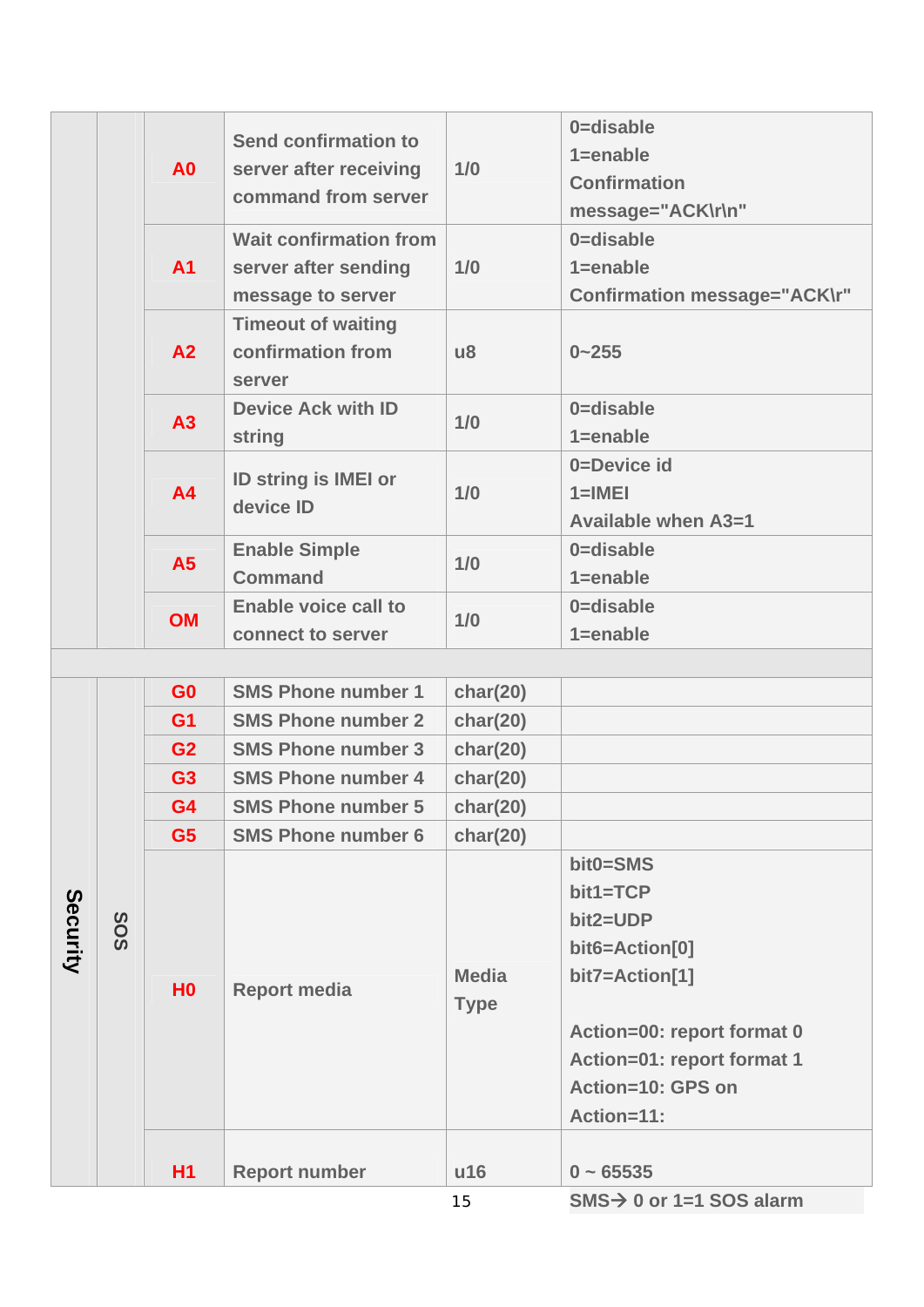| H <sub>2</sub> | report interval | u16, in<br>seconds | $0 - 65535$                                                                                                                                                            |
|----------------|-----------------|--------------------|------------------------------------------------------------------------------------------------------------------------------------------------------------------------|
|                |                 |                    | report;2~65535=2~65535 SOS<br>alarm report<br>$GPRS \rightarrow 0 = 1$ SOS alarm report<br>$;1$ ~65535= continue send SOS<br>alarm report till receive stop<br>command |

|                      | V <sub>0</sub> | <b>Call out SOS phone</b><br>number 1 when SOS<br>alarm                                   | 1/0                       | 0=disable<br>$1 =$ enable                                           |
|----------------------|----------------|-------------------------------------------------------------------------------------------|---------------------------|---------------------------------------------------------------------|
|                      | V <sub>1</sub> | <b>Allowed interval for</b><br>call in TR-203 after<br><b>SOS alarm happens</b>           | u16, in<br>seconds        | $0 - 65535$<br>Available when V0=0                                  |
| <b>Voice Monitor</b> | V <sub>4</sub> | <b>Voice Monitor call</b><br>in/out phone number<br>for voice monitor<br>command          | char(20)                  | G0~G5 are also call in phone<br>number for voice monitor<br>command |
|                      | V <sub>5</sub> | <b>Allowed interval for</b><br>call in TR-203 after<br>receiving voice<br>monitor command | u16, in<br><b>seconds</b> | $0 - 65535$<br>Available when V6=0                                  |
|                      | V <sub>6</sub> | Call in or call out for<br>voice monitor<br>command                                       | 1/0                       | $0=$ Call in<br>1=Call out                                          |

|              |         | T <sub>0</sub> | <b>Report interval in alert</b><br>state | u32, in<br>seconds | $0 - 4$ Giga                     |
|--------------|---------|----------------|------------------------------------------|--------------------|----------------------------------|
|              |         | T1             | <b>Report interval in</b>                | u32, in            | $0 - 4$ Giga                     |
|              |         |                | alarm state                              | seconds            |                                  |
| <b>Alert</b> | Parking | T2             | <b>Report Media</b>                      | <b>Media type</b>  | bit0=SMS<br>bit1=TCP<br>bit2=UDP |
|              |         |                |                                          |                    | bit6=Action[0]                   |
|              |         |                |                                          | 16                 | bit7=Action[1]                   |

**Action=00: report format 0**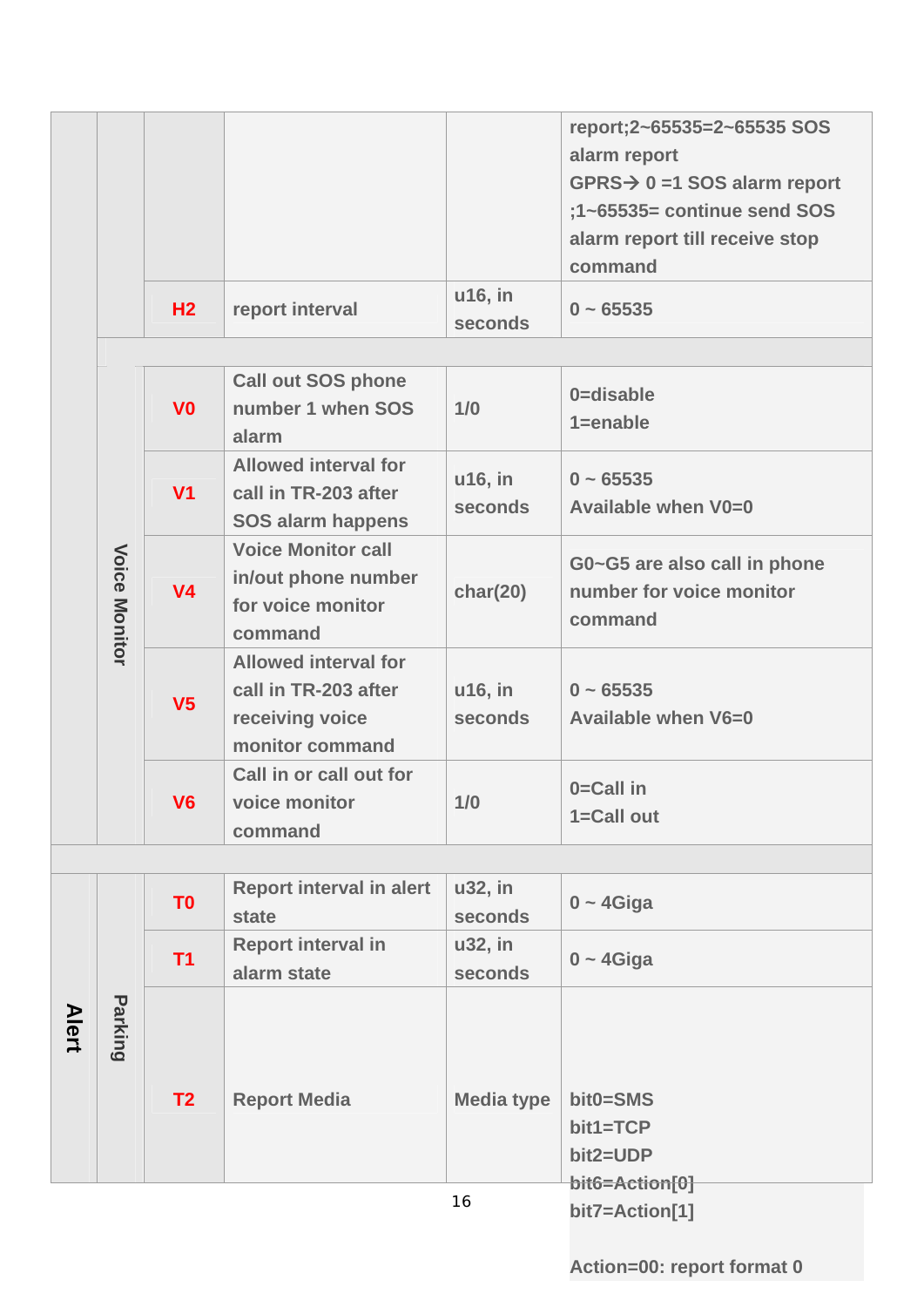|  |                 | T3             | <b>Traveled distance for</b><br>sending report | u32, in<br>meters  | Action=01: report format 1<br>Action=10: GPS on<br>Action=11:<br>$0 - 4$ Giga<br>0=disable                                                                          |
|--|-----------------|----------------|------------------------------------------------|--------------------|---------------------------------------------------------------------------------------------------------------------------------------------------------------------|
|  |                 |                |                                                |                    |                                                                                                                                                                     |
|  |                 | U <sub>0</sub> | <b>Report interval in alert</b><br>state       | u32, in<br>seconds | $0 - 4$ Giga                                                                                                                                                        |
|  |                 | U <sub>1</sub> | <b>Report interval in</b><br>alarm state       | u32, in<br>seconds | $0 - 4$ Giga                                                                                                                                                        |
|  | <b>Sleeping</b> | U <sub>2</sub> | <b>Report Media</b>                            | <b>Media type</b>  | bit0=SMS<br>bit1=TCP<br>bit2=UDP<br>bit6=Action[0]<br>bit7=Action[1]<br>Action=00: report format 0<br>Action=01: report format 1<br>Action=10: GPS on<br>Action=11: |

|              |                |                             |                   | $0 \sim 255$               |
|--------------|----------------|-----------------------------|-------------------|----------------------------|
|              | $\overline{O}$ | <b>Upper limit of speed</b> | u8, in            |                            |
|              |                | alarm                       | Km/h              | 0=disable                  |
|              | OJ             | <b>Lower limit of speed</b> | u8, in            | $0 \sim 255$               |
|              |                | alarm                       | Km/h              | 0=disable                  |
|              | <b>OP</b>      | <b>Hysteresis for speed</b> | $u8$ , in         | $0 \sim 255$               |
|              |                | alarm                       | Km/h              |                            |
|              |                |                             |                   | bit0=SMS                   |
| <b>Speed</b> |                |                             |                   | bit1=TCP                   |
|              |                |                             |                   | bit2=UDP                   |
| Limit        |                |                             |                   | bit6=Action[0]             |
|              |                | <b>Report Media for</b>     |                   | bit7=Action[1]             |
|              | <b>OL</b>      | speed alarm                 | <b>Media type</b> |                            |
|              |                |                             |                   | Action=00: report format 0 |
|              |                |                             |                   | Action=01: report format 1 |
|              |                |                             |                   | Action=10: GPS on          |
|              |                |                             |                   | Action=11:                 |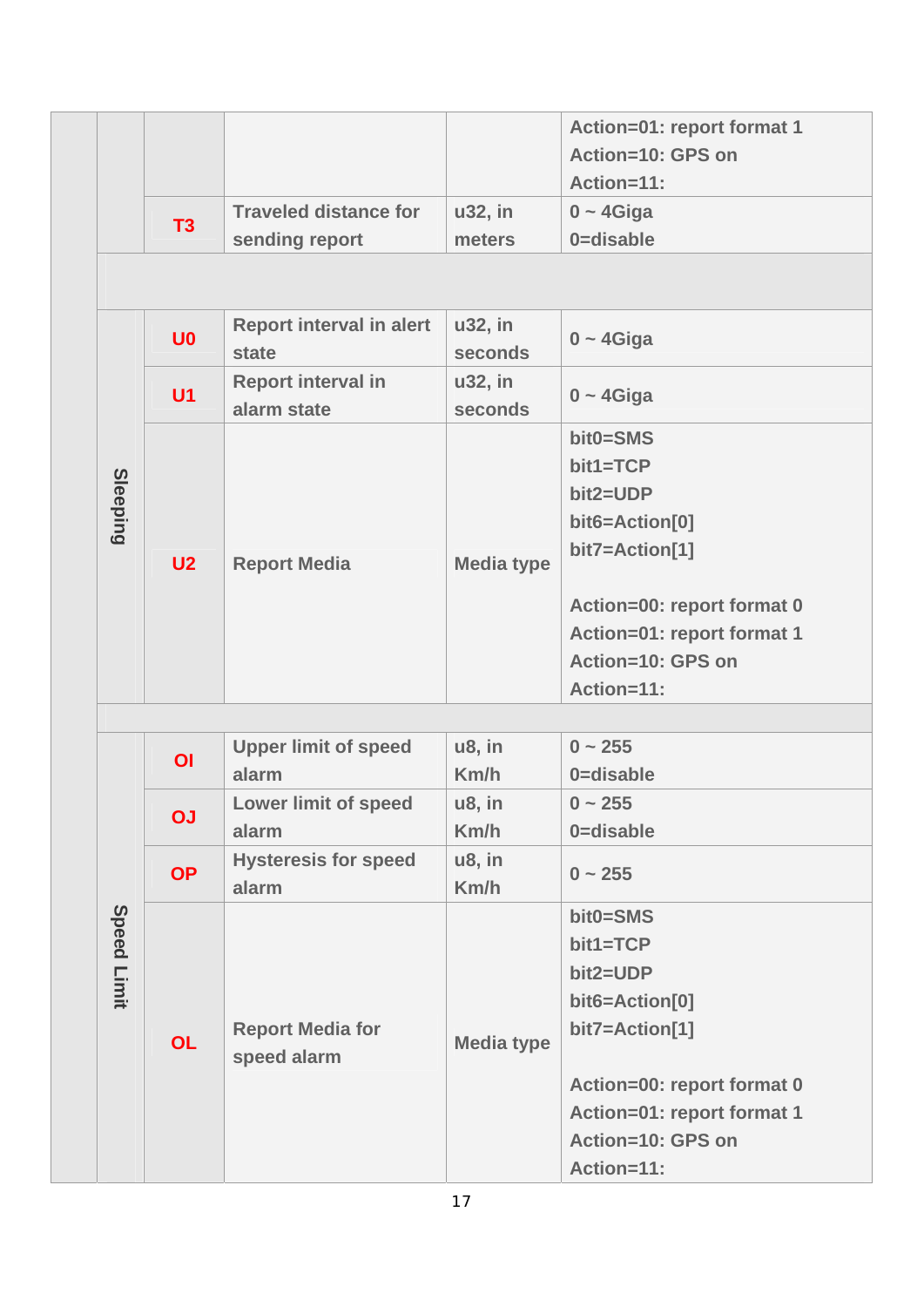|          |           | K <sub>0</sub> | Geo-fence enable             | 1/0               | 0=disable                         |
|----------|-----------|----------------|------------------------------|-------------------|-----------------------------------|
|          |           |                |                              |                   | $1 =$ enable                      |
|          |           |                |                              |                   | bit0=SMS                          |
|          |           |                |                              |                   | $bit1 = TCP$                      |
|          |           |                |                              |                   | bit2=UDP                          |
|          |           |                |                              |                   | bit6=Action[0]                    |
|          | Geo-fence | <b>K3</b>      | Geo-fence alarm report       | <b>Media type</b> | bit7=Action[1]                    |
|          |           |                | <b>Media</b>                 |                   |                                   |
|          |           |                |                              |                   | Action=00: report format 0        |
|          |           |                |                              |                   | Action=01: report format 1        |
|          |           |                |                              |                   | Action=10: GPS on                 |
|          |           |                |                              |                   | Action=11:                        |
|          |           |                | <b>Report media for</b>      |                   | bit1=TCP                          |
|          |           | <b>K4</b>      | reading Geo-fence            | <b>Media type</b> | bit2=UDP                          |
|          |           |                | data                         |                   |                                   |
|          |           |                |                              |                   |                                   |
|          |           |                |                              |                   | bit0=SMS                          |
|          |           |                |                              |                   | $bit1 = TCP$                      |
|          |           |                |                              |                   | bit2=UDP                          |
|          |           | <b>OD</b>      | <b>Report media for ping</b> | <b>Media type</b> | bit6=Action[0]                    |
|          |           |                |                              |                   | bit7=Action[1]                    |
|          |           |                |                              |                   |                                   |
|          | Ping      |                |                              |                   | Action=00: report format 0        |
|          |           |                |                              |                   | <b>Action=01: report format 1</b> |
|          |           |                |                              |                   | Action=10: GPS on                 |
| Tracking |           |                |                              |                   | <b>Action=11:</b>                 |
|          |           |                | <b>GPS fix time between</b>  | u16, in           | $0 - 65535$                       |
|          |           | <b>OS</b>      | receiving ping               | seconds           | For N1 & L4 command. If OS=0,     |
|          |           |                | command and sending          |                   | <b>GPS fix time=C3</b>            |
|          |           |                | out ping report              |                   |                                   |
|          |           |                |                              |                   |                                   |
|          |           | P <sub>0</sub> | <b>Report interval</b>       | u32, in           | $0 - 4$ Giga                      |
|          |           |                |                              | seconds           |                                   |
|          | Periodic  |                |                              |                   |                                   |
|          |           | <b>P2</b>      |                              | <b>Media type</b> | bit0=SMS                          |
|          |           |                | <b>Report Media</b>          |                   | bit1=TCP                          |
|          |           |                |                              |                   | bit2=UDP                          |
|          |           |                |                              | 18                | bit6=Action[0]                    |
|          |           |                |                              |                   |                                   |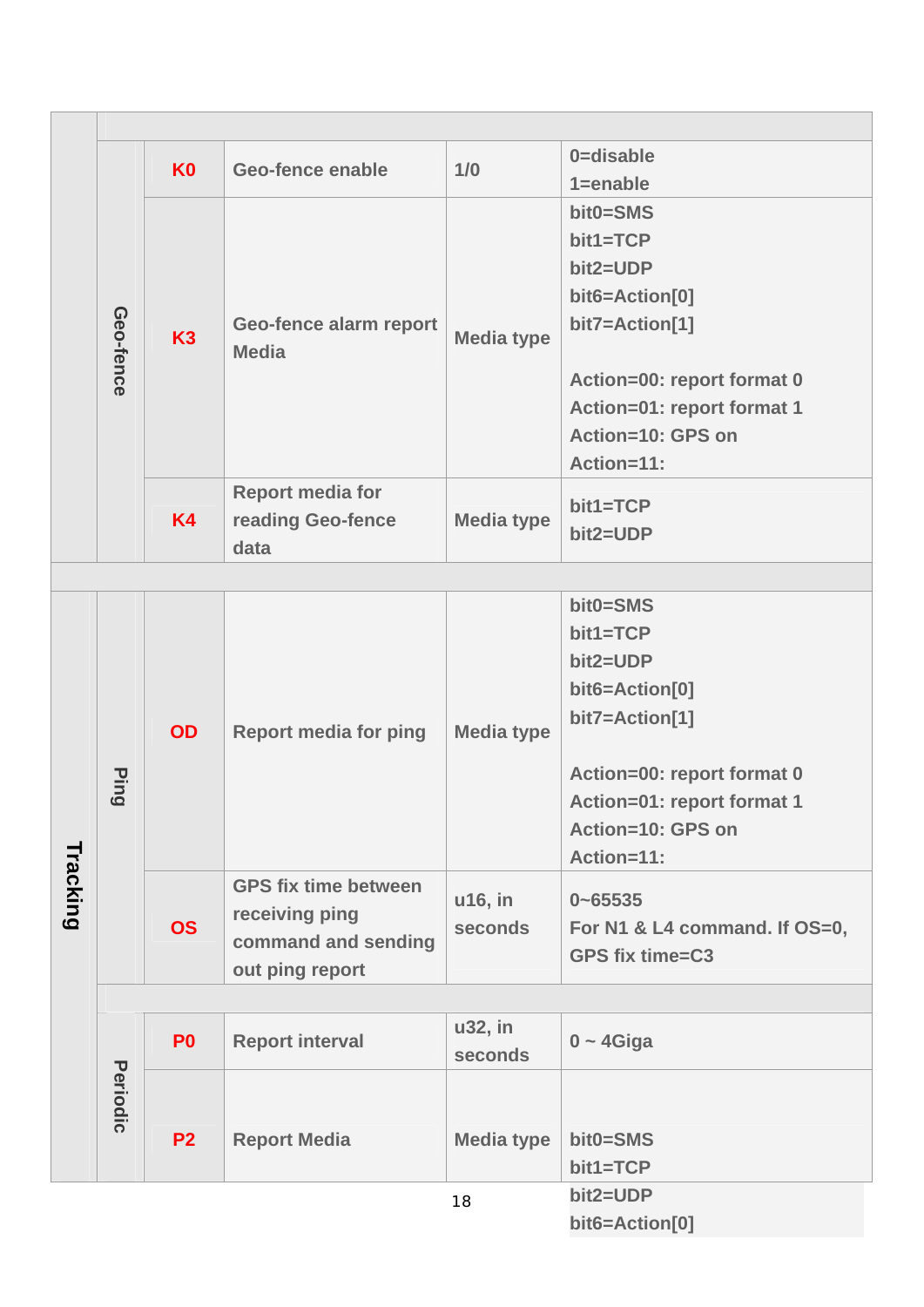|           |                              |         | bit7=Action[1]             |
|-----------|------------------------------|---------|----------------------------|
|           |                              |         | Action=00: report format 0 |
|           |                              |         | Action=01: report format 1 |
|           |                              |         | Action=10: GPS on          |
|           |                              |         | Action=11:                 |
| <b>P3</b> | <b>Traveled distance for</b> | u32, in | $0 - 4$ Giga               |
|           | sending report               | meters  | 0=disable                  |

|                | Q <sub>0</sub> | <b>Report interval</b>                                                                                                                                      | u32, in<br>seconds | $0 - 4$ Giga                                                                                                                                                            |
|----------------|----------------|-------------------------------------------------------------------------------------------------------------------------------------------------------------|--------------------|-------------------------------------------------------------------------------------------------------------------------------------------------------------------------|
|                | Q2             | <b>Report Media</b>                                                                                                                                         | <b>Media type</b>  | bit0=SMS<br>$bit1 = TCP$<br>bit2=UDP<br>bit6=Action[0]<br>bit7=Action[1]<br>Action=00: report format 0<br>Action=01: report format 1<br>Action=10: GPS on<br>Action=11: |
| <b>On-line</b> | Q3             | <b>Traveled distance for</b><br>sending report                                                                                                              | u32, in<br>meters  | $0 - 4$ Giga<br>0=disable                                                                                                                                               |
|                | <b>E4</b>      | Interval in on-line state<br>for disconnecting and<br>then re-connecting                                                                                    | u16, in<br>seconds | 0=disable                                                                                                                                                               |
|                | E <sub>5</sub> | Interval for checking if<br><b>GPRS</b> connection is<br>on-line. If GPRS<br>connection is cut,<br>TR-203 will try to<br>connect to server for<br>one time. | u16, in<br>seconds | 0=disable                                                                                                                                                               |
|                | E <sub>6</sub> | <b>Enable/disable TR-203</b><br>to send "OK" to server<br>after GPRS connection<br>is re-built.                                                             | 1/0                | 0=disable<br>$1 =$ enable<br>Available when E5 is not 0                                                                                                                 |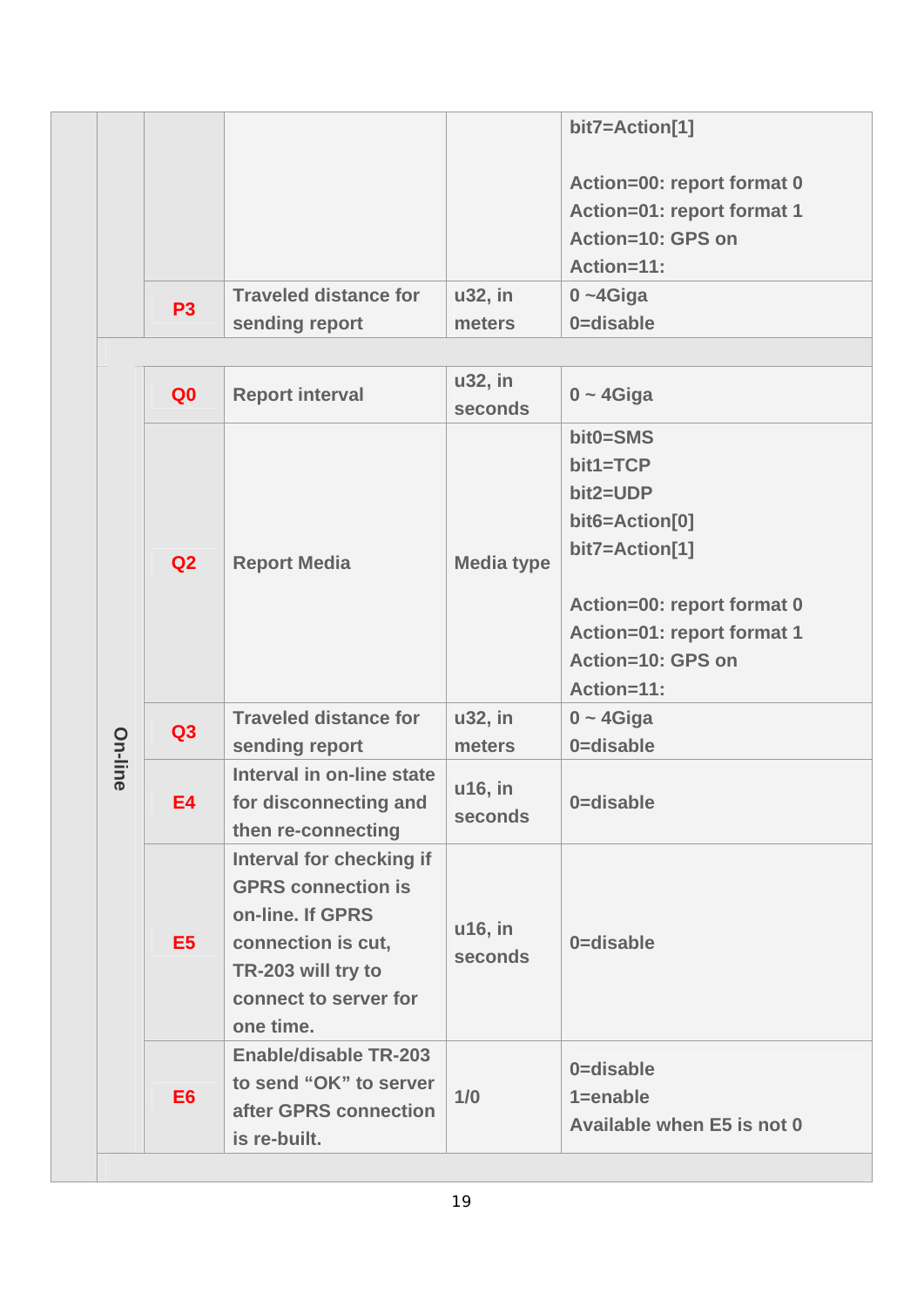|        | R <sub>0</sub> | <b>Report interval in</b>    | u32, in           | $0 - 4$ Giga               |
|--------|----------------|------------------------------|-------------------|----------------------------|
|        |                | static state                 | seconds           |                            |
|        | R <sub>1</sub> | <b>Report interval in</b>    | u32, in           | $0 - 4$ Giga               |
|        |                | motion state                 | seconds           |                            |
|        |                |                              |                   | bit0=SMS                   |
|        |                |                              |                   | bit1=TCP                   |
|        |                |                              |                   | bit2=UDP                   |
|        |                |                              |                   | bit6=Action[0]             |
|        | R <sub>2</sub> | <b>Report Media</b>          | <b>Media type</b> | bit7=Action[1]             |
|        |                |                              |                   |                            |
|        |                |                              |                   | Action=00: report format 0 |
|        |                |                              |                   | Action=01: report format 1 |
|        |                |                              |                   | <b>Action=10: GPS on</b>   |
|        |                |                              |                   | Action=11:                 |
|        | R3             | <b>Traveled distance for</b> | u32, in           | $0 - 4$ Giga               |
|        |                | sending report               | meters            | 0=disable                  |
|        |                | <b>Automatic change</b>      |                   | 0=disable                  |
|        | R <sub>7</sub> | from motion mode to          | 1/0               | $1 =$ enable               |
| Motion |                | on-line mode                 |                   |                            |
|        |                | <b>Minimum distance to</b>   | u16, in           |                            |
|        | R <sub>9</sub> | be judged as moving          | meters            | $0 - 65535$                |
|        |                | state                        |                   |                            |
|        | <b>RA</b>      | <b>Turn off GSM module</b>   | 1/0               | 0=turn on GSM module       |
|        |                | in static state              |                   | 1=turn off GSM module      |
|        |                | <b>Keep GPRS on-line in</b>  |                   | <b>Available when RA=0</b> |
|        | <b>RB</b>      | static state                 | 1/0               | 0=disable                  |
|        |                |                              |                   | $1 =$ enable               |
|        | <b>RC</b>      | <b>Keep GPRS on-line in</b>  | 1/0               | 0=disable                  |
|        |                | moving state                 |                   | $1 =$ enable               |
|        |                | Interval in on-line state    | u16, in           |                            |
|        | <b>E4</b>      | for disconnecting and        | seconds           | 0=disable                  |
|        |                | then re-connecting           |                   |                            |
|        |                |                              |                   |                            |
|        |                |                              |                   |                            |
|        | E <sub>5</sub> | Interval for checking if     | u16, in           | 0=disable                  |
|        |                | <b>GPRS connection is</b>    | seconds           |                            |
|        |                | on-line. If GPRS             |                   |                            |
|        |                | connection is cut,           | 20                |                            |
|        |                | TR-203 will try to           |                   |                            |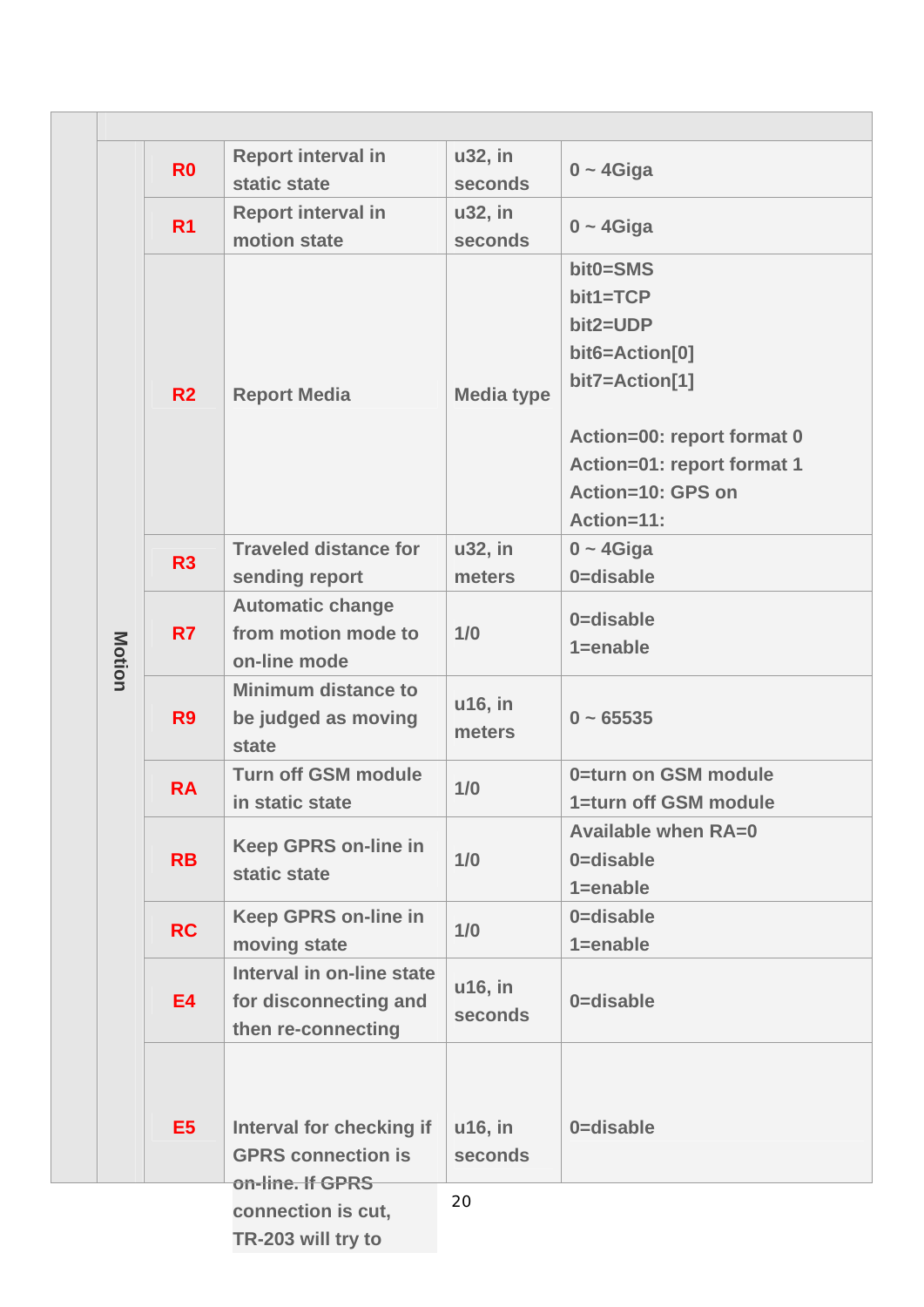|       |                           |                | connect to server for<br>one time.                                                              |                       |                                                                                                                                                               |
|-------|---------------------------|----------------|-------------------------------------------------------------------------------------------------|-----------------------|---------------------------------------------------------------------------------------------------------------------------------------------------------------|
|       |                           | E <sub>6</sub> | <b>Enable/disable TR-203</b><br>to send "OK" to server<br>after GPRS connection<br>is re-built. | 1/0                   | 0=disable<br>$1 =$ enable<br>Available when E5 is not 0                                                                                                       |
|       |                           | <b>RD</b>      | <b>Interval for switching</b><br>from validation to<br>static state<br>if no motion detected    | u16, in<br>seconds    | 0=Interval is the same with R1                                                                                                                                |
|       |                           | <b>RE</b>      | <b>Traveled distance to</b><br>be judged as keep in<br>moving state                             | u16,<br>Unit: meter   |                                                                                                                                                               |
|       |                           | <b>RF</b>      | <b>Interval for switching</b><br>from moving to static<br>state<br>if no motion detected        | u16, in<br>seconds    | 0=Interval is the same with R1                                                                                                                                |
|       |                           | <b>RG</b>      | <b>Check GPS off time</b><br>setting (C7, C8, C9, CA                                            | 1/0                   | 0=disable<br>$1 =$ enable                                                                                                                                     |
|       |                           | <b>RH</b>      | <b>GPS always on in</b><br>moving state                                                         | 1/0                   | 0=disable<br>$1 =$ enable                                                                                                                                     |
|       |                           |                |                                                                                                 |                       |                                                                                                                                                               |
|       |                           | W <sub>0</sub> | <b>Start time</b>                                                                               | u32, in<br>seconds    | $0 - 86400$                                                                                                                                                   |
|       |                           | W <sub>1</sub> | <b>End time</b>                                                                                 | u32, in<br>seconds    | $0 - 86400$                                                                                                                                                   |
|       |                           | W <sub>2</sub> | <b>Report interval</b>                                                                          | u16, in<br>seconds    | $1 - 65535$                                                                                                                                                   |
| Timer | <b>Timer</b><br>$\bullet$ | W3             | <b>Weekday mask</b>                                                                             | u8, xx(hex<br>digits) | $00 - 7f$<br>Weekday is in hex-digit format<br>which specifies applicable day in<br>a week, where bit 0 represents<br>Sunday, bit1 represents Monday,<br>etc. |
|       |                           | W <sub>4</sub> | <b>Report Media</b>                                                                             | <b>Media type</b>     | bit0=SMS<br>bit1=TCP                                                                                                                                          |
|       |                           |                |                                                                                                 | 21                    | bit2=UDP                                                                                                                                                      |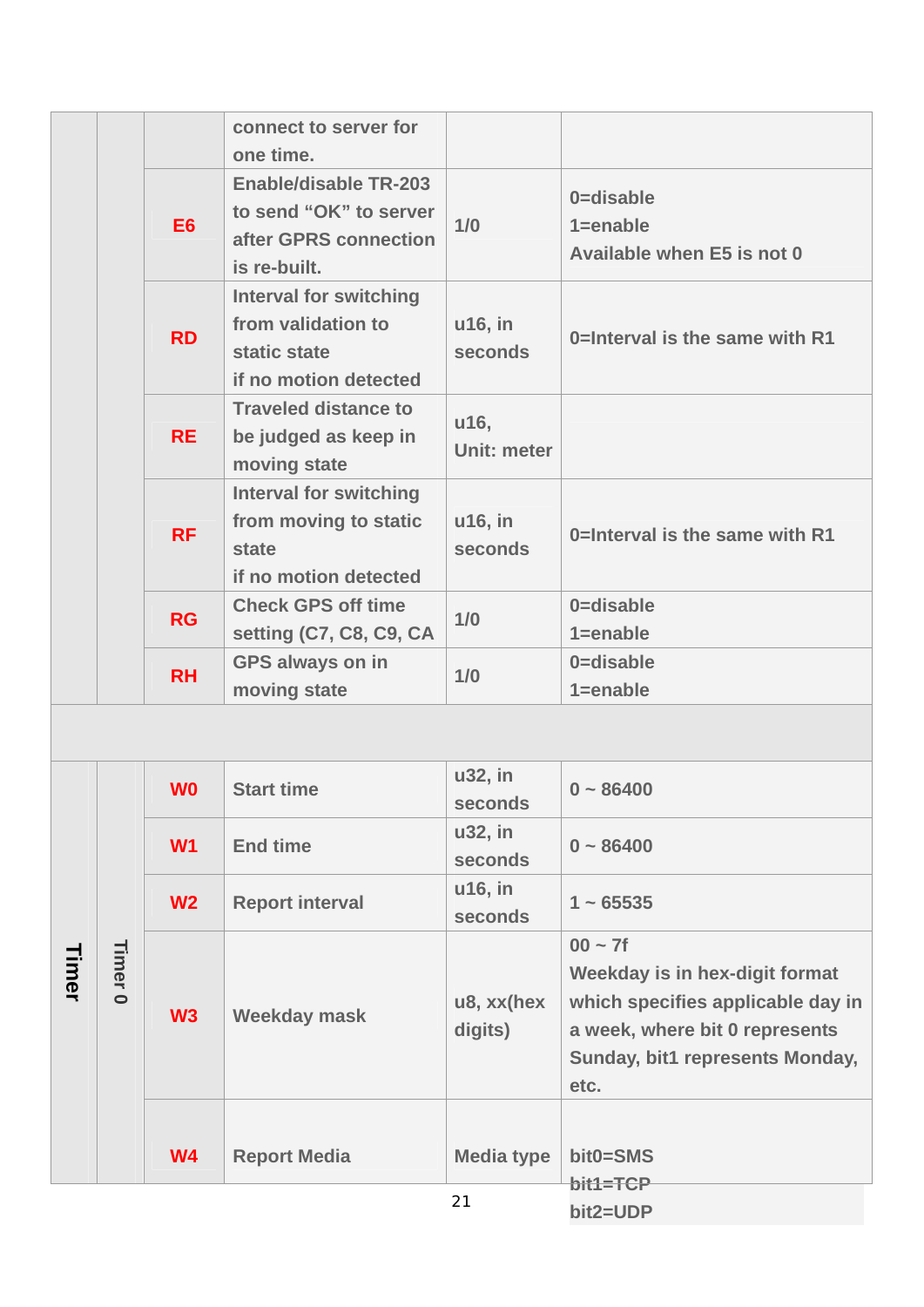|  |  | bit6=Action[0]             |
|--|--|----------------------------|
|  |  | bit7=Action[1]             |
|  |  |                            |
|  |  | Action=00: report format 0 |
|  |  | Action=01: report format 1 |
|  |  | Action=10: GPS on          |
|  |  | Action=11:                 |

|                    | X <sub>0</sub> | <b>Start time</b>      | u32, in<br>seconds    | $0 - 86400$                                                                                                                                                         |
|--------------------|----------------|------------------------|-----------------------|---------------------------------------------------------------------------------------------------------------------------------------------------------------------|
|                    | X <sub>1</sub> | <b>End time</b>        | u32, in<br>seconds    | $0 - 86400$                                                                                                                                                         |
|                    | X <sub>2</sub> | <b>Report interval</b> | u16, in<br>seconds    | $1 - 65535$                                                                                                                                                         |
| Timer <sub>1</sub> | X3             | <b>Weekday mask</b>    | u8, xx(hex<br>digits) | $00 - 7f$<br>Weekday is in hex-digit format<br>which specifies applicable day in<br>a week, where bit 0 represents<br>Sunday, bit1 represents Monday,<br>etc.       |
|                    | <b>X4</b>      | <b>Report Media</b>    | <b>Media type</b>     | bit0=SMS<br>bit1=TCP<br>bit2=UDP<br>bit6=Action[0]<br>bit7=Action[1]<br>Action=00: report format 0<br>Action=01: report format 1<br>Action=10: GPS on<br>Action=11: |

| Timer<br>$\mathbf{N}$ | Y <sub>0</sub> | <b>Start time</b>      | u32, in<br>seconds               | $0 - 86400$ |
|-----------------------|----------------|------------------------|----------------------------------|-------------|
|                       | <b>Y1</b>      | <b>End time</b>        | u32, in<br>seconds               | $0 - 86400$ |
|                       | <b>Y2</b>      | <b>Report interval</b> | u16, in<br>seconds               | $1 - 65535$ |
|                       | <u> Ұ3</u>     | Weekday mask           | u <sub>8</sub> , xx(hex<br>$- -$ | $00 - 7f$   |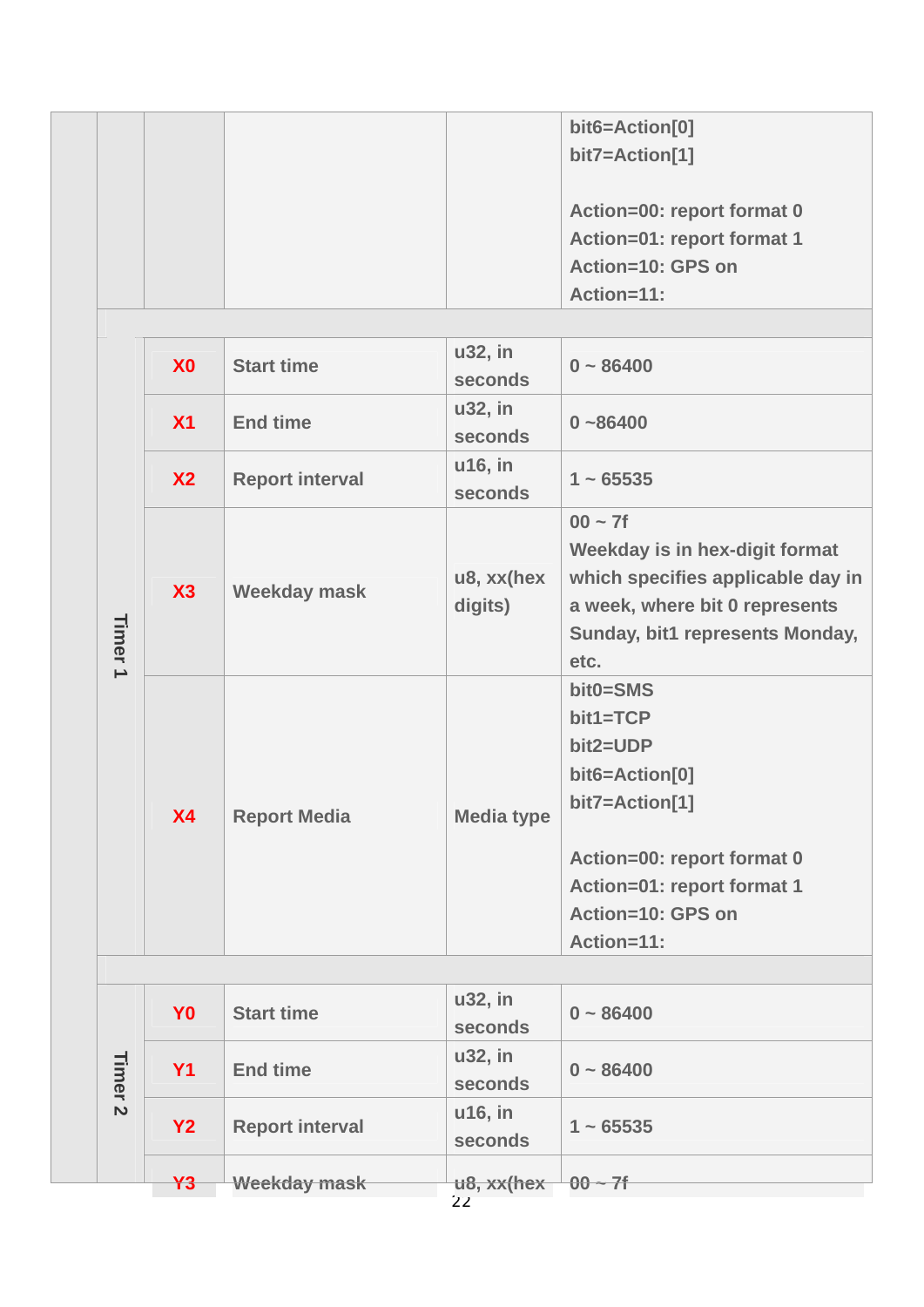|           |                     | digits)           | Weekday is in hex-digit format<br>which specifies applicable day in<br>a week, where bit 0 represents<br>Sunday, bit1 represents Monday,<br>etc.                            |
|-----------|---------------------|-------------------|-----------------------------------------------------------------------------------------------------------------------------------------------------------------------------|
| <b>Y4</b> | <b>Report Media</b> | <b>Media type</b> | $bit0 = SMS$<br>$bit1 = TCP$<br>bit2=UDP<br>bit6=Action[0]<br>bit7=Action[1]<br>Action=00: report format 0<br>Action=01: report format 1<br>Action=10: GPS on<br>Action=11: |

|                    | Z <sub>0</sub> | <b>Start time</b>      | u32, in<br>seconds        | $0 - 86400$                                                                                                                                                             |
|--------------------|----------------|------------------------|---------------------------|-------------------------------------------------------------------------------------------------------------------------------------------------------------------------|
|                    | Z <sub>1</sub> | <b>End time</b>        | u32, in<br><b>seconds</b> | $0 - 86400$                                                                                                                                                             |
|                    | Z <sub>2</sub> | <b>Report interval</b> | u16, in<br>seconds        | $1 - 65535$                                                                                                                                                             |
| Timer <sub>3</sub> | Z <sub>3</sub> | <b>Weekday mask</b>    | u8, xx(hex<br>digits)     | $00 - 7f$<br>Weekday is in hex-digit format<br>which specifies applicable day in<br>a week, where bit 0 represents<br>Sunday, bit1 represents Monday,<br>etc.           |
|                    | <b>Z4</b>      | <b>Report Media</b>    | <b>Media type</b>         | bit0=SMS<br>$bit1 = TCP$<br>bit2=UDP<br>bit6=Action[0]<br>bit7=Action[1]<br>Action=00: report format 0<br>Action=01: report format 1<br>Action=10: GPS on<br>Action=11: |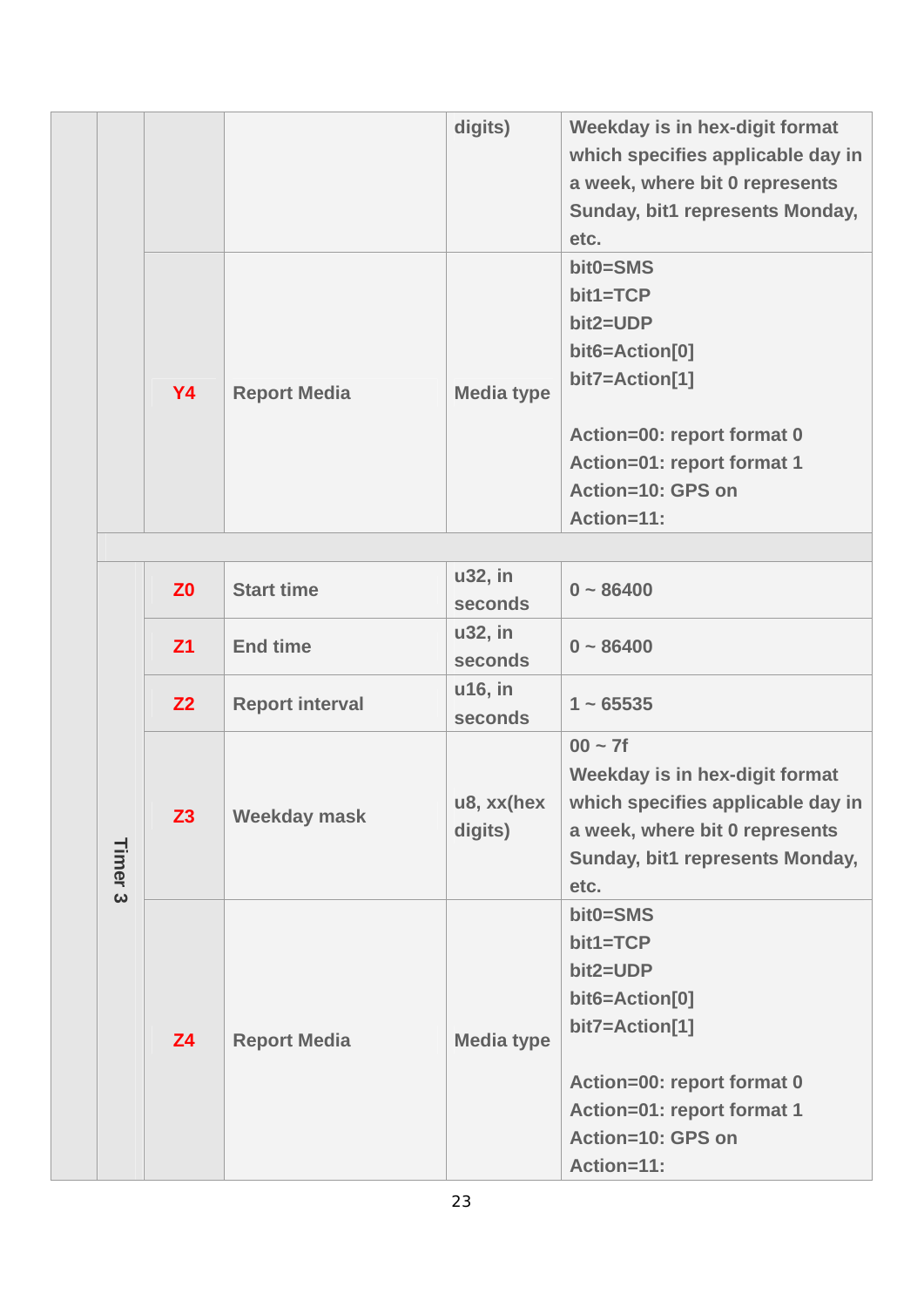# <span id="page-24-0"></span>**2.8 Command's Codeword**

|                      | <b>Command's Codeword</b>            |                                                   |
|----------------------|--------------------------------------|---------------------------------------------------|
| <b>Codeword</b>      | <b>Parameters</b>                    | <b>Description</b>                                |
| M <sub>7</sub>       | <b>Set Standby Mode</b>              |                                                   |
| M <sub>2</sub>       | <b>Set Periodic Mode</b>             |                                                   |
| M <sub>3</sub>       | <b>Set On-Line mode</b>              |                                                   |
| M <sub>4</sub>       | <b>Set Motion mode</b>               |                                                   |
| <b>M6</b>            | <b>Set Parking mode</b>              |                                                   |
| M <sub>1</sub>       | <b>Set Sleeping mode</b>             |                                                   |
| <b>M8</b>            | <b>Set Off mode</b>                  |                                                   |
| N <sub>0</sub>       | <b>Set Timer</b>                     |                                                   |
| <b>N1</b>            | <b>Ping device</b>                   |                                                   |
|                      |                                      |                                                   |
| <b>N4</b>            | <b>Enable Voice Monitor</b>          |                                                   |
| <b>N6</b>            | <b>Enable Geo-fence</b>              |                                                   |
| <b>N7</b>            | <b>Disable Geo-fence</b>             |                                                   |
| <b>N8</b>            | <b>Enable Data logger</b>            |                                                   |
| <b>N9</b>            | <b>Disable Data logger</b>           |                                                   |
| <b>Na</b>            | <b>Dismiss SOS alarm</b>             |                                                   |
| <b>N<sub>b</sub></b> | <b>Dismiss parking alarm</b>         |                                                   |
| <b>Nc</b>            | <b>Dismiss sleeping alarm</b>        |                                                   |
| <b>Ne</b>            | <b>Dismiss Geo-fence alarm</b>       |                                                   |
| <b>Nh</b>            | <b>Dismiss low battery alarm</b>     |                                                   |
| Ni                   | <b>Dismiss All alarm</b>             |                                                   |
|                      |                                      |                                                   |
|                      |                                      | Adding up to 1-5 parameters.                      |
| L1                   | <b>Read Configuration</b>            | If parameter=(ALL), then all user                 |
|                      |                                      | configuration data will be reported.              |
| L3                   | <b>Read Geo-fence</b>                |                                                   |
| L <sub>4</sub>       | Make TR-203 connect to               |                                                   |
|                      | <b>Server</b>                        |                                                   |
| L5                   | <b>Disconnect from Server</b>        |                                                   |
| LA                   | <b>Restore default configuration</b> | <b>Restore all parameters to factory</b><br>value |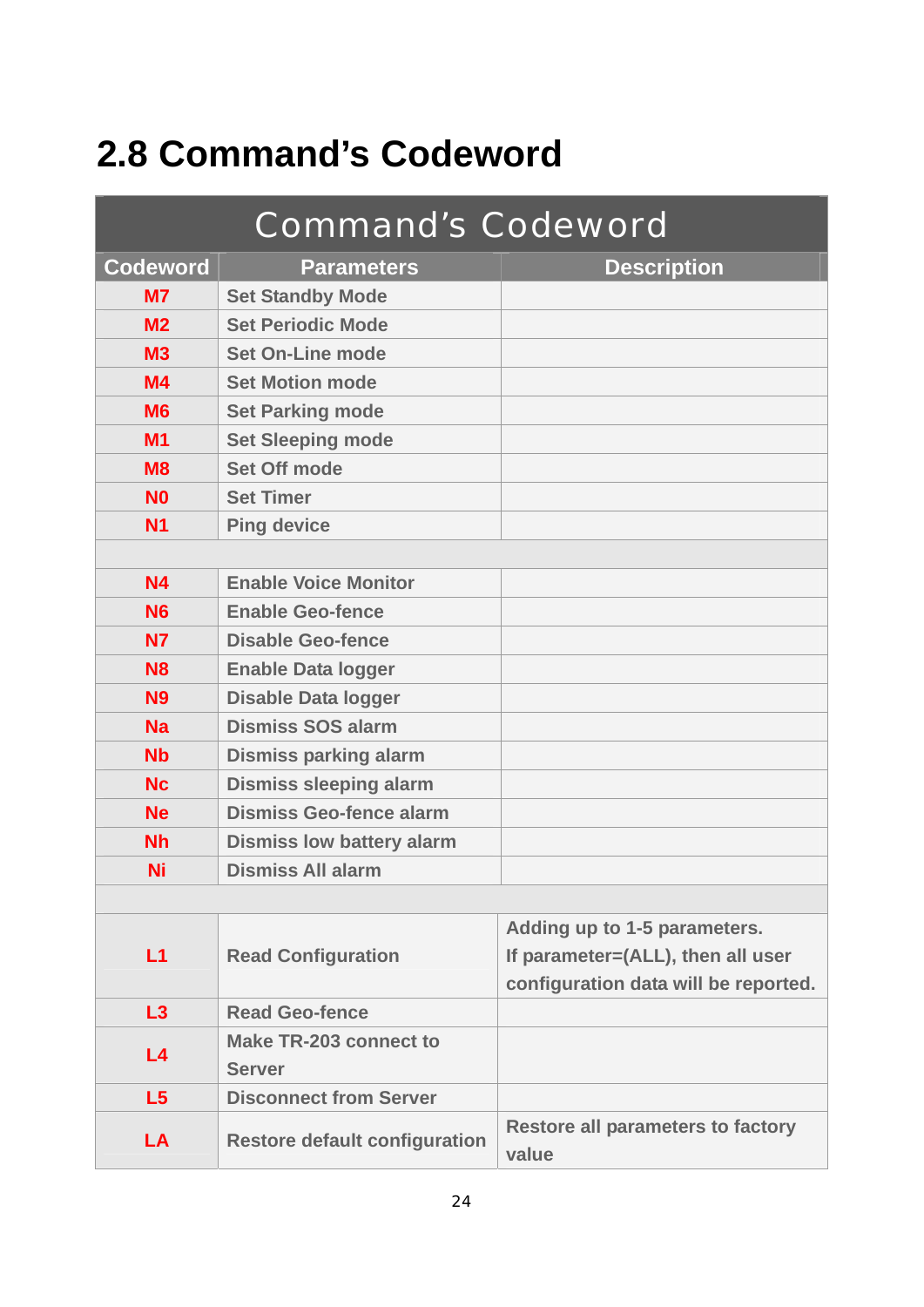|           |                          | (W) for writing current configuration |
|-----------|--------------------------|---------------------------------------|
|           |                          | to default setting.                   |
| <b>LC</b> | <b>Clear data logger</b> |                                       |
| <b>LH</b> | <b>Re-Set device</b>     |                                       |
|           |                          | (phone_number,"00SMS                  |
|           |                          | message")                             |
| LJ        | <b>Send SMS message</b>  | SMS message are enclosed by           |
|           |                          | quotation marks. ("00" should be      |
|           |                          | added prior to the SMS message)       |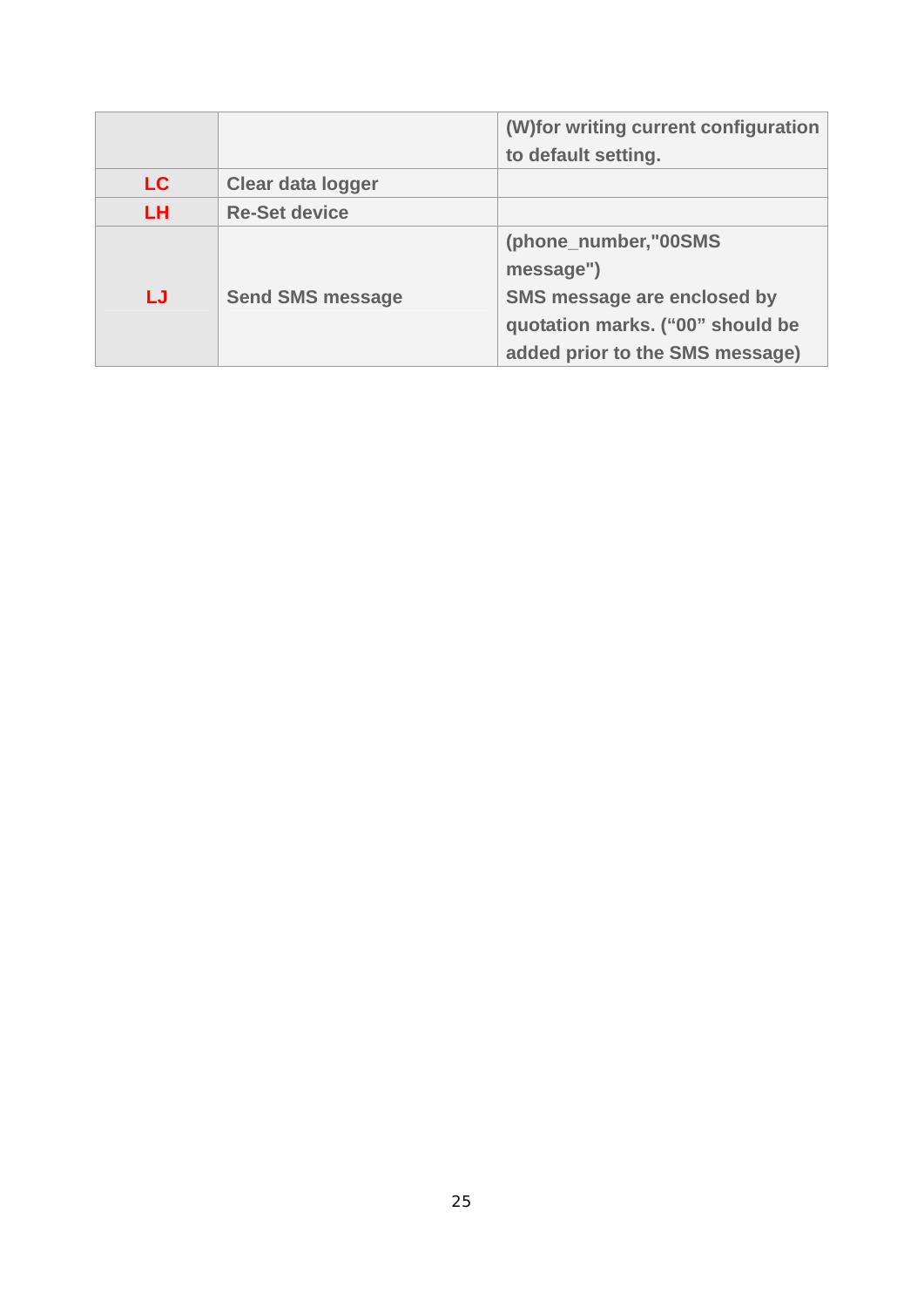# <span id="page-26-0"></span>**2.9 Report Media**

**Report media is the method that TR-203 sends report. No matter you send the command by SMS or TCP or UDP, TR-203 will send the report via the report media.** 

| <b>Report Media</b> | <b>Media type</b> | bit0=SMS<br>bit1=TCP<br>bit2=UDP<br>$bit5 = USB$<br>bit6=Action[0]<br>bit7=Action[1]<br>Action=00: report format 0<br>Action=01: report format 1<br>Action=10: GPS on |
|---------------------|-------------------|-----------------------------------------------------------------------------------------------------------------------------------------------------------------------|
|                     |                   | Action=11:                                                                                                                                                            |

|                 | <b>Action</b>    |                  | <b>Media Type</b> |          |                  |                  |           |                  |
|-----------------|------------------|------------------|-------------------|----------|------------------|------------------|-----------|------------------|
| bit             | 7                | $6\phantom{1}6$  | $5 = USB$         | 4        | 3                | $2 = UDP$        | $1 = TCP$ | $0 =$ SMS        |
| Ex <sub>1</sub> | $\boldsymbol{0}$ | $\boldsymbol{0}$ | $\boldsymbol{0}$  | $\bf{0}$ | $\boldsymbol{0}$ | $\boldsymbol{0}$ | 1         | $\boldsymbol{0}$ |
| <b>TCP</b>      |                  |                  |                   |          |                  |                  |           |                  |
| Ex <sub>2</sub> | $\boldsymbol{0}$ |                  | $\boldsymbol{0}$  | $\bf{0}$ | $\bf{0}$         | 1                | $\bf{0}$  | $\bf{0}$         |
| <b>UDP</b>      |                  |                  |                   |          |                  |                  |           |                  |
| Ex <sub>3</sub> | 1                | $\boldsymbol{0}$ | $\boldsymbol{0}$  | 0        | $\boldsymbol{0}$ | $\boldsymbol{0}$ | $\bf{0}$  | 0                |
| <b>GPS</b>      |                  |                  |                   |          |                  |                  |           |                  |
| <b>on</b>       |                  |                  |                   |          |                  |                  |           |                  |

**Example 1: Ask TR-203 to send on-line report with report interval of 5 minutes (Q0=300) and report format 0 to TCP server (Q2=02). GSC,011412000010789,M3(Q0=300,Q2=02)\*07!** 

**Example 2: Ask TR-203 to enter motion mode with static report interval of 7 minutes (R0=420) and moving report interval of 40 seconds (R1=40), report format 1 to UDP server (R2=44).** 

**GSC,011412000010789,M4(R0=420,R1=40,R2=44)\*71!** 

**Example 3: Set Timer 1 to turn on GPS without sending report (X4=80), Start time:**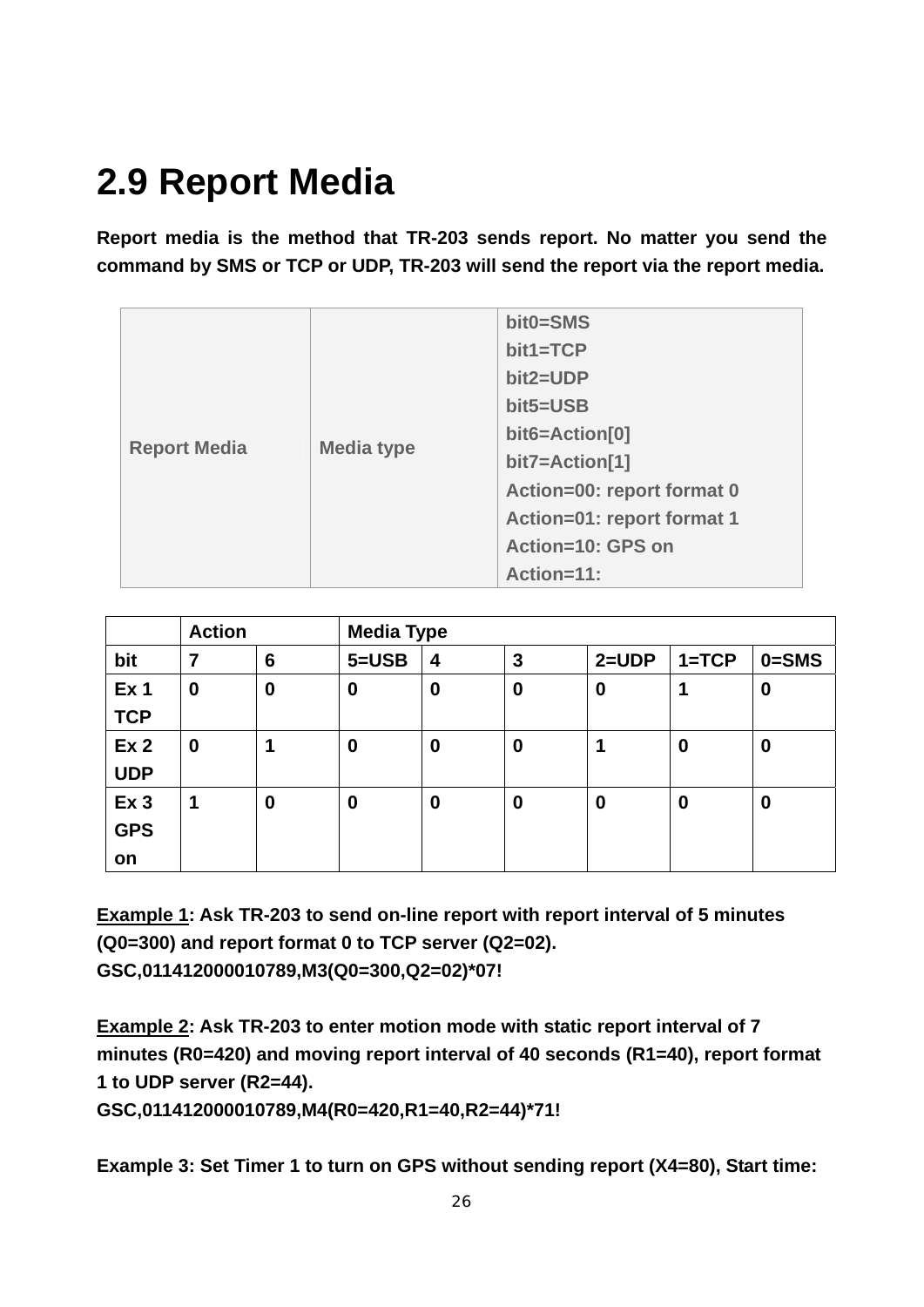**09:00 AM (X0=32400), End time: 06:00 PM (X1=64800), Report interval: 1 hour (X2=3600), Report day: from Monday ~Friday (X3=3E) GSS,011412000012789,3,0,X0=32400,X1=64800,X2=3600,X3=3E,X4=80\*53!**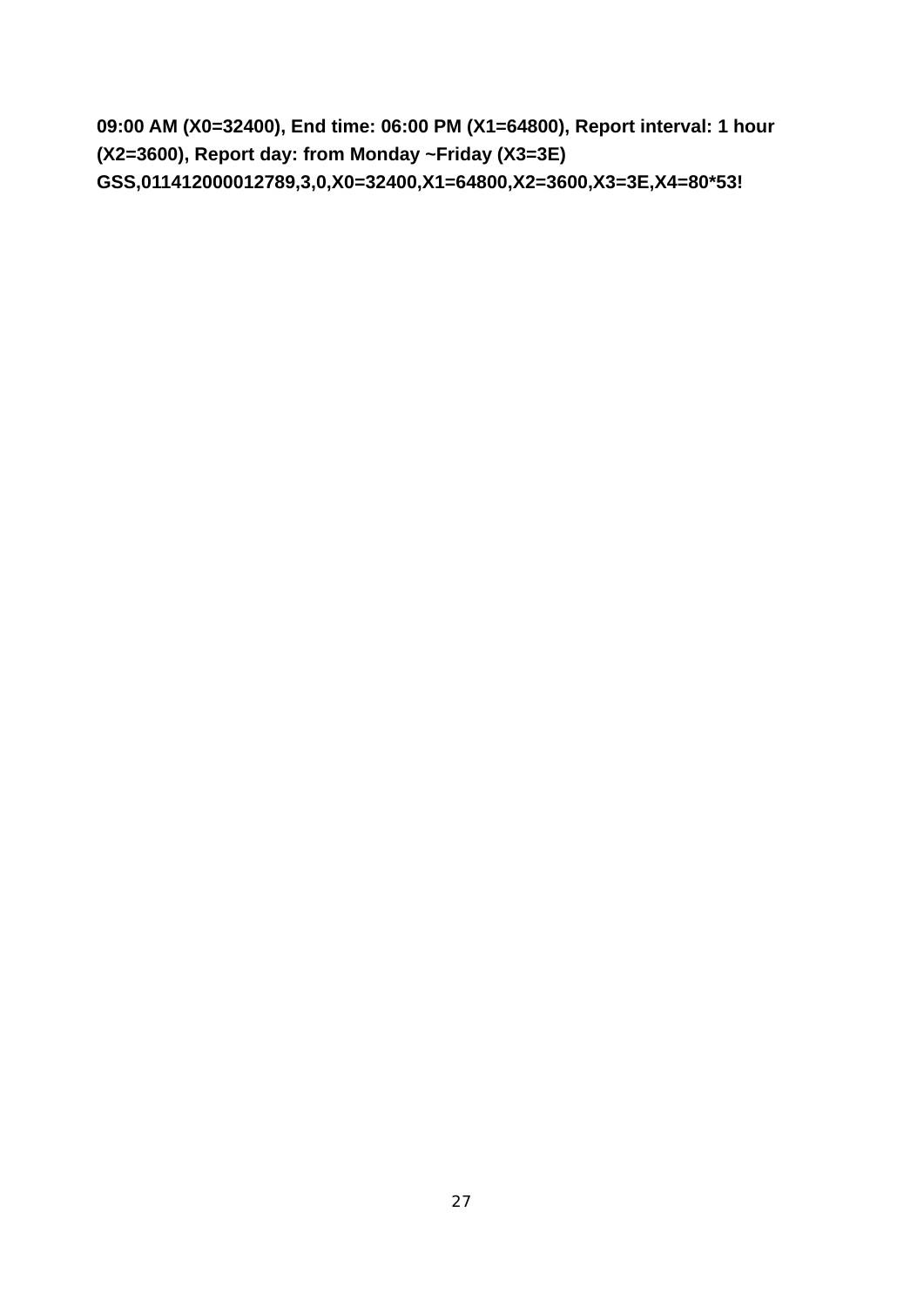# <span id="page-28-0"></span>**2.10 Checksum**

**The checksum value is derived by the same method of NMEA standard. It is calculated by 'exclusive OR' the 8 data bits of each character before "\*" in the sentence, but excluding "\*". The hexadecimal value of the most significant and least significant 4 bits of the result are converted to two ASCII characters (0-9, A-F) for transmission. The most significant character is transmitted first.** 

**Example1:** set the device whose IMEI is 011412000011274, the APN is internet, the user name and password are not necessary, the server type is TCP, the server IP is 220.128.207.75, the server port number 3000.

The setup command is

**GSS,011412000011274,3,1,D1=internet,D2=,D3=,D8=02,E0=220.128.207.75,E1=3000 \*5E!** 

**The checksum is 5E.** 

**Example2:** Set TR-203 periodic report and ask it to report based on traveled distance (P3) of 500 meters The setup command is **GSC,011412000010789,M2(P3=500)\*72! The checksum is 72.** 

**Example3:** Set TR-203 parking mode with report interval of 3600 seconds for alert state (T0), report interval of 30 for alarm state (T1), report's traveled distance of 700 meters (T3) and report media (T2) TCP **GSC,011412000010789,M6(T0=3600,T1=30,T2=02,T3=700)\*02! The checksum is 02.**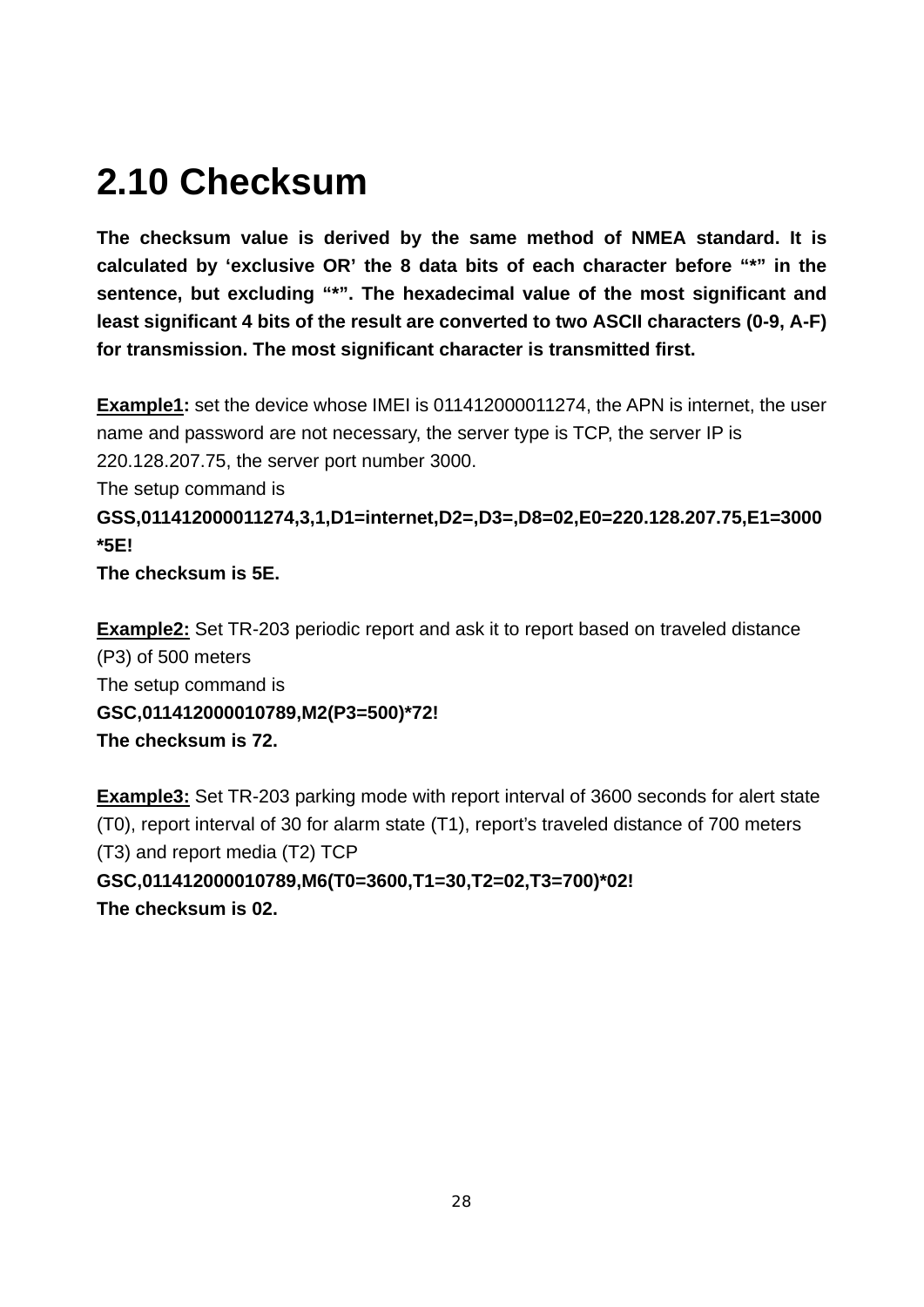# <span id="page-29-0"></span>**3 Configuration**

**You could read or set TR-203 configuration parameters by USB, SMS, TCP, UDP communication protocol.** 

## **3.1 Read parameters of configuration**

**Command's format: GSC,IMEI,L1(x1,x2,x3,x4,x5)\*Checksum! GSC,IMEI,L1(ALL)\*Checksum!** 

**Add up to 1-5 parameters. If parameter =(ALL), then all user configuration data will be generated.** 

**Report format: GSs,IMEI,T,S,x1=y1,x2=y2,x3=y3,……\*Checksum!** 

**x1,x2,x3… are code words for configuration parameters. y1,y2,y3… are their respective settings.** 

**Example 1:** 

**Ask TR-203 report parameters of Motion mode(R0,R1,R2,R3) GSC,136489586301578,L1(R0,R1,R2,R3)\*35!** 

**Report parameters R0,R1,R2 and R3 form TR-203 GSs,136489586301578,3,0,R0=3600,R1=30,R2=02,R3=0\*4E!** 

**Example 2:** 

**Ask TR-203 report all parameters GSC,135485956301257,L1(ALL)\*5C!**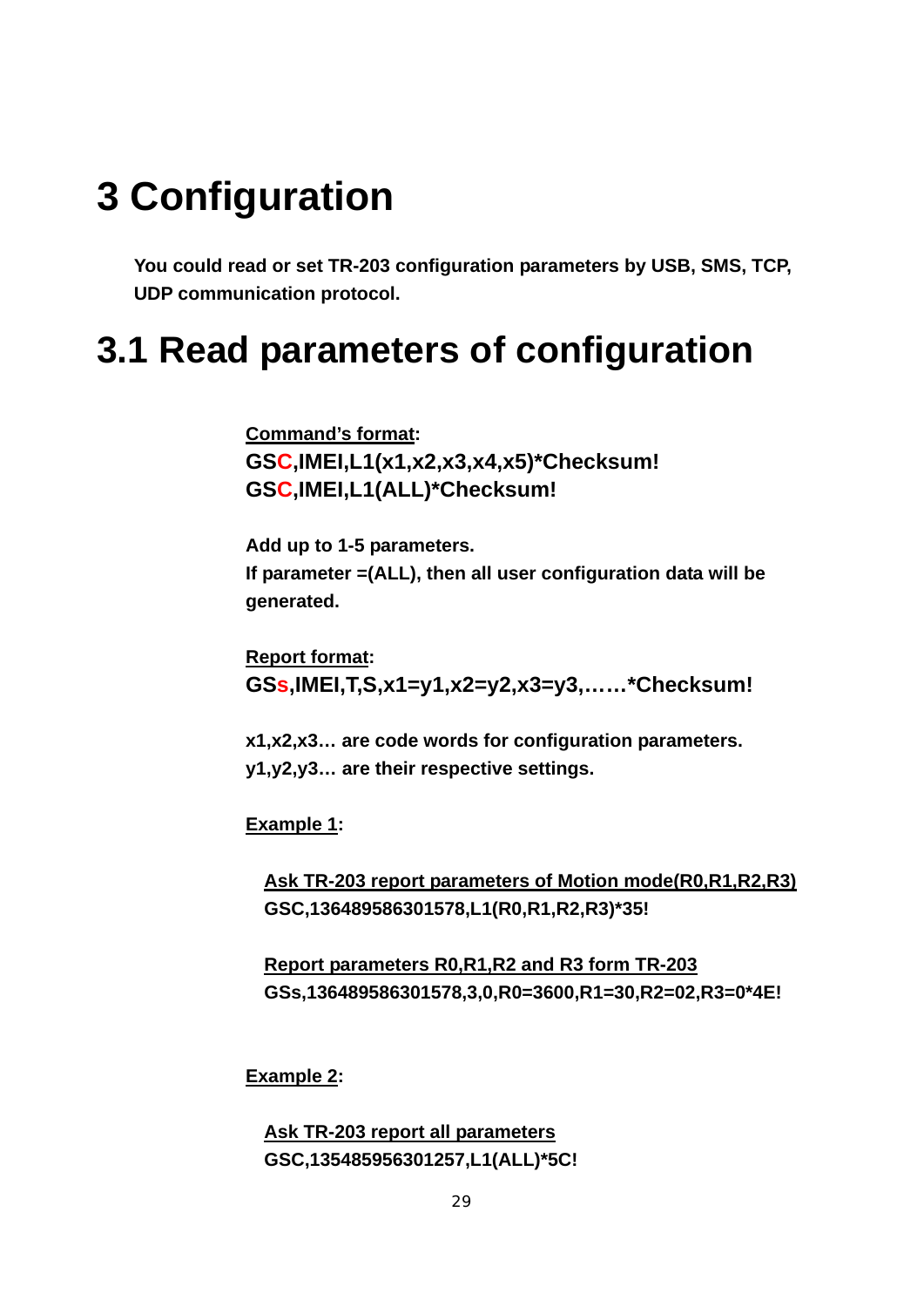<span id="page-30-0"></span>**Report all parameters from TR-203**

**GSs,135485956301257,1,0,O5=TR203,O7=F-ORT-203-08120421. 0.0.0.0,O6=28800,O4=7,B0=,B1=,B2=,I2=1,J0=20,J1=15,J6=02\*0 2!** 

**GSs,135485956301257,0,1,O1=5,O3=STRPAB27GHKLMN\*U!,ON =SPAN\*!,OO=02,C0=0,C1=300,C2=30,C3=10\*18!** 

**GSs,135485956301257,0,2,D1=,D2=,D3=,D4=,D5=,D6=1,E0=,E1= 5000,F0=,F1=5,A0=1,A1=0,A2=5,A3=0,A4=1,OM=1\*28!** 

**GSs,135485956301257,0,3,G0=,G1=,G2=,G3=,G4=,G5=,H0=02,H 1=3,H2=30,V1=600,V0=1,V4=,V5=300\*13!** 

**GSs,135485956301257,0,4,T0=3600,T1=30,T2=02,T3=0,U0=3600, U1=30,U3=02,OI=100,OJ=60,OL=02,OP=5,OQ=30\*2C!** 

**GSs,135485956301257,0,5,K3=02,K4=02,K5=30,OD=02,P0=60,P 2=02,P3=0,Q0=60,Q2=02,Q3=0\*0A!** 

**GSs,135485956301257,0,6,R0=3600,R1=180,R2=02,R3=0,W0=0, W1=86400,W2=60,W3=40,W4=02\*0D!** 

**GSs,135485956301257,2,7,Y0=,Y1=,Y2=3600,Y3=,Y4=02,Z0=,Z1= ,Z2=30,Z3=,Z4=02,X4=02,Z0=,Z1=,Z2=30,Z3=,Z4\*43!** 

### **3.2 Set parameters of configuration**

**Commands format: GSS,IMEI,T,S,x1=y1,x2=y2,x3=y3,……,\*Checksum!** 

**x1,x2,x3… are code words for configuration parameters. y1,y2,y3… are their respective settings. Example 1:**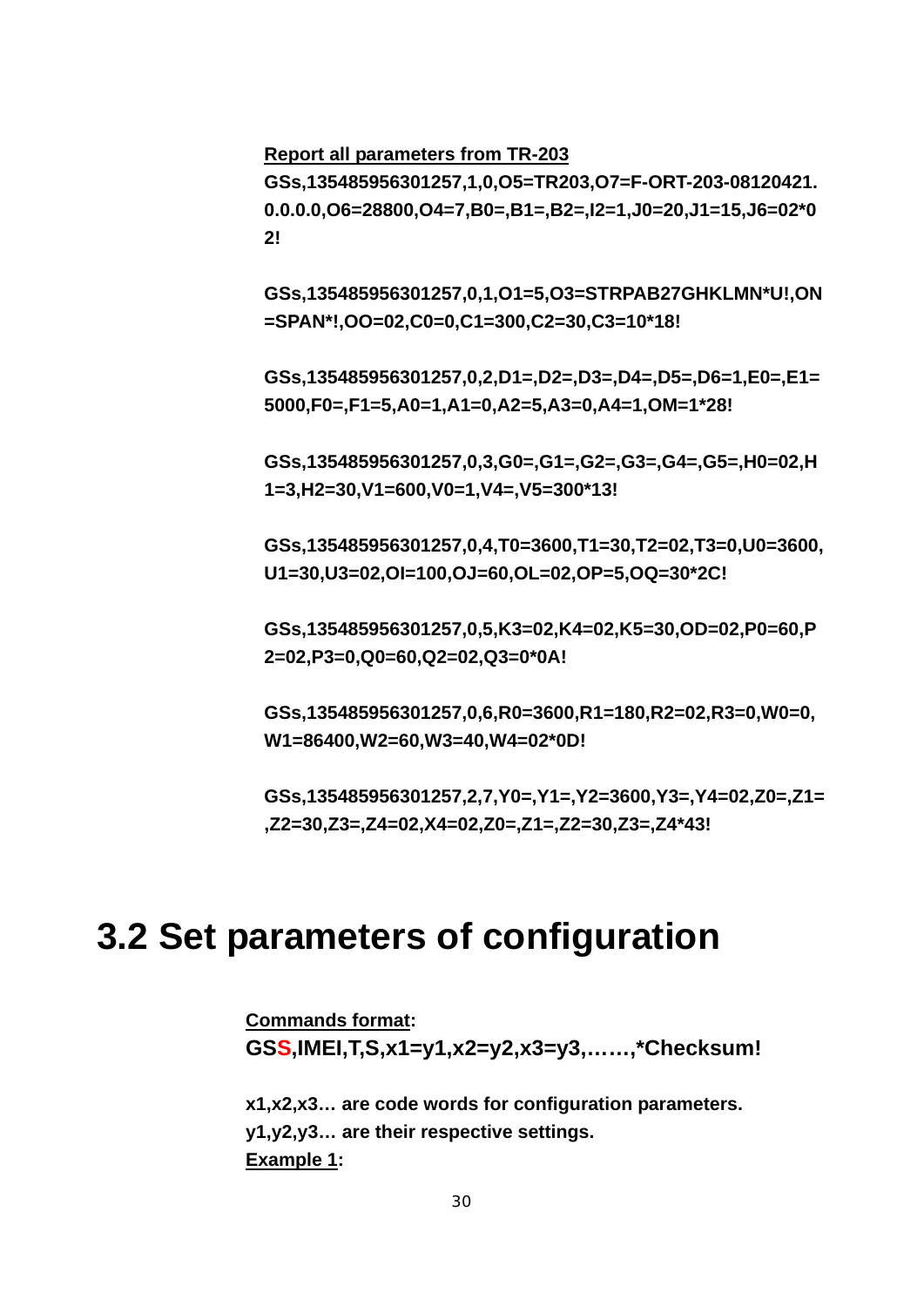#### **Set parameters of GPRS setting (D1,E0,E1)**

| <b>Codeword</b> | <b>Parameters</b>         | <b>Value</b>    |
|-----------------|---------------------------|-----------------|
| D1              | <b>APN</b>                | <b>Internet</b> |
| E <sub>0</sub>  | Host IP 1                 | 201.89.56.207   |
| F1              | <b>Host Port number 1</b> | 5000            |

**GSS,138785469589531,3,0,D1=internet,E0=201.89.56.207,E1=50 00\*01!** 

**Example 2:** 

**Set parameters of Timer 1: Start time: 09:00 AM (X0=32400), End time: 06:00 PM (X1=64800), Report interval: 1 hour (X2=3600), Report day: from Monday ~Friday (X3=3E)**

**GSS,011412000012789,3,0,X0=32400,X1=64800,X2=3600,X3=3E\* 26!**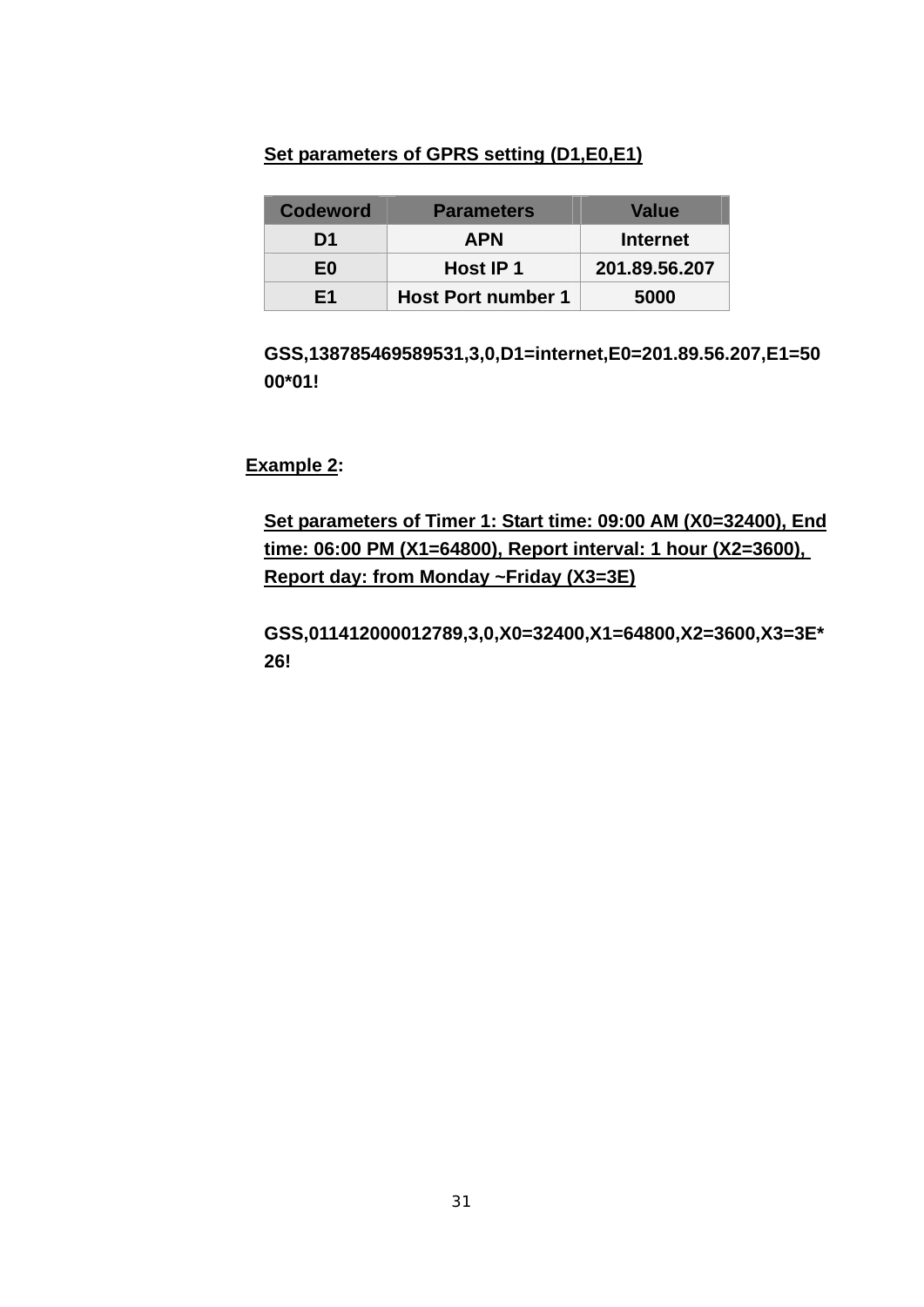# <span id="page-32-0"></span>**4 GSM & GPRS**

## **4.1 GSM & GPRS Setting**

In order to activate the communication between server and device, the GPRS parameter is necessary to set at the beginning. The GPRS parameters are included as the table below. Please contact with your telecom operator for the APN, user name, and password. Please contact your ISP provider for DNS1 and DNS2.

You could also set the tracker to use specific GSM frequency band by the parameter E9. If you set E9 to be 0, tracker will search the frequency itself.

| <b>Codeword</b> | <b>Parameters</b>                  | <b>Value</b>           | <b>Description</b>    |
|-----------------|------------------------------------|------------------------|-----------------------|
| D <sub>1</sub>  | <b>APN</b>                         | char(32)               |                       |
| D <sub>2</sub>  | <b>User Name</b>                   | char(32)               |                       |
| D <sub>3</sub>  | <b>Password</b>                    | char(32)               |                       |
| D <sub>4</sub>  | <b>DNS1</b>                        | char(32)               |                       |
| D <sub>5</sub>  | <b>DNS2</b>                        | char(32)               |                       |
| D <sub>8</sub>  | <b>GPRS mode for L4</b>            | <b>Server</b>          | $02 = TCP$            |
|                 | command                            | type                   | $04 = UDP$            |
| E <sub>0</sub>  | <b>Host IP 1 or domain</b><br>name | char(32)               |                       |
| E <sub>1</sub>  | <b>Host Port number 1</b>          | u16                    |                       |
|                 | <b>GSM</b> frequency band          |                        | 0=auto, 1=900/1800,   |
| E <sub>9</sub>  |                                    | $\mathsf{u}\mathsf{8}$ | $2=850/1900, 3=1800,$ |
|                 |                                    |                        | $4 = 1900$            |

#### *Note:*

- 1. If user name and password are not necessary for your telecom operator, please keep D2 and D3 blank.
- 2. If the value of E0 is IP, you do not have to set D4 and D5. Please skip the fields.

The setup format of GPRS setting is "**GSS,IMEI,T,S,D1=y1,D2=y2,D3=y3,D4=y4, D5=y5, D8=y6,E0=y7,E1=y8,\*Checksum!"**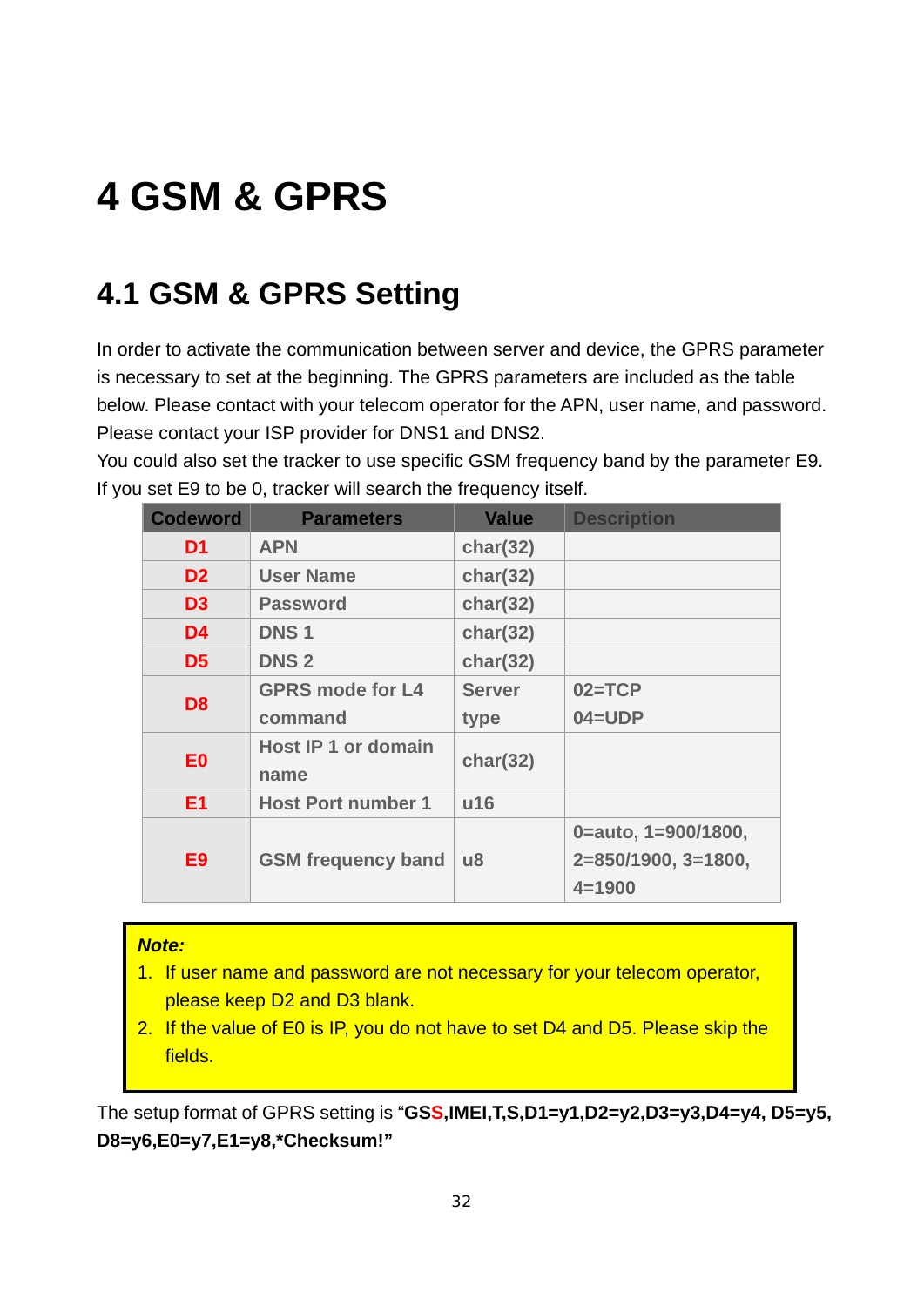<span id="page-33-0"></span>For example, set the device whose IMEI is 011412000010789, the APN is internet, the user name and password are not necessary, the server type is TCP, the server IP is 220.128.207.75, the server port number 5000.

The setup command is

**GSS,011412000010789,3,1,D1=internet,D2=,D3=,D8=02,E0=220.128.207.75,E1=5000 \*5E!** 

### **4.2 Acknowledgement**

**Acknowledgement is the acknowledge receipt used to confirm if server or device receive the command or report from each other.** 

**The following parameters must be set for configuration or sending those parameters by other action command for enable/disable acknowledgement.** 

| Code<br>word   | <b>Parameters</b>                                                          | <b>Value</b> | <b>Description</b>                                                                                                                                                                                                 |
|----------------|----------------------------------------------------------------------------|--------------|--------------------------------------------------------------------------------------------------------------------------------------------------------------------------------------------------------------------|
| A <sub>0</sub> | Send confirmation to server<br>after receiving command<br>from server      | 1/0          | <b>Confirmation</b><br>message="ACK\r\n"<br>when $A3=0$<br>When $A3=1, A4=1,$<br>confirmation<br>message="IMEI,<br><b>ACK\r\n"</b><br>When $A3=1, A4=0,$<br>confirmation<br>message="Device ID,<br><b>ACK\r\n"</b> |
| A <sub>1</sub> | <b>Wait confirmation from</b><br>server after sending<br>message to server | 1/0          | <b>Confirmation</b><br>message="ACK\r"                                                                                                                                                                             |
| A2             | <b>Timeout of waiting</b><br>confirmation from server                      | u8           | $0 - 255$                                                                                                                                                                                                          |
| A3             | <b>Device Ack with ID string</b>                                           | 1/0          |                                                                                                                                                                                                                    |
| A <sub>4</sub> | ID string is IMEI or device ID                                             | 1/0          | 1=IMEI, 0=Device ID<br>Available when A3=1                                                                                                                                                                         |

**For example, set A0=1, A1=1, A3=1, A4=1, server sends command to TR-203**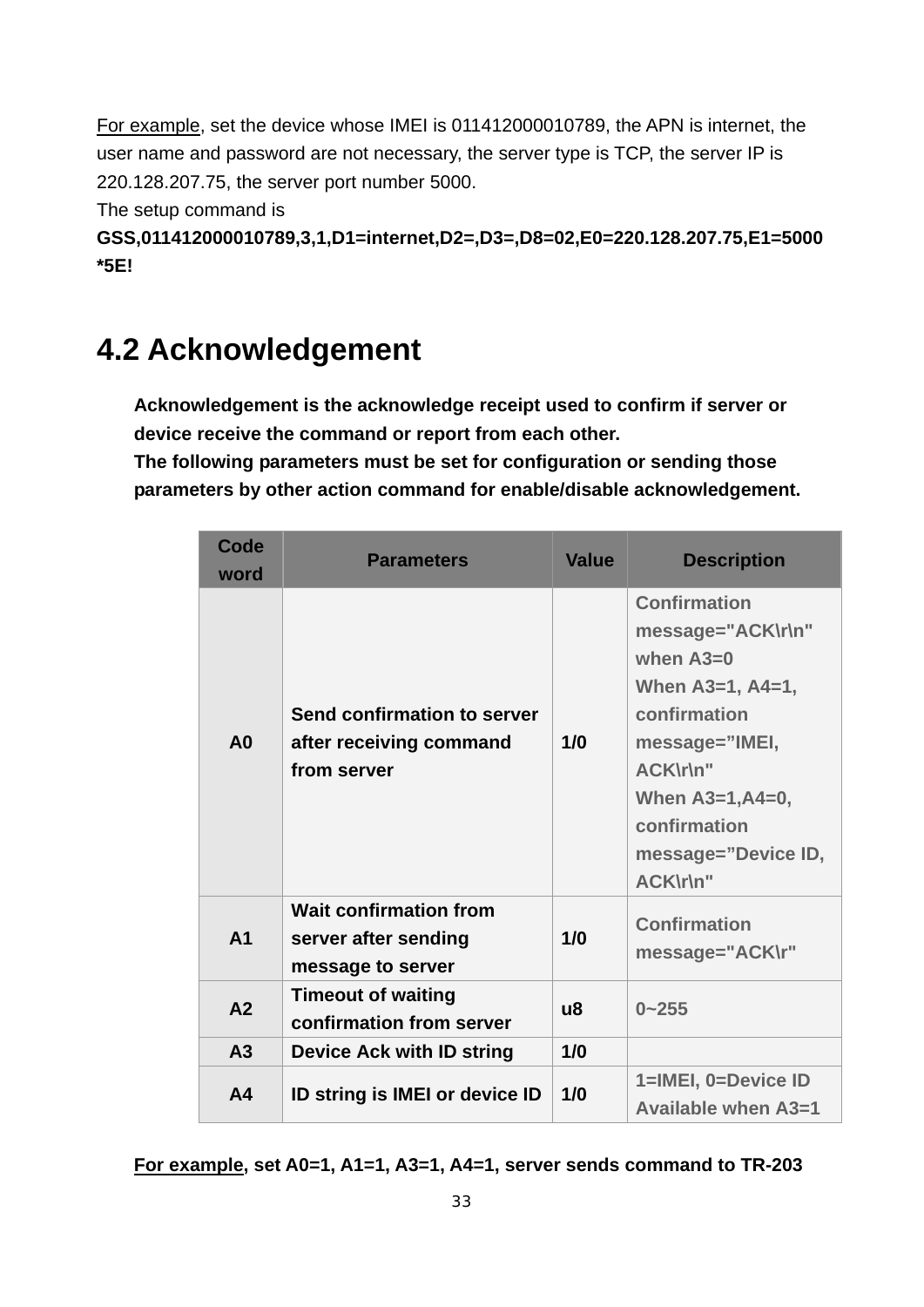<span id="page-34-0"></span>**whose IMEI is 011412000010789.** 

**After receiving the command, TR-203 will send acknowledgement receipt as "011412000010789,ACK\r\n"** 

**For example, set A0=1, A1=1, A3=1, A4=0, TR-203 whose device ID is Globalsat, sends report to server.** 

**After receiving the command, TR-203 will send acknowledgement receipt as "Globalsat,ACK\r\n"** 

**For example, set A0=1, A1=1, A3=0, server sends command to TR-203 After receiving the command, TR-203 will send acknowledgement receipt as "ACK\r\n"** 

#### **4.2.1 Receive Acknowledgement from Server**



**Receive ACK from server during "A2" time:**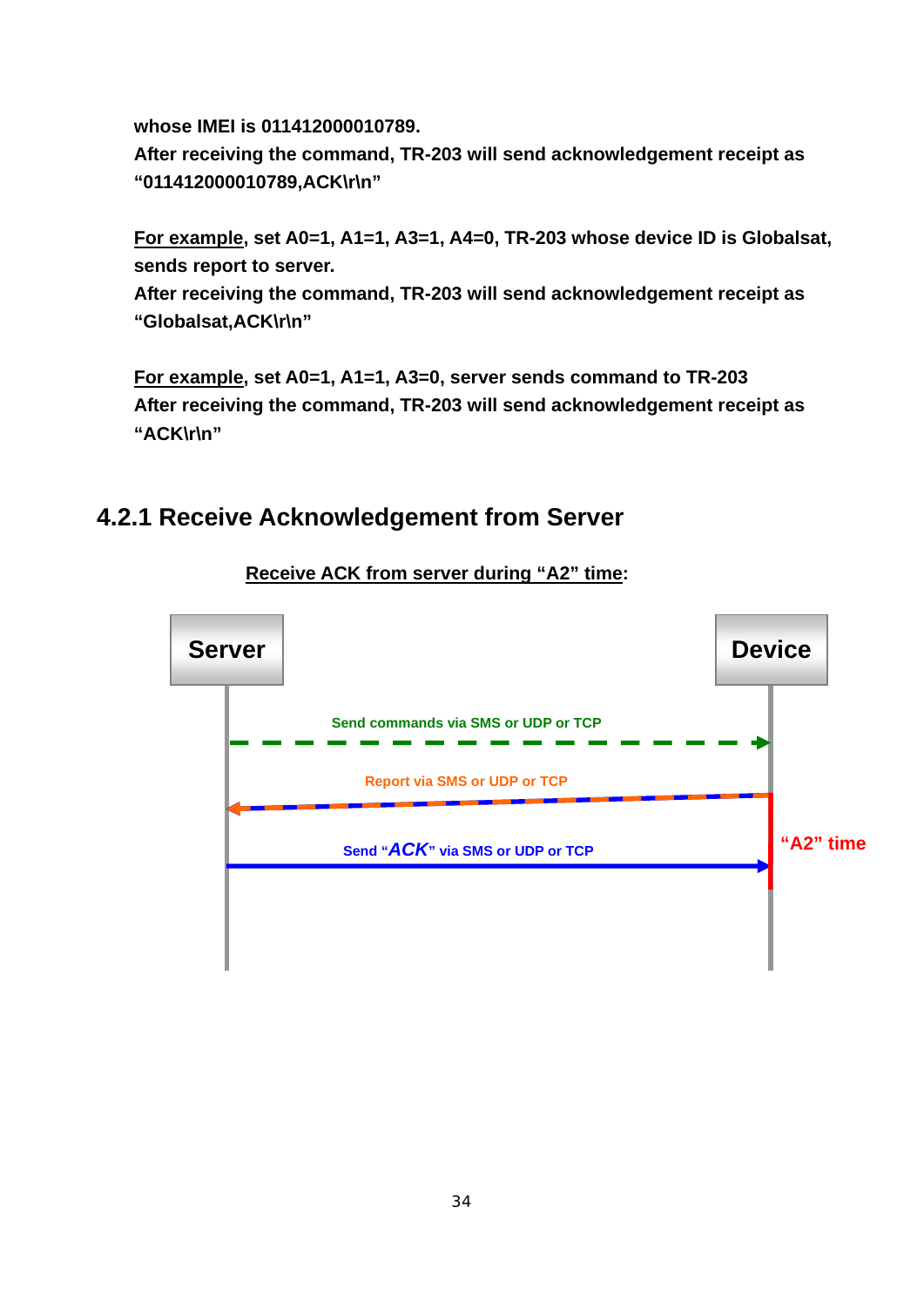#### **Not receive ACK from server during "A2" time:**

<span id="page-35-0"></span>

#### **4.2.2 Respond Acknowledgement to Server**



**Receive report commands from server:**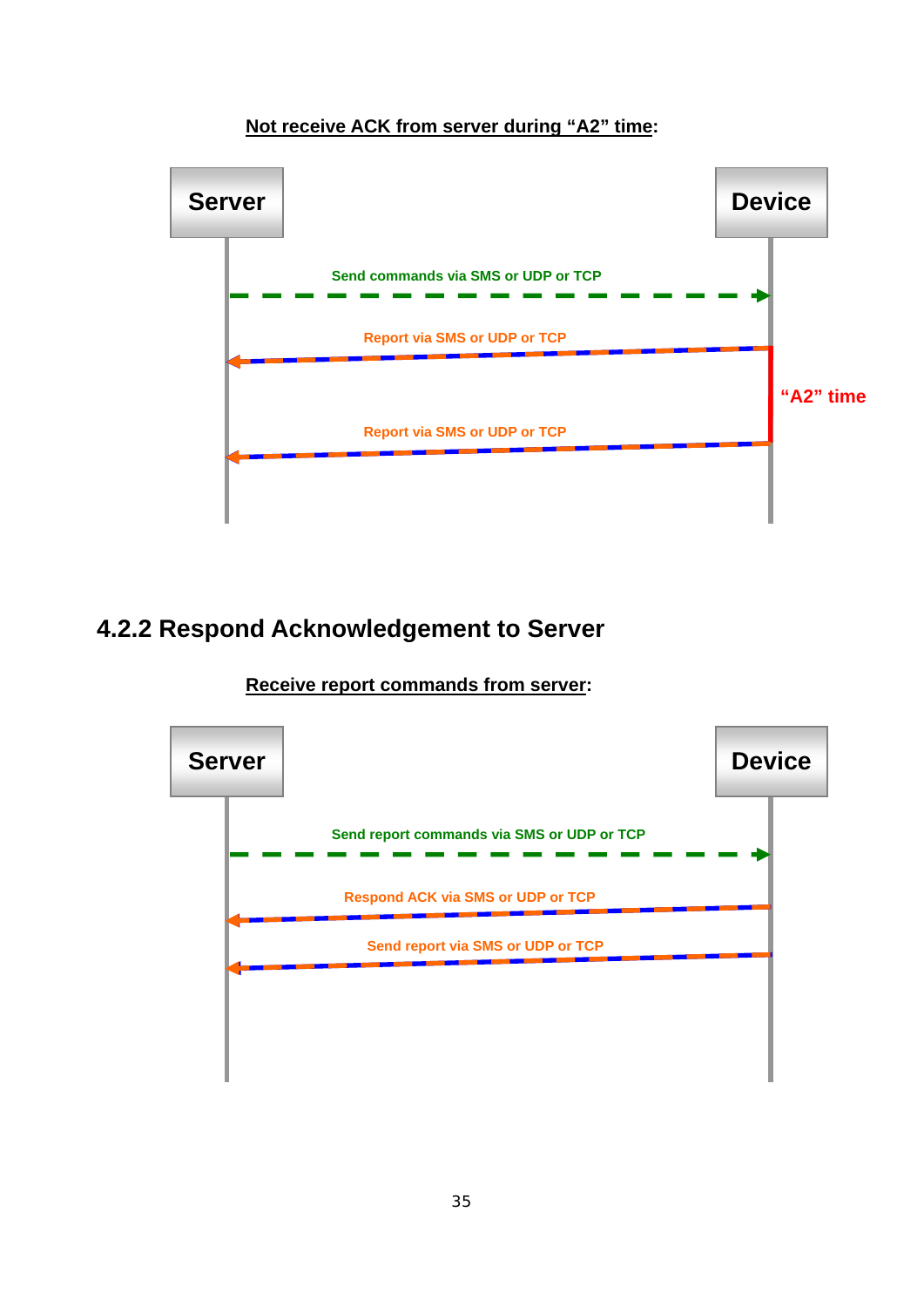### **Receive other commands from server:**

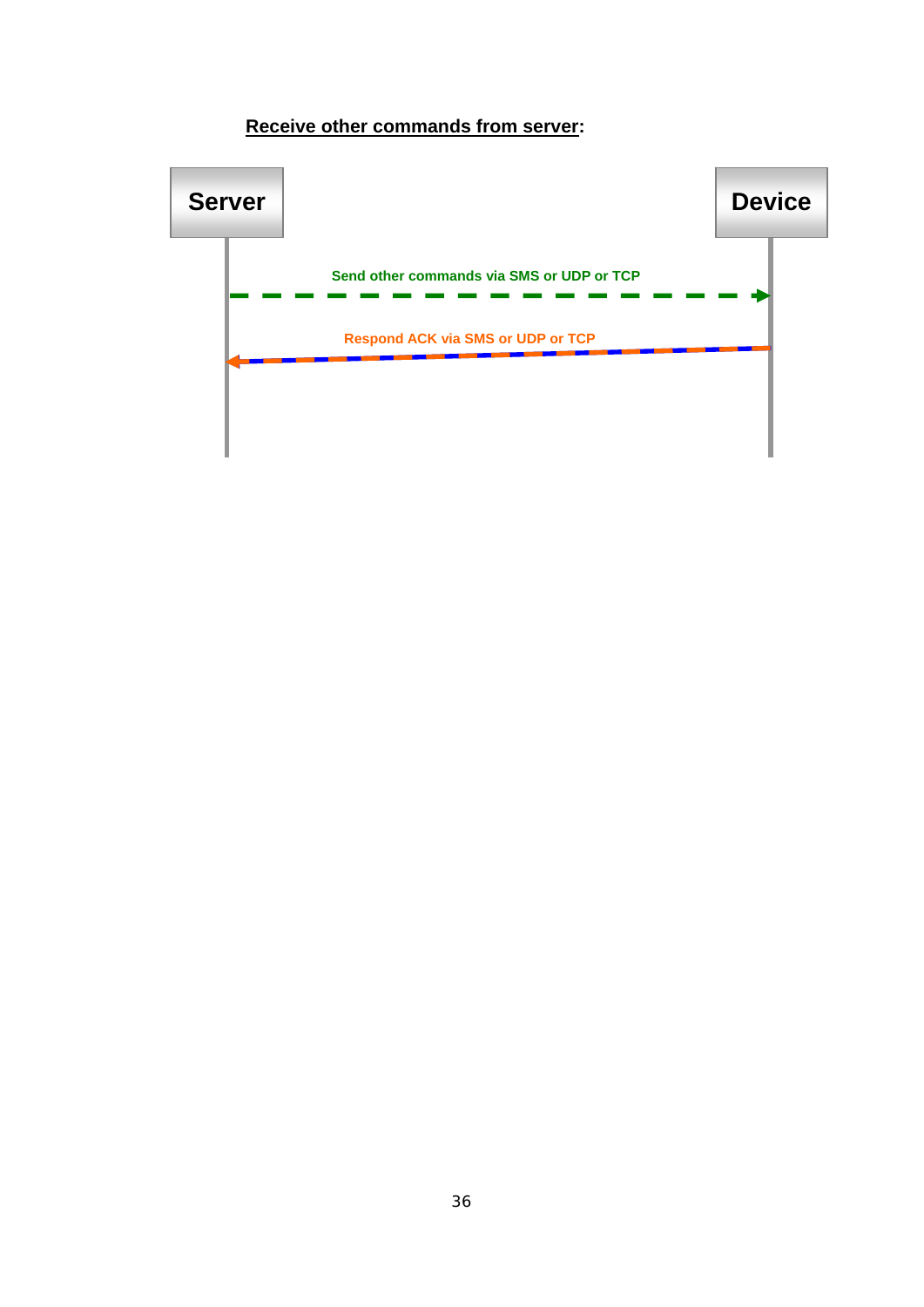# **5 GPS**

**In the general tracking modes, TR-203 will turn on GPS.** 

**There are some conditions that you have to extra make GPS on.** 

- **1. Report based on traveled distance in the periodic mode, on-line mode, parking mode, motion mode**
- **2. Speed limit**
- **3. Geo-fence mode**
- **4. Data Logger**

**There are two ways for turning on GPS, one is to keep GPS always on by parameter C0, and the other is to use timer. Keep GPS always on will make the power run up within 10 hours.** 

**The recommended method of making GPS on is to use timer.** 

**While using timer, you could set the report media (X4 or Y4 or Z4) as 80, then TR-203 will turn on the GPS according to the report interval (X2 or Y2 or Z2)** 

#### **Note:**

**Using timer to turn on GPS, TR-203 does not turn on GPS all the time during the period from Start Time (X0 or Y0 or Z0) to End Time (X1 or Y1 or Z1). GPS is turn on according to the report interval (X2 or Y2 or Z2) during the period from Start Time to End Time.** 

### **For the details of setting timer, please refer to chapter "10 Timer."**

|                | <b>GPS always on</b>        | 1/0     | 0=disable                             |
|----------------|-----------------------------|---------|---------------------------------------|
|                |                             |         | $1 =$ enable                          |
| C <sub>0</sub> |                             |         | Applicable to all modes except        |
|                |                             |         | <b>Sleeping and Off mode</b>          |
|                | The time for starting to    |         |                                       |
|                | get GPS fix before the      |         | $60 - 600$                            |
| C <sub>1</sub> | next report time if TR-203  | u16, in | Note: TR-203 will send out the report |
|                | does not get GPS fix in     | seconds | whether it gets GPS fix or not when   |
|                | last report, or got GPS fix |         | C1 time ends.                         |
|                | for 1 hour ago              |         |                                       |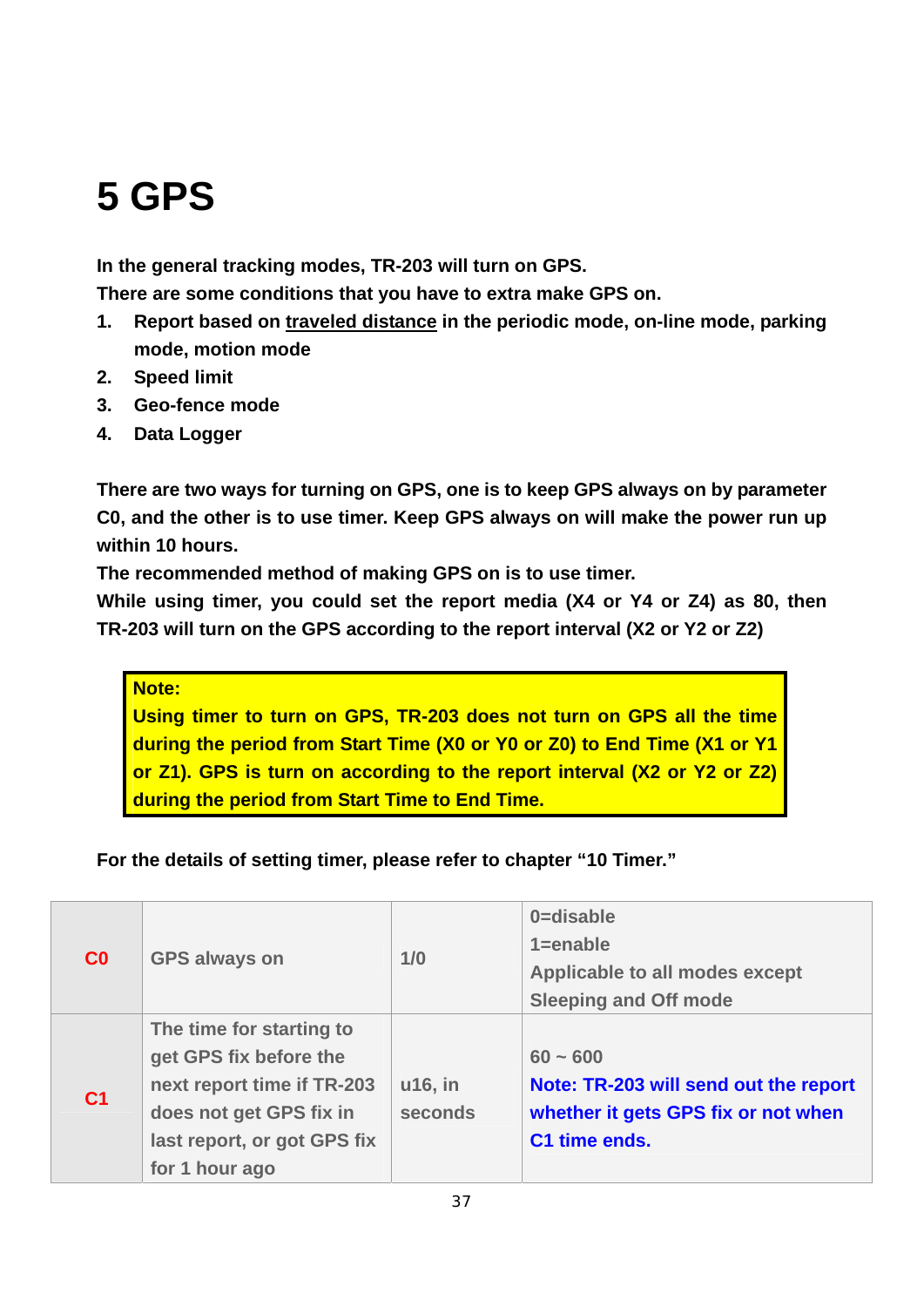| C <sub>2</sub> | The time for starting to<br>get GPS fix before the<br>next report time if TR-203<br>got GPS fix within 1 hour | u16, in<br>seconds | $10 - 120$<br>Note: TR-203 will send out the report<br>whether it gets GPS fix or not when<br>C <sub>2</sub> time ends.                                                                                                                                   |
|----------------|---------------------------------------------------------------------------------------------------------------|--------------------|-----------------------------------------------------------------------------------------------------------------------------------------------------------------------------------------------------------------------------------------------------------|
| C <sub>3</sub> | <b>GPS fix time before</b><br>sending out the first<br>report                                                 | u16, in<br>seconds | $0 - 600$<br>If "C3"=0, disable first report<br>message.                                                                                                                                                                                                  |
| C <sub>7</sub> | <b>Choose to use C8 or</b><br>$C9 + CA$                                                                       | 1/0                | $0 =$ use $C8$<br>$1 = use C9 + CA$<br>Applicable for standby, periodic and<br>on-line mode                                                                                                                                                               |
| C <sub>8</sub> | Interval for starting to get<br><b>GPS fix</b>                                                                | u16, in<br>seconds | $0 - 65535$<br>Applicable if C7=0                                                                                                                                                                                                                         |
| C9             | Interval for starting to get<br><b>GPS fix when speed is</b><br>lower than 10 KM/H                            | u16, in<br>seconds | $0 - 65535$<br>Applicable if C7=1 and speed<10<br>Km/H                                                                                                                                                                                                    |
| <b>CA</b>      | Interval for starting to get<br><b>GPS fix when speed is</b><br>higher than 10 KM/H                           | $u32$              | $0 - 4$ Giga<br>Applicable if C7=1 and speed>=10<br>Km/H<br>You have to take the value to divide<br>the speed to get the interval. For<br>example, if you set the value as 54000<br>and the speed is 60 KM/H. The<br>interval will be 5400/60=900 seconds |
| <b>RH</b>      | <b>GPS always on in moving</b><br>state                                                                       | 1/0                | 0=disable<br>$1 =$ enable                                                                                                                                                                                                                                 |

**C7, C8, C9, and CA is for speeding up the time of getting GPS fix if you set a long report interval in stand-by, periodic and on-line mode. Between the long report interval, C7, C8, C9, and CA will make TR-203 get GPS fix. Then TR-203 can speed up the time of getting GPS fix at the next report.** 

**C1 example, the next report time is 10:00 AM and TR-203 does not get GPS fix in last report, C1 is 180 seconds. TR-203 will start to get GPS fix at 9:57 AM and send out report at 10:00**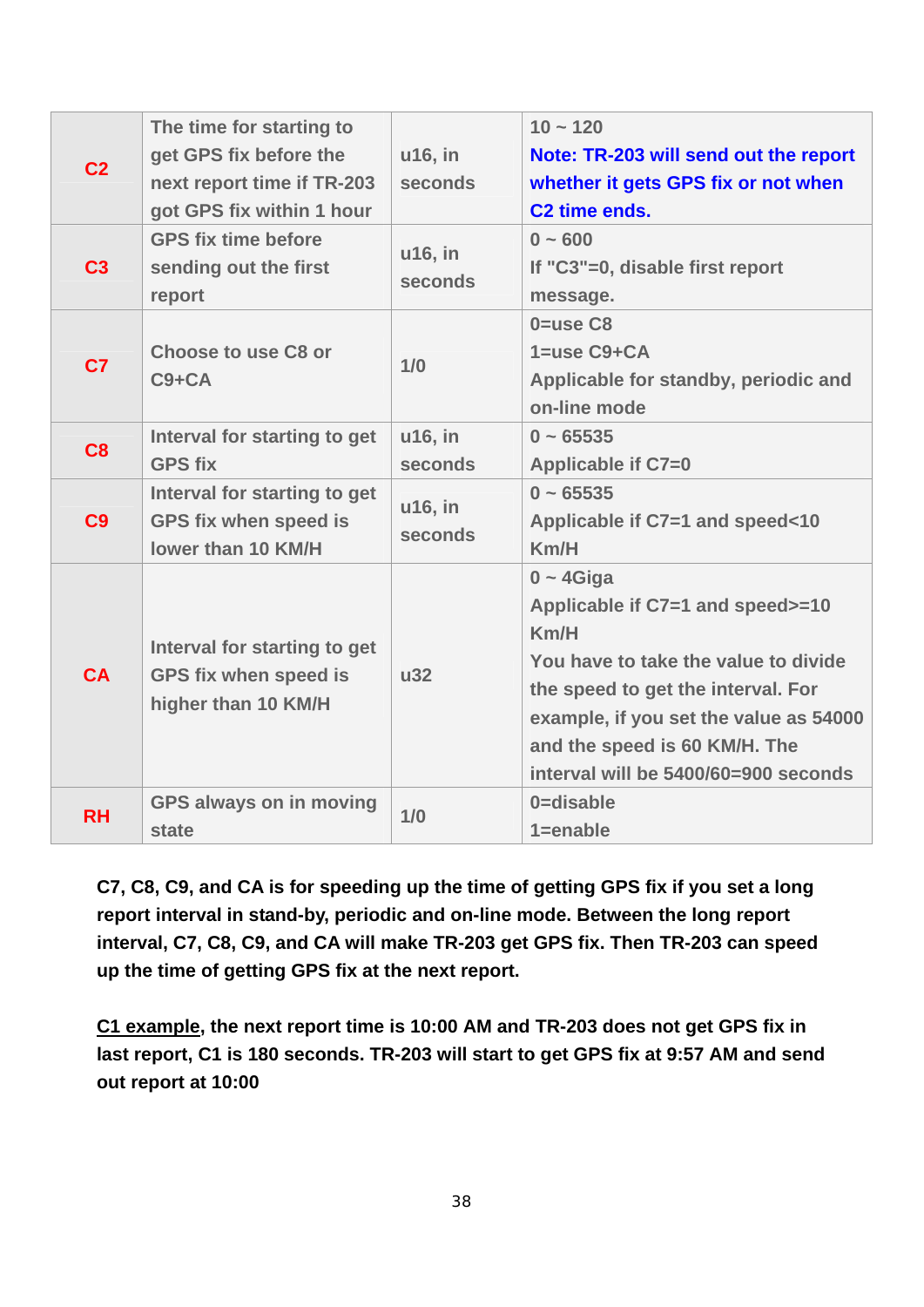**C2 example, the next report time is 10:00 AM and TR-203 got GPS fix within 1 hour, C2 is 20 seconds. TR-203 will start to get GPS fix at 9:59:40 AM and send out report at 10:00**

**C3 example, C3=120 seconds, TR-203 is in the motion mode. When TR-203 is moved, it will try to get GPS fix for 120 seconds before sending motion moving report.**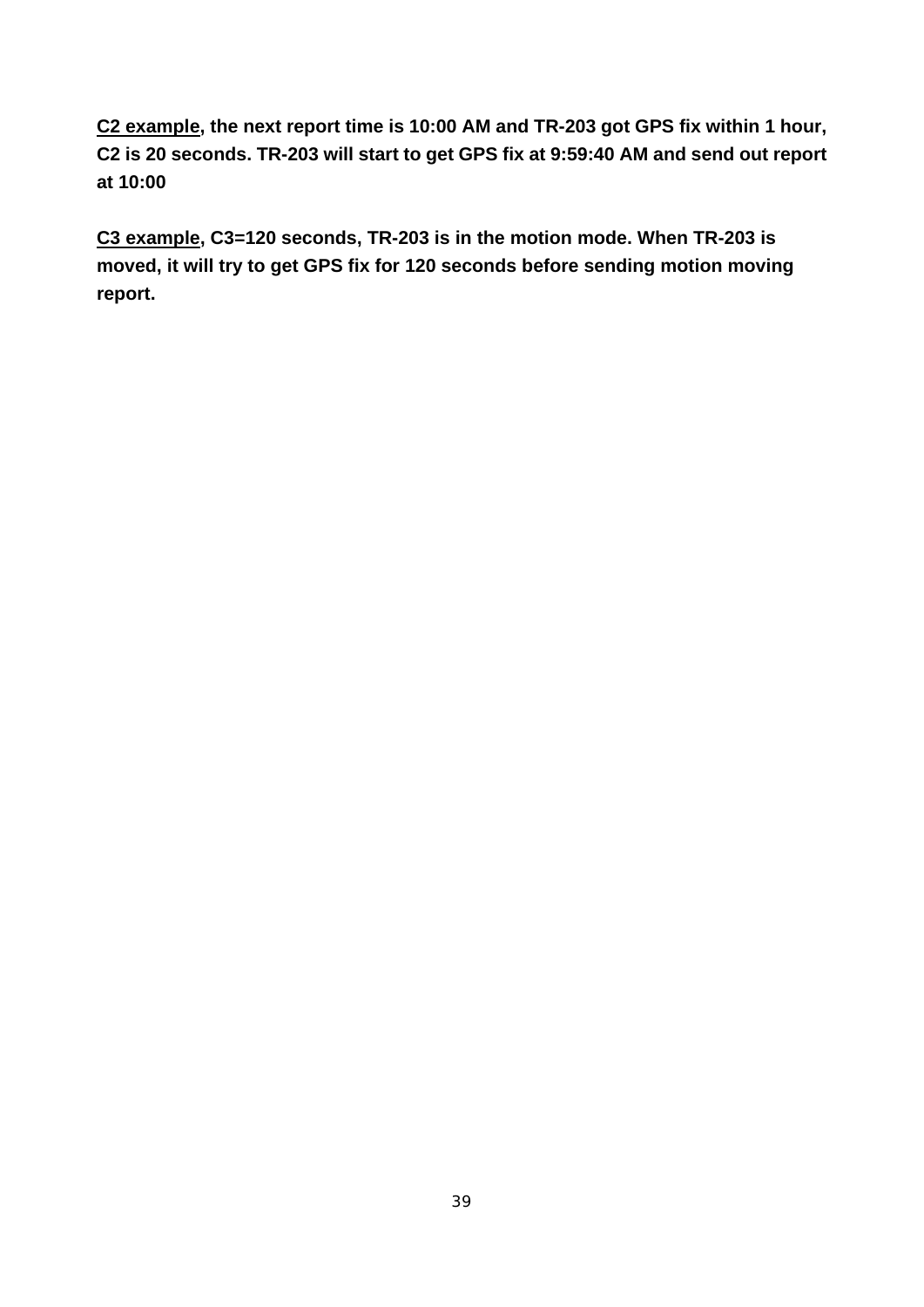# **6 Tracking**

# **6.1 Ping**

**Ping is for getting the present location of TR-203 immediately. TR-203 will report its present location and concerning information when getting the ping command.** 

**You can ping TR-203 by L4 command or by N1 command. The parameters of ping:** 

| Code<br>word   | <b>Parameters</b>                                                                          | <b>Value</b>                                                        | <b>Description</b>                                                                           |
|----------------|--------------------------------------------------------------------------------------------|---------------------------------------------------------------------|----------------------------------------------------------------------------------------------|
| D <sub>8</sub> | <b>Report Media for L4</b>                                                                 | $02 = TCP$<br>$04 = UDP$                                            | The connecting method<br>for TR-203 to connect to<br>server after receiving<br>"L4" command. |
| <b>OD</b>      | <b>Report media for</b><br>ping (N1)                                                       |                                                                     | Please refer to 2.9<br><b>Report media</b>                                                   |
| <b>OS</b>      | <b>GPS fix time between</b><br>receiving ping<br>command and<br>sending out ping<br>report | u16, in<br>seconds                                                  | If OS=0, GPS fix<br>$time = C3$                                                              |
| C <sub>3</sub> | u16, in seconds                                                                            | $0 - 600$<br>If $"C3" = 0$ ,<br>disable first<br>report<br>message. | <b>GPS fix time before</b><br>sending out the first<br>report                                |

**Commands format: GSC,IMEI,N1\*Checksum!**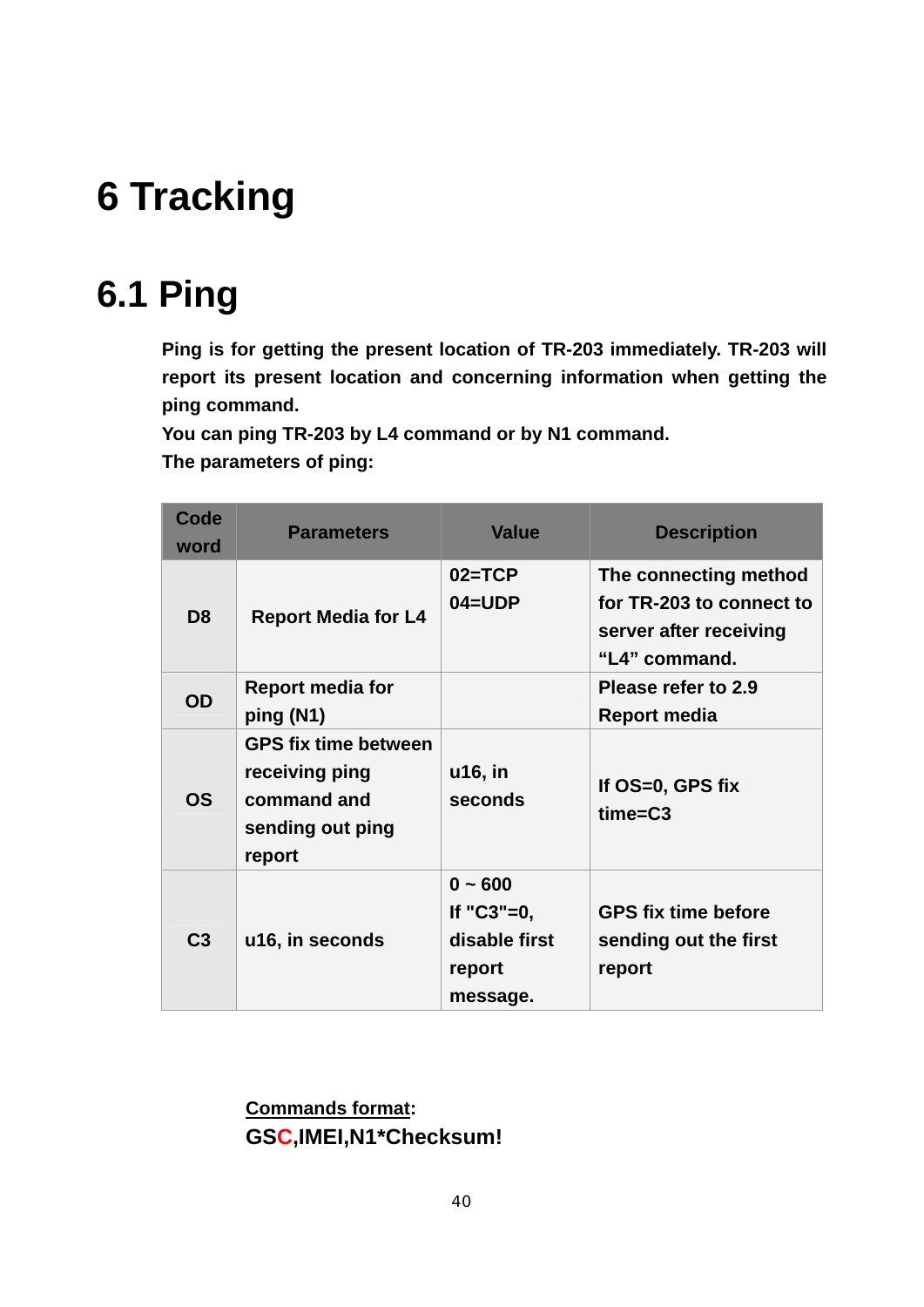| <b>Command Codeword</b> | <b>Parameters</b>        |
|-------------------------|--------------------------|
| N <sub>1</sub>          | <b>Ping device</b>       |
| 1 4                     | <b>Connect to server</b> |

## **Ping TR-203 location and ask it to report via SMS (Send command via SMS or TCP or UDP)**

**GSC,135785412249986,N1(OD=01)\*2C!**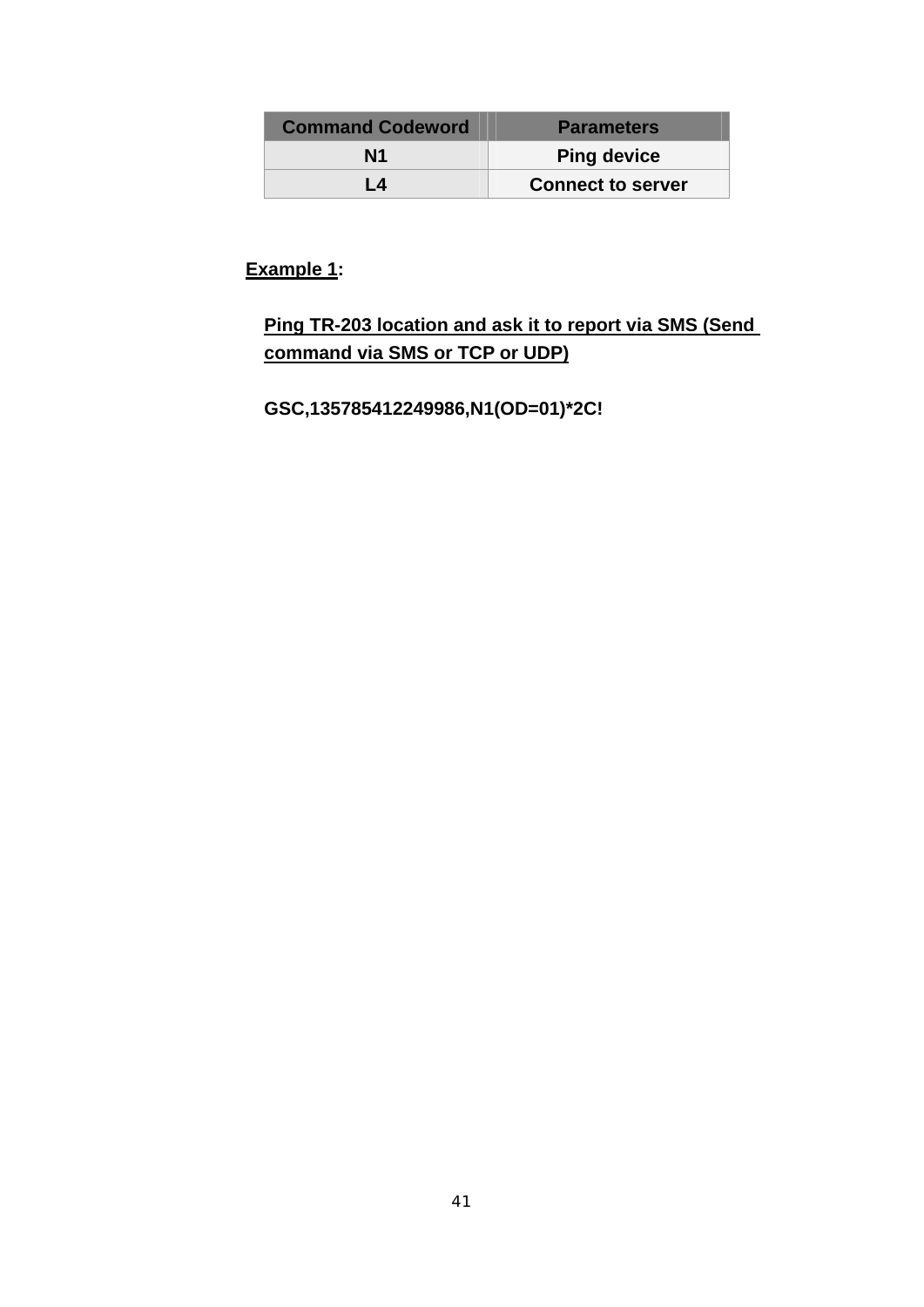# **6.2 Periodic Mode**

**Periodic mode is for setting an interval for TR-203 to regularly report its location according to the interval. When it reaches the report time, TR-203 will turn on GPS and GPRS connection and report the location and concerning information to server. After sending the information, TR-203 will disconnect from server.** 

#### **Note of Traveled Distance:**

You can also set a traveled distance, and then TR-203 will report by the combination of report interval and traveled distance.

For example, the report interval is 60 seconds, the traveled distance is 800 meters, TR-203 sends 1 report at 10:00:00, and then it detects the traveled distance is over 800 meters at 10:00:50, it will send out one report and re-start to count the report interval and the traveled distance. The next report will be sent out at 10:01:50 or when the traveled distance is over 800 meters.

#### **The parameters of periodic mode:**

| Code<br>word   | <b>Parameter</b>                               | <b>Value</b>                             | <b>Description</b>                                                                                                                                      |
|----------------|------------------------------------------------|------------------------------------------|---------------------------------------------------------------------------------------------------------------------------------------------------------|
| P <sub>0</sub> | <b>Report interval</b>                         | 1~4Giga seconds                          |                                                                                                                                                         |
| P <sub>2</sub> | <b>Report Media</b>                            |                                          | Please refer to 2.9<br><b>Report media</b>                                                                                                              |
| P <sub>3</sub> | <b>Traveled distance</b><br>for sending report | 0=disable<br>$1 - 4$ Giga<br>Unit: meter | If you want TR-203<br>to send reports<br>according to<br>traveled distance,<br>you have to extra<br>make GPS on.<br>Please refer to<br>"Chapter 4 GPS." |

**Commands format: GSC,IMEI,M2\*Checksum!**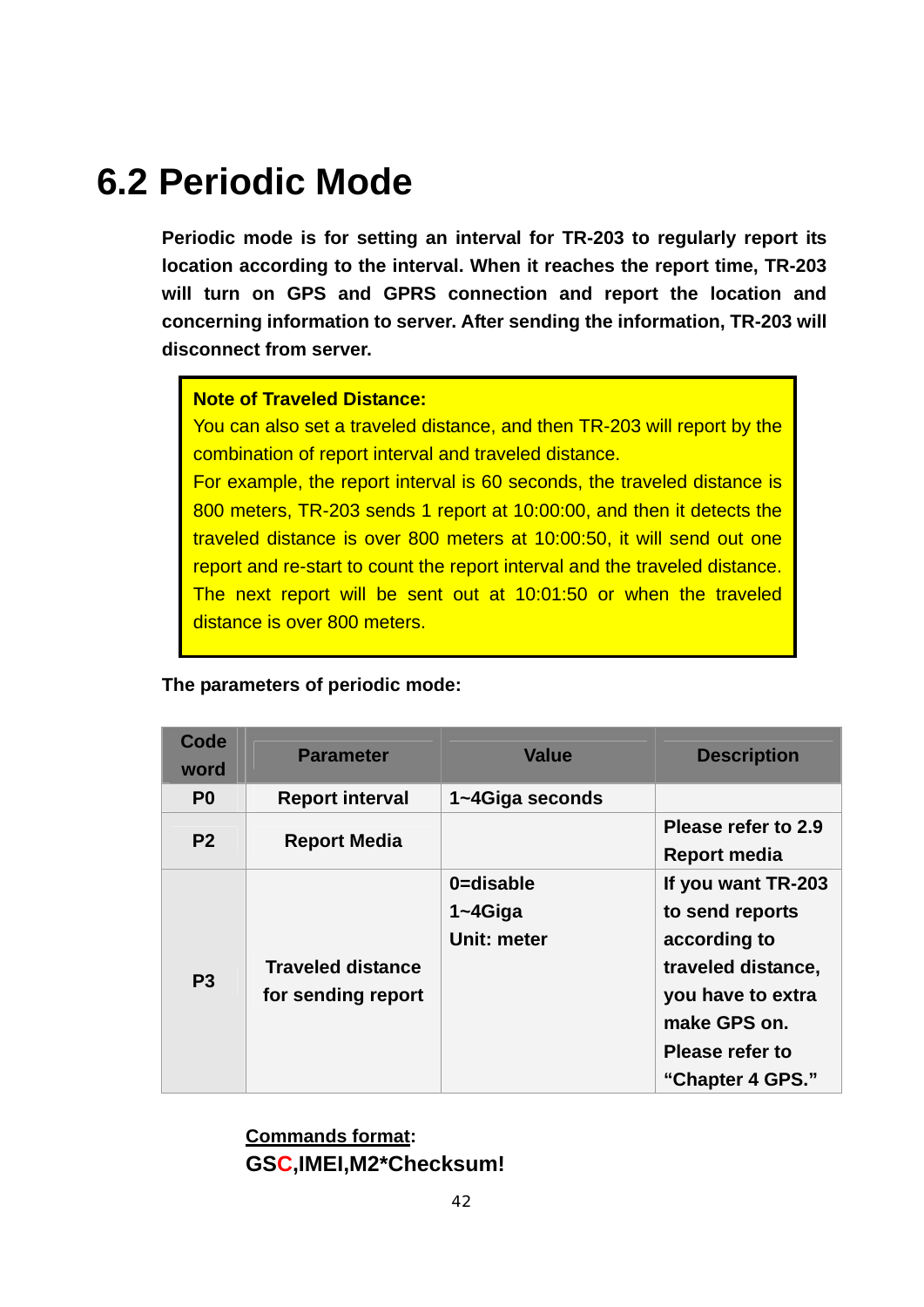| <b>Command Codeword</b> | <b>Parameter</b>  |  |
|-------------------------|-------------------|--|
| М2                      | Set periodic mode |  |

**Set TR-203 periodic report and ask it to report based on traveled distance (P3) of 500 meters (Send command via SMS or TCP or UDP), turn on GPS by timer 1: Start time:12:00 AM (X0=0), End time:12:00 AM (X1=86400), Report interval:30 seconds (X2=30), Report time: From Monday to Sunday (X3=7F), GPS on (X4=80)**

**GSC,011412000010789,M2(P3=500,X0=0,X1=86400,X2=30,X3=7F ,X4=80)\*7F! Note: You have to turn GPS on. Please refer to chapter 5 GPS.** 

**Example 2:** 

**Set TR-203 periodic report and ask it to report based on report interval (P0) 0f 30 seconds GSC,135785412249986,M2(P0=30)\*45!**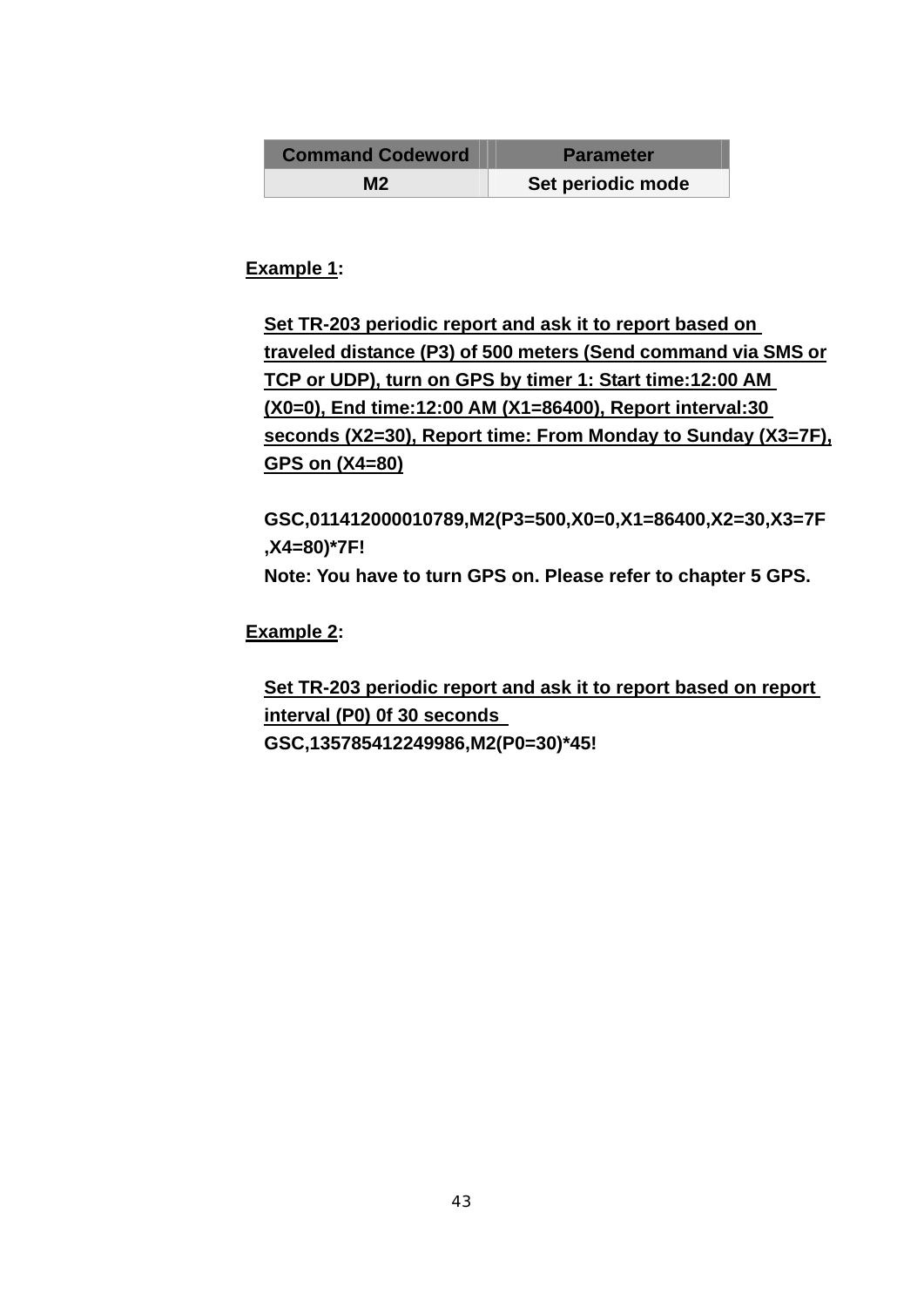# **6.3 On-Line Mode**

**In On-Line mode, TR-203 will keep GPRS connection. If TR-203 detects the GPRS connection is cut, it will try to connect to server for one time. If it cannot connect to server, it will re-connect to server when the next report time.** 

**Some telecom operator will kick off the continual GPRS connection. So you could make GPRS connection cut and then make the GPRS connection again according to a regular interval by parameter E4. If E4=0, TR-203 will not cut GPRS connection and then connect again. It will keep GPRS connection. You could also make TR-203 to check if GPRS connection is on-line according to a regular interval by parameter E5. If GPRS connection is cut, TR-203 will try to connect to server for one time.** 

#### **Note of Traveled Distance:**

You can also set a traveled distance, and then TR-203 will report by the combination of report interval and traveled distance.

For example, the report interval is 60 seconds, the traveled distance is 800 meters, TR-203 sends 1 report at 10:00:00, and then it detects the traveled distance is over 800 meters at 10:00:50, it will send out one report and re-start to count the report interval and the traveled distance. The next report will be sent out at 10:01:50 or when the traveled distance is over 800 meters.

**You can also set a traveled distance, and then TR-203 will report by the combination of report interval and traveled distance.** 

**You could define the content of report and the report interval of on-line mode.** 

**The parameters of On-Line mode:**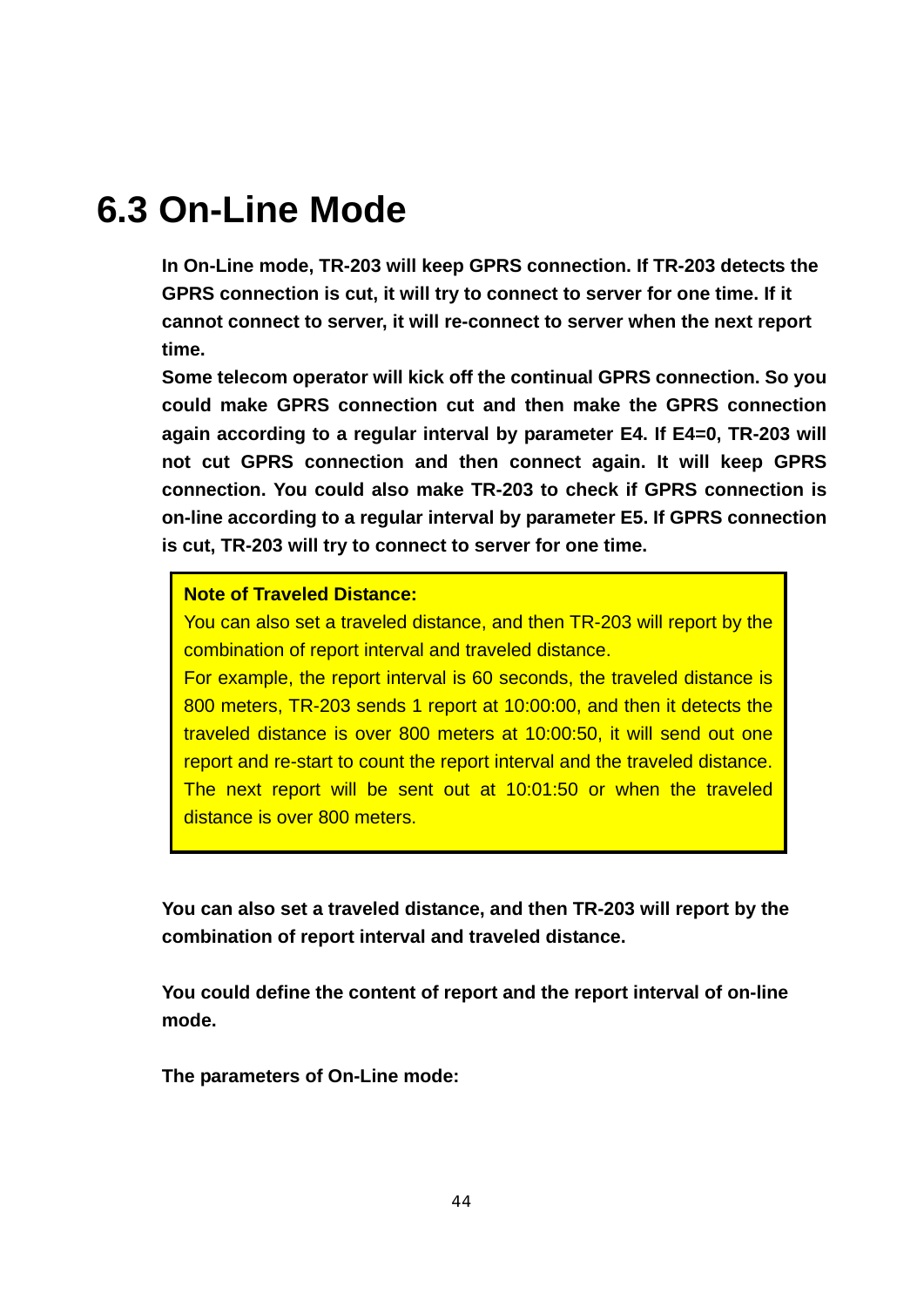| <b>Code</b><br>word | <b>Parameters</b>                                                                                                                                                  | <b>Value</b>                             | <b>Description</b>                                                                                                                                               |
|---------------------|--------------------------------------------------------------------------------------------------------------------------------------------------------------------|------------------------------------------|------------------------------------------------------------------------------------------------------------------------------------------------------------------|
| Q <sub>0</sub>      | <b>Report interval</b>                                                                                                                                             | 1~4Giga seconds                          |                                                                                                                                                                  |
| Q <sub>2</sub>      | <b>Report Media</b>                                                                                                                                                |                                          | Please refer to<br>2.9 Report<br>media                                                                                                                           |
| Q3                  | <b>Traveled distance for</b><br>sending out report                                                                                                                 | 0=disable<br>$1 - 4$ Giga<br>Unit: meter | If you want<br>TR-203 to send<br>reports<br>according to<br>traveled<br>distance, you<br>have to extra<br>make GPS on.<br>Please refer to<br>"Chapter 4<br>GPS." |
| <b>E4</b>           | Interval in on-line<br>state for<br>disconnecting and<br>then re-connecting                                                                                        | u16, in seconds                          |                                                                                                                                                                  |
| E <sub>5</sub>      | <b>Interval for checking</b><br><b>if GPRS connection</b><br>is on-line. If GPRS<br>connection is cut,<br>TR-203 will try to<br>connect to server for<br>one time. | u16, in seconds                          | 0=disable                                                                                                                                                        |
| E <sub>6</sub>      | Enable/disable<br>TR-203 to send "OK"<br>to server after GPRS<br>connection is<br>re-built.                                                                        | 1/0                                      | 0=disable<br>$1 =$ enable<br><b>Available when</b><br>$E5$ is not 0                                                                                              |

**Commands format: GSC,IMEI,M3\*Checksum!**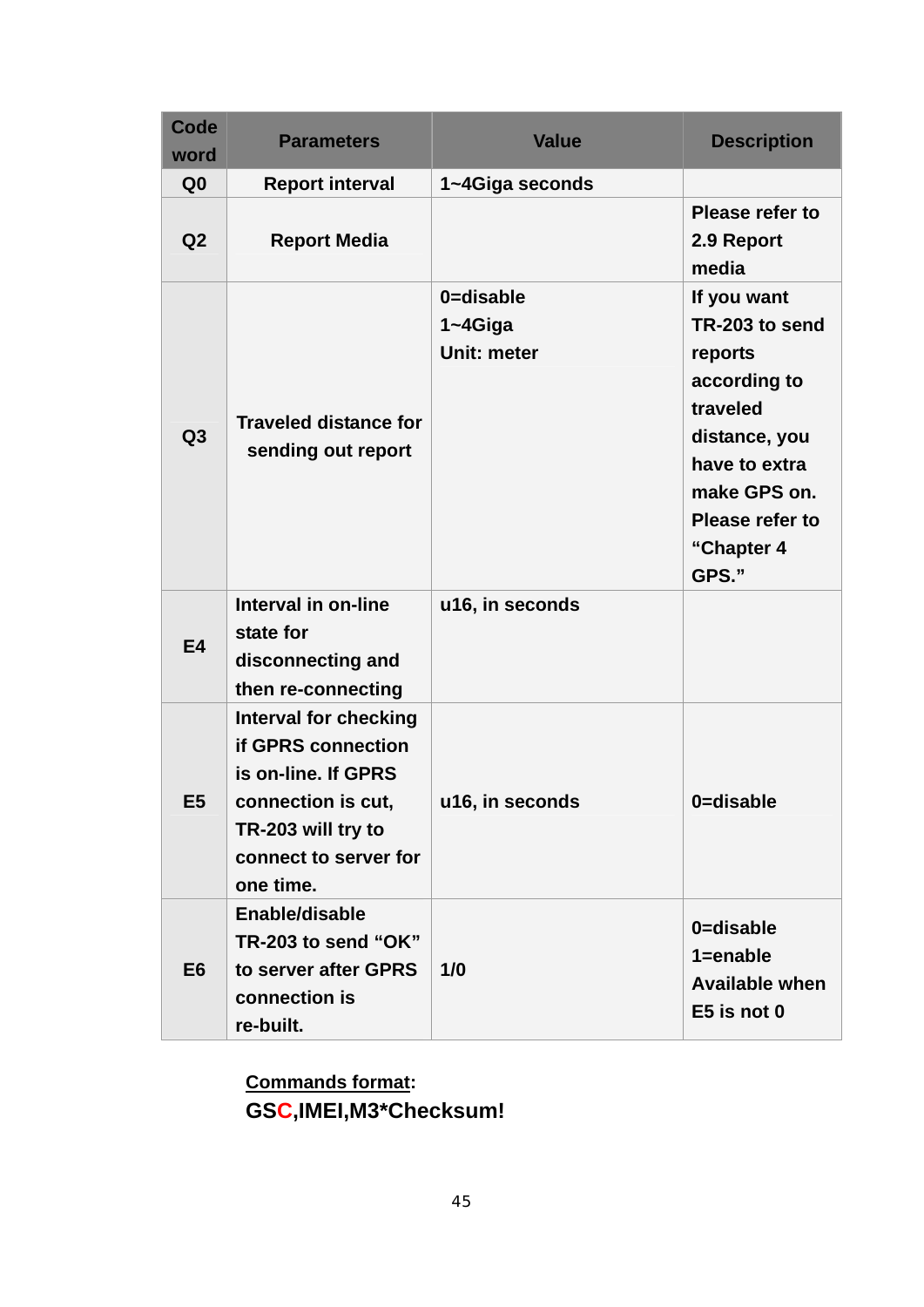| <b>Command Codeword</b> | <b>Parameters</b> |
|-------------------------|-------------------|
| М3                      | On-line mode      |

**Ask TR-203 on-line report (Send command via SMS or TCP or UDP)**

**GSC,130158974523157,M3\*1A!** 

**Example 2:** 

**Ask TR-203 set on-line report with interval of 60 seconds and report by UDP GSC,011412000010789,M3(Q0=60,Q2=04)\*34!**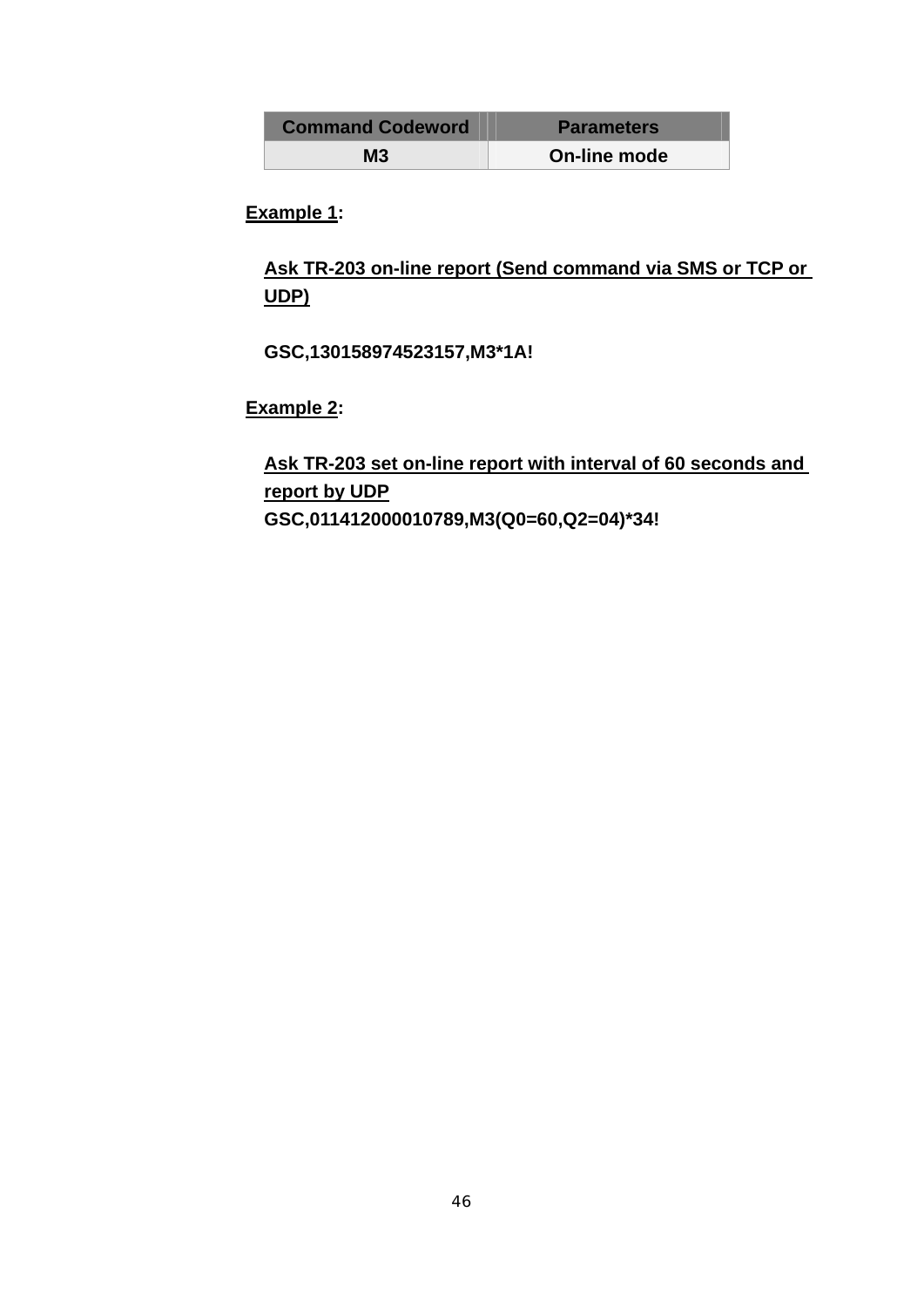# **6.4 Motion Mode**

**Motion mode is an economic report mode. Under motion mode, TR-203 will report its location with high frequency when TR-203 detects motion (moving state). When TR-203 is static, it will report its location with low frequency (static state). It can save the report-transmission fee. Between the moving state and static state, there is a validation state for TR-203 not to jump to static state as soon as it does not detect motion. You could set TR-203 keep in moving state by setting a traveled distance (RE) within a defined interval (RF).** 

**There are 2 report frequency of motion mode, one is when TR-203 detects motion, and the other is when TR-203 is static. The behavior is as following:** 



| O | Receive command and then enter motion static mode.                     |
|---|------------------------------------------------------------------------|
| ❷ | When TR-203 detects motion, it will enter motion moving mode and       |
|   | send "static to moving" report.                                        |
| ❸ | <b>Motion Moving Report.</b>                                           |
| ❹ | When TR-203 is static, it will send "moving to static" report and then |
|   | return to the motion static mode.                                      |
| ❺ | Re-start timer for motion static interval.                             |
| ❻ | <b>Motion Static Report.</b>                                           |

#### **Note of Traveled Distance:**

You can also set a traveled distance, and then TR-203 will report by the combination of report interval and traveled distance.

re-start to count the report interval and the traveled distance. The next report For example, the report interval is 60 seconds, the traveled distance is 800 meters, TR-203 sends 1 report at 10:00:00, and then it detects the traveled distance is over 800 meters at 10:00:50, it will send out one report and will be sent out at 10:01:50 or when the traveled distance is over 800 meters.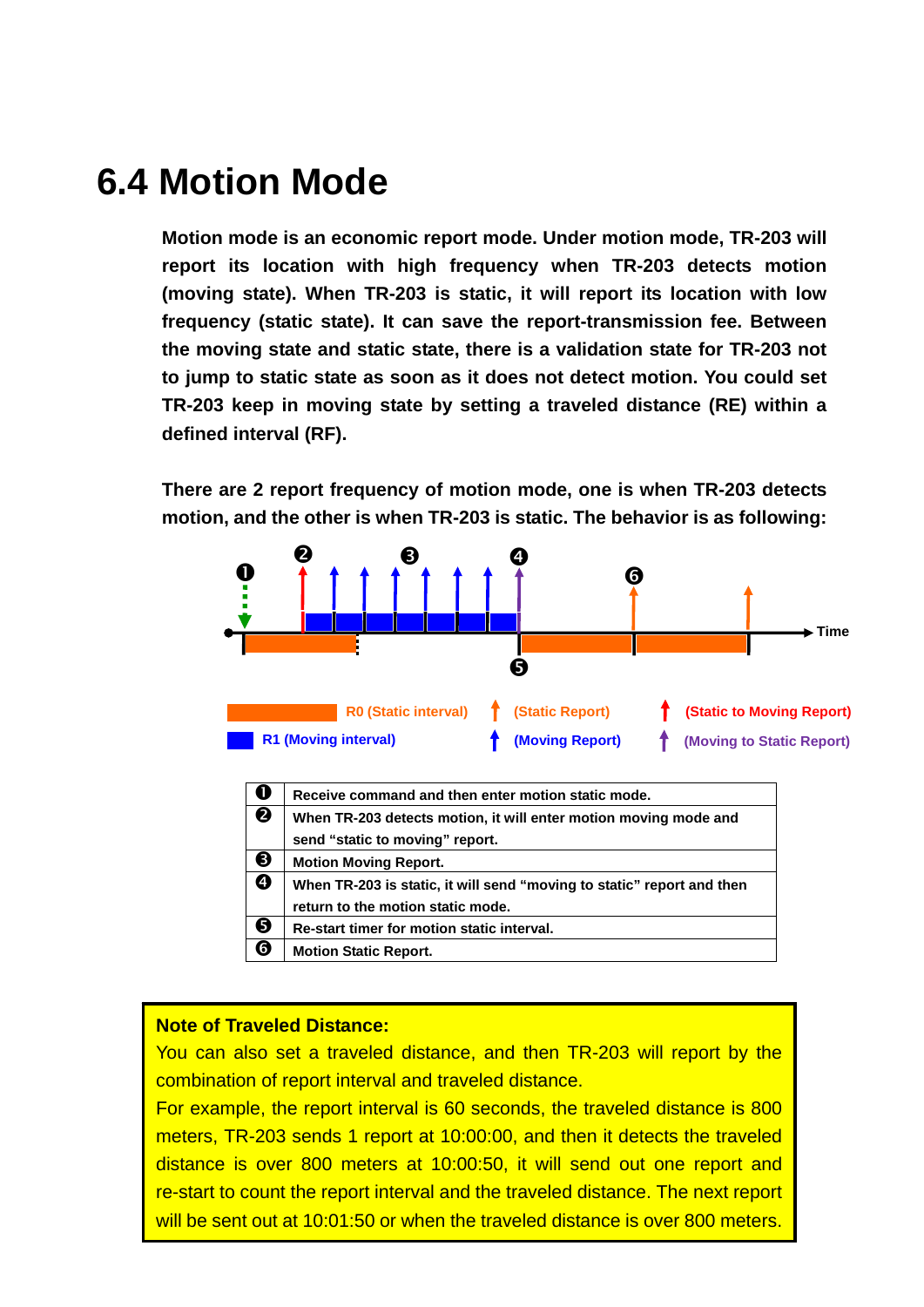**You could define the content of report and the report interval of motion mode.** 

**If you want to save the battery power, you could turn off GSM module in static state by making parameter RA=1.** 

**In motion mode, TR-203 will make GPRS connection while sending static or moving report. After sending report, it will cut the GPRS connection. If you want to keep GPRS on-line, you could set RB=1 to keep GPRS on-line in static interval and set RC=1 to keep GPRS on-line in moving interval. Some telecom operator will kick off the continual GPRS connection. So you could make GPRS connection cut and then make the GPRS connection again according to a regular interval by parameter E4. You could also make TR-203 to check if GPRS connection is on-line according to a regular interval by parameter E5. If GPRS connection is cut, TR-203 will try to connect to server for one time.** 

**In order to avoid TR-203 jump to static state as soon as it does not detect motion, you could set TR-203 keep in moving state by setting a traveled distance (RE) within a defined interval (RF).** 

| Code<br>word   | <b>Parameters</b>                              | <b>Value</b>                             | <b>Description</b>                                                                                                            |
|----------------|------------------------------------------------|------------------------------------------|-------------------------------------------------------------------------------------------------------------------------------|
| R <sub>0</sub> | <b>Report interval in static</b><br>state      | 1~4Giga seconds                          |                                                                                                                               |
| R <sub>1</sub> | <b>Report interval in moving</b><br>state      | 1~4Giga seconds                          |                                                                                                                               |
| R <sub>2</sub> | <b>Report Media</b>                            |                                          | Please refer to<br>2.9 Report<br>media                                                                                        |
| R3             | <b>Traveled distance for</b><br>sending report | 0=disable<br>$1 - 4$ Giga<br>Unit: meter | If you want<br><b>TR-203 to</b><br>send reports<br>according to<br>traveled<br>distance, you<br>have to extra<br>make GPS on. |

**The parameters of motion mode:**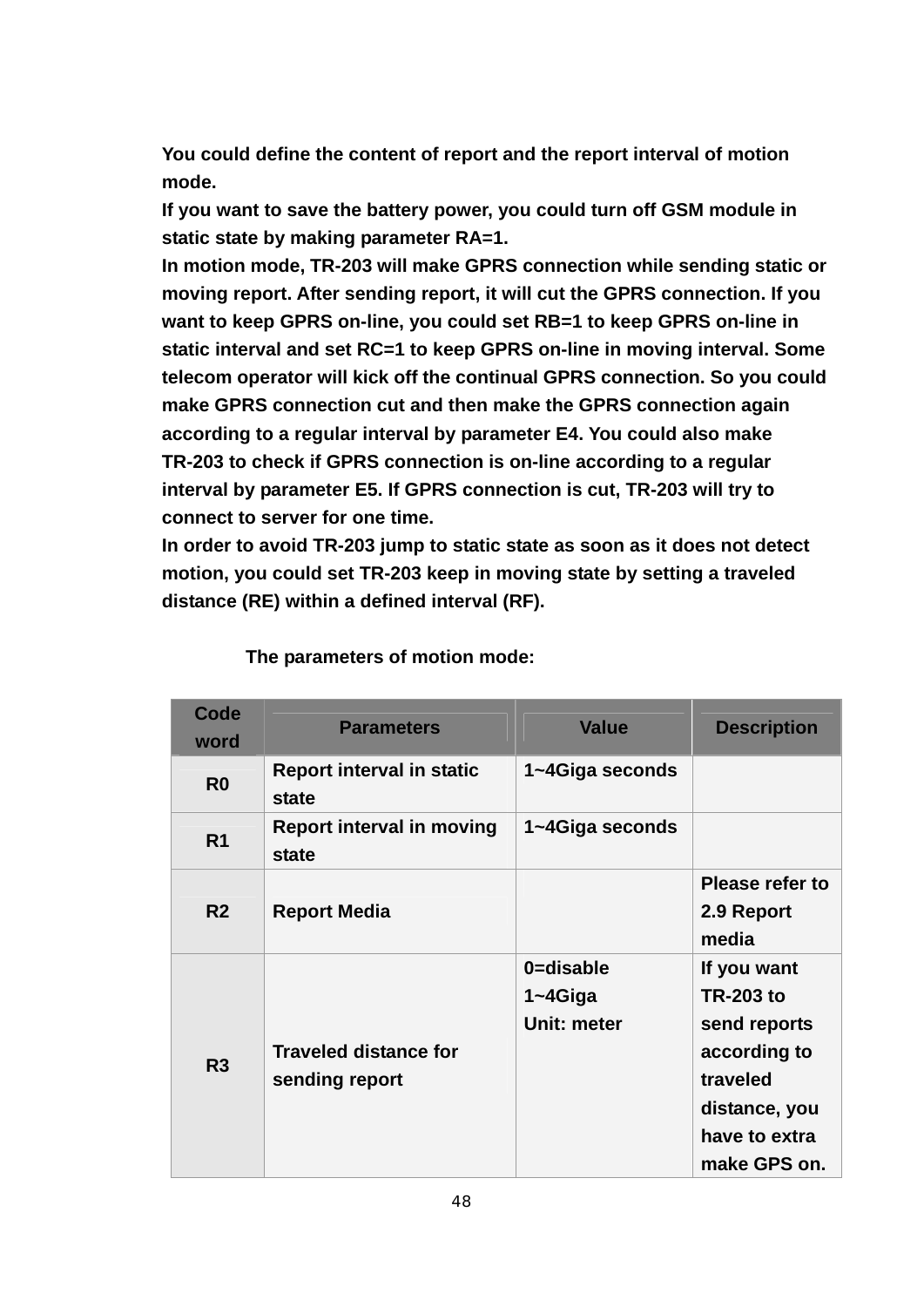|                |                                                                                                                                                          |                     | <b>Please refer to</b><br>"Chapter 4<br>GPS."                        |
|----------------|----------------------------------------------------------------------------------------------------------------------------------------------------------|---------------------|----------------------------------------------------------------------|
| R7             | <b>Automatic change from</b><br>motion mode to on-line<br>mode when TR-203 does<br>not detect motion                                                     | 1/0                 | 0=disable<br>$1 =$ enable                                            |
| R <sub>9</sub> | Minimum distance to be<br>judged as moving state                                                                                                         | u16,<br>Unit: meter | $0 - 65535$                                                          |
| <b>RA</b>      | Turn off GSM module in<br>static state                                                                                                                   | 1/0                 | 0=turn on GSM<br>module<br>$1 = turn$ off<br><b>GSM</b> module       |
| <b>RB</b>      | <b>Keep GPRS on-line in</b><br>static state                                                                                                              | 1/0                 | <b>Available</b><br>when $RA=0$<br>0=disable<br>$1 =$ enable         |
| <b>RC</b>      | <b>Keep GPRS on-line in</b><br>moving state                                                                                                              | 1/0                 | 0=disable<br>$1 =$ enable                                            |
| <b>E4</b>      | Interval in on-line state for<br>disconnecting and then<br>re-connecting                                                                                 | u16, in seconds     | 0=disable                                                            |
| E <sub>5</sub> | Interval for checking if<br><b>GPRS connection is</b><br>on-line. If GPRS<br>connection is cut, TR-203<br>will try to connect to<br>server for one time. | u16, in seconds     | 0=disable                                                            |
| E <sub>6</sub> | <b>Enable/disable TR-203 to</b><br>send "OK" to server after<br><b>GPRS connection is</b><br>re-built.                                                   | 1/0                 | 0=disable<br>$1 =$ enable<br><b>Available</b><br>when E5 is not<br>0 |
| <b>RD</b>      | Interval for switching from<br>validation to static state<br>if no motion detected                                                                       | u16, in seconds     | 0=Interval is<br>the same with<br>R <sub>1</sub>                     |
| <b>RE</b>      | <b>Traveled distance to be</b><br>judged as keep in moving                                                                                               | u16,<br>Unit: meter |                                                                      |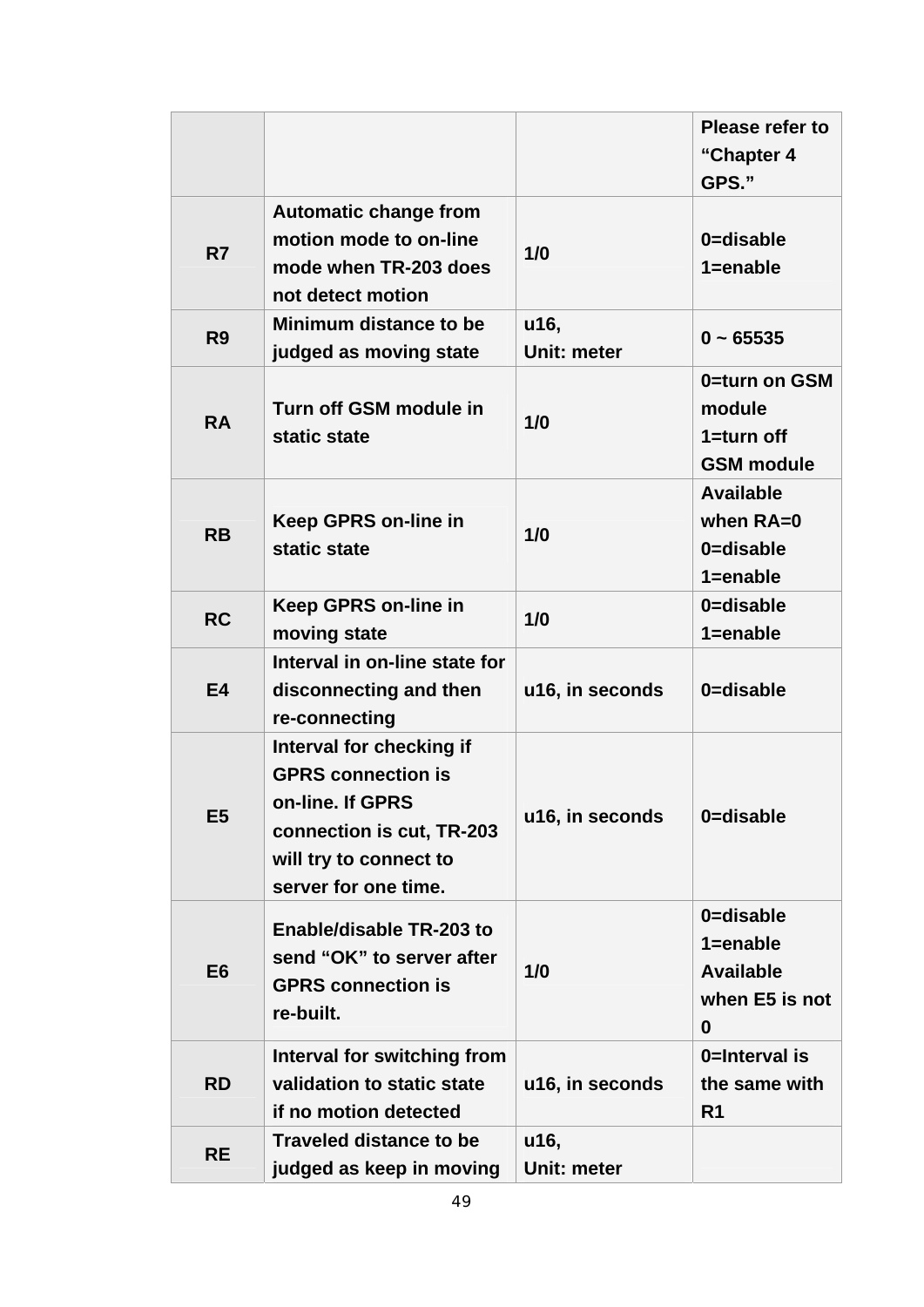|           | state                       |                 |                |
|-----------|-----------------------------|-----------------|----------------|
|           | Interval for switching from |                 | 0=Interval is  |
| <b>RF</b> | moving to static state      | u16, in seconds | the same with  |
|           | if no motion detected       |                 | R <sub>1</sub> |
|           | <b>Check GPS off time</b>   |                 | 0=disable      |
| <b>RG</b> | setting (C7, C8, C9, CA)    | 1/0             | $1 =$ enable   |
| <b>RH</b> | GPS always on in moving     |                 | 0=disable      |
|           | state                       | 1/0             | $1 =$ enable   |

## **Commands format: GSC,IMEI,M4\*Checksum!**

| <b>Commands Codeword</b> | <b>Parameters</b> |
|--------------------------|-------------------|
| Μ4                       | Set motion mode   |

### **Example 1:**

**Ask TR-203 set motion report (Send command via SMS or TCP or UDP)**

**GSC,136639674520921,M4\*1E!** 

**Example 2:** 

**Set TR-203 motion mode with report interval of 3600 seconds for static state (R0), report interval of 30 for moving state (R1) and report media (R2) TCP**

**GSC,130158974523157,M4(R0=3600,R1=30,R2=02)\*44!**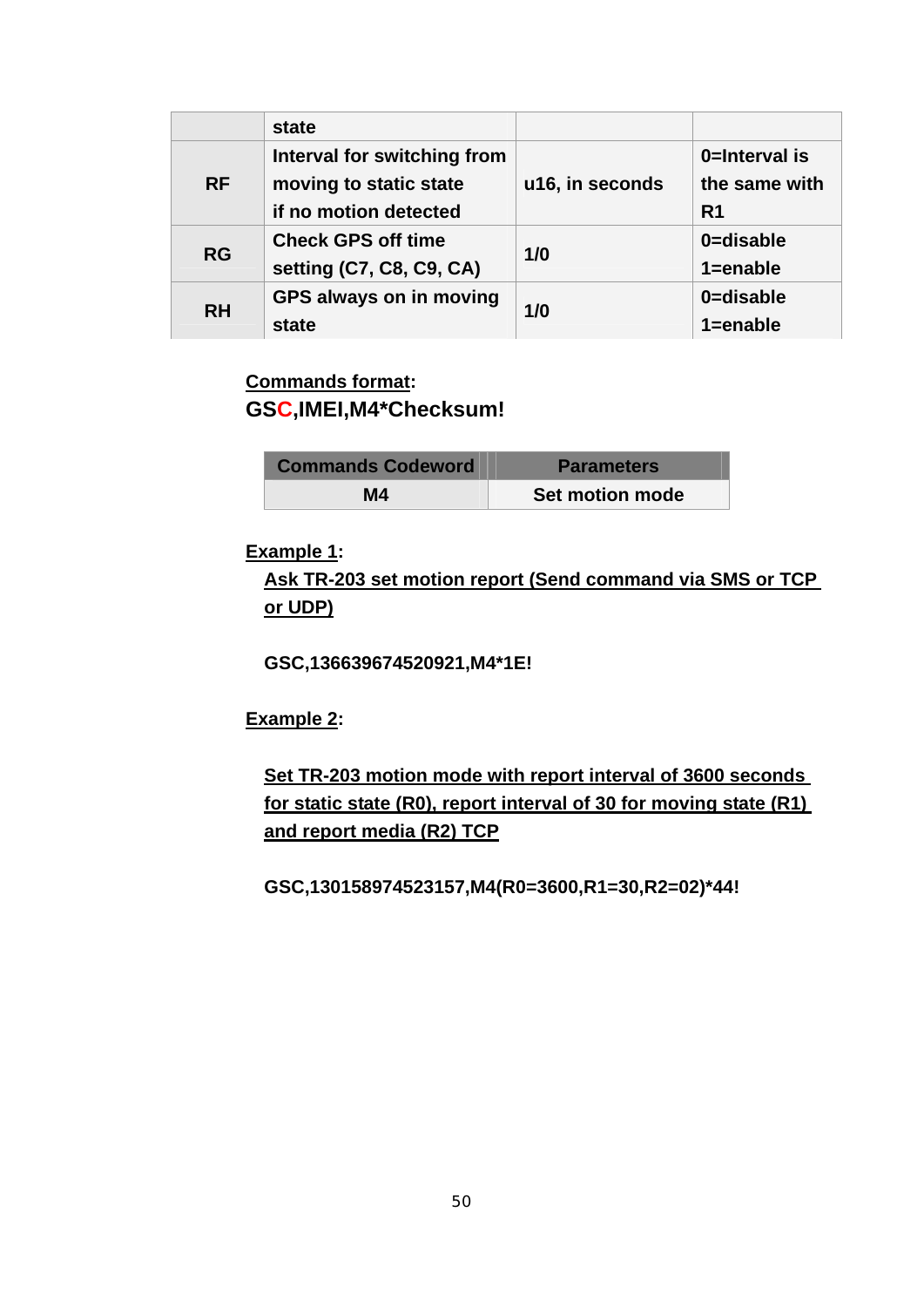# **7. Alert**

# **7.1 Parking Mode**

**Parking mode is for user to make TR-203 send alarm location report when the TR-203 is moved. In addition to the alarm location report, TR-203 will also send regular location report when TR-203 is parked.** 

**You could define the content of report and the report interval of parking mode.** 

**There are 2 report interval of parking mode, one is when TR-203 is static (under alert state), and the other is when TR-203 is moving (under alarm state). The behavior is as following:** 



| $\mathbf 0$           | Receive command and then enter parking alert mode.                              |
|-----------------------|---------------------------------------------------------------------------------|
| $\boldsymbol{\Theta}$ | When TR-203 is static, it will send "parking alert" report according to "Alert" |
|                       | interval" time.                                                                 |
|                       |                                                                                 |
| ❸                     | When TR-203 is moved, it will enter parking alarm mode and send "parking        |
|                       | alarm" report.                                                                  |
| ❹                     | When TR-203 is not moved, it will return to the parking alert mode.             |
| $\bullet$             | Re-start timer for parking alert interval.                                      |
| €                     | <b>Parking Alert Report.</b>                                                    |
|                       |                                                                                 |
|                       |                                                                                 |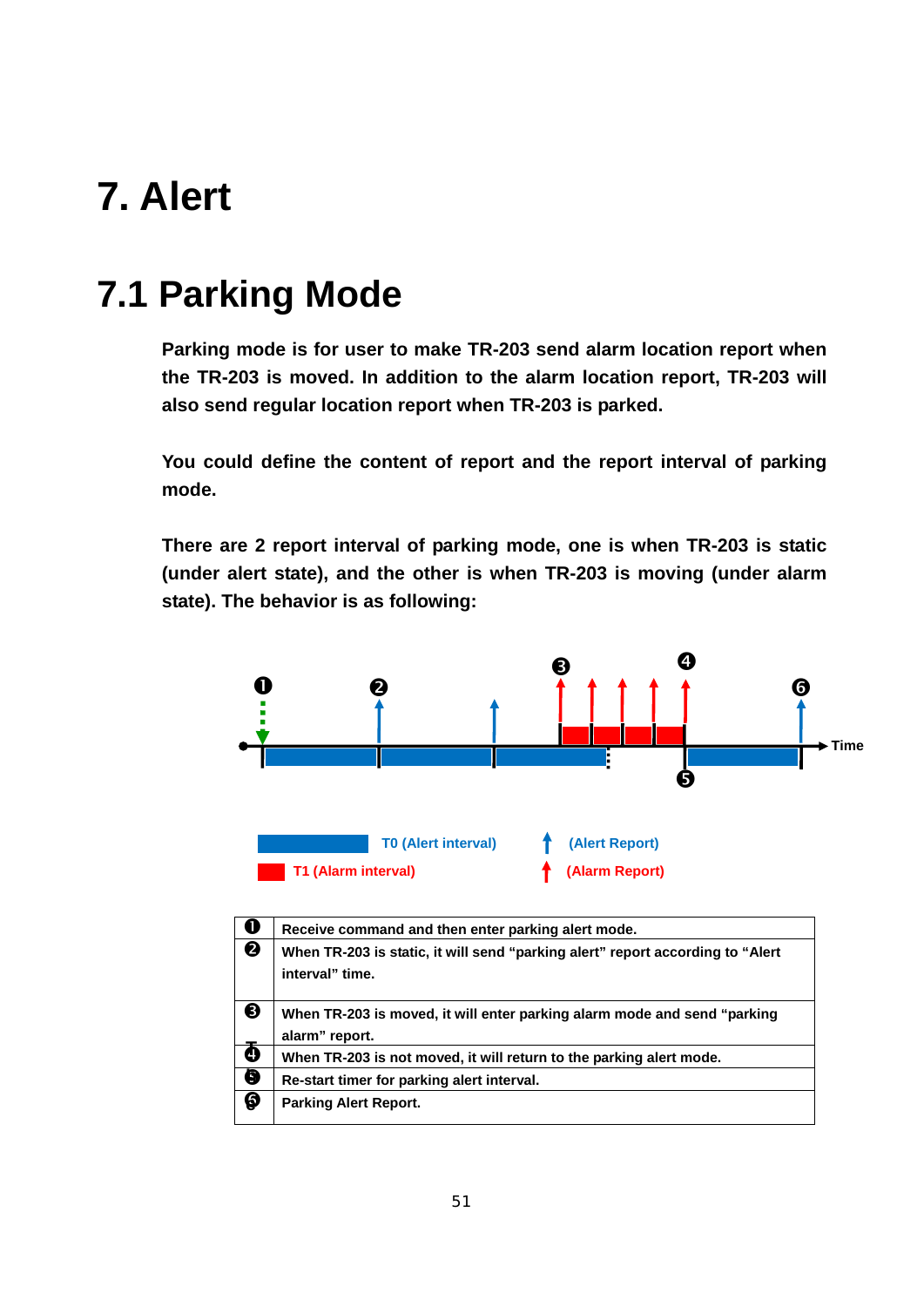#### **Note of Traveled Distance:**

You can also set a traveled distance, and then TR-203 will report by the combination of report interval and traveled distance.

For example, the report interval is 60 seconds, the traveled distance is 800 meters, TR-203 sends 1 report at 10:00:00, and then it detects the traveled distance is over 800 meters at 10:00:50, it will send out one report and re-start to count the report interval and the traveled distance. The next report will be sent out at 10:01:50 or when the traveled distance is over 800 meters.

#### **Code word Parameters Value Description T0 Report interval in alert state 1~4Giga seconds T1 Report interval in alarm state 1~4Giga seconds T2 Report Media Please refer to 2.9 Report media T3 Traveled distance for sending report 0=disable 1~4Giga Unit: meter If you want TR-203 to send reports according to traveled distance, you have to extra make GPS on. Please refer to "Chapter 4 GPS."**

#### **The parameter of parking mode:**

### **Commands format: GSC,IMEI,M6\*Checksum!**

| <b>Commands Codeword</b> | <b>Parameters</b>            |
|--------------------------|------------------------------|
| M6                       | Set parking mode             |
| Nb                       | <b>Dismiss parking alarm</b> |

### **Example 1:**

**Set TR-203 parking mode with report interval of 3600 seconds**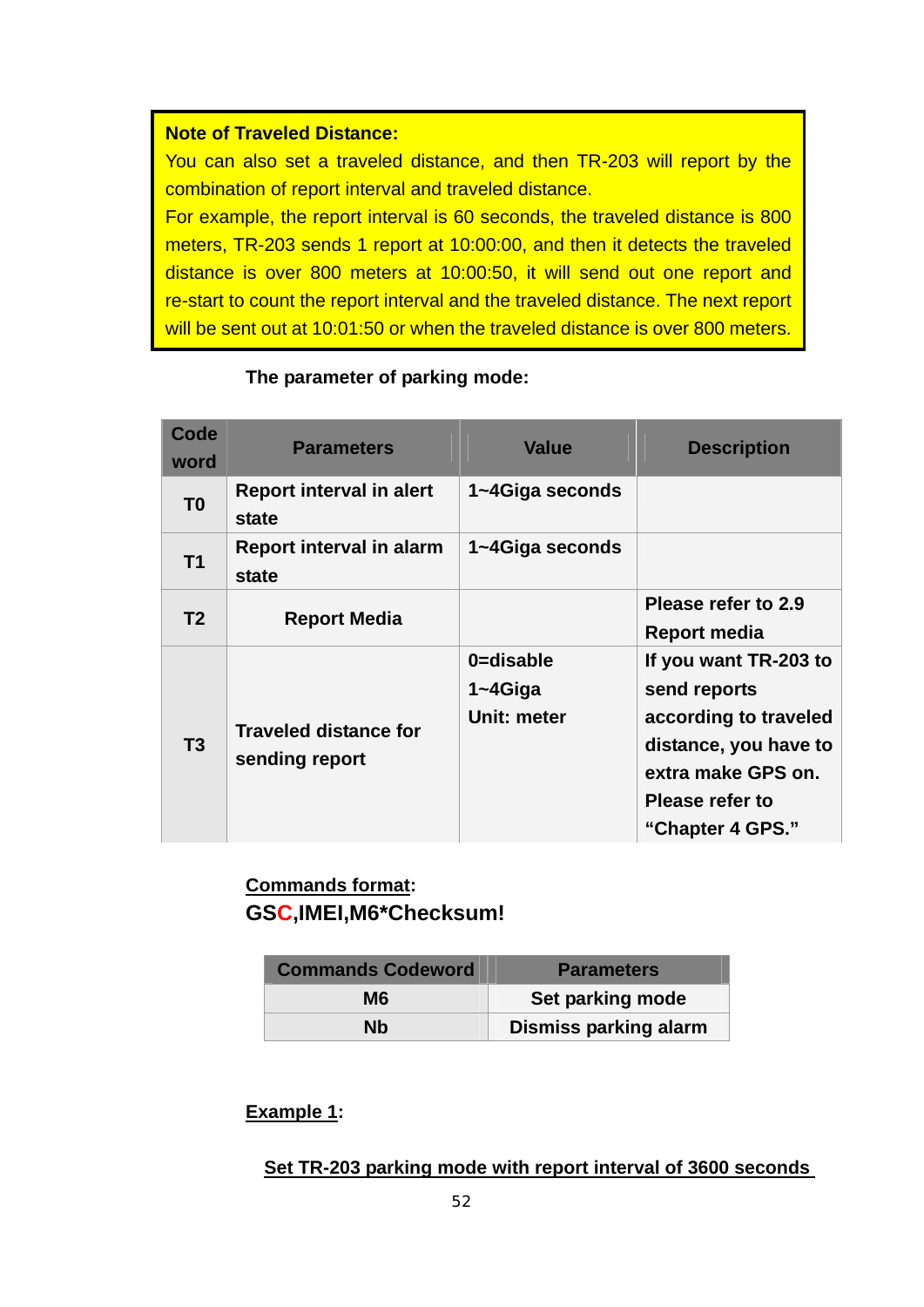## **for alert state (T0), report interval of 30 for alarm state (T1), report's traveled distance of 700 meters (T3) and report media (T2) TCP**

**GSC,011412000010789,M6(T0=3600,T1=30,T2=02,T3=700)\*02!** 

# **7.1.1 Enter Parking Alert**



#### **Example 1:**

## **Set TR-203 enter parking alert (Send command via SMS or TCP or UDP)**

**GSC,136639674520921,M6\*1C!**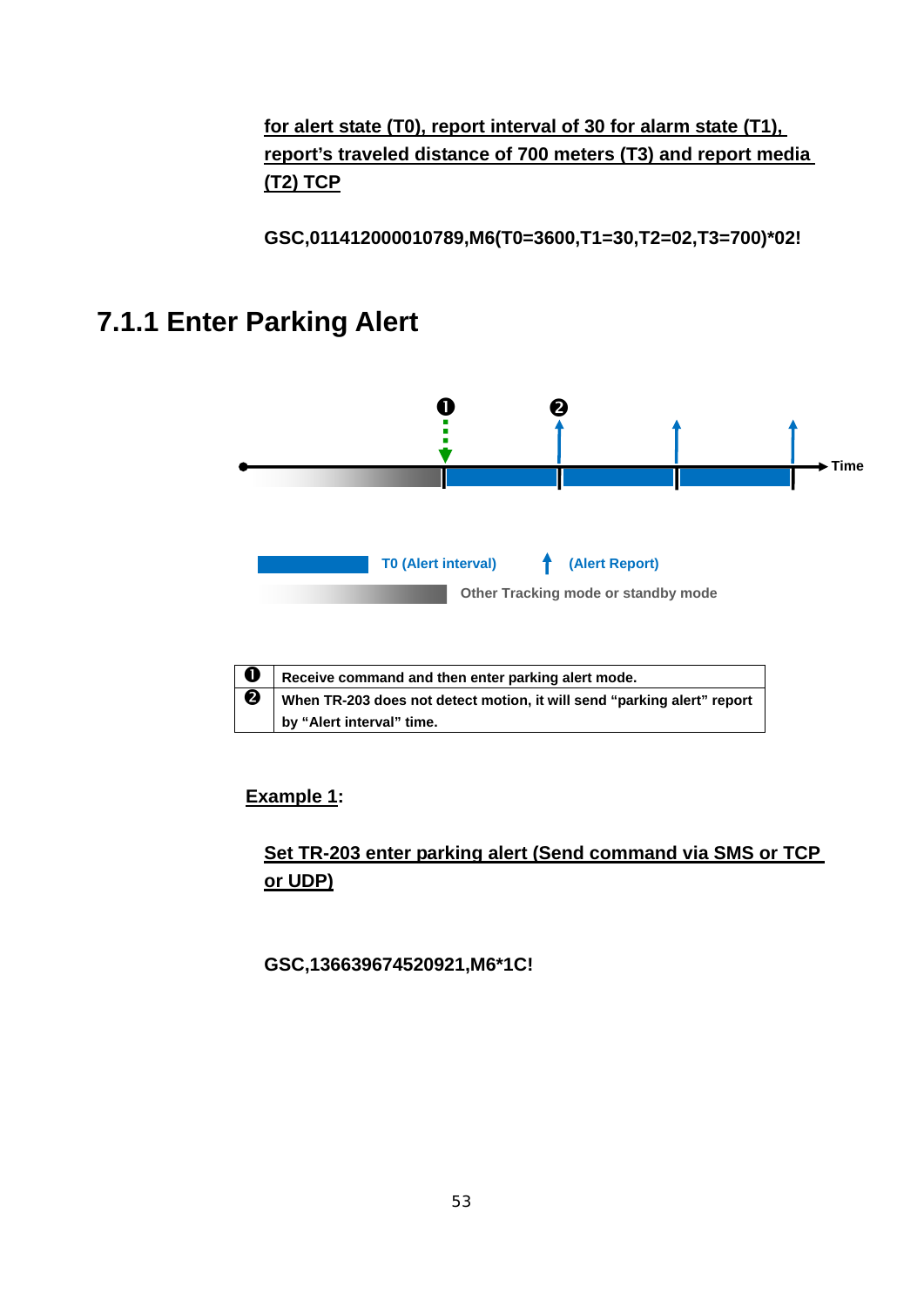# **7.1.2 Dismiss Parking Alarm**



#### **Note:**

TR-203 will not switch to parking alert state if it still detects motion after receiving the dismiss command. It will switch to parking alert mode when it does not detect motion.

| $\mathbf 0$ | Under parking alert mode                                               |
|-------------|------------------------------------------------------------------------|
| ❷           | When TR-203 detects motion, it will enter parking alarm state and send |
|             | "parking alarm" report.                                                |
| ❸           | When receive dismiss command, TR-203 will dismiss the parking alarm.   |
| ❹           | Re-start timer for parking alert interval.                             |
| ❺           | <b>Parking Alert Report.</b>                                           |

#### **Example 1:**

## **Dismiss TR-203 parking alarm status (Send command via SMS or TCP or UDP)**

#### **GSC,136639674520921,Nb\*4B!**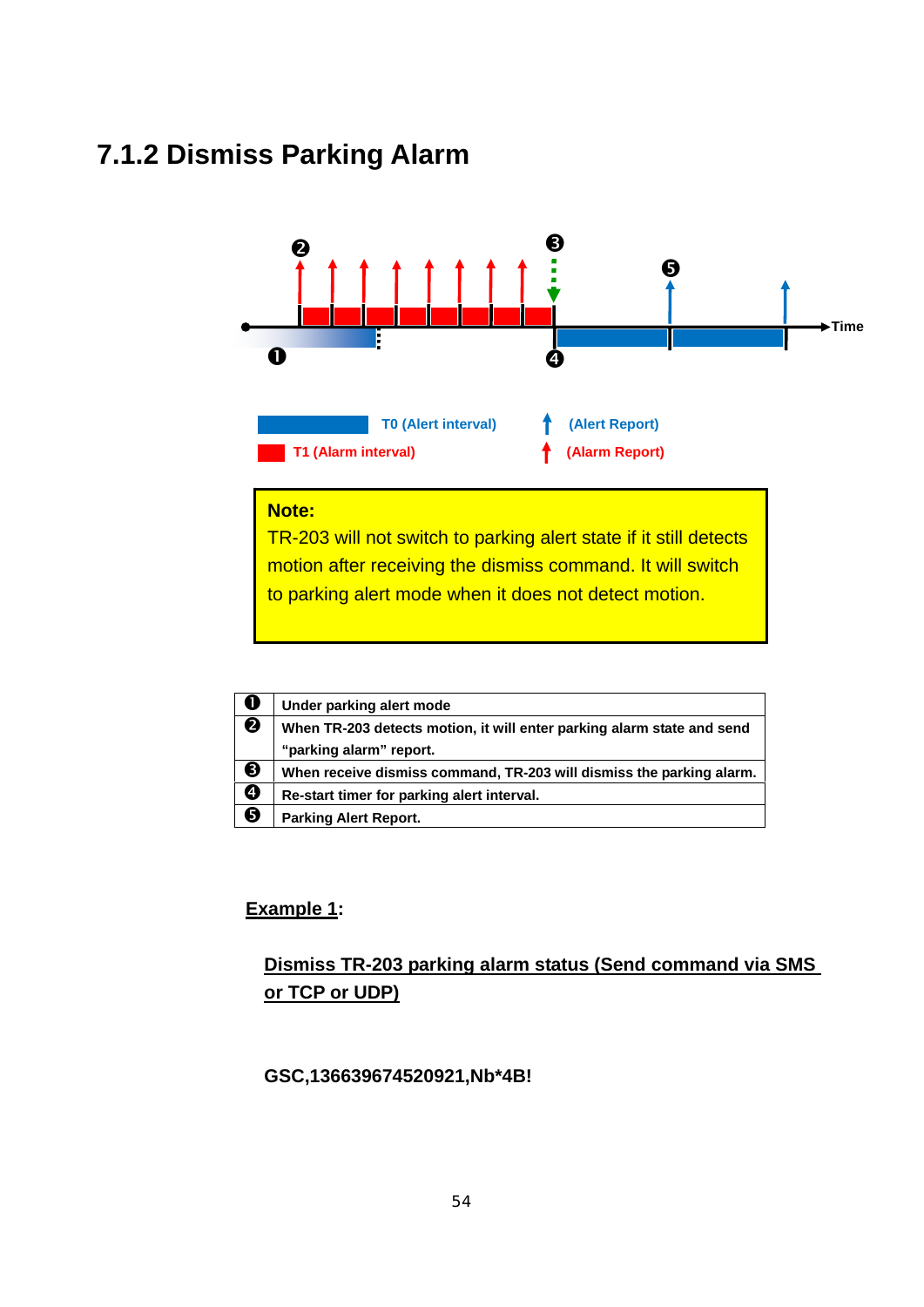# **7.1.3 Stop Parking Mode**



|   | Under parking alert state.                                       |  |
|---|------------------------------------------------------------------|--|
| 2 | Parking alert report.                                            |  |
| 8 | When receive other tracking or standby commands, the device will |  |
|   | enter other tracking or standby mode.                            |  |
| Ø | Other Tracking mode or standby mode.                             |  |

## **Under Parking Alarm State**



|   | Parking alert report.                                                 |
|---|-----------------------------------------------------------------------|
|   | When TR-203 detects motion, it will enter parking alarm mode and send |
|   | alarm report by parking alarm interval.                               |
| 3 | Under parking alarm state, tracker receives other tracking or standby |
|   | command, the device will enter the other tracking or standby mode.    |
| Đ | Other Tracking mode or standby mode.                                  |

**Example 1:**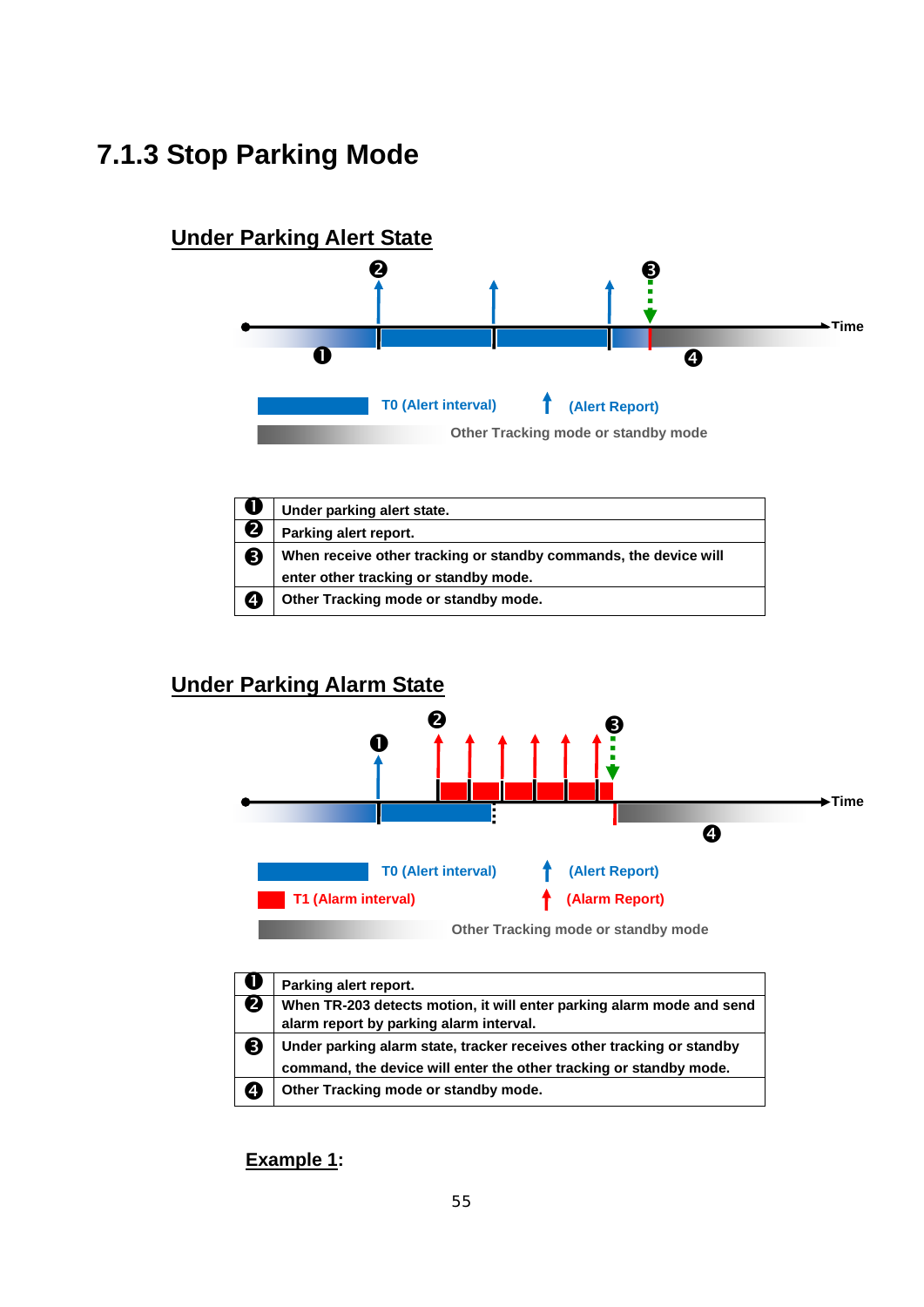**Stop parking mode and then enter standby mode (Send command via SMS or TCP or UDP) GSC,10339376540375,M7\*27!**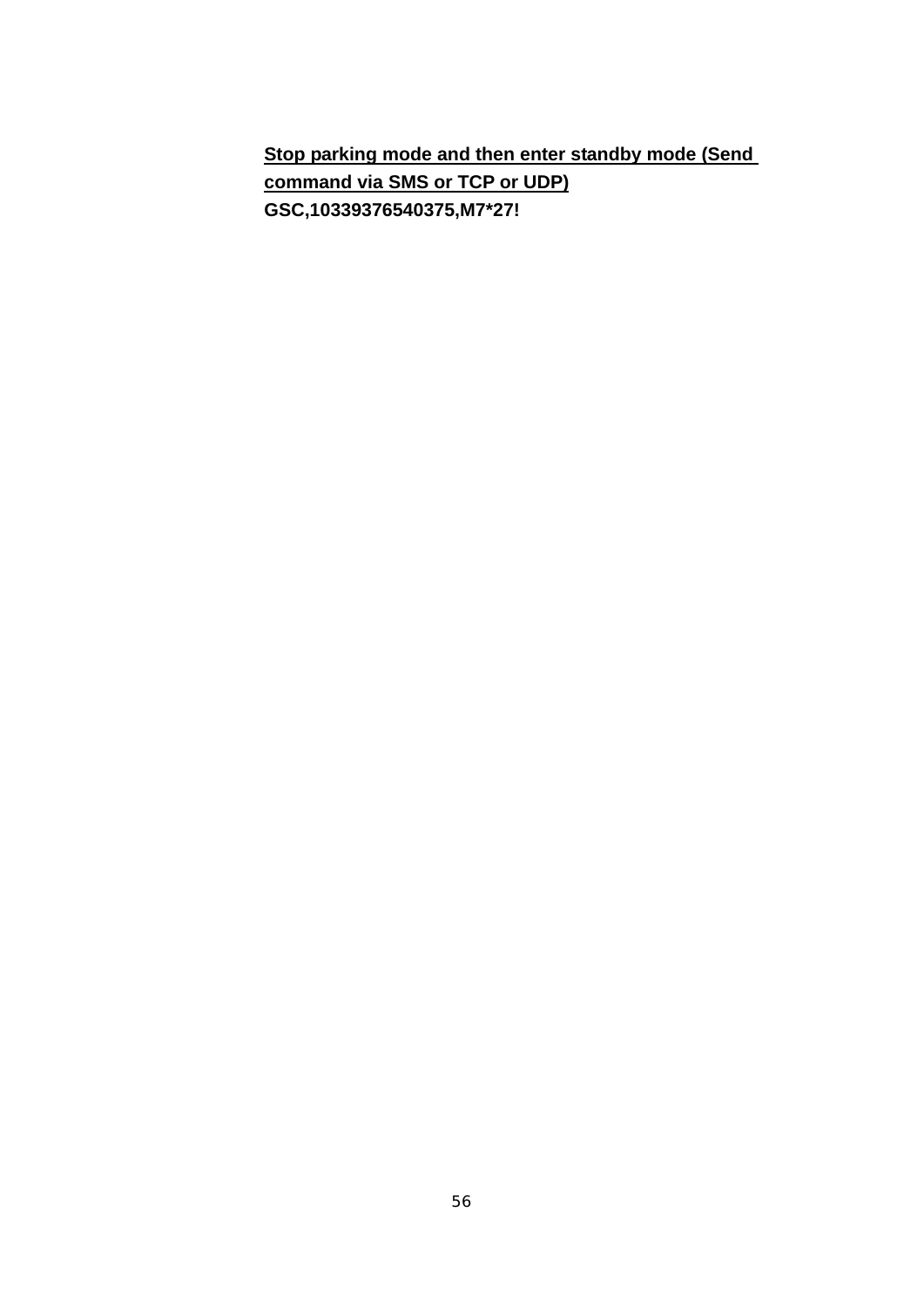# **7.2 Sleeping Mode**

**In order to save the power of TR-203, you could make TR-203 enter sleeping mode. When TR-203 is under sleeping mode, its GSM module and GPS module will be turned off, the motion sensor will be turned on. TR-203 will also regularly send report to server according to the report Interval in Alert State. When TR-203 senses vibration, it will send alarm report to server according to the report Interval in Alarm State.** 

**You could define the content of report and the report interval of sleeping mode.** 



**The behavior is as following:** 

| O | Received command and then entering sleeping mode (GPS/GSM will be turn off).     |
|---|----------------------------------------------------------------------------------|
| ❷ | When TR-203 is static, it will send "sleeping alert report" according to "Alert  |
|   | interval time".                                                                  |
| ❸ | When TR-203 detects motion, it will enter sleeping alarm state (GPS/GSM wake up) |
|   | and send "sleeping alarm" report.                                                |
| 8 | If TR-203 is not moved, it will return to the sleeping alert state.              |
|   | Re-start timer for sleeping alert interval.                                      |
| ❺ | Sleeping alert report.                                                           |
|   |                                                                                  |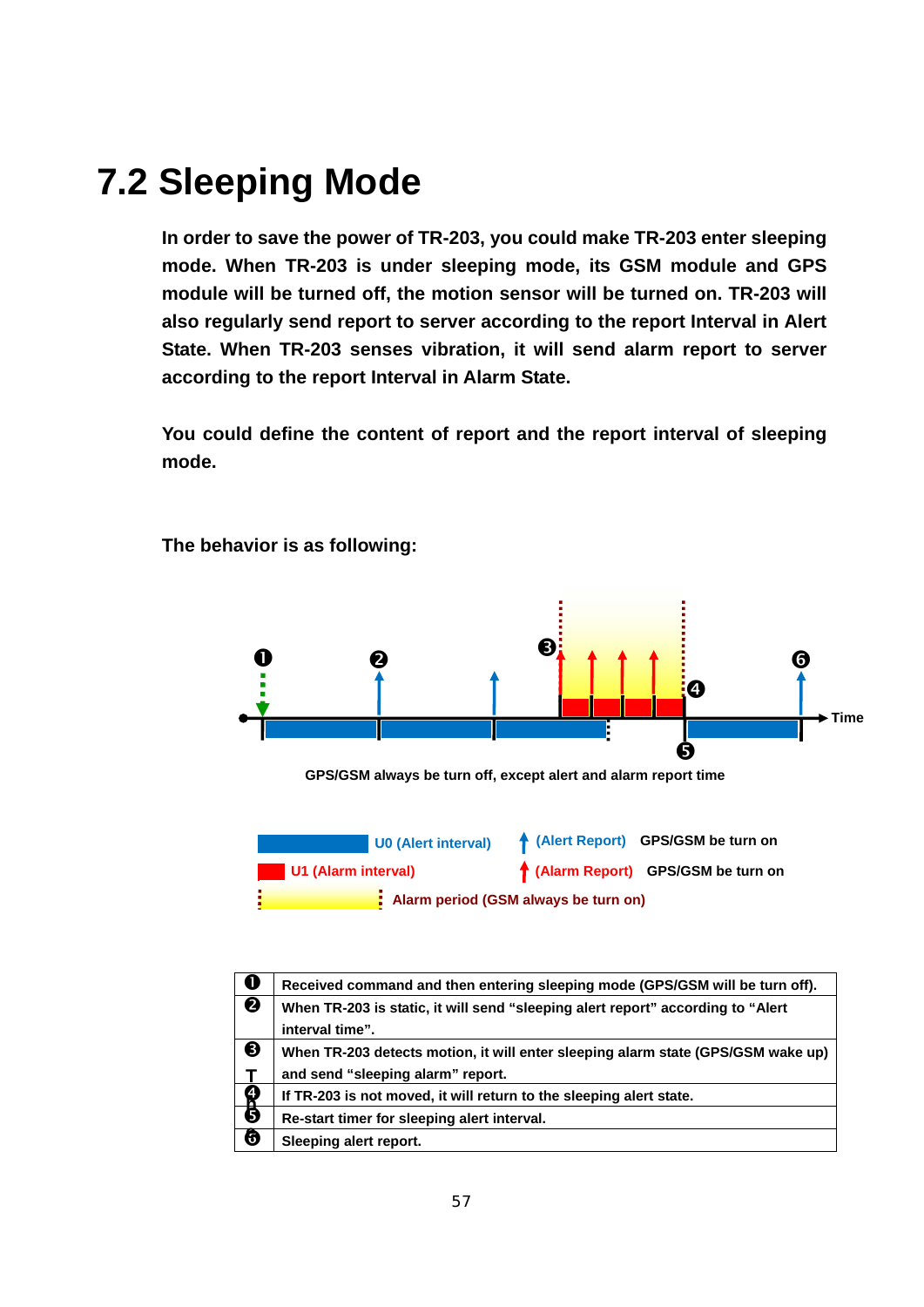**The parameters of sleeping mode:** 

| Code<br>word   | <b>Parameters</b>                        | <b>Value</b>    | <b>Description</b>                                      |
|----------------|------------------------------------------|-----------------|---------------------------------------------------------|
| U <sub>0</sub> | <b>Report interval in</b><br>alert state | 1~4Giga seconds |                                                         |
| U <sub>1</sub> | <b>Report interval in</b><br>alarm state | 1~4Giga seconds |                                                         |
| U <sub>2</sub> | <b>Report Media</b>                      |                 | <b>Please refer</b><br>to 2.9<br><b>Report</b><br>media |

# **7.2.1 Enter Sleeping Alert**



| $\mathbf{U}$ i | Under standby mode or other tracking mode, TR-203 received               |
|----------------|--------------------------------------------------------------------------|
|                | command and then enter sleeping alert mode (GPS/GSM be turn off).        |
| ❷              | When TR-203 is static, it will send "sleeping alert" report according to |
|                | "Alert interval" time.                                                   |

## **Command's format: GSC,IMEI,M1\*Checksum!**

| <b>Commands Codeword</b> | <b>Parameters</b>             |
|--------------------------|-------------------------------|
| M1                       | Set sleeping mode             |
| Nc.                      | <b>Dismiss sleeping alarm</b> |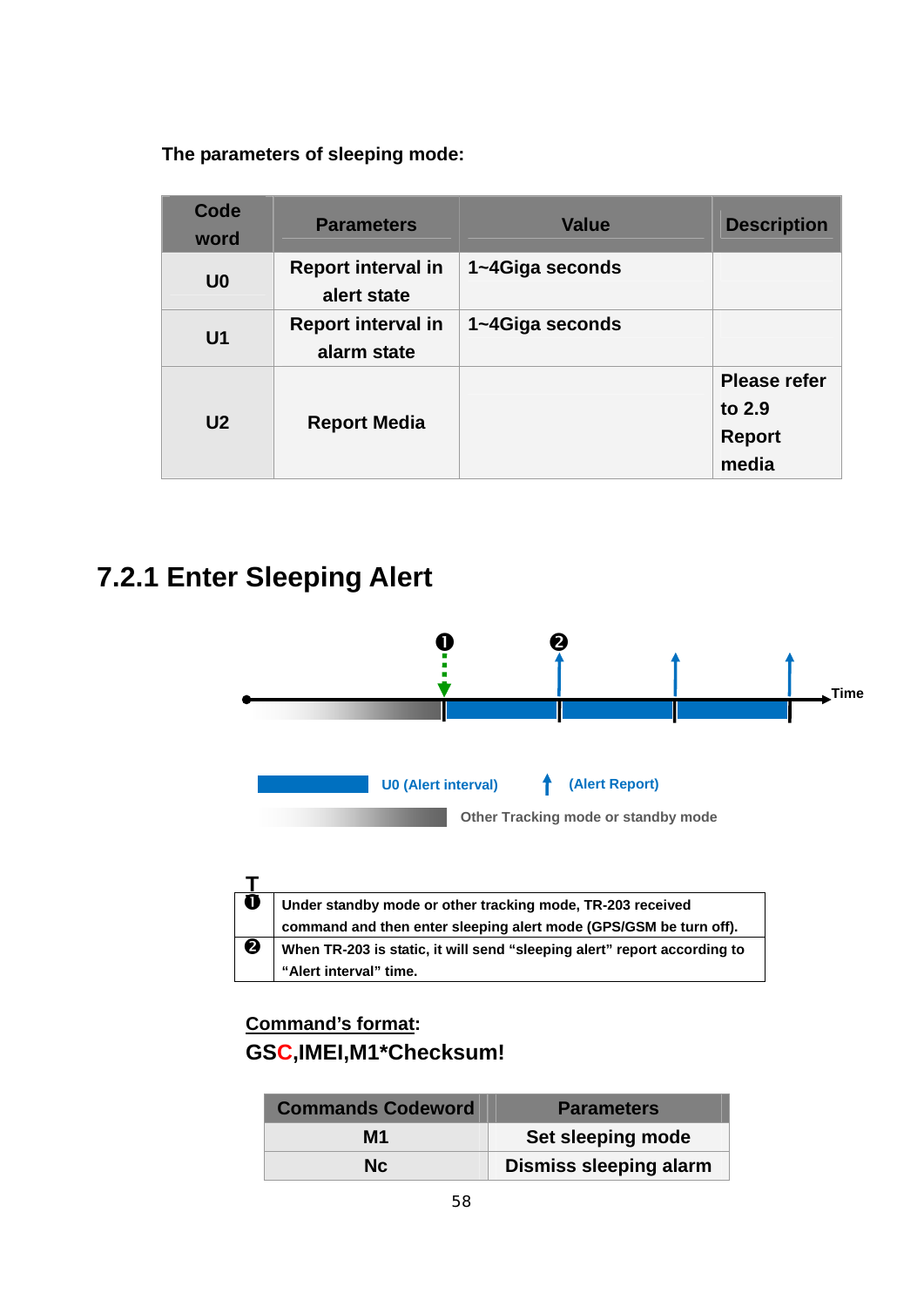**Set TR-203 sleeping mode with report interval of 3600 seconds for alert state (U0), report interval of 30 for alarm state (U1), and report media (U2) TCP**

**GSC,130158974523157,M1(U0=3600,U1=30,U2=02)\*46!** 

# **7.2.2 Dismiss Sleeping Alarm**



| $\mathbf 0$ | Under sleeping alert state.                                             |
|-------------|-------------------------------------------------------------------------|
| ❷           | When TR-203 detects motion, it will enter sleeping alarm mode and send  |
|             | "sleeping alarm" report.                                                |
| ❸           | When the device send alarm report to server and then exchange dismiss   |
|             | command from server, the device will return to the sleeping alert mode. |
| ❹           | Re-start timer for sleeping alert interval.                             |
| ❺           | <b>Sleeping Alert Report.</b>                                           |

**Command's format: GSC,IMEI,Nc\*Checksum!**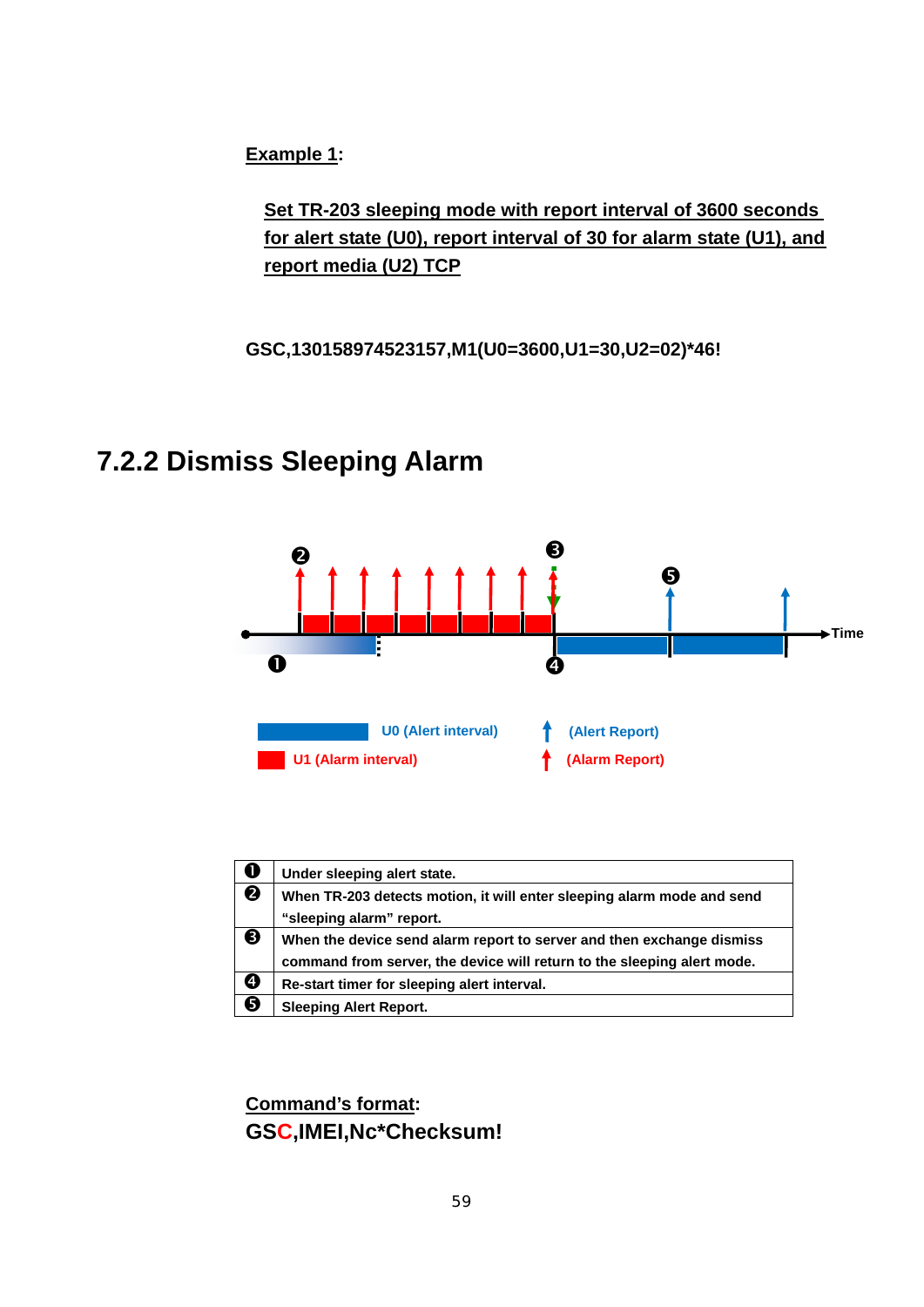**Send dismiss sleeping alarm command to TR-203**

**GSC,130158974523157,M1(U0=3600,U1=30,U2=02)\*46!**

# **7.2.3 Stop Sleeping Mode**



| O | Under sleeping alert state.                                                                              |
|---|----------------------------------------------------------------------------------------------------------|
| ❷ | Sleeping alert report.                                                                                   |
|   | When receive other tracking or standby command, the device will enter<br>other tracking or standby mode. |
| 4 | Other Tracking mode or standby mode.                                                                     |

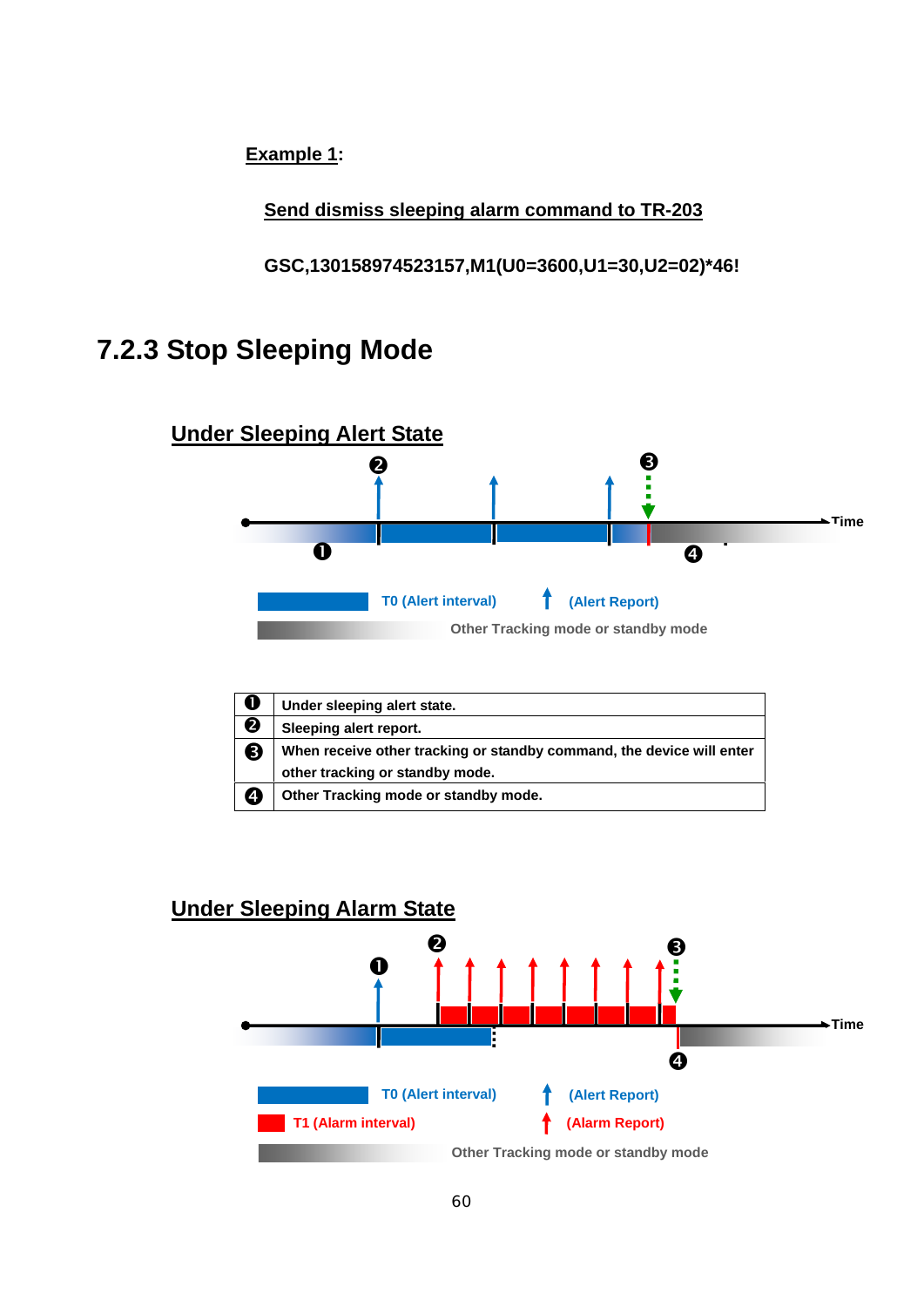| U                       | Sleeping alert report.                                                 |
|-------------------------|------------------------------------------------------------------------|
| $\overline{\mathbf{e}}$ | When TR-203 detects motion, it will enter sleeping alarm mode and      |
|                         | send alarm report.                                                     |
| 3                       | Under sleeping alarm state, when received other tracking or standby    |
|                         | commands, the device will enter to the other tracking or standby mode. |
| 4                       | Other tracking mode or standby mode.                                   |

## **Stop sleeping mode and then enter standby mode (Send command via SMS or TCP or UDP)**

**GSC,10339376540375,M7\*27!** 

### **Example 2:**

**Stop sleeping mode and then enter periodic mode (Send command via SMS or TCP or UDP)**

**GSC,10339376540375,M2\*22!** 

| <b>Commands Codeword</b> | <b>Parameters</b> |
|--------------------------|-------------------|
| M2                       | Set periodic mode |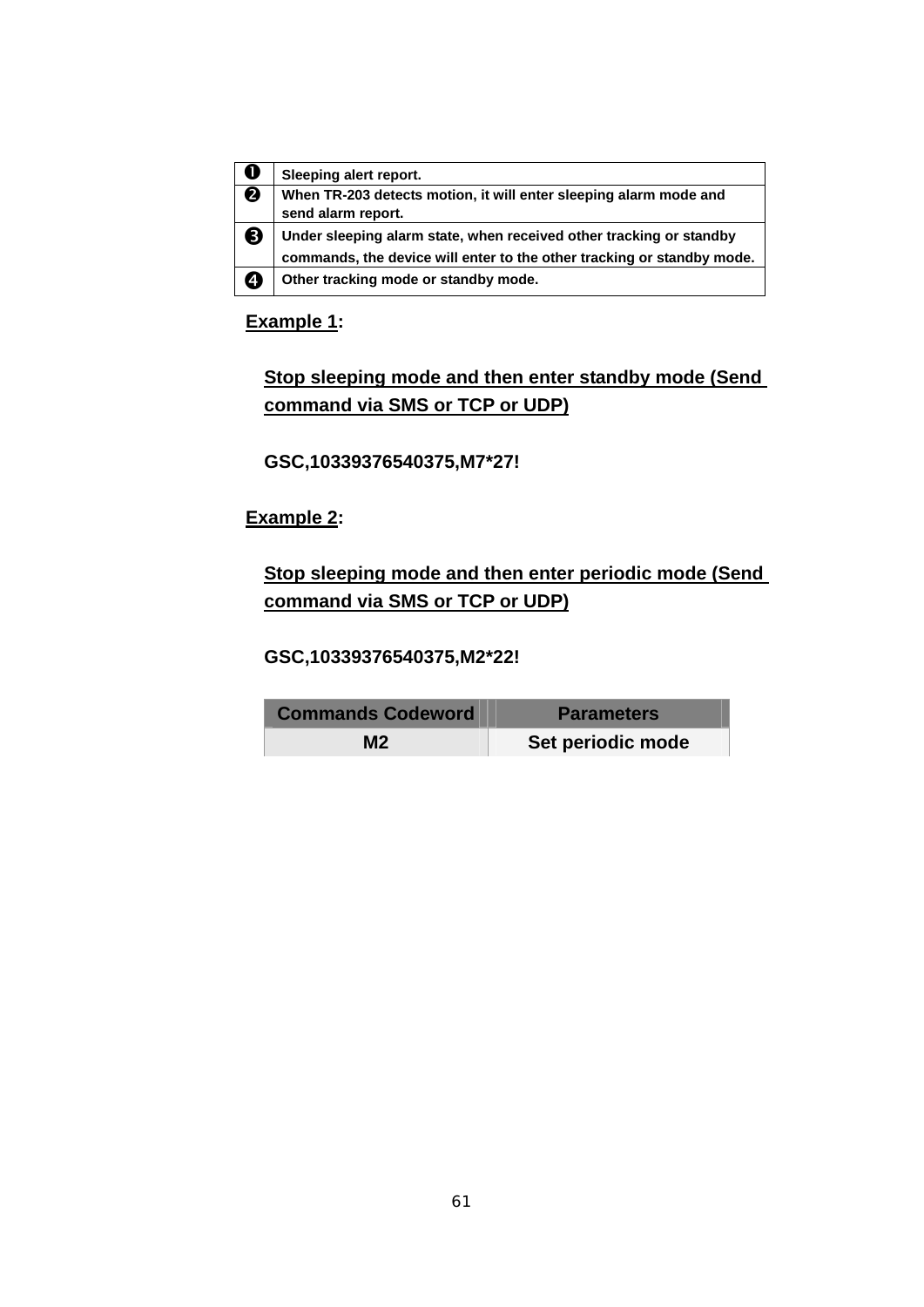# **7.3 Speed Limits**

## **High Speed Limit**



**Low Speed Limit**

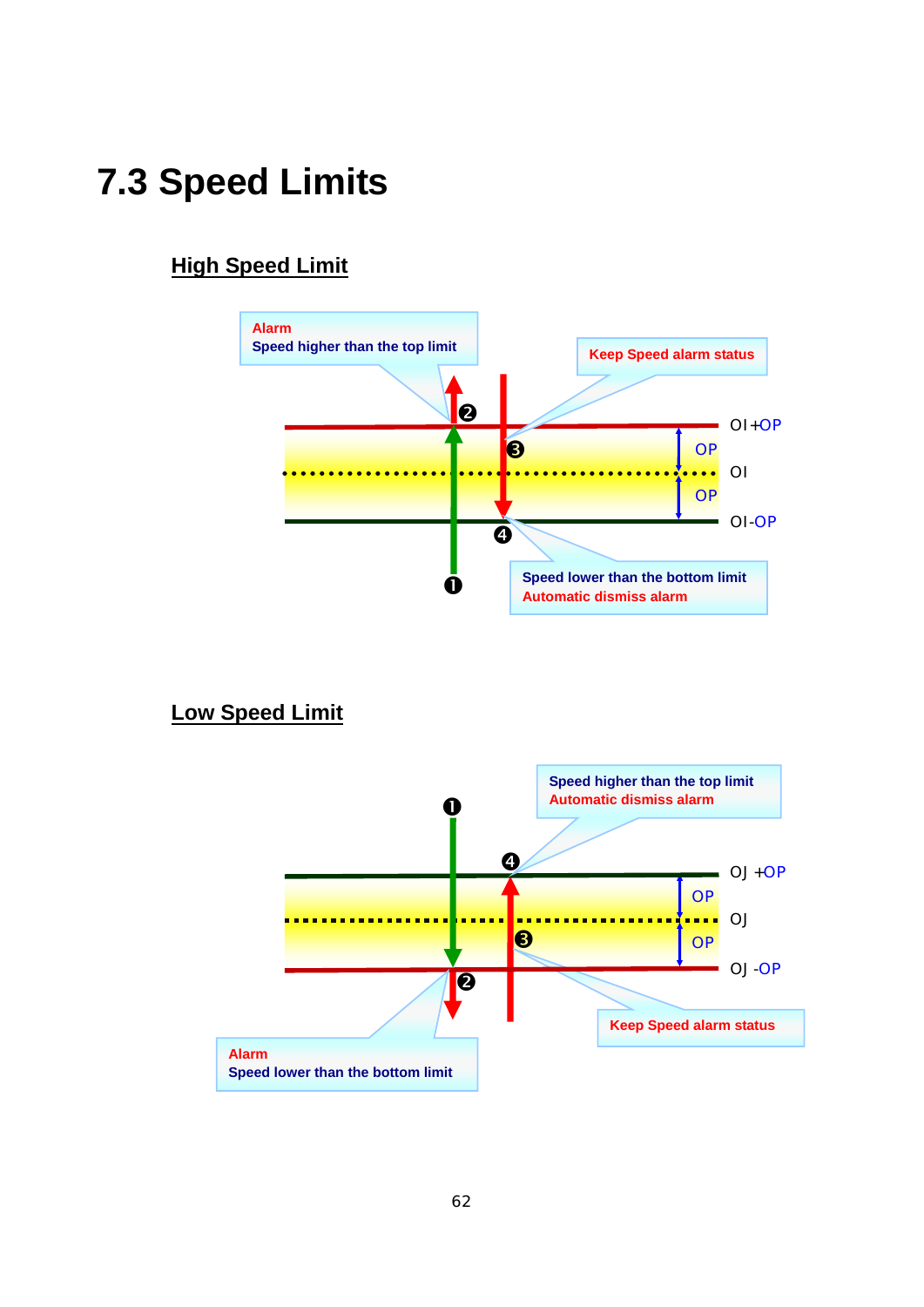**The parameters of speed alarm:** 

| Code<br>word   | <b>Parameters</b>                | <b>Value</b>                               |
|----------------|----------------------------------|--------------------------------------------|
| O <sub>l</sub> | Upper limit of speed alarm       | u8, in Km/H<br>$0 - 255$ Km/H<br>0=disable |
| <b>OJ</b>      | Lower limit of speed alarm       | u8, in Km/H<br>$0 - 255$ Km/H<br>0=disable |
| <b>OL</b>      | Report media for speed alarm     | Please refer to 2.9<br>Report media        |
| <b>OP</b>      | <b>Hysteresis of speed alarm</b> | u8, in Km/H<br>0 ~ 255 Km/H                |

# **7.3.1 Enable Speed Limit Alert**

**Example 1:** 

**Set upper limit of speed alert (Send command via SMS or TCP or UDP)**

**GSS,10339376540375,3,0,OI=105,OP=5,OL=02\*6A!** 

| <b>Command Type</b> | <b>Description</b>      |
|---------------------|-------------------------|
| <b>GSS</b>          | Write setting to device |

| Code<br>word   | <b>Parameters</b>                      | <b>Value</b> | <b>Description</b>                                         |
|----------------|----------------------------------------|--------------|------------------------------------------------------------|
| O <sub>l</sub> | <b>Upper limit of speed</b><br>alarm   | 105          | Set upper limit: 105<br>Km/h                               |
| <b>OL</b>      | <b>Report media for</b><br>speed alarm | 02           | <b>Report alarm</b><br>messages via TCP.<br>Alarm messages |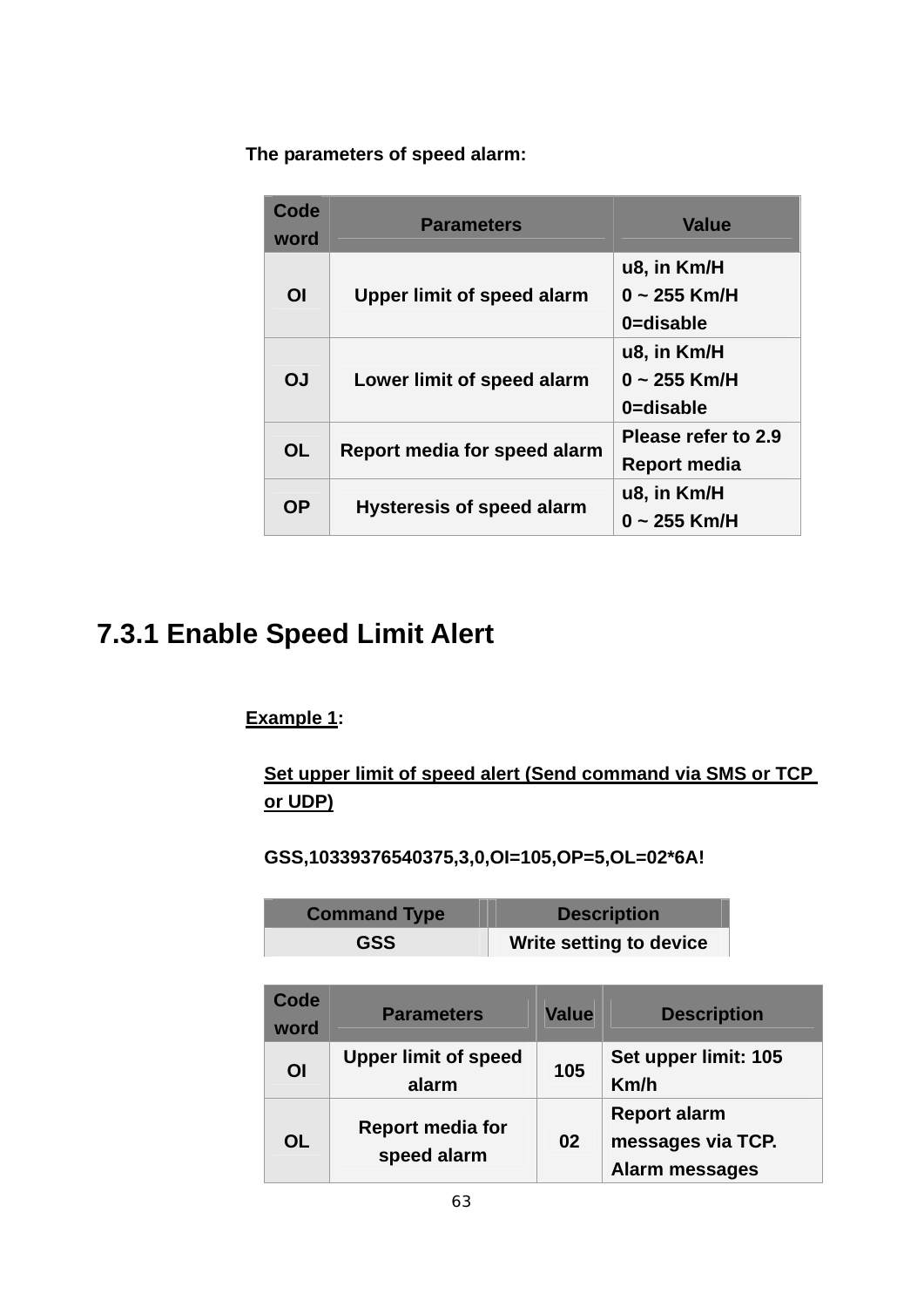|           |                                     | format: Format 0 |
|-----------|-------------------------------------|------------------|
| <b>OP</b> | <b>Hysteresis of speed</b><br>alarm |                  |

### **The behavior mode is as following:**



#### **Example 2:**

## **Set lower limit of speed alert (Send command via SMS or TCP or UDP)**

#### **GSS,10339376540375,3,0,OJ=65,OP=5,OL=02,\*5E!**

| <b>Command Type</b> | <b>Description</b>      |
|---------------------|-------------------------|
| <b>GSS</b>          | Write setting to device |

| Code<br>word | <b>Parameters</b>                      | <b>Value</b> | <b>Description</b>                                                                    |
|--------------|----------------------------------------|--------------|---------------------------------------------------------------------------------------|
| <b>OJ</b>    | <b>Upper limit of speed</b><br>alarm   | 65           | Set lower limit: 65<br>Km/h                                                           |
| <b>OL</b>    | <b>Report media for</b><br>speed alarm | 02           | <b>Report alarm</b><br>messages via TCP.<br><b>Alarm messages</b><br>format: Format 0 |
| <b>OP</b>    | <b>Hysteresis of speed</b><br>alarm    | 5            |                                                                                       |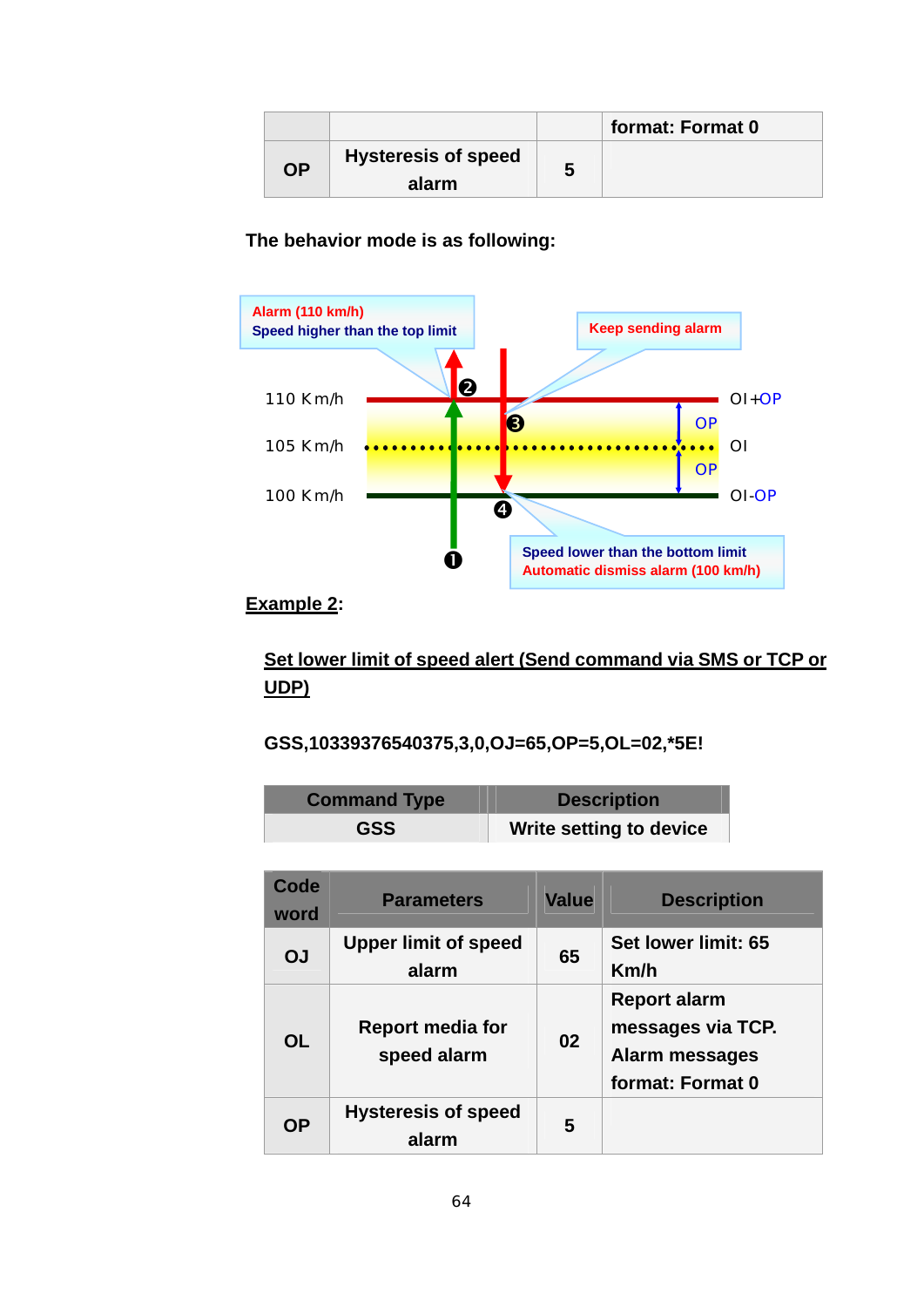**The behavior mode is as following:**



# **7.3.2 Disable Speed Limit Alert**

### **Example 1:**

**Disable upper limit of speed alert (Send command via SMS or TCP or UDP)**

**GSS,10339376540375,3,0,OI=0\*48!** 

| <b>Command Type</b> | <b>Description</b>             |
|---------------------|--------------------------------|
| <b>GSS</b>          | <b>Write setting to device</b> |

| <b>Code</b><br>word | <b>Parameters</b>          | <b>Value</b> | <b>Description</b> |
|---------------------|----------------------------|--------------|--------------------|
| OI                  | Upper limit of speed alarm | O            | 0=disable          |

**Example 2:**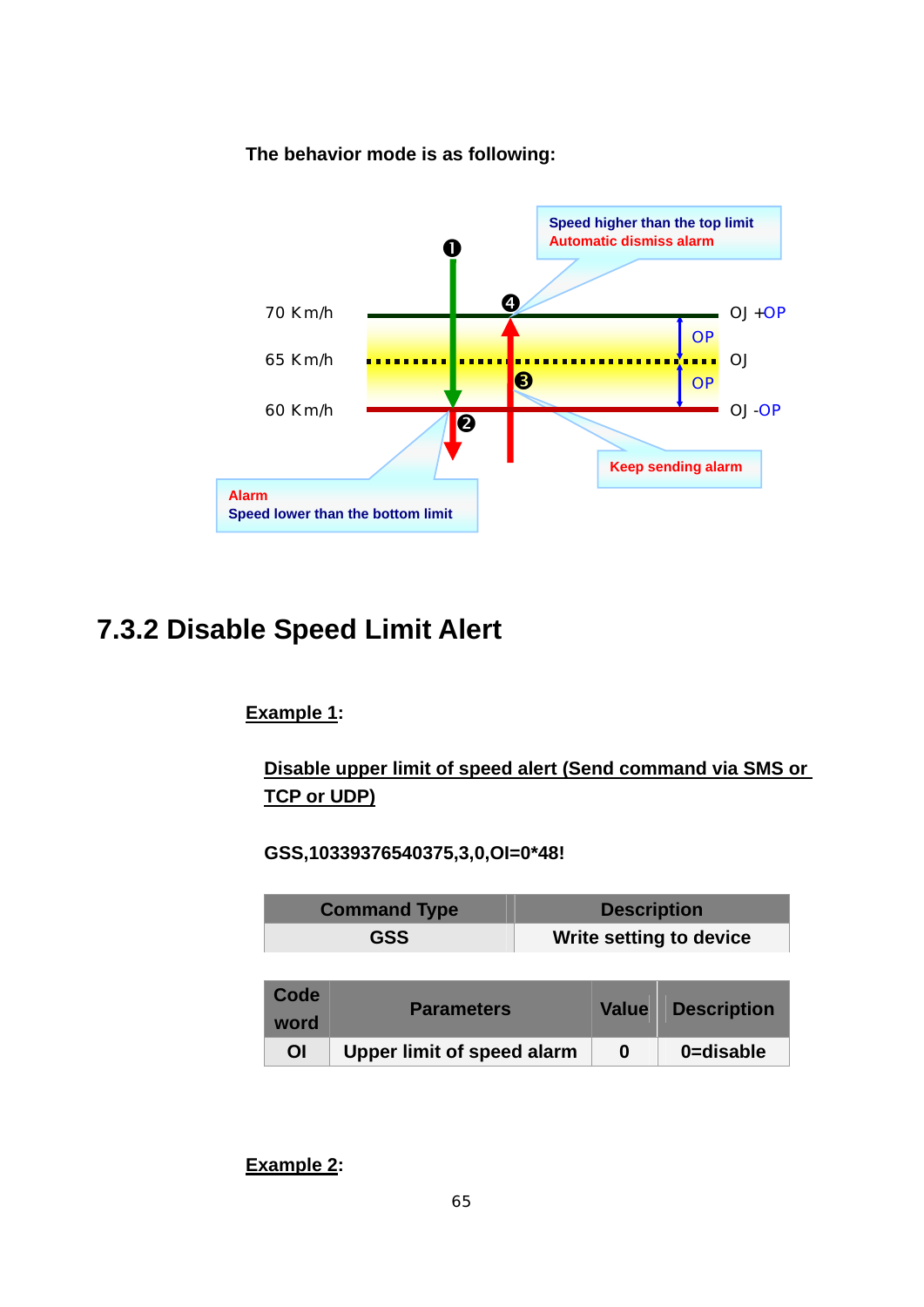## **Disable lower limit of speed alert (Send command via SMS or TCP or UDP)**

### **GSS,10339376540375,3,0,OJ=0\*46!**

|              | <b>Command Type</b> | <b>Description</b> |                                |
|--------------|---------------------|--------------------|--------------------------------|
|              | <b>GSS</b>          |                    | <b>Write setting to device</b> |
|              |                     |                    |                                |
| Code<br>word | <b>Parameters</b>   | <b>Value</b>       | <b>Description</b>             |

**OJ** Lower limit of speed alarm **0** 0=disable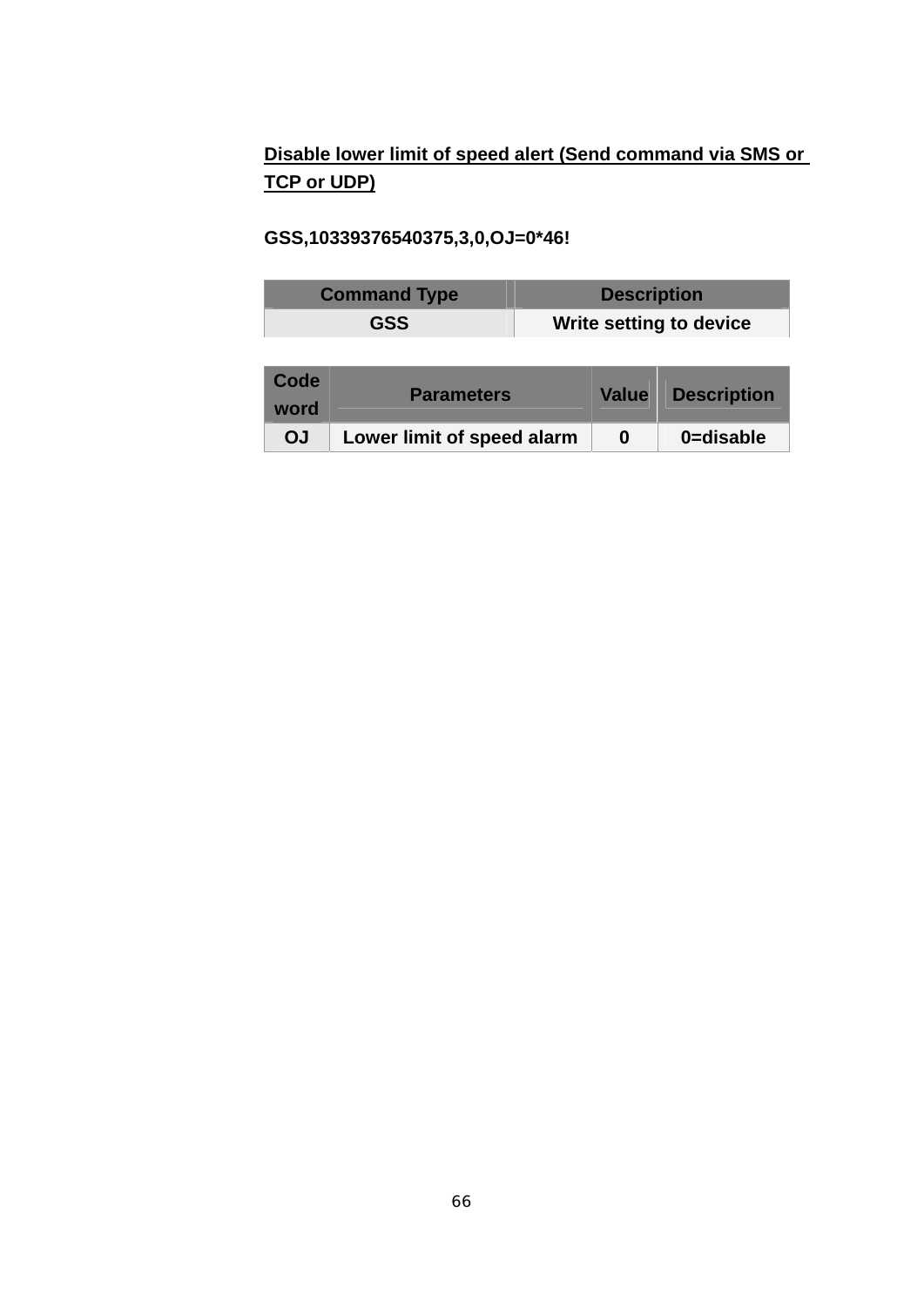# **7.4 Geo-fence**

**Geo-fence is for setting a rectangular area as permissible area or restricted area. When TR-203 gets out the permissible area or goes in to the restricted area, TR-203 will send its location to the preset mobile phone number via SMS or to server via TCP, or UDP.** 

**The behavior is as following:** 





**(right\_bottom\_Lon,right\_bottom\_Lat)**

# **7.4.1 Setup Geo-fence**

**Command's format for set Geo-fence:** 

**GSG,IMEI,T,S,1=(type,upper\_left\_Lon,upper\_left\_Lat,right\_botto m\_Lon,right\_bottom\_Lat[,gxxx][,StartTime,EndTime,weekday]), 2=(…),3=(…),…\*Checksum!** 

| Format | <b>Value</b> | Note |
|--------|--------------|------|
|        |              |      |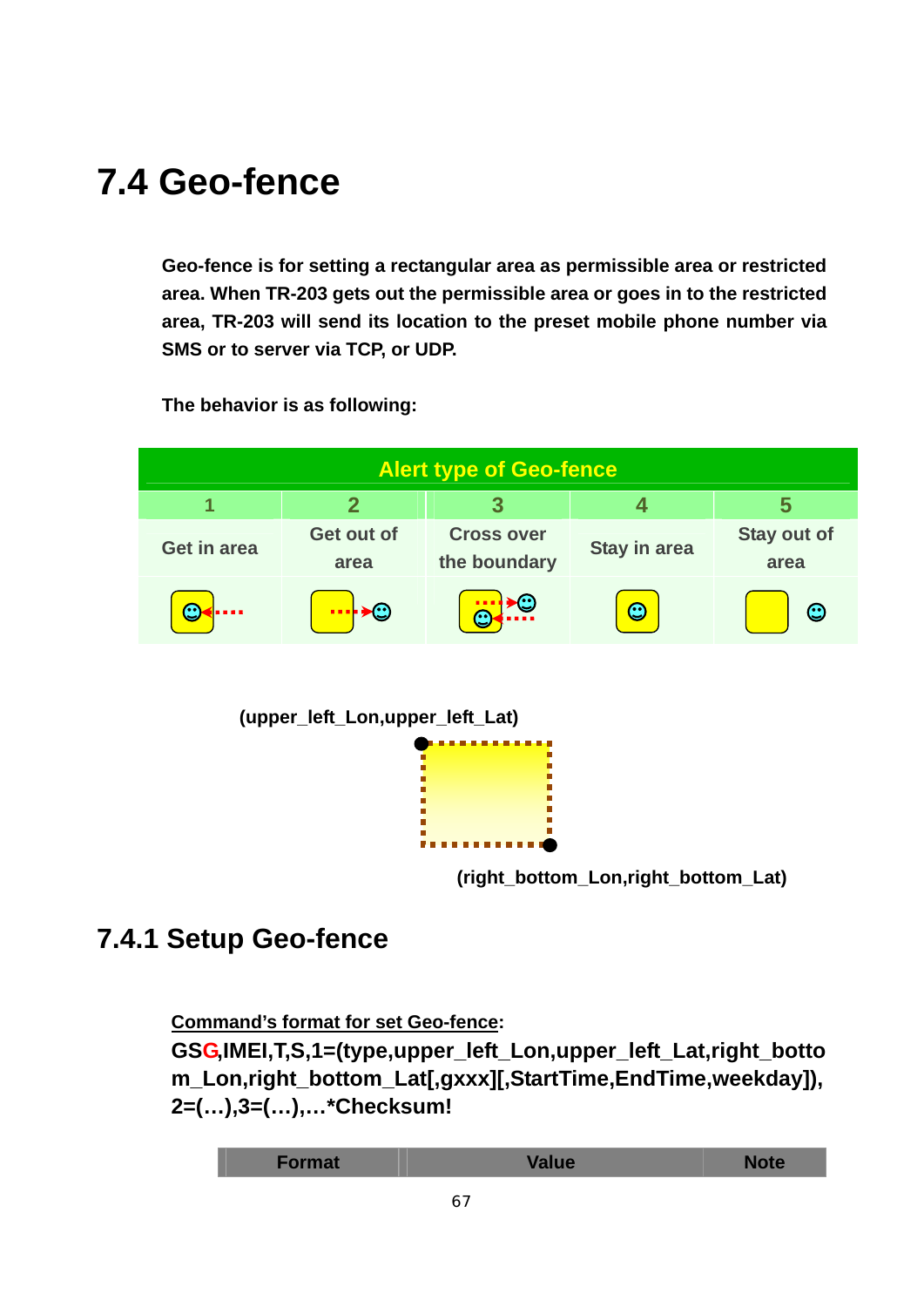| <b>GSG</b>        | "GSG" : Write geo-fence                          | <b>Command</b>              |
|-------------------|--------------------------------------------------|-----------------------------|
|                   | parameter command                                | head                        |
| <b>IMEI</b>       | (The IMEI number)                                | <b>GSM</b> device<br>ID     |
| T                 | '0': Middle of message                           | <b>Message</b>              |
|                   | '1': Start of message                            | packet                      |
|                   | '2': End of message                              | control                     |
|                   | '3': Start and End of message,                   |                             |
|                   | i.e., only one packet for                        |                             |
|                   | message                                          |                             |
| S                 | $(0', '1', '2', '3', , '9', '10', '11', , '99')$ | <b>Sequence</b><br>number   |
| type              | 1=get in area                                    | <b>Alert type</b>           |
|                   |                                                  | <b>of</b>                   |
|                   |                                                  | Geo-fence                   |
|                   | 2=get out of area                                |                             |
|                   | 3=cross over the boundary                        |                             |
|                   | 4=stay in area                                   |                             |
|                   | 5=stay out of area<br>☺                          |                             |
|                   |                                                  |                             |
| upper_left_Lon,   | upper_left_Lon =Lon<br>upper_left_Lat =Lat       | The top left<br>coordinates |
| upper_left_Lat    |                                                  | of specified                |
|                   | Lon: (+ or -)ddddddddd                           | area                        |
|                   | unit: 0.000001 degree                            |                             |
|                   | Lat: (+ or -)dddddddd                            |                             |
|                   | unit: 0.000001 degree                            |                             |
| right_bottom_Lon, | right_bottom_Lon =Lon                            | The right                   |
| right_bottom_Lat  | right_bottom_Lat =Lat                            | bottom                      |
|                   |                                                  | coordinates                 |
|                   | Lon: (+ or -)ddddddddd                           | of specified                |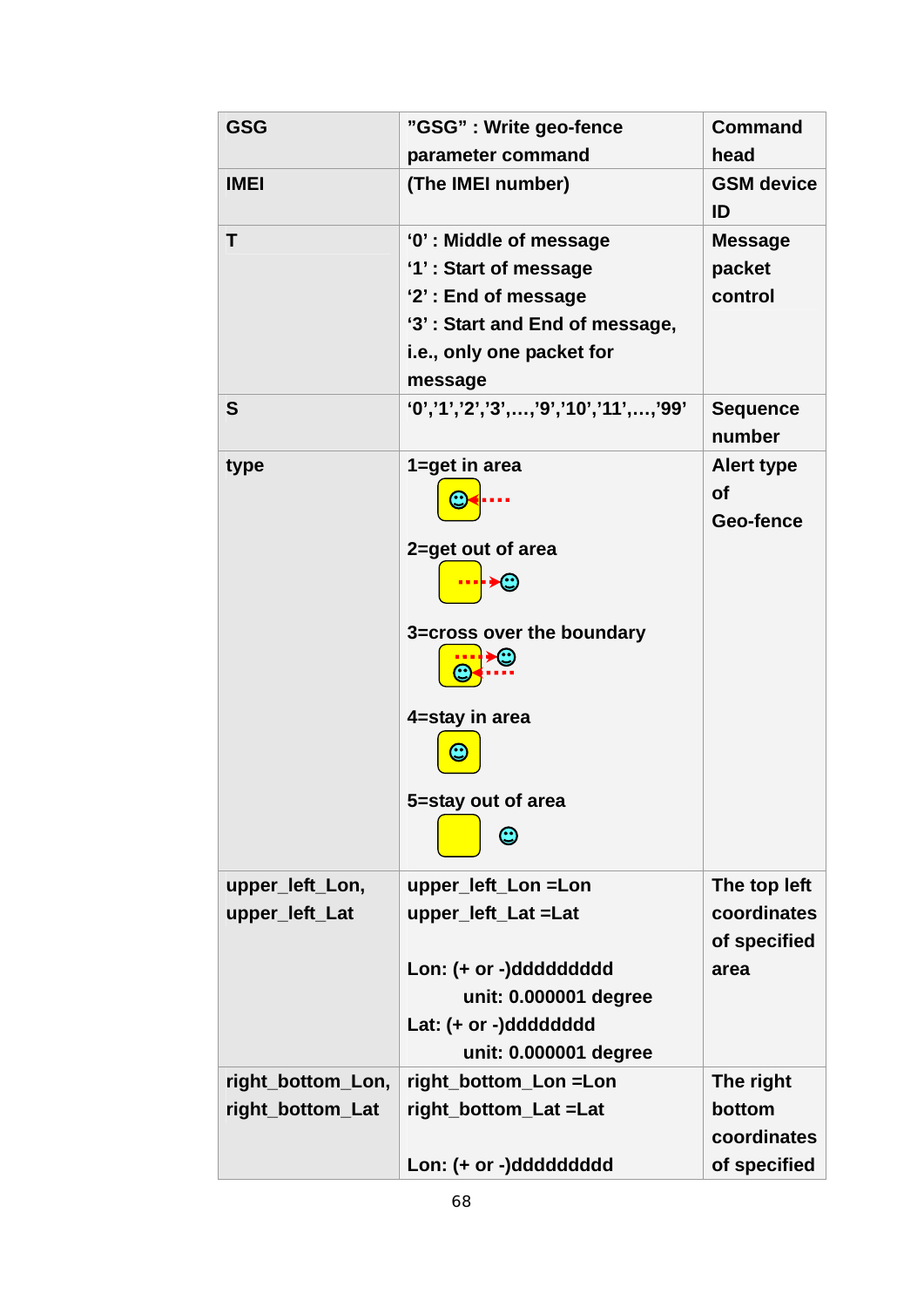|                   | unit: 0.000001 degree    | area            |
|-------------------|--------------------------|-----------------|
|                   | Lat: (+ or -)dddddddd    |                 |
|                   | unit: 0.000001 degree    |                 |
|                   |                          |                 |
|                   | <b>Example: 12129141</b> |                 |
|                   | 12129141 x0.000001       |                 |
|                   | $=12.129141$ degree      |                 |
| gxxx              | g1~g254                  | <b>Optional</b> |
|                   |                          | field for       |
|                   |                          | describing      |
|                   |                          | this area       |
|                   |                          | belong to       |
|                   |                          | area group      |
|                   |                          | <b>XXX</b>      |
| <b>Start Time</b> | 0~86400 sec              | <b>Optional</b> |
|                   |                          | field for       |
|                   | Example:                 | specifying      |
|                   | $00:00:01 = 1$           | time frame      |
|                   | $23:59:59 = 86399$       | of this         |
|                   |                          | geo-fence       |
|                   |                          | area. Start     |
|                   |                          | Time and        |
|                   |                          | end Time        |
|                   |                          | are in          |
|                   |                          | seconds.        |
| <b>End Time</b>   | 0~86400 sec              | <b>Optional</b> |
|                   |                          | field for       |
|                   | <b>Example:</b>          | specifying      |
|                   | $00:00:01 = 1$           | the frame of    |
|                   | $23:59:59 = 86399$       | this            |
|                   |                          | geo-fence       |
|                   |                          | area. Start     |
|                   |                          | <b>Time and</b> |
|                   |                          | end Time        |
|                   |                          | are in          |
|                   |                          | seconds.        |
| weekday           | bit0=Sunday              | Weekday is      |
|                   | bit1=Monday              | in hex-digit    |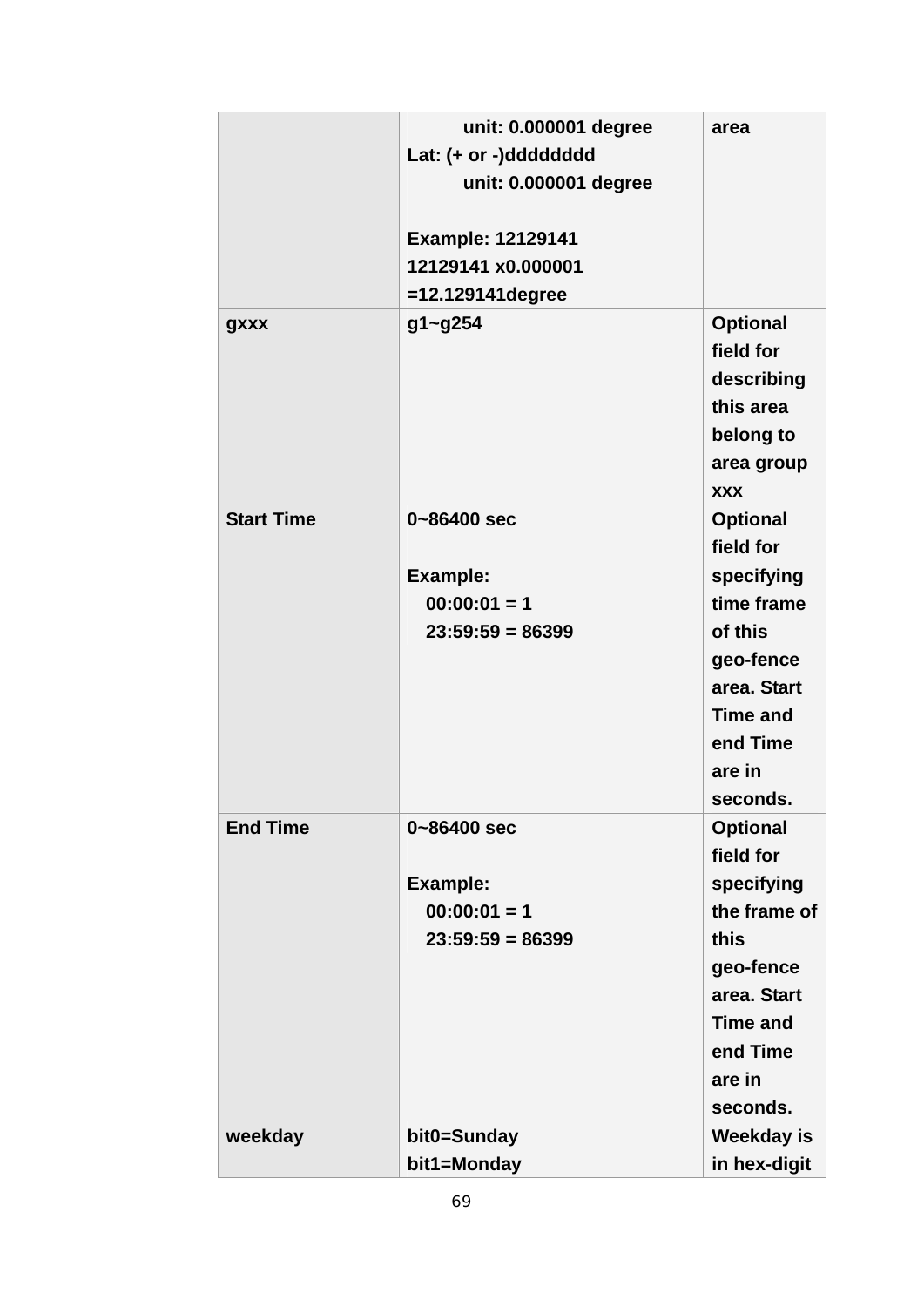|                 | bit2=Tuesday<br>bit3=Wednesday<br>bit4=Thursday | format<br>which<br><b>specifies</b> |
|-----------------|-------------------------------------------------|-------------------------------------|
|                 | bit5=Friday                                     | applicable                          |
|                 | bit6=Saturday                                   | day in a                            |
|                 |                                                 | week,                               |
|                 |                                                 | where bit 0                         |
|                 |                                                 | represents                          |
|                 |                                                 | Sunday,                             |
|                 |                                                 | bit1                                |
|                 |                                                 | represents                          |
|                 |                                                 | Monday,                             |
|                 |                                                 | etc.                                |
| $\star$         | $\star$                                         | <b>End of field</b>                 |
| <b>Checksum</b> | The checksum value is derived                   |                                     |
|                 | by the same method of NMEA                      |                                     |
|                 | standard. It is calculated by                   |                                     |
|                 | 'exclusive OR' the 8 data bits of               |                                     |
|                 | each character before "*" in the                |                                     |
|                 | sentence, but excluding "*". The                |                                     |
|                 | hexadecimal value of the most                   |                                     |
|                 | significant and least significant               |                                     |
|                 | 4 bits of the result are converted              |                                     |
|                 | to two ASCII characters (0-9,                   |                                     |
|                 | A-F) for transmission. The most                 |                                     |
|                 | significant character is                        |                                     |
|                 | transmitted first.                              |                                     |
| ī               | Ţ                                               | <b>Message</b>                      |
|                 |                                                 | delimiter                           |

**You can set up to 512 sets of geo-fence areas.** 

## **Example 1:**

# **Set up 152nd ~157th sets of geo-fence areas**

**GSG,130738902846156,1,0,152=(2,121752441,24756536,1217529 24,24755863),153=(2,121743236,24748254,12174845,24744844) \*78!**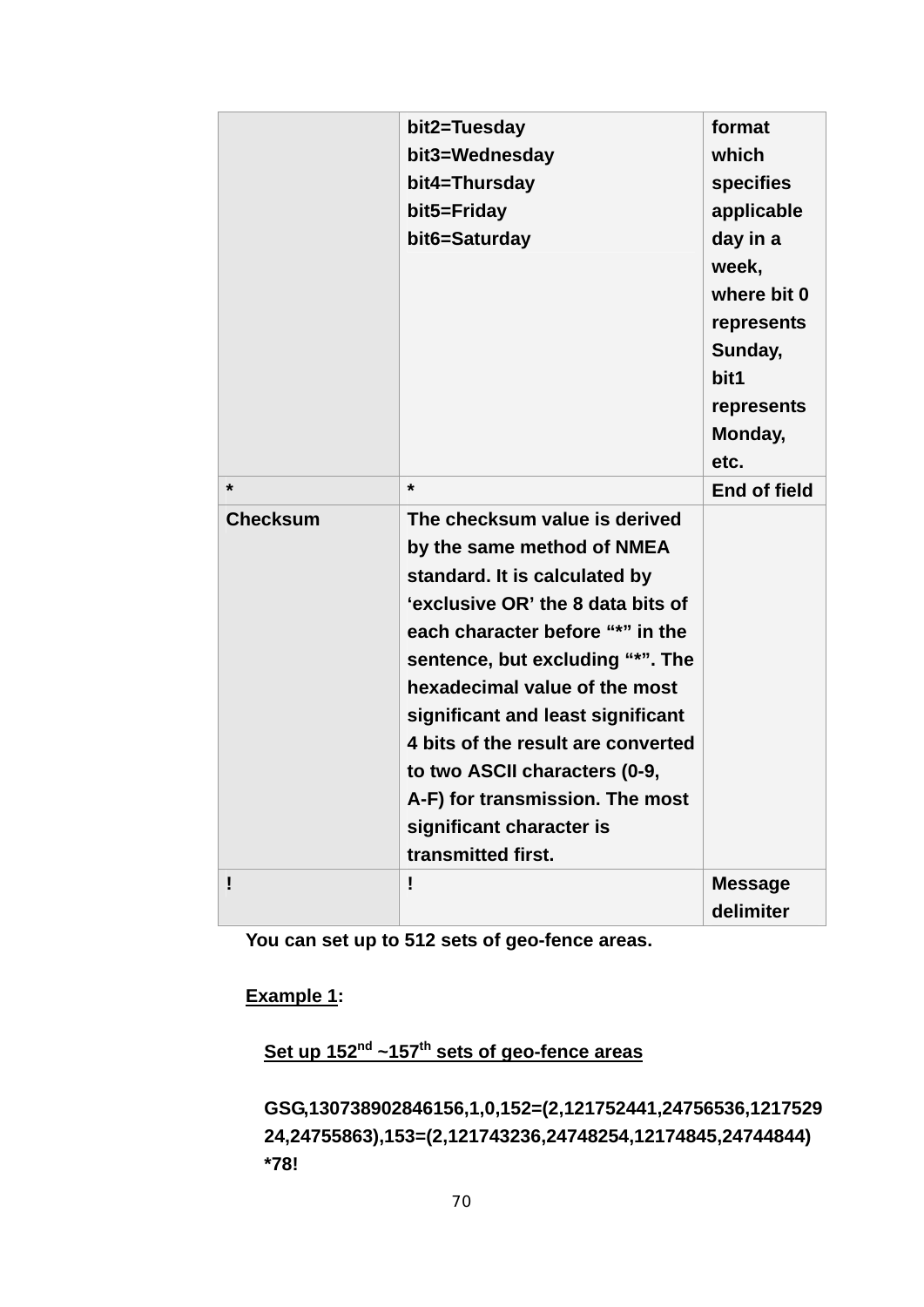**GSG,130738902846156,0,1,154=(1,121758267,24786053,1217607 45,24784397),155=(3,120653272,24144678,120656791,2414037) \*73!** 

**GSG,130738902846156,2,2,156=(1,120680072,24161526,1206808 66,24160439),157=(2,120675888,2410602,120722923,2406402) \*45!** 

**Example 2:** 

**Set up 1st ~10th sets of Geo-fence areas**

**GSG,132763902812736,1,0,1=(1,121305521,24999088,121308246 ,24997649,g2,00,86400,7f),2=(1,121302452,25004397,121305285, 25002842,g2)\*0A!** 

**GSG,132763902812736,0,1,3=(1,121299427,25014101,121302345 ,25012545,,g2),4=(1,121301723,25022909,121305306,25021101,g 2)\*63!** 

**GSG,132763902812736,0,2,5=(1,12146435,25009979,121466711, 25008423,g2),6=(1,121471624,25012487,121474736,25010756,g2) \*74!** 

**GSG,132763902812736,0,3,7=(1,121479371,25016629,12148068, 25015657,g2),8=(1,121547295,25043931,121548105,25043547,g2 )\*7C!** 

**GSG,132763902812736,2,4,9=(1,121536984,25049913,121538894 ,25048514,g2),10=(1,121539195,25055901,121540675,25054773, g2)\*78!** 

**Command's format for read Geo-fence: GSC,L3(1~512)\*Checksum!**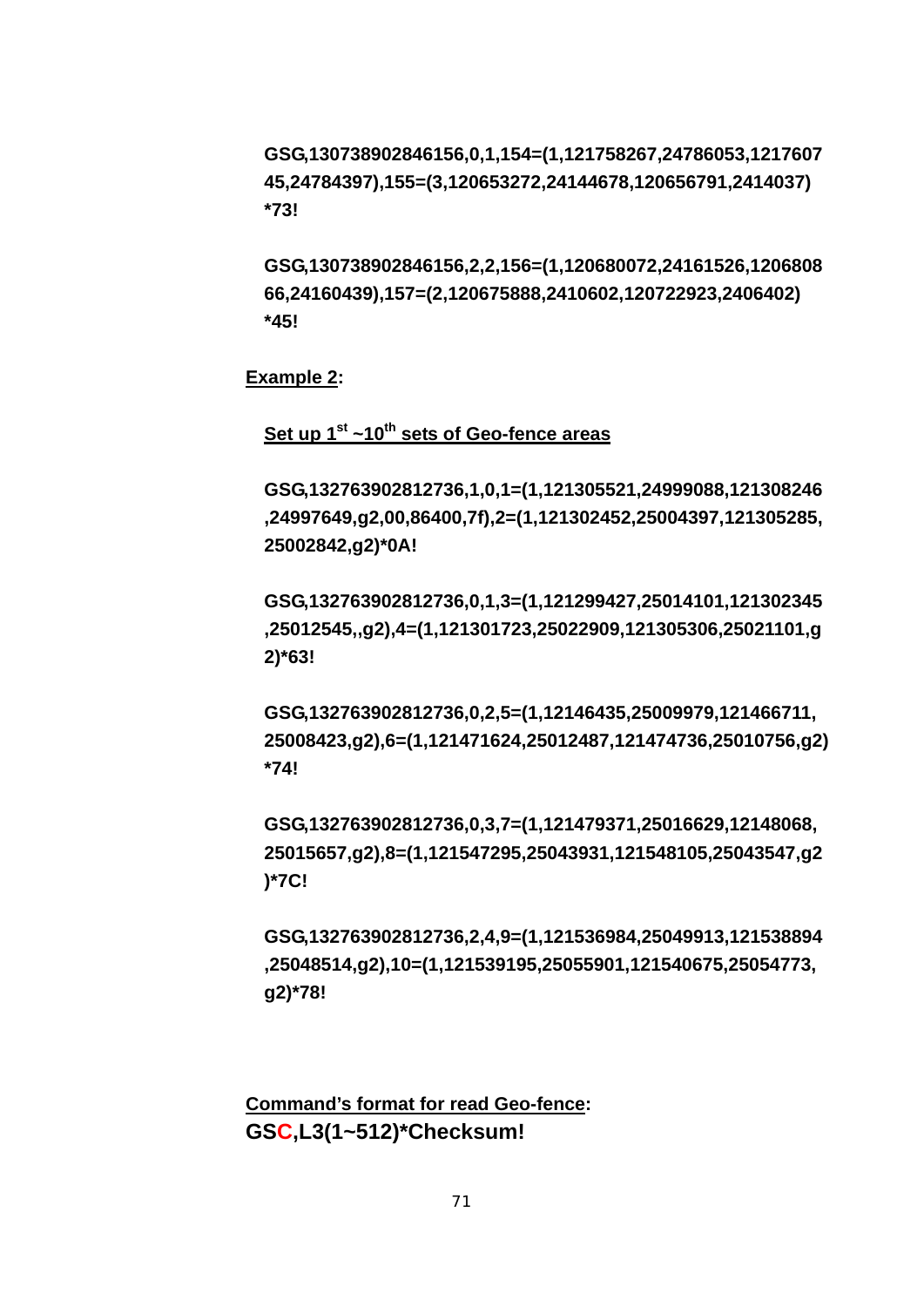| <b>Commands Codeword</b> | <b>Parameters</b>     |
|--------------------------|-----------------------|
| L3                       | <b>Read Geo-fence</b> |

**Example 1:** 

Ask TR-203 report the parameters of 1<sup>st</sup> ~10<sup>th</sup> Geo-fence area The method of marking  $1<sup>st</sup>$  ~10<sup>th</sup> geo-fence areas is to write  $1$  ~10 **in the braces after L3, like L3 (1-10)** 

**GSC,132763902812736,L3(1-10)\*04!** 

**Report format for read Geo-fence:** 

**GSg,IMEI,T,S,1=(type,upper\_left\_Lon,upper\_left\_Lat,righ t\_bottom\_Lon,right\_bottom\_Lat[,gxxx][,StartTime,EndTi me,weekday]),2=(…),3=(…),…\*Checksum**!

**About the parameters of reading geo-fence, please refer to the parameters of setting geo-fence.** 

**Example 1:** 

#### **Report 1~10 coordinates of Geo-fence**

**GSg,132763902812736,1,0,1=(1,121305521,24999088,121308246 ,24997649,g2,00,86400,7F),2=(1,121302452,25004397,121305285 ,25002842,g2,00,86400,7F)\*6D!** 

**GSg,132763902812736,0,1,3=(1,121299427,25014101,121302345 ,25012545,g2,00,86400,7F),4=(1,121301723,25022909,121305306 ,25021101,g2,00,86400, 7F)\*4F!** 

**GSg,132763902812736,0,2,5=(1,12146435,25009979,121466711,2 5008423,g2,00,86400,02),6=(1,121471624,25012487,121474736,2 5010756,g2,00,86400,02)\*54!** 

**GSg,132763902812736,0,3,7=(1,121479371,25016629,12148068, 25015657,g2,00,86400,02),8=(1,121547295,25043931,121548105,**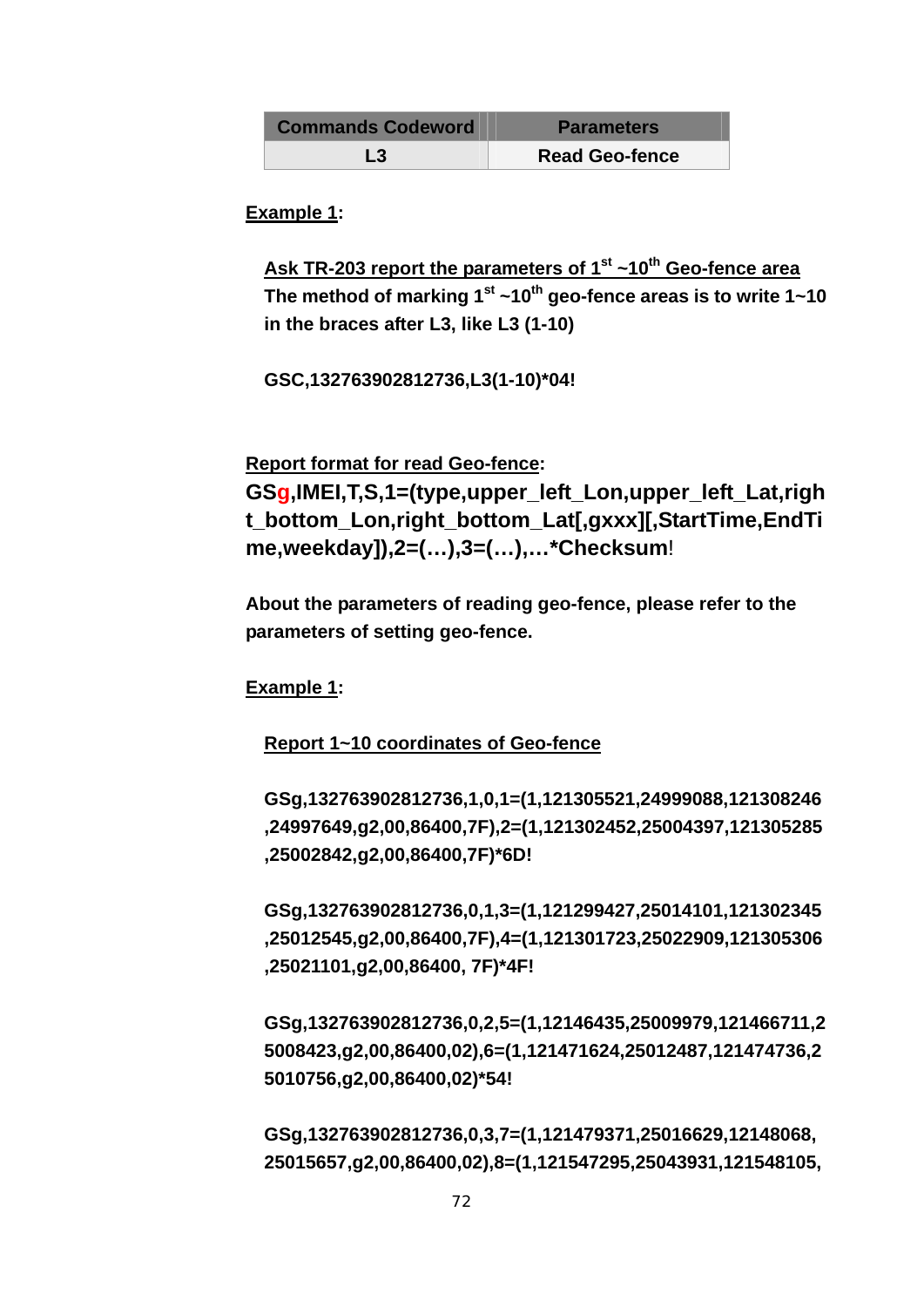**25043547,g2,00,86400,02)\*5C!** 

**GSg,132763902812736,2,4,9=(1,121536984,25049913,121538894 ,25048514,g2,00,86400,04),10=(1,121539195,25055901,12154067 5,25054773,g2,00,86400,04)\*58!**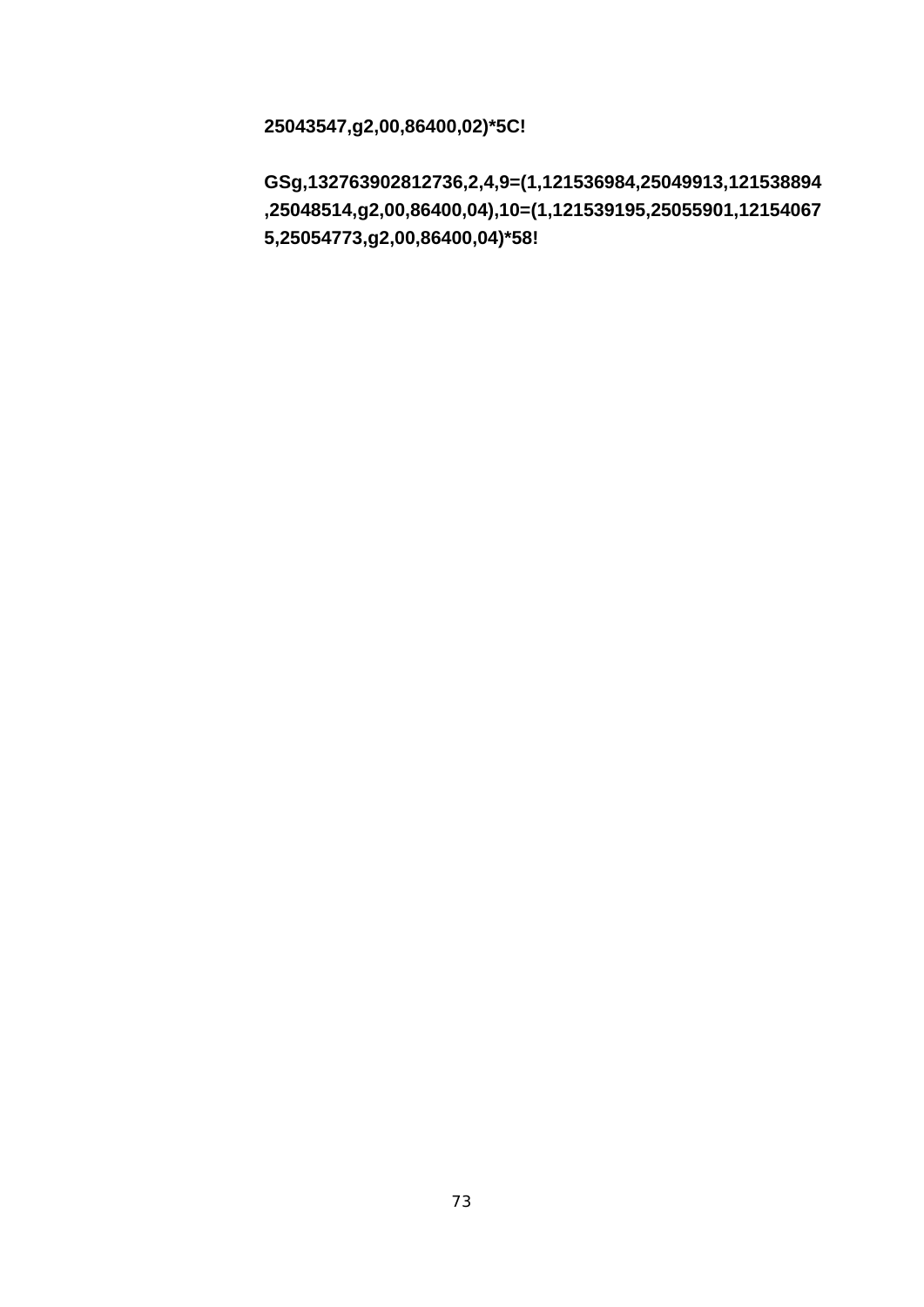### **7.4.2 Enter Geo-fence Alert**

**Geo-fence is independent from the other general tracking modes. Sending geo-fence command to TR-203 will not stop the other general tracking modes. TR-203 could execute general tracking mode and geo-fence at the same time** 

**In geo-fence mode, it requires extra to turn on GPS on.** 

**There are two ways for turning on GPS, one is to keep GPS always on by parameter C0, and the other is to use timer. Keep GPS always on will make the power run up within 10 hours.** 

**The recommended method of making GPS on is to use timer.** 

**While using timer, you could set the report media (X4 or Y4 or Z4) as 80, then TR-203 will turn on the GPS.** 

| Code<br>word   | <b>Parameters</b>      | <b>Value</b>       | <b>Description</b>                                                          |
|----------------|------------------------|--------------------|-----------------------------------------------------------------------------|
| C <sub>0</sub> | <b>GPS always on</b>   | 1/0                | <b>Applicable to all</b><br>modes except<br><b>Sleeping and Off</b><br>mode |
| X <sub>0</sub> | <b>Start time</b>      | u32, in seconds    |                                                                             |
| X <sub>1</sub> | <b>End time</b>        | u32, in seconds    |                                                                             |
| X <sub>2</sub> | <b>Report interval</b> | u16, in seconds    |                                                                             |
| X3             | Weekday mask           | u8, xx(hex digits) |                                                                             |
| <b>X4</b>      | <b>Report Media</b>    |                    | <b>Please refer to</b><br>2.9 Report media                                  |

### **Command's format for enable Geo-fence: GSC,N6\*Checksum!**

| <b>Commands Codeword</b> | <b>Parameters</b>       |
|--------------------------|-------------------------|
| N6                       | <b>Enable Geo-fence</b> |

**Example 1:** 

#### **Asking TR-203 enter geo-fence alert state and make GPS**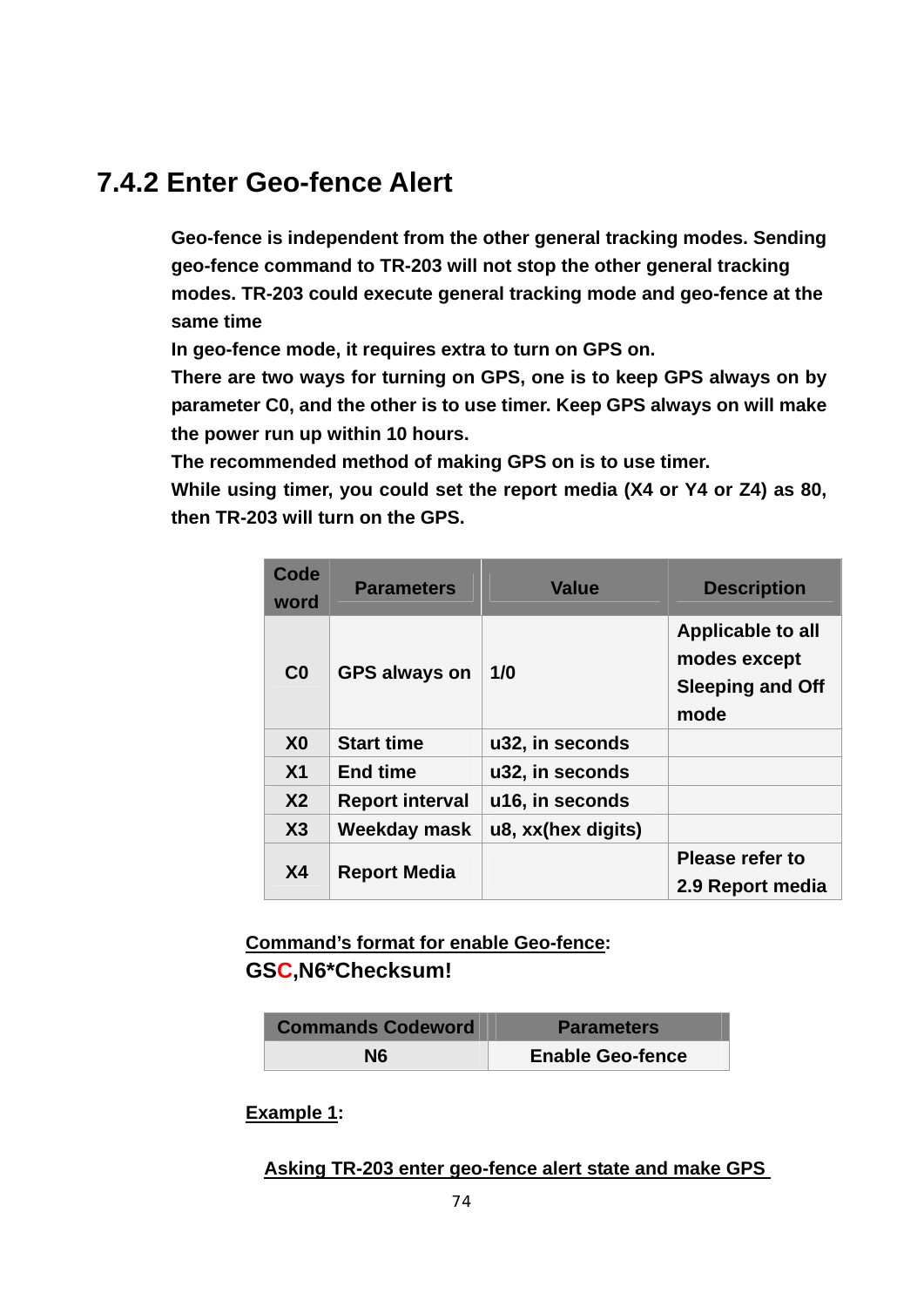**always on (C0=1) GSC, 135097652783615,N6(C0=1)\*47!** 

**Example 2:** 

**Asking TR-203 enter geo-fence alert state and use timer 1: Start Time: 12:00:00AM (X0=0), End Time:11:59:59PM(X1=86399), Report Interval=0 (X2=0), Weekday: Sunday~ Saturday (X3=7f), Report Media: GPS ON(X4=80)**

**GSC,011412000010789,N6(X0=0,X1=86399,X2=0,X3=7f,X4=82) \*29!** 

### **7.4.3 Dismiss Geo-fence Alarm**

**Command's format for dismiss Geo-fence alarm status: GSC,Ne\*Checksum!**

| <b>Commands Codeword</b> | <b>Parameters</b>       |
|--------------------------|-------------------------|
| Ne.                      | Dismiss Geo-fence Alarm |

**Example 1:** 

**Dismiss TR-203 geo-fence alarm status**

**GSC,135097652783615,Ne\*4A!** 

### **7.4.4 Stop Geo-fence Alert**

**Command's format for disable Geo-fence: GSC,N7\*Checksum!**

**Commands Codeword Parameters**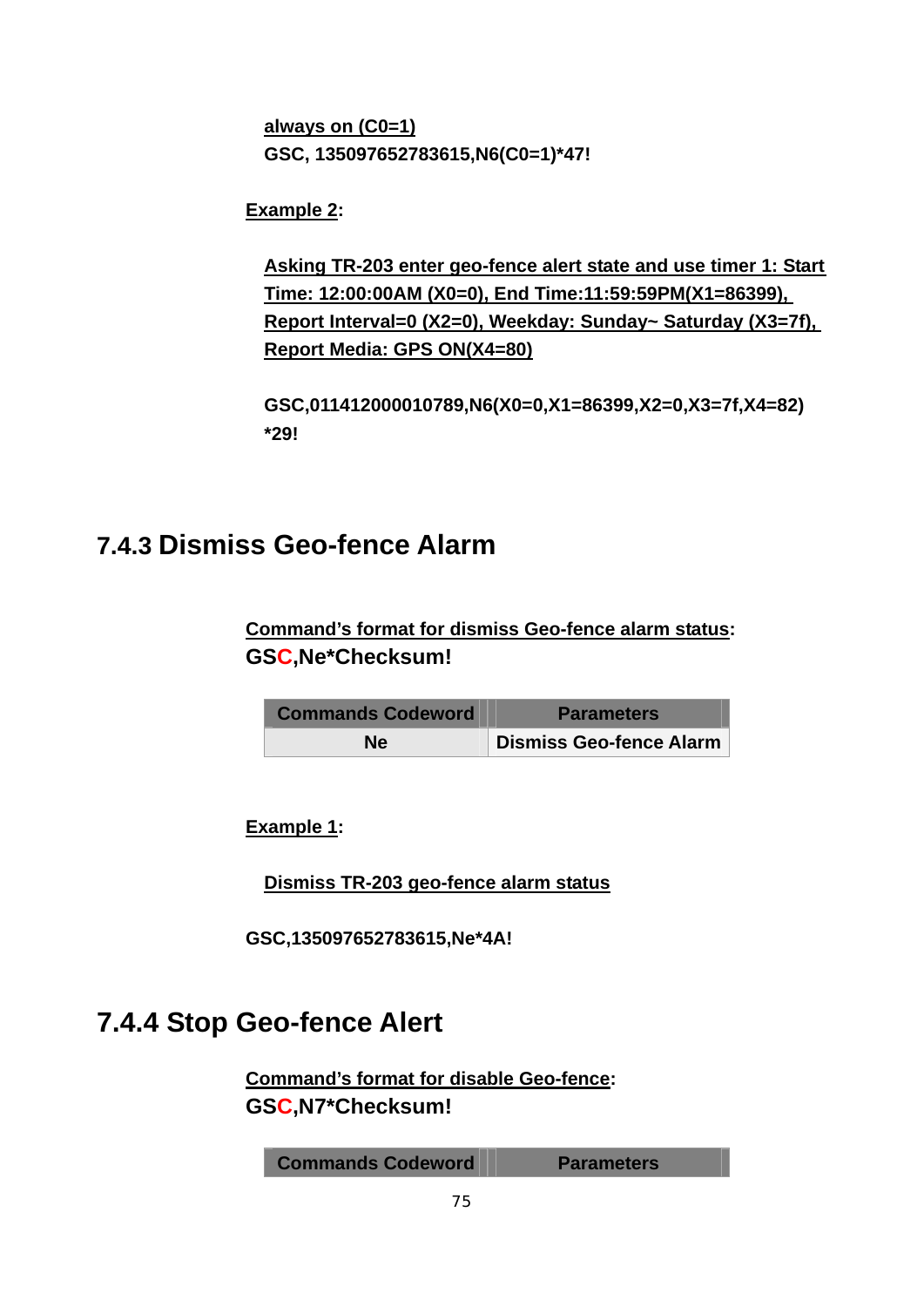| Ν7 | <b>Disable Geo-fence</b> |
|----|--------------------------|
|----|--------------------------|

**Example 1:** 

**Asking TR-203 disable geo-fence**

**GSC,135097652783615,N7\*18!**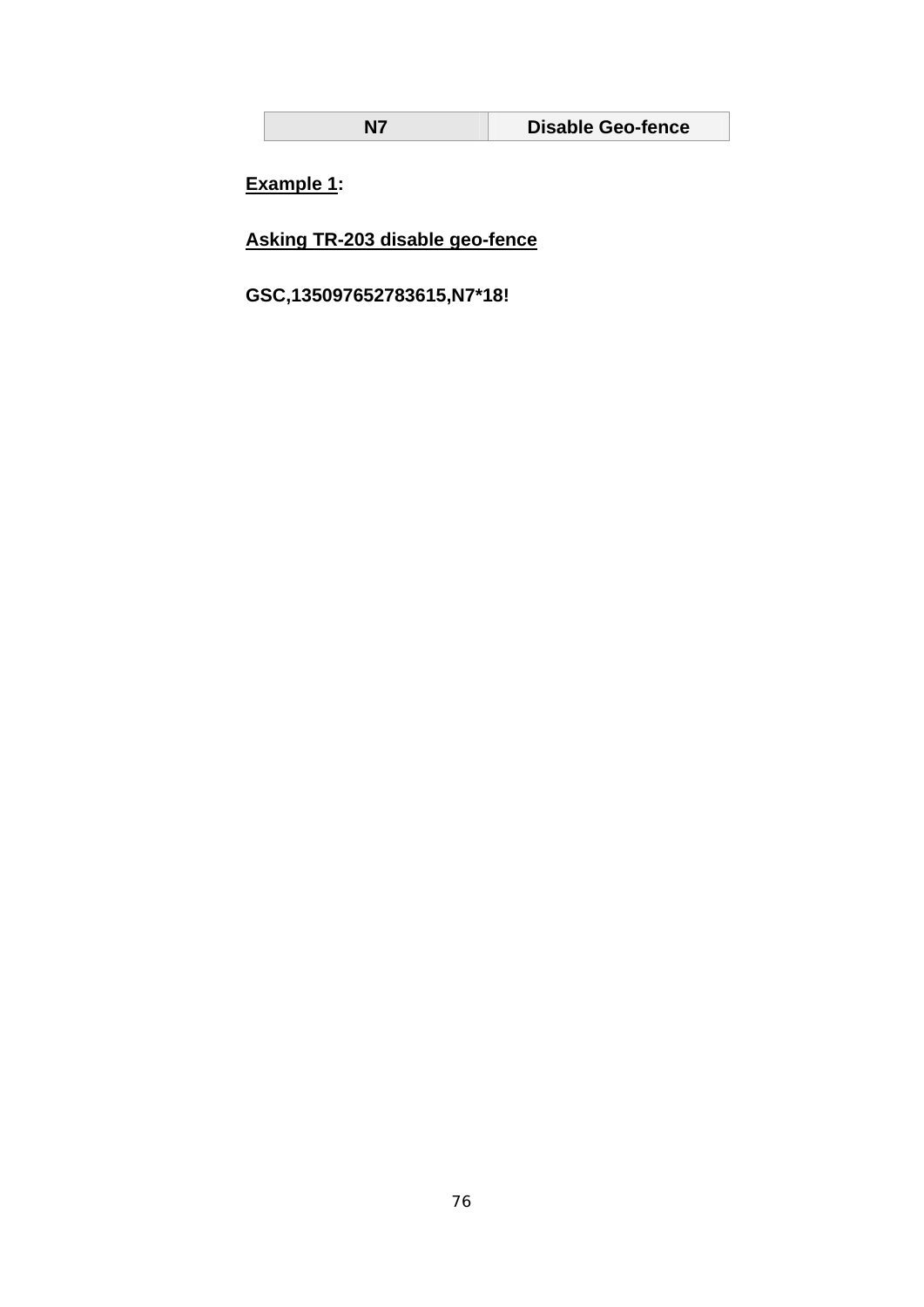# **8 Emergency**

**When SOS (Emergency) button is long pressed, TR-203 will send its location information to 6 sets of phone numbers by SMS or send its location information to server via TCP, and UDP.** 

| Code<br>word   | <b>Parameters</b>         | <b>Value</b>           | <b>Description</b>                                                                                                                                                                                                           |
|----------------|---------------------------|------------------------|------------------------------------------------------------------------------------------------------------------------------------------------------------------------------------------------------------------------------|
| G <sub>0</sub> | <b>SMS Phone number 1</b> | char(20)               |                                                                                                                                                                                                                              |
| G <sub>1</sub> | <b>SMS Phone number 2</b> | char(20)               |                                                                                                                                                                                                                              |
| G <sub>2</sub> | <b>SMS Phone number 3</b> | char(20)               |                                                                                                                                                                                                                              |
| G <sub>3</sub> | <b>SMS Phone number 4</b> | char(20)               |                                                                                                                                                                                                                              |
| G <sub>4</sub> | <b>SMS Phone number 5</b> | char(20)               |                                                                                                                                                                                                                              |
| G <sub>5</sub> | <b>SMS Phone number 6</b> | char(20)               |                                                                                                                                                                                                                              |
| H <sub>0</sub> | <b>Report media</b>       |                        | <b>Please refer to 2.9 Report</b><br>media                                                                                                                                                                                   |
| H1             | <b>Report number</b>      | u16                    | $0 - 65535$<br>$SMS \rightarrow 0$ or 1=1 SOS alarm<br>report;2~65535=2~65535 SOS<br>alarm report<br>$GPRS \rightarrow 0 = 1$ SOS alarm<br>report;1~65535= continue<br>sending SOS alarm report till<br>receive stop command |
| H <sub>2</sub> | report interval           | $0 - 65535$<br>seconds |                                                                                                                                                                                                                              |

#### **The parameters emergency:**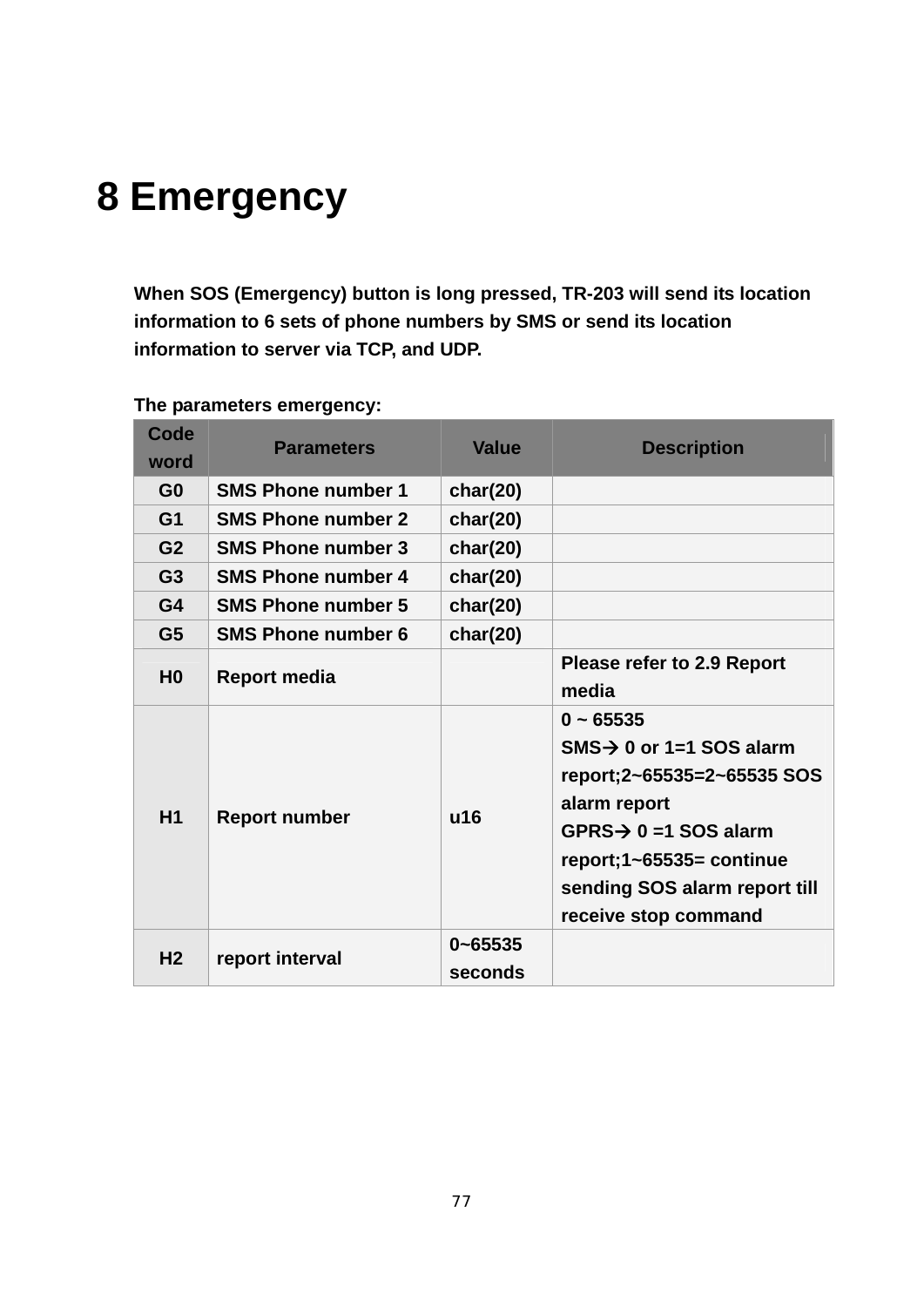## **9 Voice Monitor**

**The parameters of voice monitor:** 

| <b>Code</b><br>word | <b>Parameters</b>                                                               | <b>Value</b>       | <b>Description</b>                                                              |
|---------------------|---------------------------------------------------------------------------------|--------------------|---------------------------------------------------------------------------------|
| V <sub>0</sub>      | <b>Call out SOS phone</b><br>number 1 when SOS alarm                            | 1/0                | 0=disable<br>$1 =$ enable                                                       |
| V <sub>1</sub>      | Allowed interval for call in<br>TR-203 after SOS alarm<br>happens               | u16, in<br>seconds | $0 - 65535$<br><b>Available</b><br>when $V0=0$                                  |
| V <sub>4</sub>      | Call in/out phone number<br>for voice monitor                                   | char(20)           | G0~G5 are<br>also call in<br>phone<br>number for<br>voice<br>monitor<br>command |
| V <sub>5</sub>      | Allowed interval for call in<br>TR-203 after receiving<br>voice monitor command | u16, in<br>seconds | $0 - 65535$<br><b>Available</b><br>when $V6=0$                                  |
| V <sub>6</sub>      | Call in or call out for voice<br>monitor command                                | 1/0                | 0=Call in<br>1=Call out                                                         |

### **Command format: GSC,N4\*Checksum!**

| <b>Commands Codeword</b> | <b>Parameters</b>           |
|--------------------------|-----------------------------|
| N4                       | <b>Enable voice monitor</b> |

**Example 1:** 

#### **Make TR-203 call out (V6=1) the phone number of**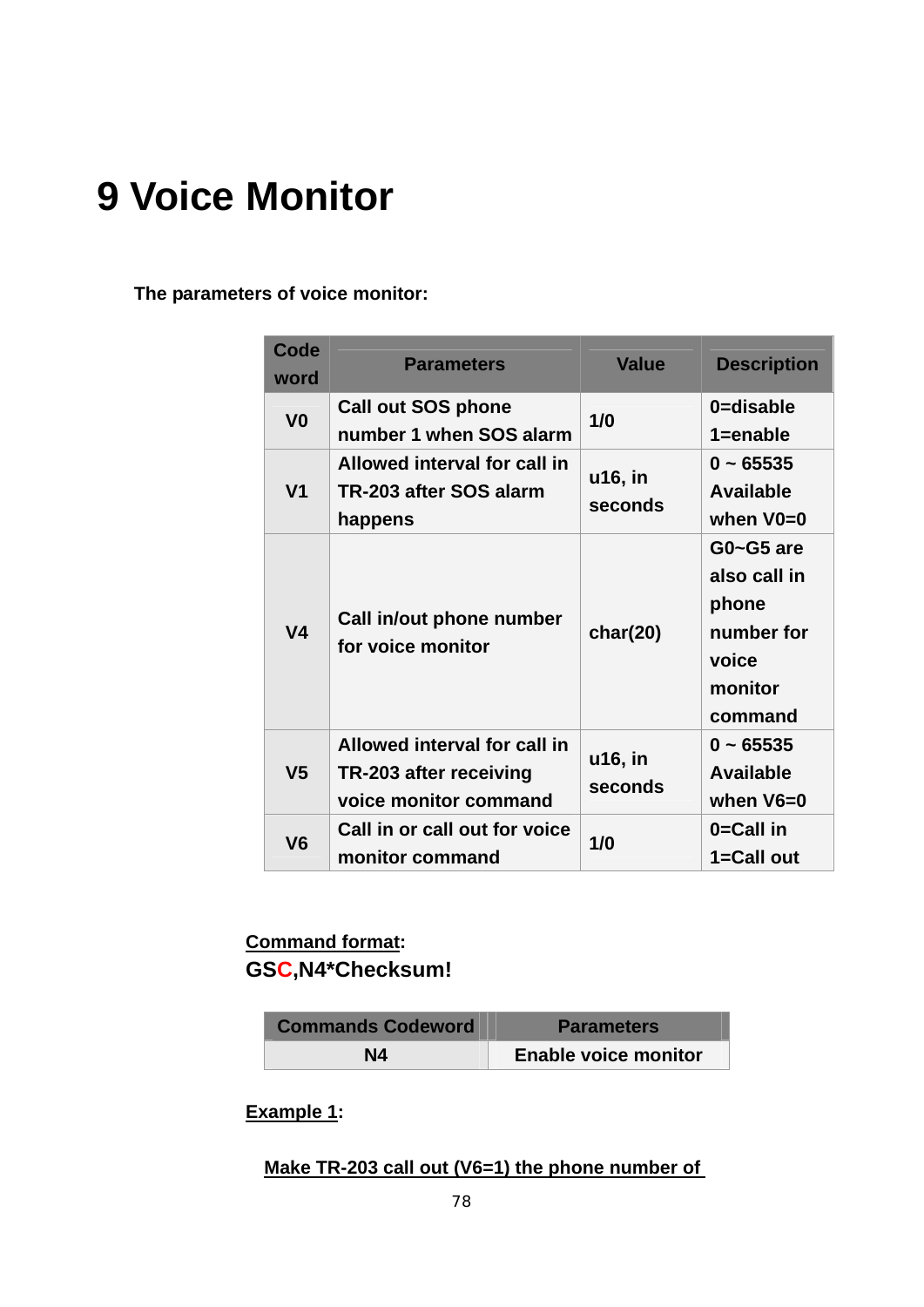**+886920886555 (V4=+886920886555) when receive the enable voice monitor command (N4)**

**GSC,130789246109245,N4(V4=+886920886555,V6=1)\*29!** 

**Example 2:** 

**Make TR-203 wait the phone number +886920886555 (V4=+886920886555) or SOS phone number 1~6" phone number call in (V6=0) within 120 seconds (V5=120) when receive the enable voice monitor command (N4)**

**GSC,130789246109245,N4(V4=+886920886555,V5=120,V6=0) \*69!** 

**Example 3:** 

**Call out (V6=1) SOS phone number 1 when SOS alarm (V0=1)**

**GSC,011412000010789,N4(V0=1)\*76!** 

**Example 4:** 

**Make TR-203 wait the phone number +886920886555 (V4=+886920886555) or SOS phone number 1~6" phone number call in (V6=0) within 60 seconds from SOS alarm happens (V1=60)**

**GSC,130789246109245,N4(V1=60,V4=+886920886555,V6=1)\*59!**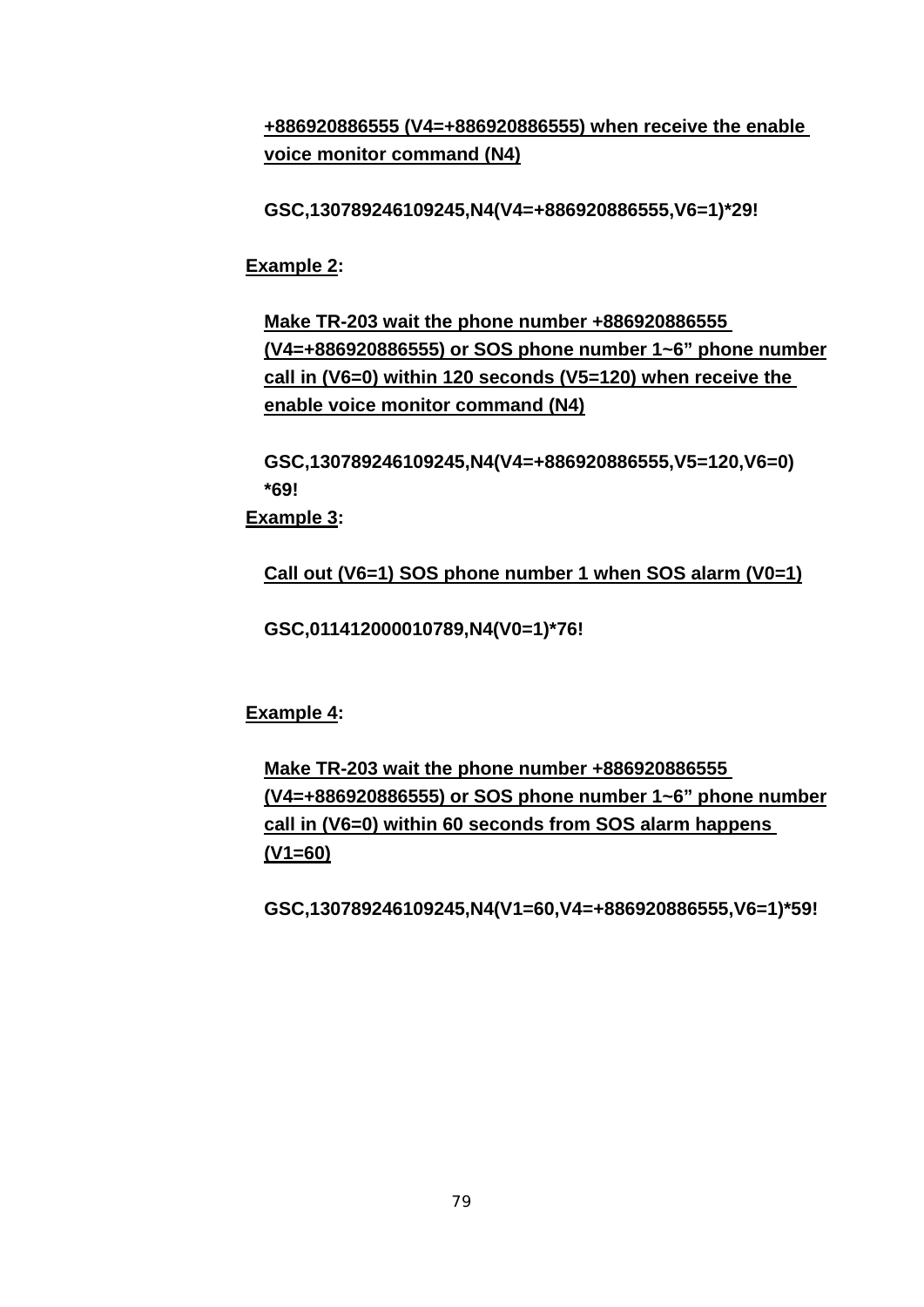## **10 Timer**

**There are four timers for setting specified time report.** 

**For Timer 0, when there is a new event (report), it will re-start to count down the report interval again.** 

**Timer 1 ~ 3 will not count down the report interval when there is a new event.** 

### **10.1 Timer 0**

**The following parameters must be set for configuration or sending those parameters by other action command:** 

| Code           | <b>Parameters</b>      | <b>Value</b> | <b>Description</b>     |
|----------------|------------------------|--------------|------------------------|
| word           |                        |              |                        |
| W <sub>0</sub> | <b>Start time</b>      | $0 - 86400$  |                        |
| W <sub>1</sub> | <b>End time</b>        | $0 - 86400$  |                        |
| W <sub>2</sub> | <b>Report interval</b> | $1 - 65535$  |                        |
| W <sub>3</sub> | Weekday mask           | $00 - 7f$    | u8, xx(hex digits)     |
| W <sub>4</sub> |                        |              | <b>Please refer to</b> |
|                | <b>Report Media</b>    |              | 2.9 Report media       |

### **10.2 Timer 1~3**

**The following parameters must be set for configuration or sending those parameters by other action command: ("X":Timer 1, "Y":Timer 2, "Z":Timer 3,)**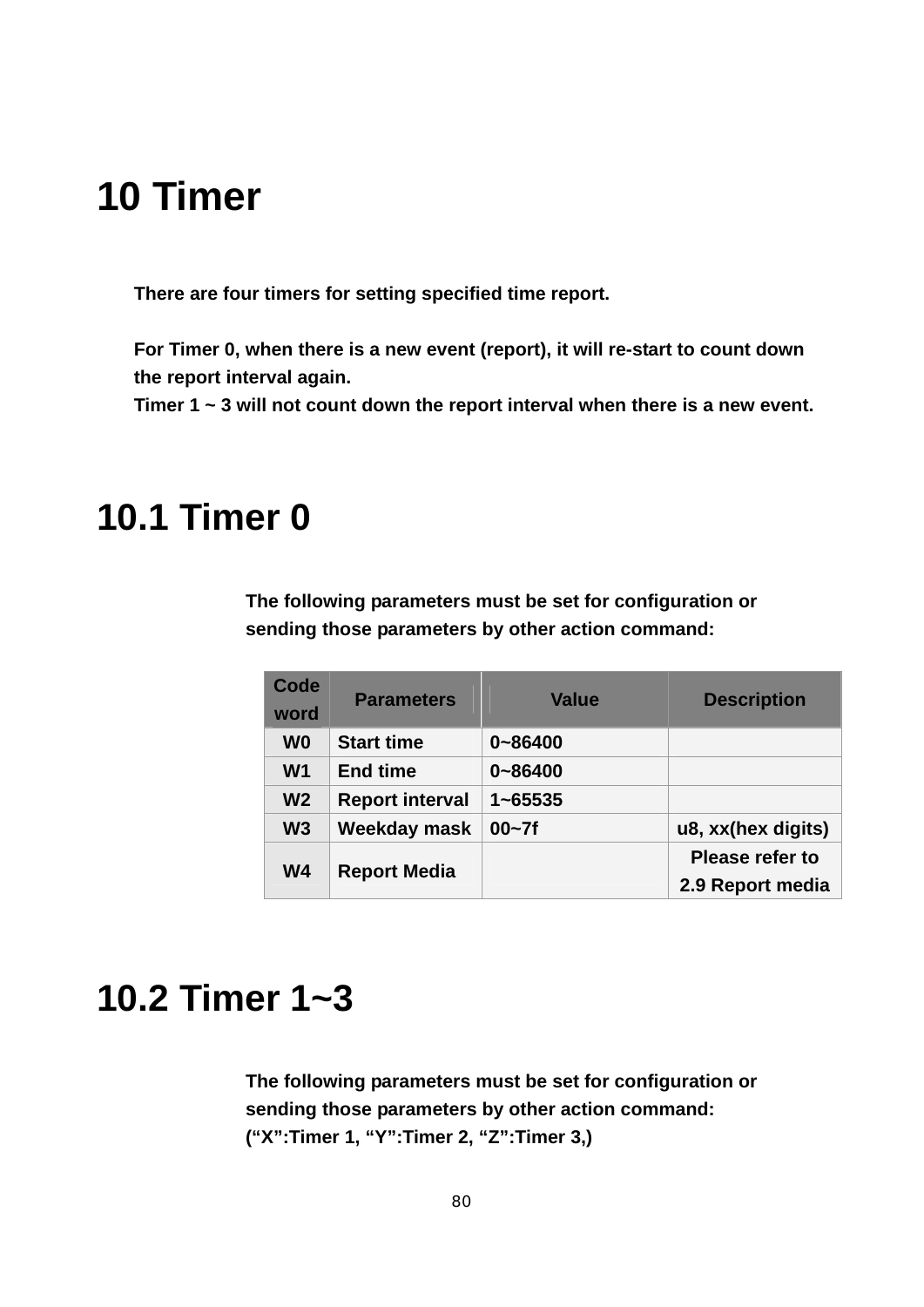| Code<br>word   | <b>Parameters</b>      | <b>Value</b> | <b>Description</b>                         |
|----------------|------------------------|--------------|--------------------------------------------|
| X <sub>0</sub> | <b>Start time</b>      | 0~86400      |                                            |
| X <sub>1</sub> | <b>End time</b>        | 0~86400      |                                            |
| X <sub>2</sub> | <b>Report interval</b> | $1 - 65535$  |                                            |
| X3             | Weekday mask           | $00 - 7f$    | u8, xx(hex digits)                         |
| <b>X4</b>      | <b>Report Media</b>    |              | Please refer to 2.9<br><b>Report media</b> |
| Y <sub>0</sub> | <b>Start time</b>      | 0~86400      |                                            |
| <b>Y1</b>      | <b>End time</b>        | 0~86400      |                                            |
| Y <sub>2</sub> | <b>Report interval</b> | $1 - 65535$  |                                            |
| Y3             | <b>Weekday mask</b>    | $00 - 7f$    | u8, xx(hex digits)                         |
| <b>Y4</b>      | <b>Report Media</b>    |              | Please refer to 2.9<br><b>Report media</b> |
| Z <sub>0</sub> | <b>Start time</b>      | $0 - 86400$  |                                            |
| Z <sub>1</sub> | <b>End time</b>        | $0 - 86400$  |                                            |
| Z <sub>2</sub> | <b>Report interval</b> | $1 - 65535$  |                                            |
| Z <sub>3</sub> | Weekday mask           | $00 - 7f$    | u8, xx(hex digits)                         |
| Z4             | <b>Report Media</b>    |              | Please refer to 2.9<br>Report media        |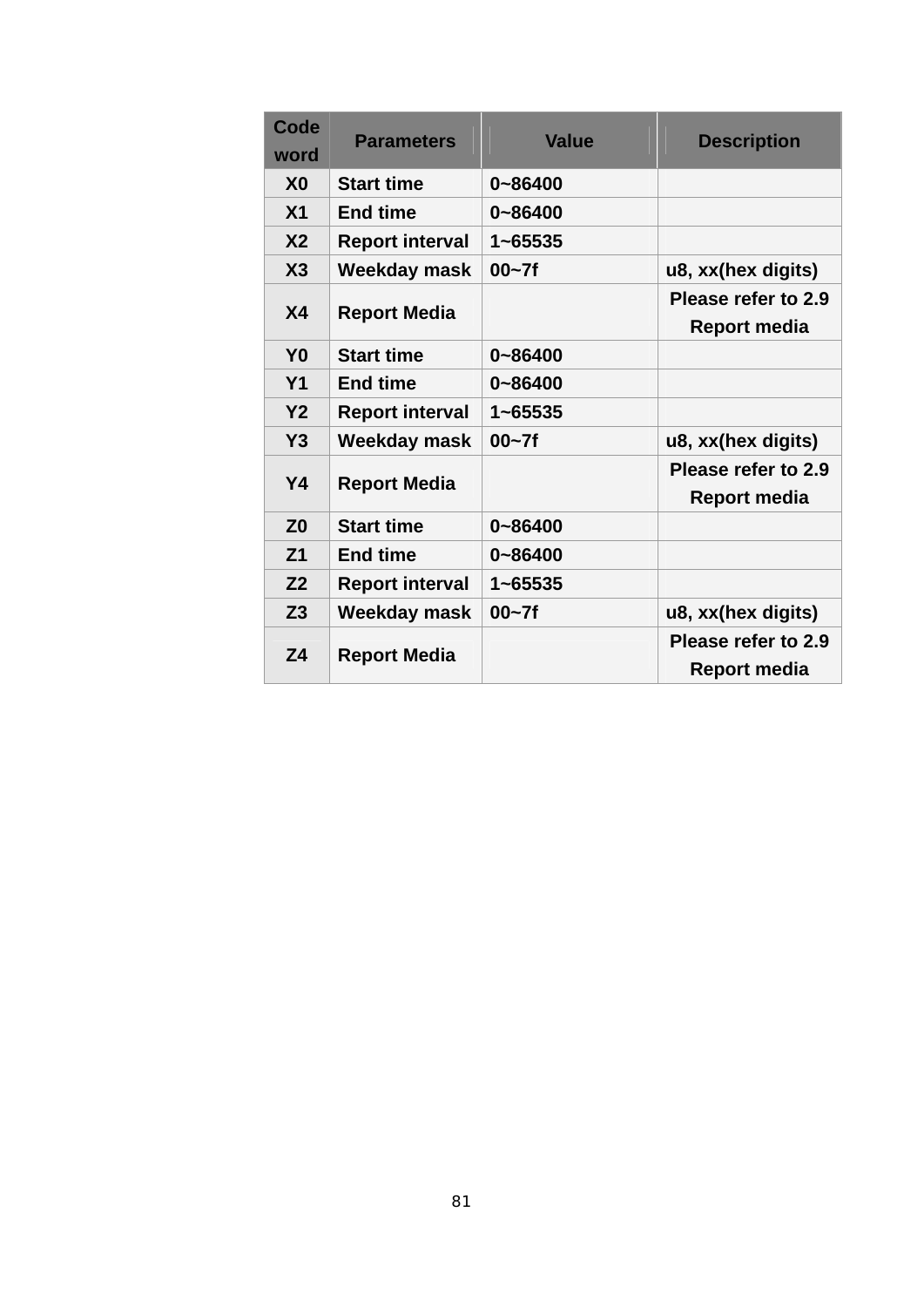## **11 Report Messages**

**There are two types of message's report format, "format 0" and "format 1". Defined as follows:** 

### **11.1 Format 0 of Report Messages**

**Command's format for set format 0 of report messages: GSS,IMEI,T,S,O3=y1y2y3….yn,\*Checksum!** 

**y1,y2,y3… are their respective parameters of report messages. (Refer to "2.6. Parameters of Report Messages" for details of parameters' definition)** 

| <b>Parameter's Codeword</b> | <b>Description</b>     |
|-----------------------------|------------------------|
| O <sub>3</sub>              | <b>Report format 0</b> |

**Example 1:** 

**Set TR-203 format of report messages for format 0 (Send command via SMS or TCP or UDP)**

**GSS,135785412249986,3,0,O3=SORPZAB72GHLMN\*U!\*6b!** 

**(Refer to "2.6. Parameters of Report Messages" for details of parameters' definition)** 

**Report format for format 0 of report messages (report messages via SMS or TCP or UDP)**

**GSr,IMEI,Device\_Mode,Report\_Type,Alarm\_Status,Geofence\_st**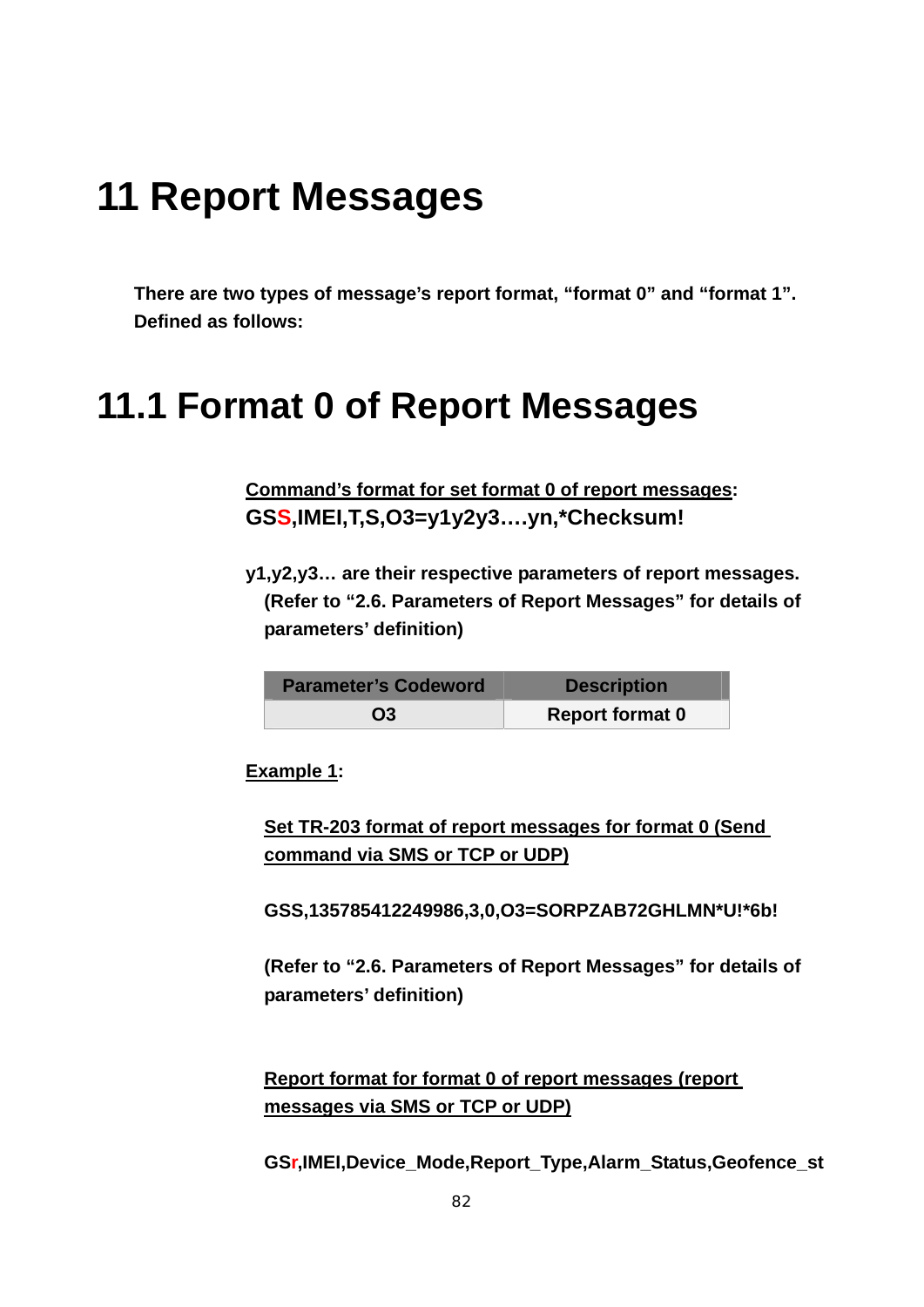**atus,GPS\_Fix,UTC\_Date,UTC\_Time,Longitude,Latitude,Altitude ,Speed,Heading,Number\_of\_Satellites,HDOP,Battery\_capacity\* checksum!** 

**Command's format for read format of format 0: GSC,IMEI,L1(O3)\*Checksum!**

| <b>Commands Codeword</b> | <b>Parameters</b>     |
|--------------------------|-----------------------|
|                          | <b>Read Configure</b> |

**Example 1:** 

**Ask TR-203 report "format of format 0" (Send command via SMS or TCP or UDP)**

**GSC,136647890362718,3,0,L1(O3)\*6D!** 

**TR-203 received "GSC,IMEI,L1(O3)\*Checksum!" and report as below (report via SMS or TCP or UDP)**

**GSs,136647890362718,3,0,O3=SORPZAB72GHLMN\*U!\*40!** 

### **11.2 Format 1 of Report Messages**

**Command's format for set format 1 of report messages: GSS,IMEI,T,S,ON=y1y2y3….yn,\*Checksum!** 

**y1,y2,y3… are their respective parameters of report messages. (Refer to "2.6. Parameters of Report Messages" for details of parameters' definition)** 

| <b>Parameter's Codeword</b> | <b>Description</b>     |
|-----------------------------|------------------------|
| <b>ON</b>                   | <b>Report format 1</b> |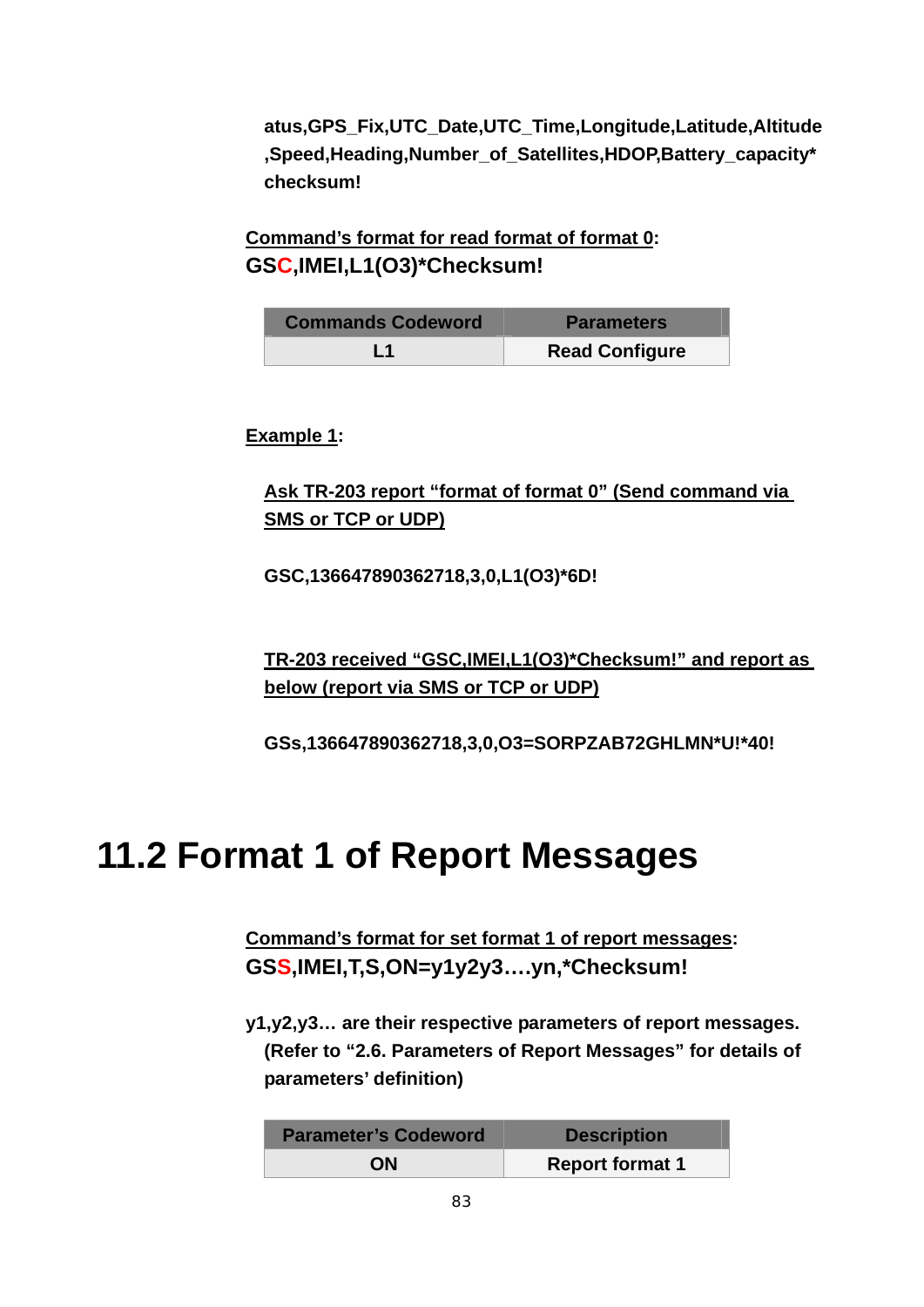**Example 1:** 

**Set TR-203 format of report message for format 1 (Send command via SMS or TCP or UDP)**

**GSS,131826789036289,3,0,ON=SPAN\*U!\*15!** 

**(Refer to "2.6. Parameters of Report Messages" for details of parameters' definition)** 

**Report format for format 0 of report messages (report messages via SMS or TCP or UDP)**

**GSh, IMEI,Alarm\_Status,GPS\_Fix,Battery\_capacity\*checksum!** 

#### **Command's format for read format of format 1: GSC,IMEI,L1(ON)\*Checksum!**

| <b>Commands Codeword</b> | <b>Parameters</b>     |
|--------------------------|-----------------------|
| l 1                      | <b>Read Configure</b> |

**Example 2:** 

**Ask TR-203 report "format of format 1" (Send command via SMS or TCP or UDP)**

**GSC,131826789036289,3,0,L1(ON)\*16!** 

#### **TR-203 receives "GSC,IMEI,L1(ON)\*Checksum!" and report as below (report via SMS or TCP or UDP)**

**GSs,131826789036289,3,0,ON= SPAN\*U!\*15!**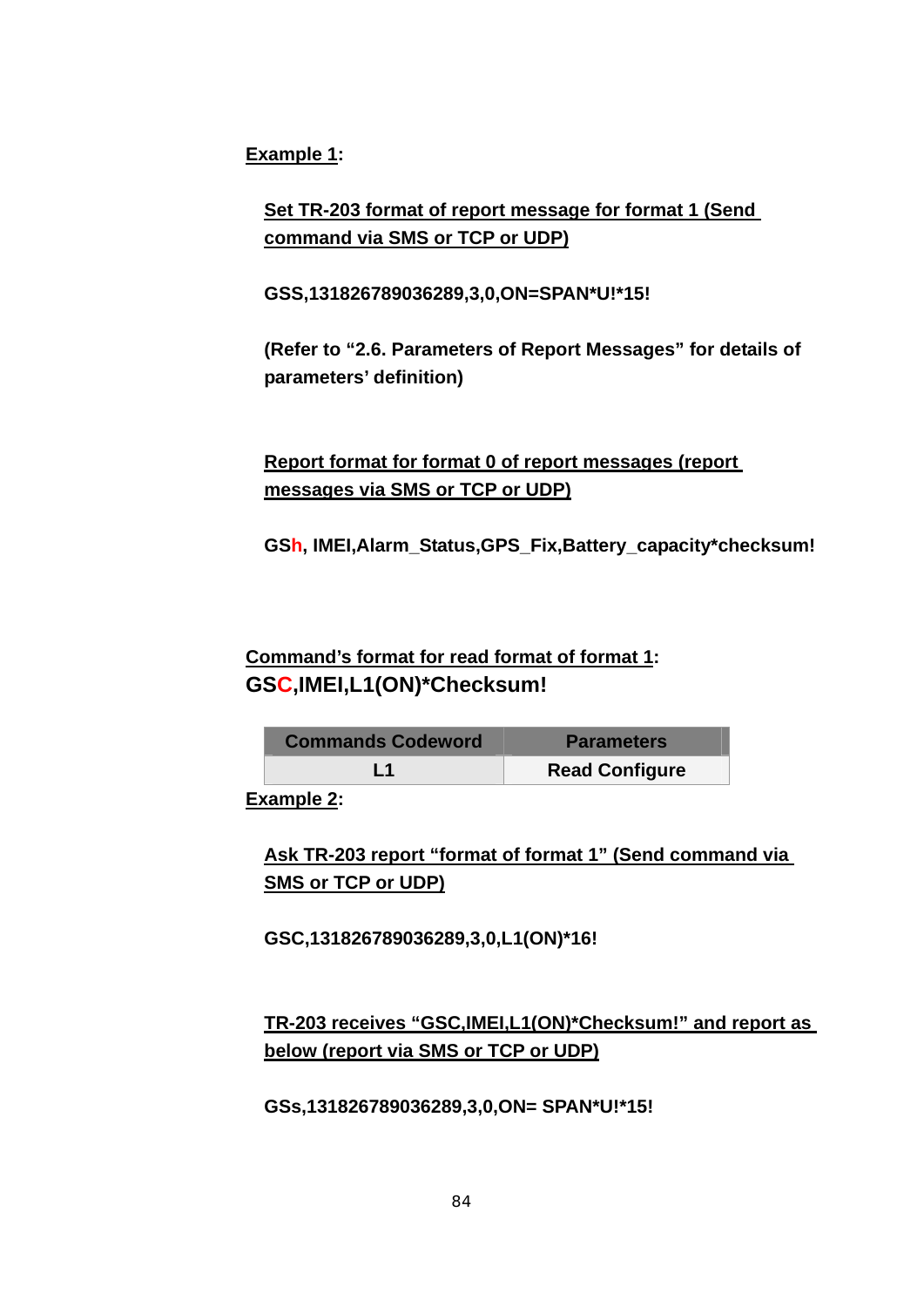# **12 Data Log**

**The function of Data Log is for you to record the location information of TR-203 based on the time interval or traveled distance or the combination of time interval and distance. After recording the location information, you could connect TR-203 to PC by USB cable for downloading the data log.** 

> **If you want TR-203 to store position according to traveled distance, you have to extra make GPS on. Please refer to "Chapter 4 GPS."**



| $\mathbf 0$           | Under tracking report state                                             |
|-----------------------|-------------------------------------------------------------------------|
| $\boldsymbol{\Theta}$ | When device receives "N8" command and then enable data logger function. |
| ❸                     | Store position according to data logger interval.                       |
| $\boldsymbol{\Theta}$ | Tracking report.                                                        |

**The following parameters must be set for configuration or sending those parameters by other action command:** 

| Code word | <b>Parameters</b>    | Value           | <b>Description</b> |
|-----------|----------------------|-----------------|--------------------|
|           | Data logger interval |                 | $0 - 65535$        |
| <b>O2</b> |                      | u16, in seconds | 0=disable          |
| <b>OH</b> |                      | u32, in meters  | $0 - 4$ Giga       |
|           | Data logger distance |                 | 0=disable          |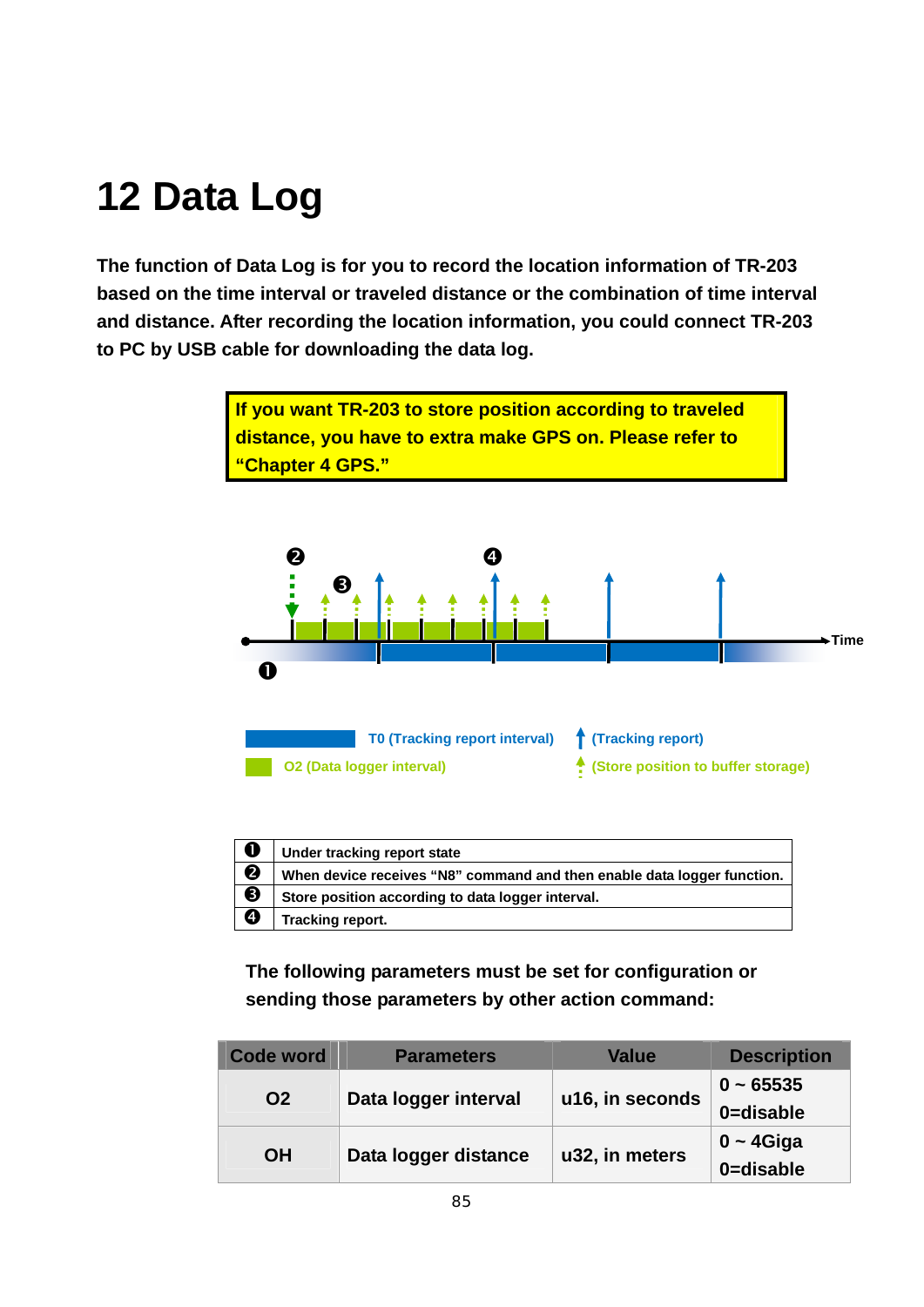### **Command's format for enable data logger: GSC,IMEI,N8(O2)\*Checksum!**

| <b>Commands Codeword</b> | <b>Parameters</b>         |
|--------------------------|---------------------------|
| N8                       | <b>Enable Data logger</b> |

### **Under standby mode to store position according to data logger interval**



| ' O | Under tracking report state                                             |
|-----|-------------------------------------------------------------------------|
| Ø   | When device received "N8" command and then enable data logger function. |
| β ∌ | Store position in accordance with data logger interval.                 |

**The following parameters must be set for configuration or sending those parameters by other action command:** 

| Code word | <b>Parameters</b> | <b>Value</b>    | <b>Description</b> |
|-----------|-------------------|-----------------|--------------------|
| Ο2        | Data logger       |                 | $0 - 65535$        |
|           | interval          | u16, in seconds | 0=disable          |

**Command's format for enable data logger: GSC,IMEI,N8(O2)\*Checksum!**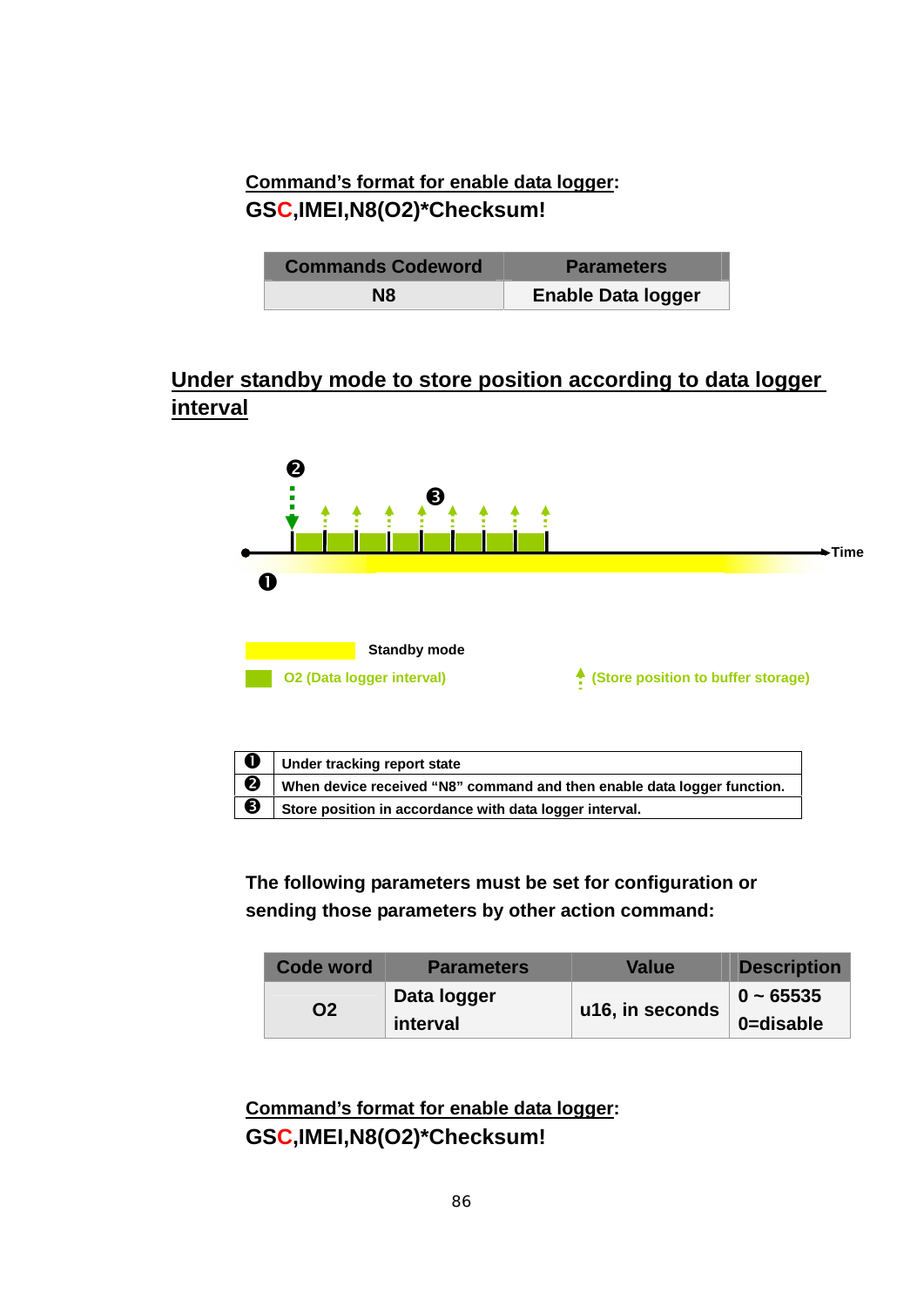| <b>Commands Codeword</b> | <b>Parameters</b>         |
|--------------------------|---------------------------|
| N8                       | <b>Enable Data logger</b> |

### **Under standby mode to store position according to data logger distance**



| $\bullet$ | Under tracking report state                                             |
|-----------|-------------------------------------------------------------------------|
| ❷         | When device received "N8" command and then enable data logger function. |
| €         | Store position in accordance with data logger distance.                 |

**The following parameters must be set for configuration or sending those parameters by other action command:** 

| <b>Code word</b> | <b>Parameters</b> | Value          | <b>Description</b> |
|------------------|-------------------|----------------|--------------------|
| ΟH               | Data logger       |                | $0 - 4$ Giga       |
|                  | distance          | u32, in meters | 0=disable          |

**Command's format for enable data logger: GSC,IMEI,N8(OH)\*Checksum!**

| <b>Commands Codeword</b> | <b>Parameters</b>         |
|--------------------------|---------------------------|
| N8                       | <b>Enable Data logger</b> |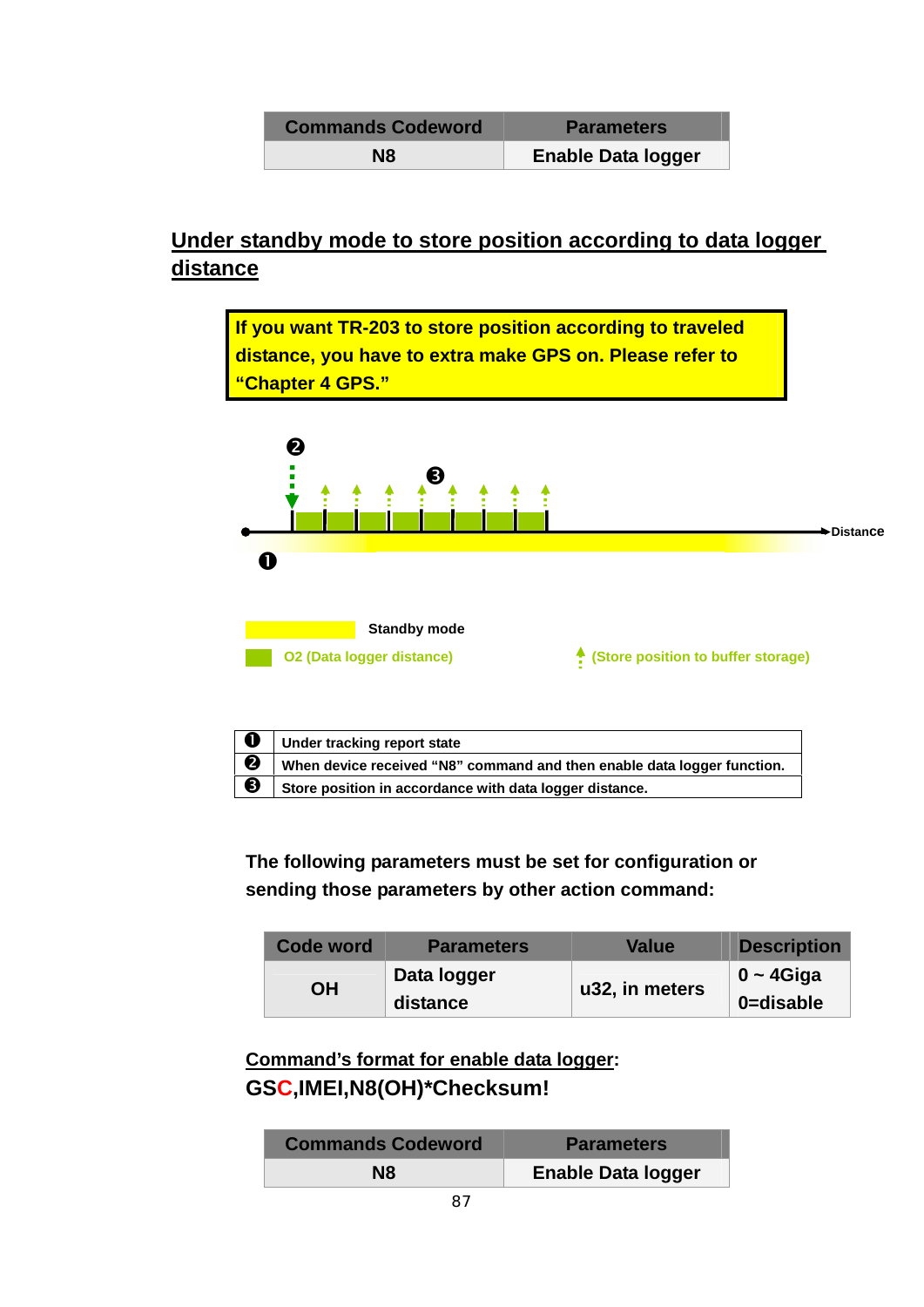## **13 Buffer Storage**

**When TR-203 is carried to the areas without GSM/GPRS signal coverage, TR-203 could not send its location reports to server. In order not to lose the location report, TR-203 will save the location reports during the periods without GSM/GPRS signal to buffer storage. When TR-203 is carried to the areas with GSM/GPRS signal, it will send the location reports in the buffer storage to server. TR-203 could save up to 8000 pieces of location reports to buffer storage.** 



**The behavior mode is as following:** 

**The parameter of enable data buffer function is OG.** 

**You could set OG by configuration or sending OG by the other action commands:** 

| Code word | <b>Parameters</b>    | <b>Value</b> | <b>Description</b> |
|-----------|----------------------|--------------|--------------------|
| <b>OG</b> | Enable/ disable data | 1/0          | 0=disable          |
|           | buffer function      |              | $1 =$ enable       |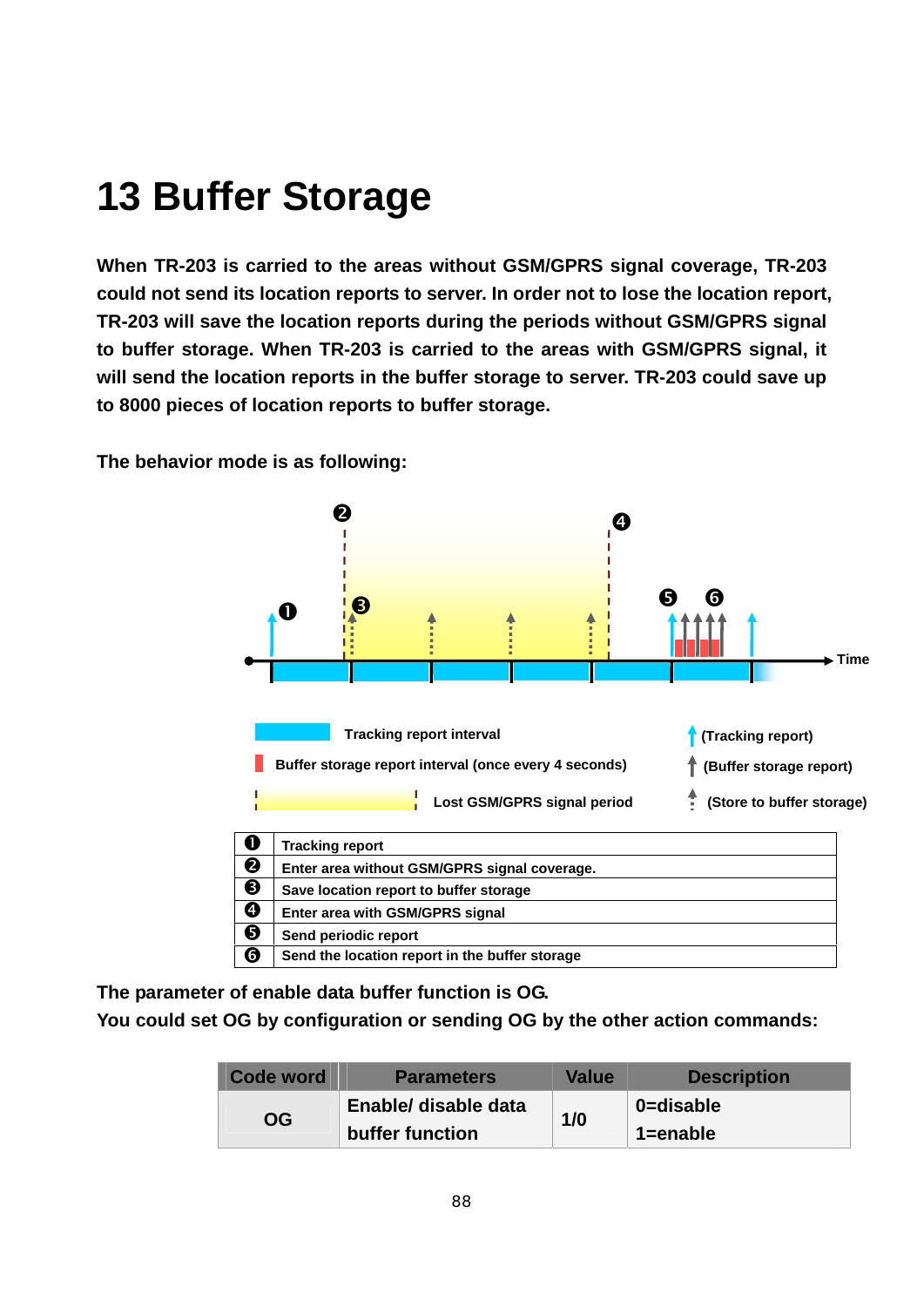# **14 Cell ID**

**GSM Cell ID is assisted information to get device location. When TR-203 does not get GPS fix, you could enable TR-203 to report the Cell ID. Then the report format of TR-203 will automatically switch from format 0 to format 2 when TR-203 does not get GPS fix. Report format 1 is not affected.**

**The parameter of enabling TR-203 to report the Cell ID is O8.** 

| Code word      | <b>Parameters</b>                                                           | <b>Value</b> | <b>Description</b>        |
|----------------|-----------------------------------------------------------------------------|--------------|---------------------------|
| O <sub>8</sub> | Enable/ disable TR-203 to<br>report "cell ID" if it does<br>not get GPS fix | 1/0          | 0=disable<br>$1 =$ enable |

### **The report format (format 2) of cell ID is**

GS**i**,IMEI,Device\_Mode,Report\_Type,Alarm\_Status,Battery\_capacity, "MCC1,MNC1,LAC1,CID1,BSIC1,RSSI1", "MCC2,MNC2,LAC2,CID2,BSIC2,RSSI2", "MCC3,MNC3,LAC3,CID3,BSIC3,RSSI3",…\*checksum!

MCC=mobile country code, 3 digits MNC=mobile network code, 2 or 3 digits LAC=location area code, 4 hexadecimal digits. CID=cell identifier, 4 hexadecimal digits. BSIC=base station identity code, 1 digit or 2 digits. RSSI=received signal strength indicator, 1 digit or 2 digits.

The number of set of cell information depends on GSM network environment. The maximum number is 5.